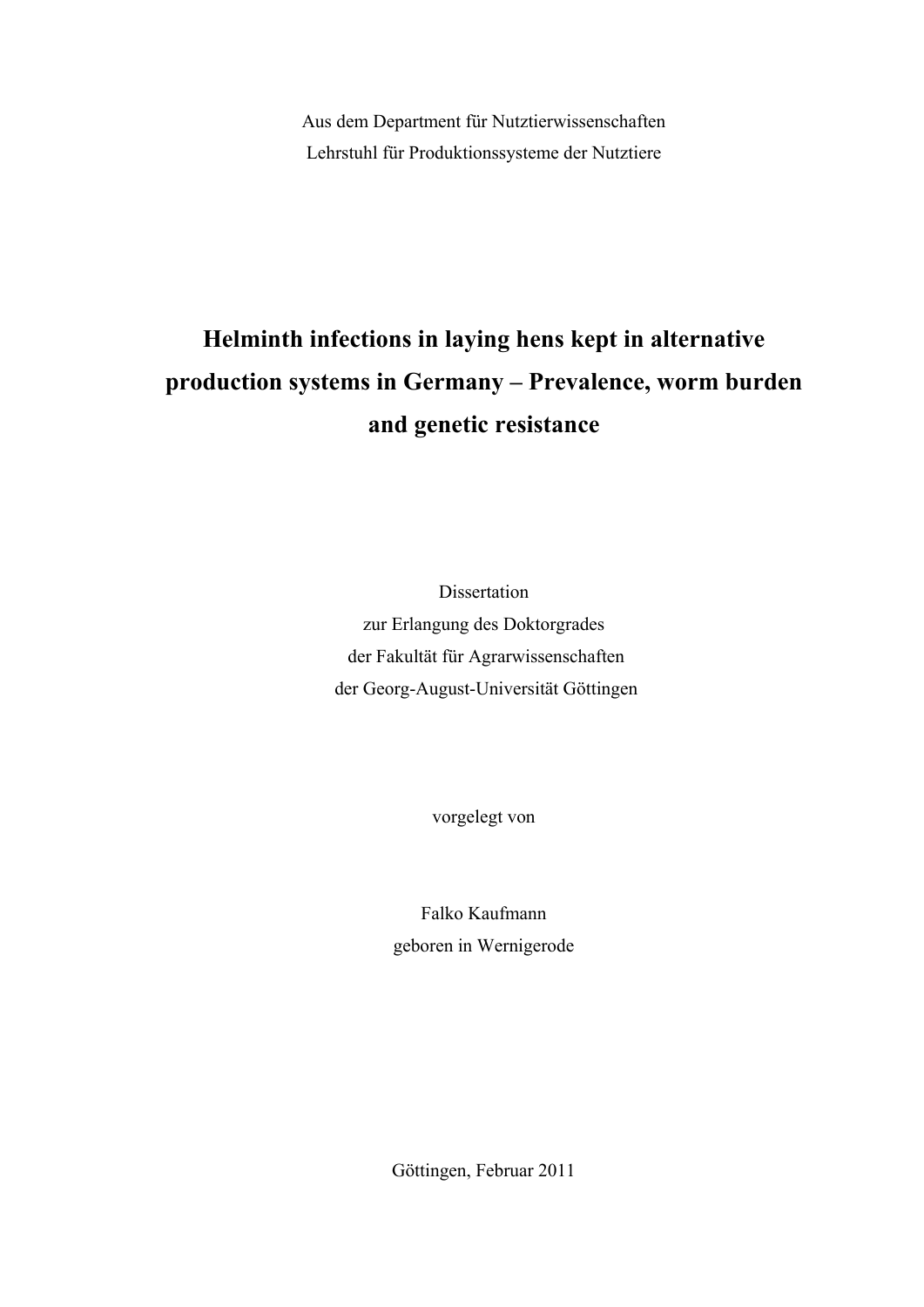## **D 7**

- 1. Referentin/Referent: Prof. Dr. Dr. Matthias Gauly
- 2. Korreferentin/Koreferent: Prof. Dr. Christoph Knorr

\_\_\_\_\_\_\_\_\_\_\_\_\_\_\_\_\_\_\_\_\_\_\_\_\_\_\_\_\_\_\_\_\_\_\_\_\_\_\_\_\_\_\_\_\_\_

Tag der mündlichen Prüfung: 11. Februar 2011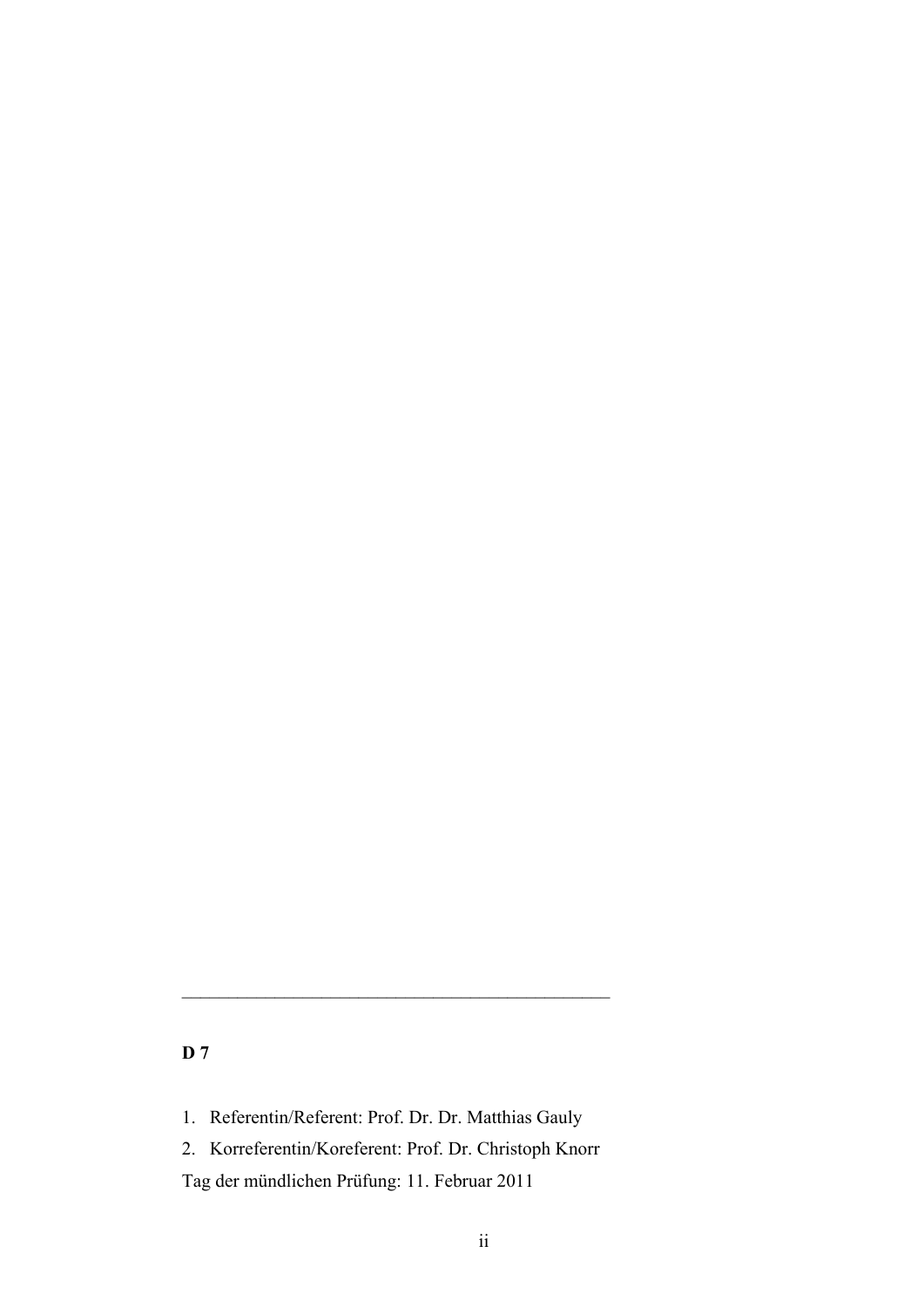for you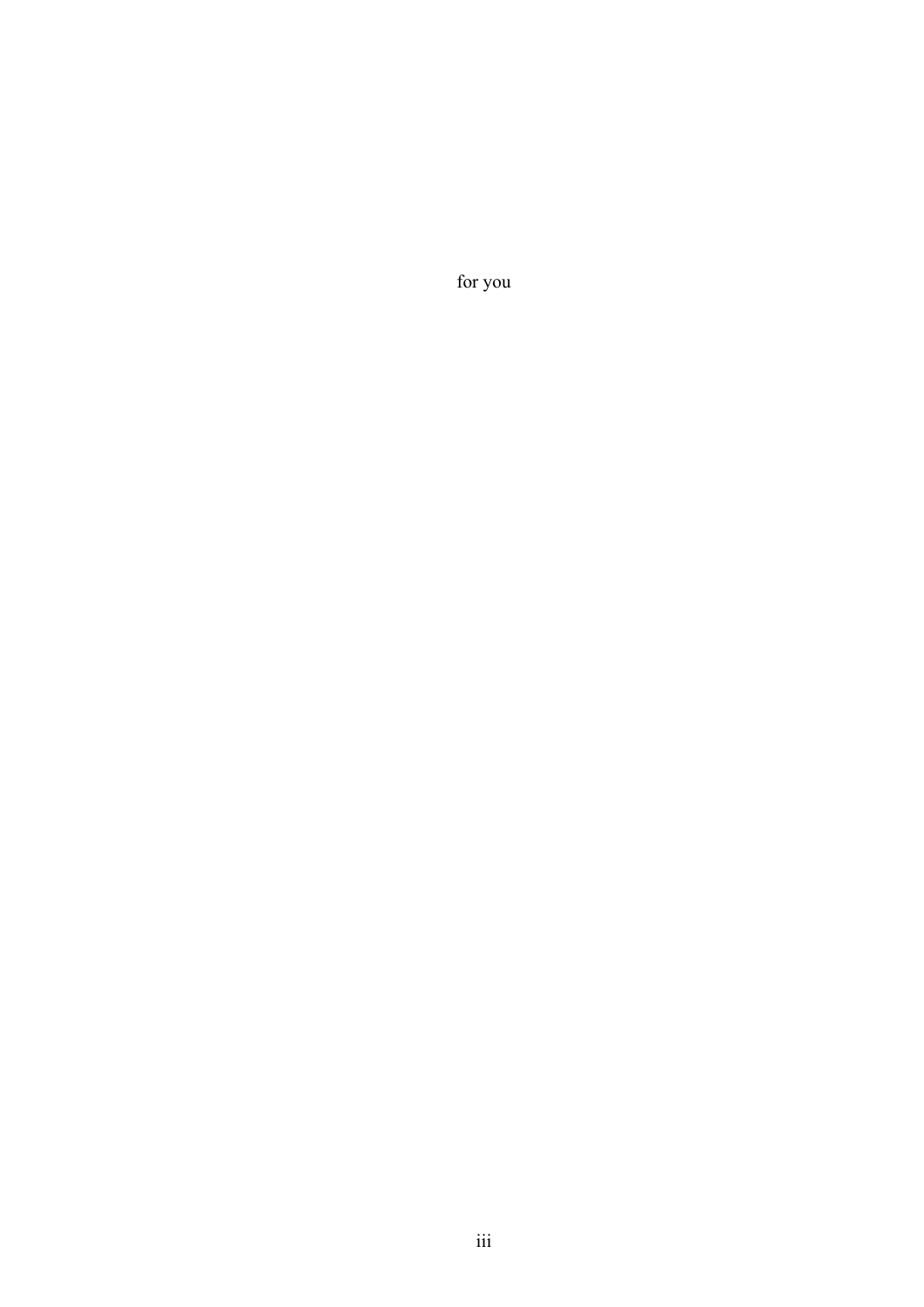"*So sehr wir dem Licht entgegenstreben*,

*so sehr wollen wir auch von den Schatten umschlossen werden."* 

Zoran Drvenkar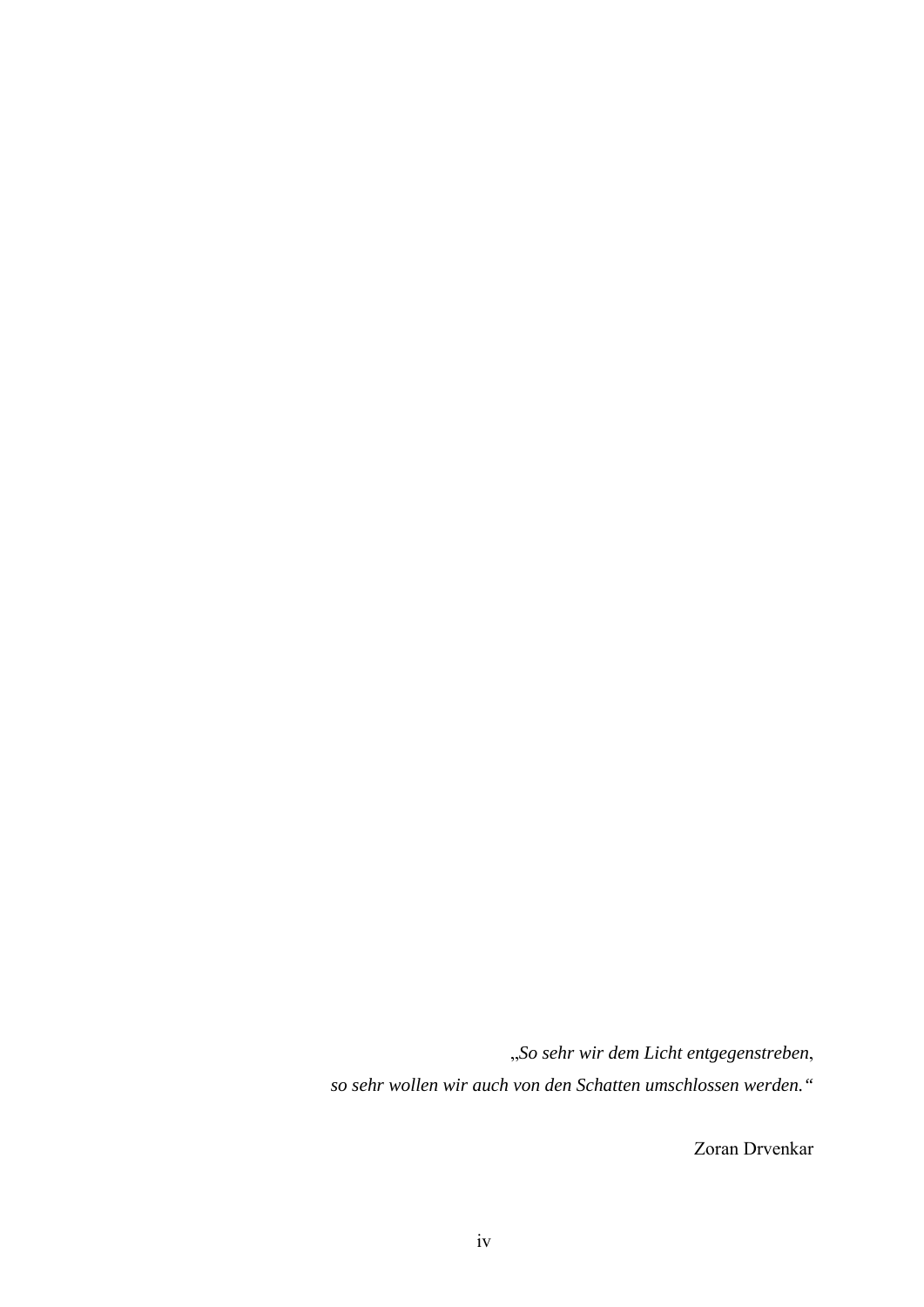# **TABLE OF CONTENTS**

| Helminth infections in laying hens kept in organic free range systems in Germany 19 |  |
|-------------------------------------------------------------------------------------|--|
|                                                                                     |  |
|                                                                                     |  |
|                                                                                     |  |
|                                                                                     |  |
|                                                                                     |  |
|                                                                                     |  |
|                                                                                     |  |
|                                                                                     |  |
| Resistance of six commercial laying hen strains to an experimental Ascaridia galli  |  |
|                                                                                     |  |
|                                                                                     |  |
|                                                                                     |  |
|                                                                                     |  |
|                                                                                     |  |
|                                                                                     |  |
|                                                                                     |  |
|                                                                                     |  |
|                                                                                     |  |
| Genetic resistance to natural helminth infections in two chicken layer lines 57     |  |
|                                                                                     |  |
|                                                                                     |  |
|                                                                                     |  |
|                                                                                     |  |
|                                                                                     |  |
|                                                                                     |  |
|                                                                                     |  |
|                                                                                     |  |
|                                                                                     |  |
|                                                                                     |  |
|                                                                                     |  |
|                                                                                     |  |
|                                                                                     |  |
|                                                                                     |  |
|                                                                                     |  |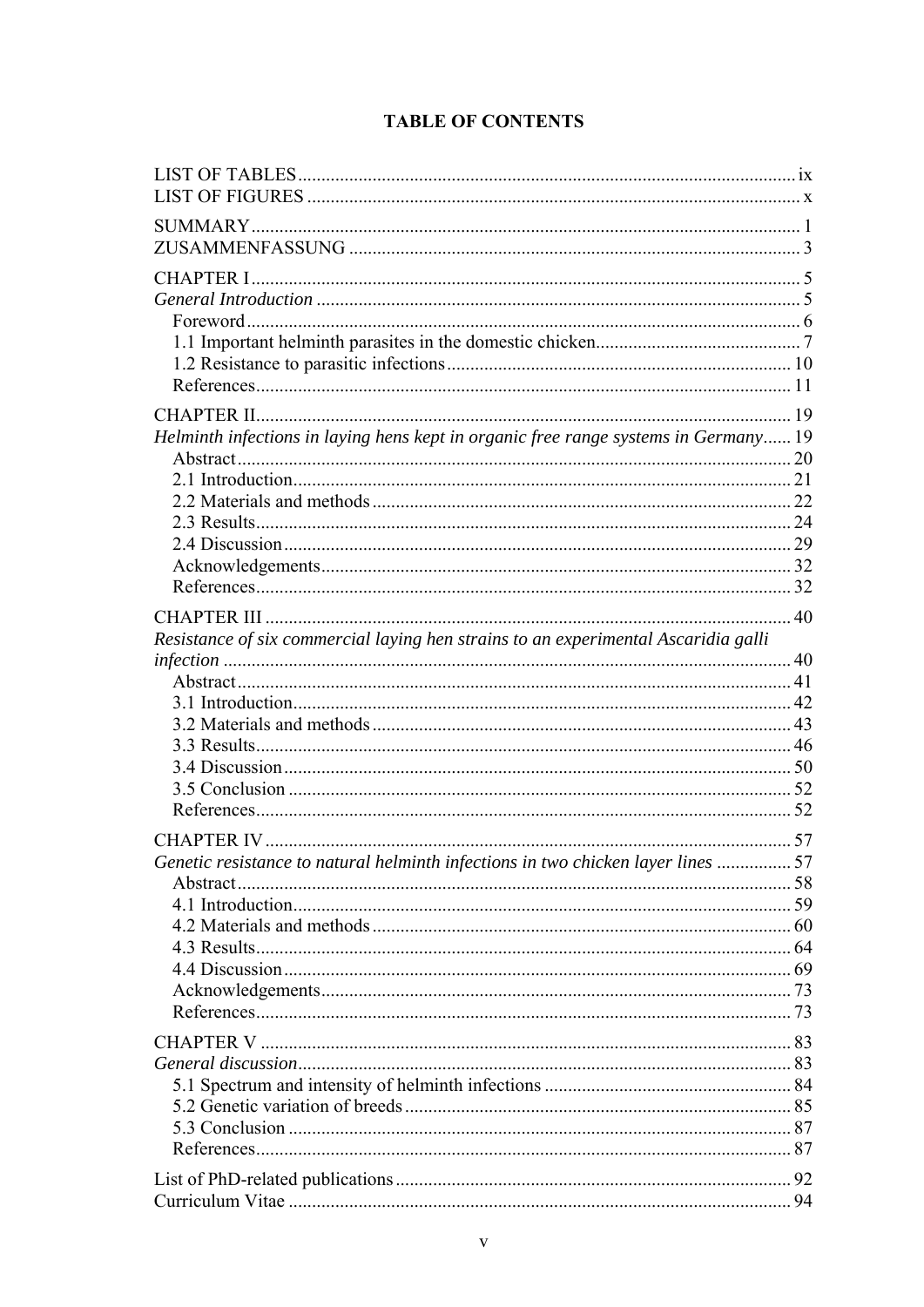### **Acknowledgements**

After finishing the main parts of this thesis just the acknowledgements remained to be written which was supposed to be easy...but this was a mistaken belief. So I started to write some sentences and soon realized that space would be the most limiting factor as so many people contributed to this work in so many different ways. Thus, so many wonderful people would deserve a specific and detailed thank which is unfortunately impossible as it would double up the pages of this thesis. Even if the following acknowlegdements are kept more general as I wanted them to be, my honors and appreciations are from the bottom of my heart.

First of all I gratefully thank my doctoral advisor Prof. Dr. Dr. Matthias Gauly for giving me the opportunity and faith to work on this project in order to achieve the highest academic degree. It was always a pleasure to be part of your wonderful, warmhearted and inspiring working group. I gratefully thank you for your guidance during that time, for enhancing my knowledge and your encouragement. The same words are addressed to Prof. Dr. Wolfgang Holtz as a co-supervisor for that work. Since your function as a supervisor for my master thesis you were always a great interceder and were somehow able to awake my interest in continuing research work resulting in the current work. I thank you both for fruitful and lively discussions regarding science in general and non-science stuff in particular. I would also like to acknowledge Prof Dr. Christoph Knorr for being my co-supervisor and always supporting my work.

I would like to thank the of Ministry of Nutrition, Agriculture, Consumer Protection and State Development, Lower Saxony and the Federal Ministry of Nutrition, Agriculture and Consumer protection, Germany for the financial support. Furthermore I like to acknowledge all farmers who were involved in this study and thus made it possible to perform research in this field.

As this work was heavily depended on intense and focussed work in the lab, I would still sit beneath the microscope, desperately counting and differentiating worms, without the help of Ms. Birgit Sohnrey. It is hard to describe the importance and impact of you on this work and on the whole group but the following rhetorical question seems to be appropriate: Is it possible to run a car without an engine?....! Furthermore I was blessed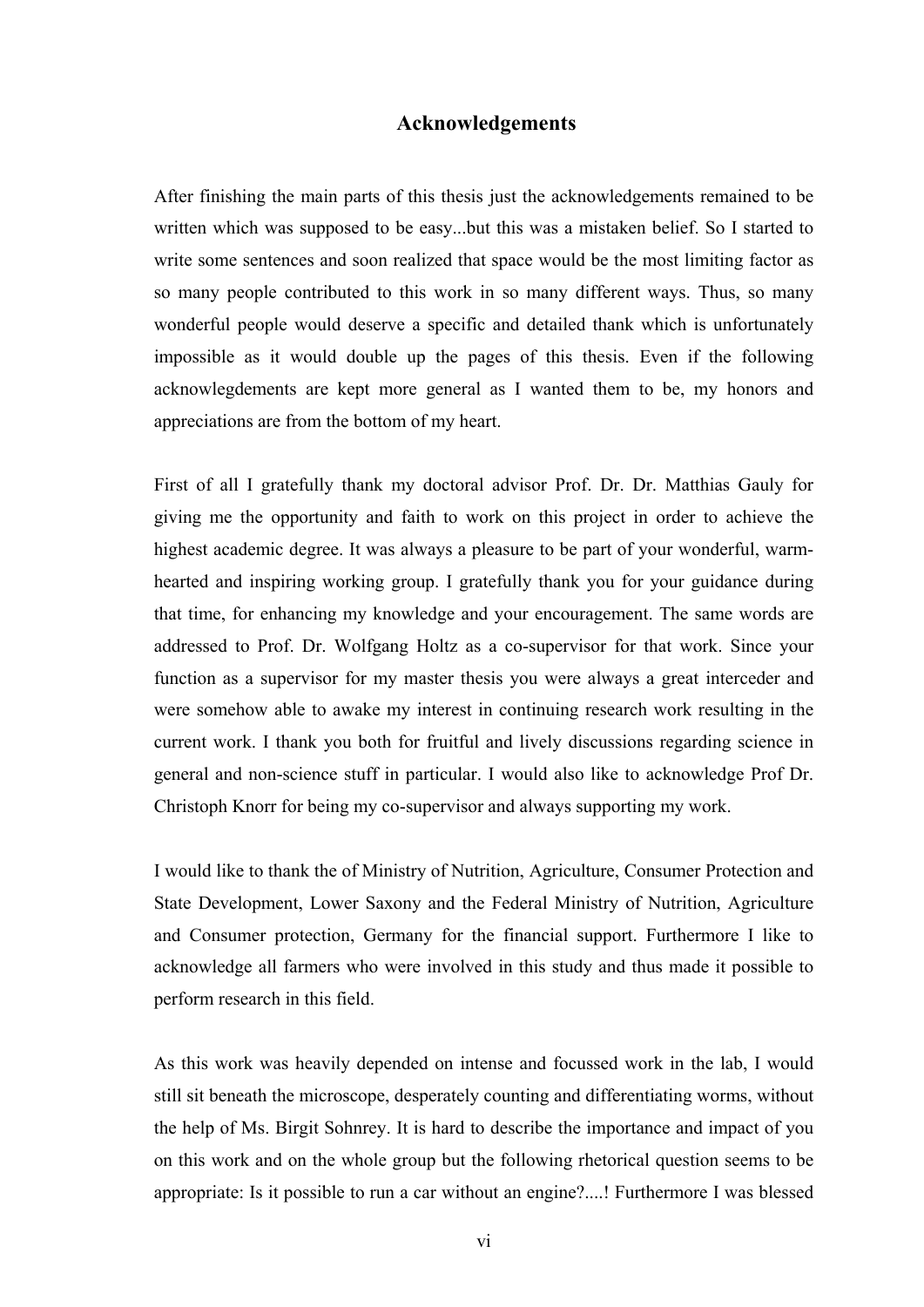with the opportunity to share the office with you and want to thank you for the wonderful years. Please take care about the candy bowl and ensure that it is always filled with at least two "Nimm2", just in case Pauline will come around…and it would be surprising if she wouldn´t.

I have to thank all actual and former members of the working group especially Dr. Eva Moors and Mr. Erwin Tönges for their great assistance and help during the whole period. Furthermore I grateful acknowledge the impact and work of the former and actual animal caretakers. No practical work could be done without the help and reliability of Mr. Dieter Daniel and Mr. Jochen Köhler and their apprentices.

I was lucky to get introduced into an international working group with great personalities creating a gorgeous working environment. I will specially thank Dr. Amphon Warittitham and Dr. Chakrapong Chaikong for the insights and enhancement of knowledge regarding Thai culture. In reverse, I always tried to give you insights into the most important German aspects of culture in introducing you into the world of German beer and soccer. I won´t overestimated my skills but I guess I was quite successful with that. I am really looking forward to visit you guys in your home country.

It is really hard to be choosy and pick out people which should be mentioned namely as everybody would deserve it but I gratefully acknowledge Mr. Ahmad Idris, Dr. Gürbüz Daş and Dr. Alexander Riek. You guys really enriched my time here and thus made life easier. I guess it is not necessary to mention all of our mind refreshing, uncountable evenings including epic dart games, conversations and much more. In this context I have to mention Dr. Jan Maxa who handed out one of the biggest, most memorisable defeat to me.

When talking about making life easy and comfortable, I really have to acknowledge Rosa Wohlenberg & Marco Lange. Luckily (guess it was more destiny than luck) we had the opportunity to get to know each other quite early during my study time here and in combination with Jan Fischer and Christian Huhn we spend some wonderful years. Despite that, especially Rosa & Marco had a major impact on that work in providing me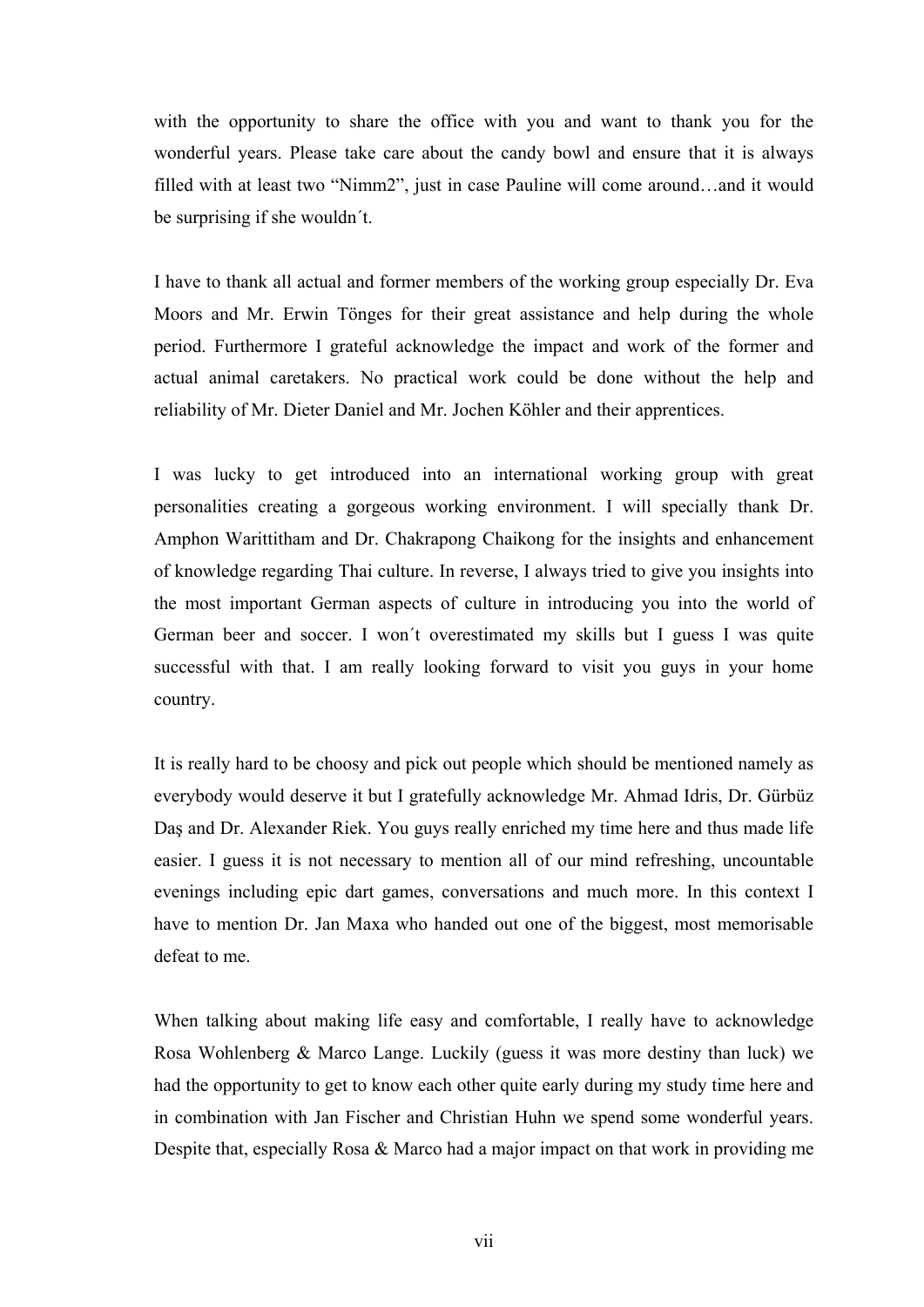inspiration, cordial friendship, the chance to get out of daily routine and giving me an additional home. I deeply appreciate that.

I deeply acknowledge the everlasting encouragement of my whole family. I always had the feeling to do the right thing and will thank all of you for the neverending love and support. The same words are also addressed to my family-in-law.

I am truly and utterly indebted to Miriam Pilz for being my beloved fellow for years. Somehow I feel like 'the choosen one' who already finished the often rough pursuit to felicitousness. Since entering my life I feel untouchable because you provide so much power and love. Without your endless support regarding every aspect of life I wouldn´t write these words now. Words can just hardly express my gratefulness.

For those people whose names are missing in this chapter, please accept my sincere gratitude.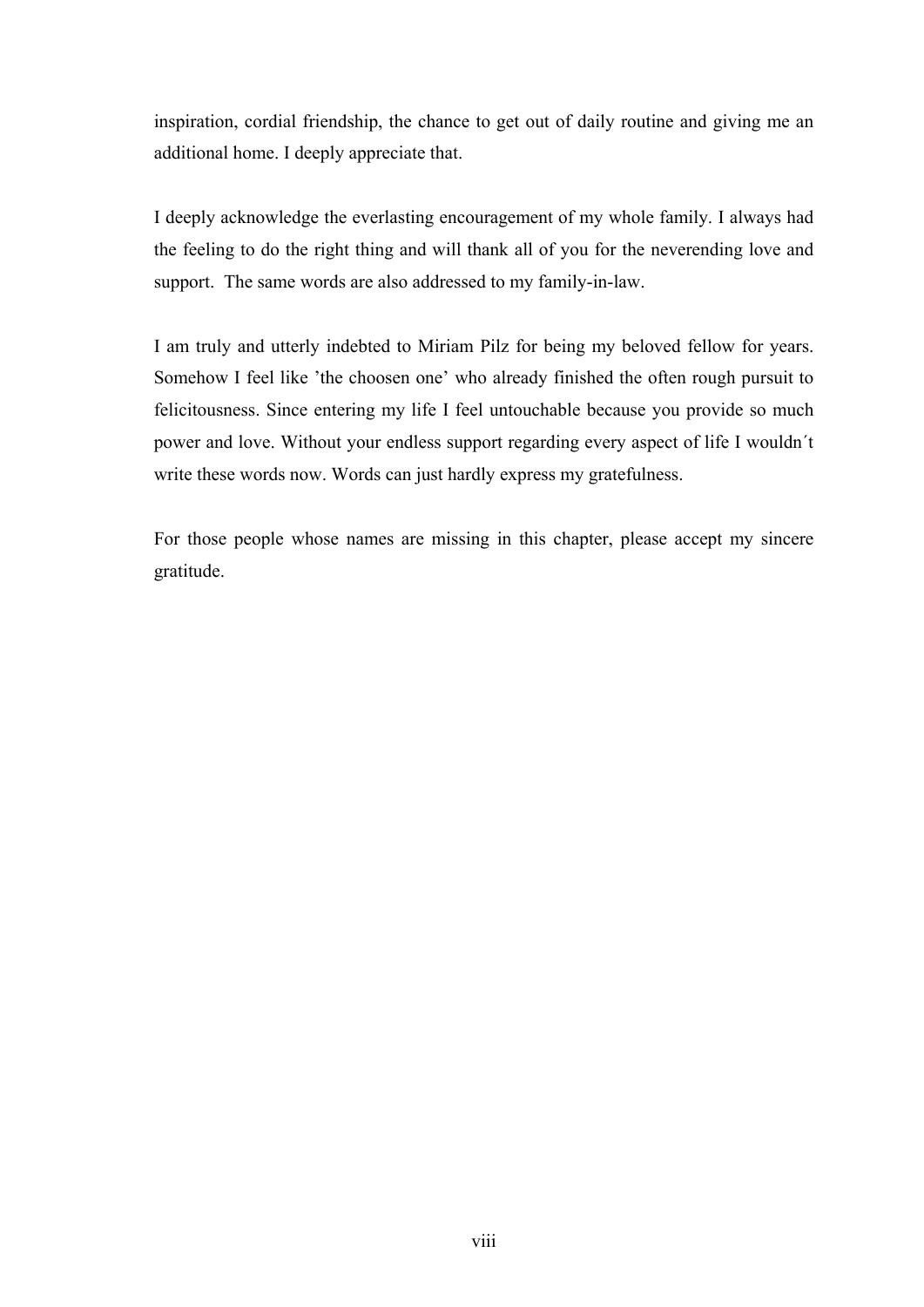### **LIST OF TABLES**

<span id="page-8-0"></span>

|                    |                                                                            | Page no         |
|--------------------|----------------------------------------------------------------------------|-----------------|
| <b>Chapter II</b>  |                                                                            |                 |
| Table 1            | Overall and season dependent prevalence of helminth species                | $\frac{28}{2}$  |
|                    | $(N = 740)$ , and the odds ratios ( $\Psi$ ) as the probability of being   |                 |
|                    | infected in summer in comparison to winter season.                         |                 |
| Table 2            | Descriptive statistics for the worm burden data $(N=740)$ .                | $\overline{29}$ |
| <b>Chapter III</b> |                                                                            |                 |
| Table 1            | Average performance parameters of the genotypes.                           | $\frac{47}{1}$  |
| Table 2            | Prevelance, worm counts, length of the worms and sex ratio in              | 50              |
|                    | the experimental genotypes (mean $\pm$ SE).                                |                 |
| <b>Chapter IV</b>  |                                                                            |                 |
| Table 1            | Means $(\pm \text{ SE})$ of faecal egg counts in LB and LSL hens           | 65              |
|                    | $(N=20)$ per breed and sampling date) during the laying period.            |                 |
| Table 2            | Prevalence $(\% )$ of different helminth species in LB (N = 197)           | <u>66</u>       |
|                    | and LSL $(N = 246)$ hens naturally infected.                               |                 |
| <u>Table 3</u>     | Mean worm burden ( $\pm$ S.E.), minimum (X), maximum (Y) and               | 66              |
|                    | number of worms in LB and LSL hens.                                        |                 |
| Table 4            | Phenotypic correlations between different worm species, total              | 67              |
|                    | worm burden and body weights in LB/LSL hens.                               |                 |
| Table 5            | Genetic correlations (SE) estimates for the no. of worms in LB             | <u>68</u>       |
|                    | and LSL hens $(N=443)$ .                                                   |                 |
| <u>Table 6</u>     | Heritabilities $(\pm \text{ SE})$ estimates for the no. of worms in LB and | 69              |
|                    |                                                                            |                 |
|                    | LSL hens $(N=443)$ .                                                       |                 |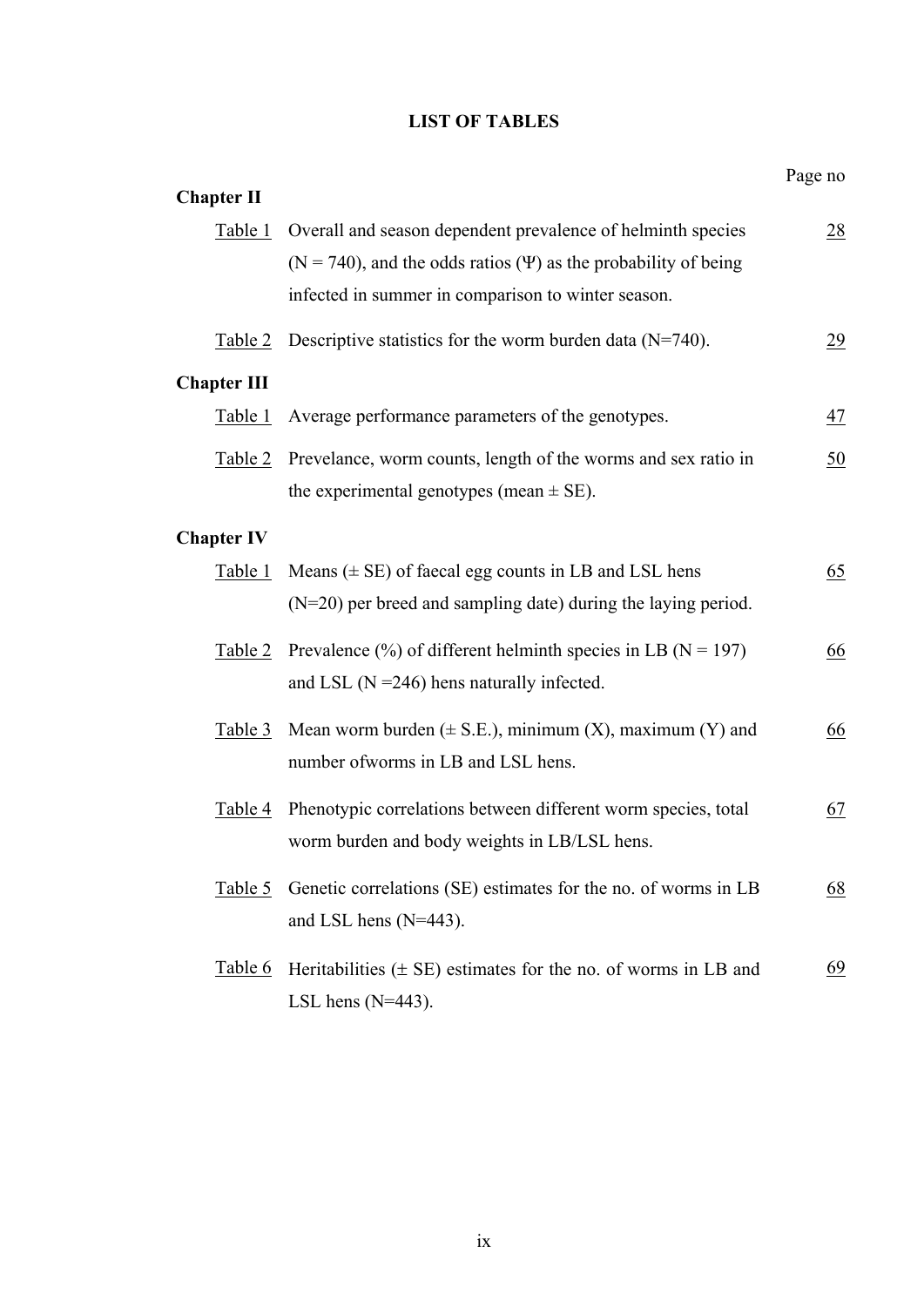### **LIST OF FIGURES**

<span id="page-9-0"></span>

|                    |                                                                                                                                     | Page no |
|--------------------|-------------------------------------------------------------------------------------------------------------------------------------|---------|
| <b>Chapter I</b>   |                                                                                                                                     |         |
| Figure             | Life cycle of <i>H. gallinarum</i> as a representative of the genera<br>nematoda.                                                   | 8       |
| <b>Chapter II</b>  |                                                                                                                                     |         |
| Figure 1           | Seasonal effects on species specific worm burden of the hens<br>presented as LSMeans and standard errors (SE) on the error<br>bars. | 26      |
|                    | Figure 2 Season depended, cumulative prevalences of the species found.                                                              | 27      |
| <b>Chapter III</b> |                                                                                                                                     |         |
| Figure             | <i>Ascaridia galli</i> egg excretion of 20 hens per genotype over the<br>experimental weeks p.i                                     | 48      |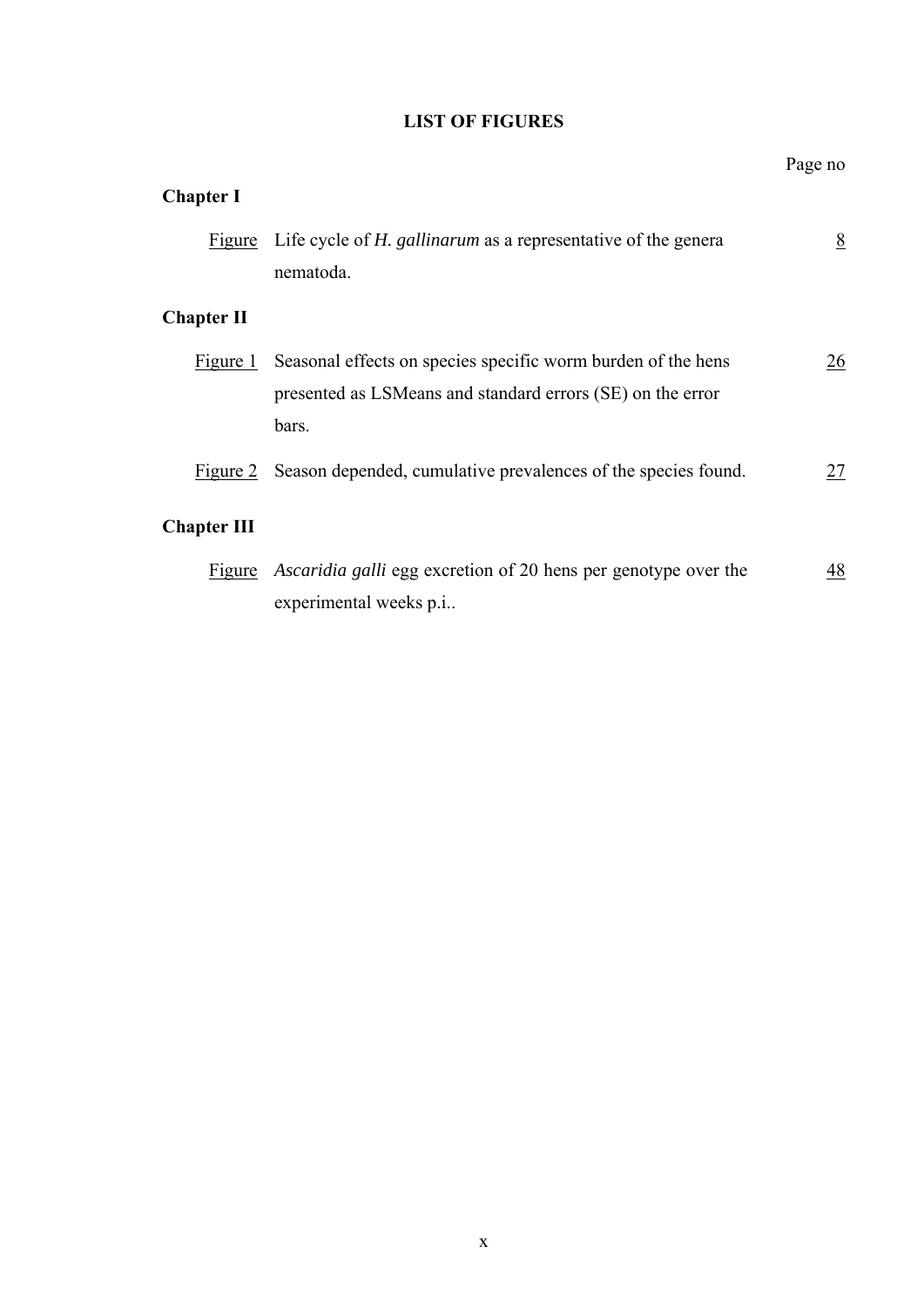### **SUMMARY**

<span id="page-10-0"></span>The aim of this study was to investigate the spectrum and intensity of helminth infections, as well as to estimate seasonal effects on the prevalence and burden of helminths in organic free range layers in Germany. Furthermore, resistance of six common commercial laying hen strains to an experimental *Ascaridia galli* infection was compared. In a next step genetic parameters of resistance to a natural mixed infection under field condition were estimated for two commercial breeds.

The experiments were conducted between 2007 and 2010 at the Department of Animal Sciences and on a commercial laying hen farm.

For the first trail (**[chapter II](#page-28-0)**), laying hens from organic free range farms were collected between 2007 and 2010. The hens were sacrified and the gastrointestinal tracts were examined for the presence and intensity of helminth infections with standard methods. Hens slaughtered from October to March were included in winter data, whereas hens slaughtered from April to September were included in summer data sets. Almost all hens harboured at least one worm of one helminth species. Average worm burden per hen was 218.4 worms. The most prevalent species were the nematodes *Heterakis gallinarum* (98 %) followed by *Ascaridia gali* (88 %) and *Capillaria* spp. (75.3 %), whereas the overall prevalence of the cestodes was 24.9 %. Total worm burden was significantly higher during the summer season when compared with animals slaughtered during winter season. Risk of being infected with any of the nematodes was higher in summer than in winter. Probability of infection with any of the tapeworm species was higher in the summer than in winter.

For the second experiment (**[chapter III](#page-49-0)**) six genotypes of commonly used commercial laying hens, namely Lohmann Brown (LB), Lohman Silver (LSi), Lohmann LSL classic (LSL), Lohmann Tradition (LT), Tetra SL (TETRA) and ISA Brown (ISA), were compared for their ability to resist an experimental *Ascaridia galli* infection. Laying performance, feed intake, change in the integument and faecal egg counts were determined during the experiment. The hens were infected at the beginning of laying period and slaughtered 105 d after infection i.e., at an age of 35 weeks, to determine their worm counts. Significant differences in average worm counts of the genotypes were quantified. LSL hens had the highest (25.8) and LT hens had the lowest (12.9) worms per hen. Although worm burden of LSL hens did not differ than those of TETRA and ISA, they had higher worm burdens than LSi, LT and LB hens. ISA hens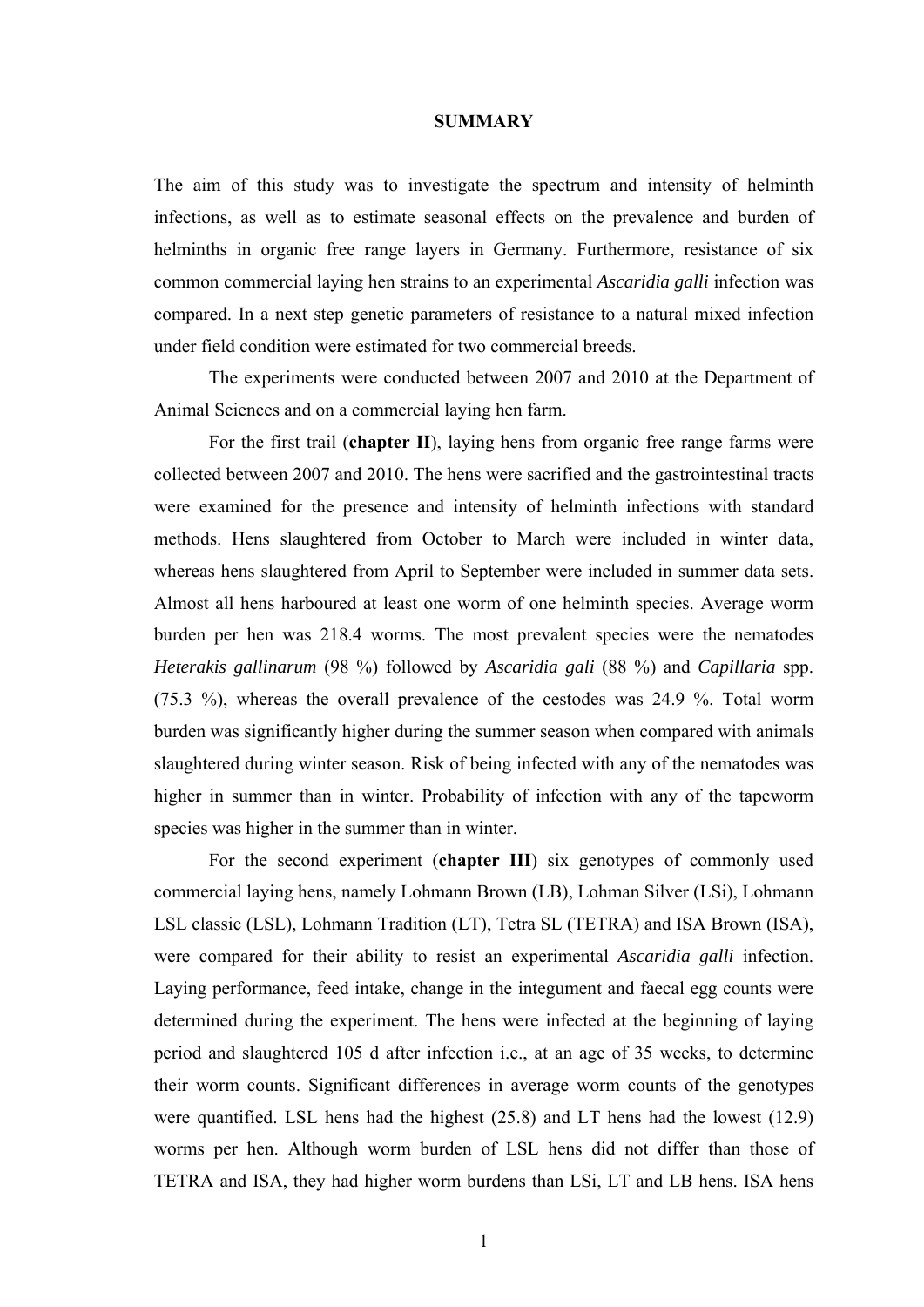also had higher worm burdens when compared with LT and LB hens. LSL and ISA hens had higher number of larva than LSi, TETRA, LT and LB hens. No large differences were observed among the genotypes for the performance parameters.

For the third trail (**[chapter IV](#page-66-2)**), groups of Lohmann Brown (LB) and Lohmann Selected Leghorn (LSL) hens were reared under helminth-free conditions and kept afterwards together in a free range system. Mortality rate, body weight development, laying performance and faecal egg counts (FEC) were recorded during a 12 month laying period. At the end of the laying period, 246 LSL and 197 LB hens were necropsied and worms counted following standard methods. LB hens showed a significantly higher average number of adult *H. gallinarum*, *Capillaria spp.* and tapeworms when compared with LSL animals. In total, LB had a significantly higher worm burden than LSL. The estimated heritabilities for total worm burden were on moderate in LSL and high in LB.

It can be concluded that the vast majority of hens in organic production systems is infected with a broad spectrum of helminths. However, within- and between-breed variation and heritability estimates reported in this study suggest, that it is possible to select for helminth resistance in both breeds based on worm counts. Such an approach should be considered sustainable as an explicit genetic progress for resistance against each single nematode species can be achieved from short to long terms. This may be of importance for chickens kept in alternative and organic farming systems.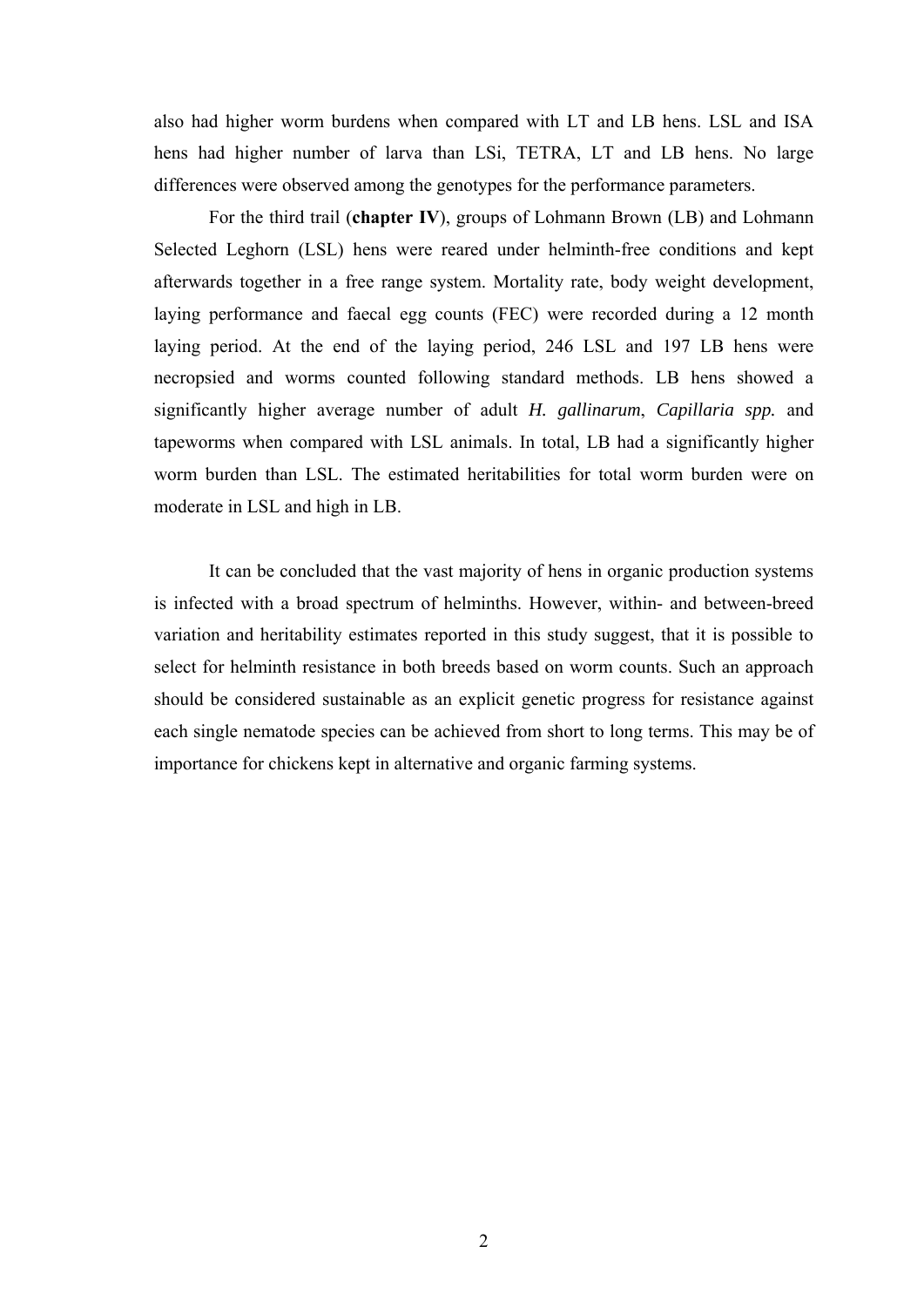### **ZUSAMMENFASSUNG**

<span id="page-12-0"></span>Das Ziel dieser Arbeit bestand darin, das Spektrum, sowie Befallsextensitäten und intensitäten von Helmintheninfektionen in deutschen ökologischen Legehennenhaltungen darzustellen und einen etwaigen jahreszeitlichen Einfluss zu evaluieren. Des Weiteren wurde die Resistenz von 6 herkömmlichen Legehennenlinien gegenüber einer künstlich induzierten *Ascaridia galli* Monoinfektion verglichen. In einem weiteren Schritt wurden dann genetische Parameter der Resistenz gegenüber einer natürlichen Mischinfektion für 2 Legehennenherkünfte geschätzt.

Die Versuche wurden im Zeitraum von 2007 bis 2010 am Department für Nutztierwissenschaften der Universität Göttingen, sowie auf beteiligten Legehennenbetrieben durchgeführt.

Für die erste Studie (**[Kapitel II](#page-28-2)**) wurden im gesamten Zeitraum der Arbeit sukzessive Legehennen von ökologisch wirtschaftenden Betrieben geschlachtet und auf das Vorhandensein von Helmintheninfektionen untersucht. Nach Schlachtung der Tiere, wurden dafür der Magen-Darm-Trakt und die Luftröhre entfernt und mit etablierten Standardmethoden auf Präsenz und Anzahl von Helminthen untersucht. In Abhängigkeit vom Zeitpunkt der Schlachtung, erfolgte eine jahreszeitliche Einteilung der gewonnen Daten in Winter (Oktober – März) und Sommer (April – September). 737 der 740 Hennen (99,6 %) beherbergten mindestens einen Wurm einer Helminthenart. Die mittlere Wurmzahl pro Tier betrug 218,4. Die befallshäufigsten Arten waren die Nematoden *Heterakis gallinarum* (98 %), *Ascaridia galli* (88 %) und *Capillaria* spp. (75,3 %). Die Prävalenz von Bandwürmern betrug 24,9 %. Die mittlere Wurmzahl pro Henne war im Sommer signifikant höher als im Winter. Ebenso war die Wahrscheinlichkeit, dass Wirtstiere sich mit Rundwürmern oder Bandwürmern infizieren im Sommer höher als im Winter.

In einem zweiten Versuch (**[Kapitel II](#page-28-0)[I](#page-49-2)**) wurden 6 praxisrelevante Legehennenlinien (Lohmann Brown, LB; Lohman Silver, LSi; Lohmann LSL classic, LSL; Lohmann Tradition, LT; Tetra SL, TETRA; ISA Brown, ISA) hinsichtlich ihrer Empfänglichkeit gegenüber einer künstlich herbeigeführten *Ascaridia galli* Infektion untersucht. Während des Versuchs wurden die Legeleistung, die Futteraufnahme, Veränderungen am Integument und die Parasiteneiausscheidung pro Gramm Kot ermittelt. Für den Versuch wurden die Tiere mit Beginn der Eiablage künstlich infiziert und nach einer 15-wöchigen Versuchsphase im Alter von 35 Wochen geschlachtet und die Wurmzahlen ermittelt. Die mittleren Wurmzahlen der verschiedenen Herkünfte

3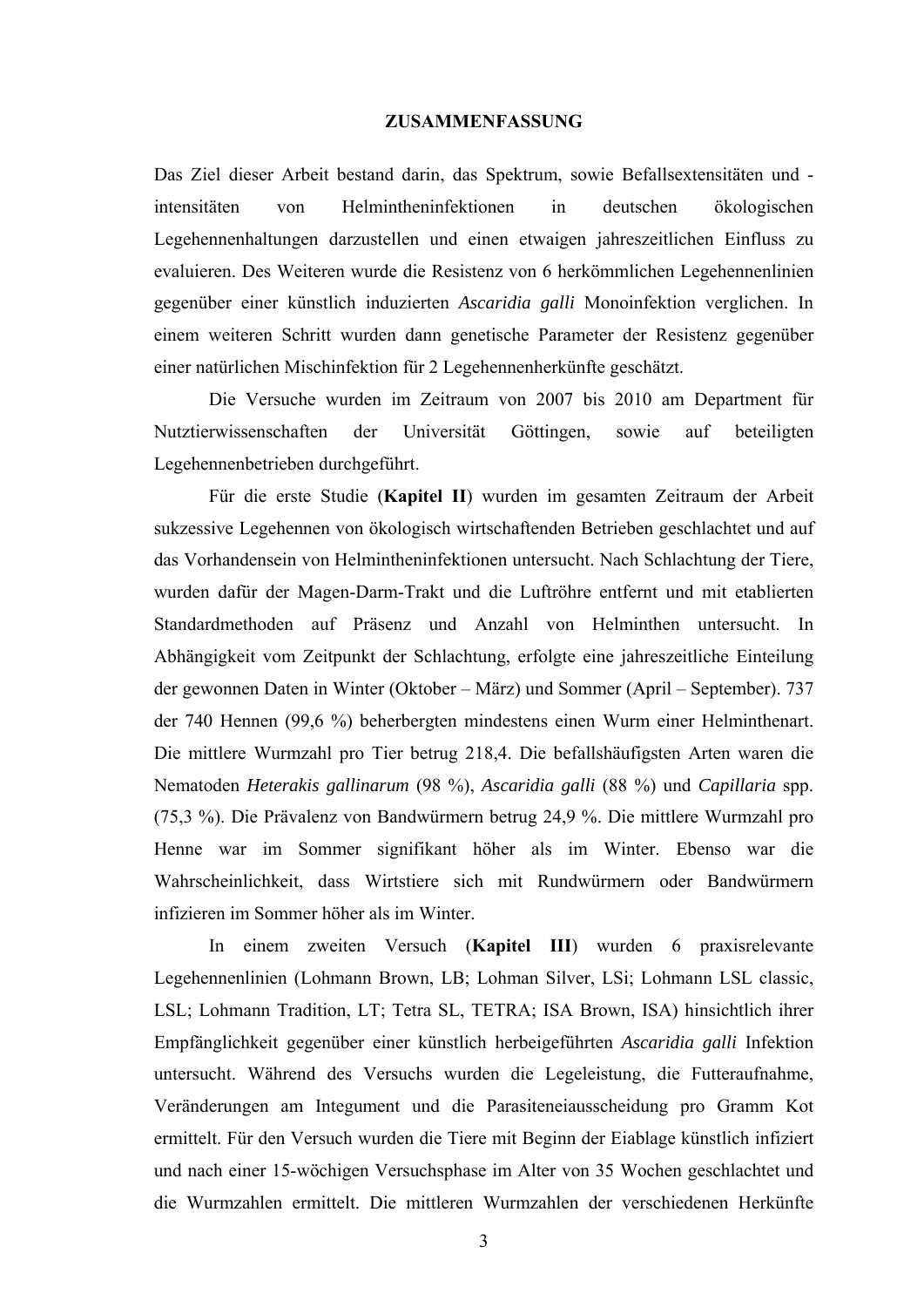unterschieden sich signifikant. Die Herkunft LSL wies mit 25,8 die höchste und die Herkunft LT mit 12,9 die geringste Wurmzahl pro Henne auf. Der mittlere Wurmbefall der LSL Hennen unterschied sich nicht von dem der Herkunft TETRA und ISA, war jedoch höher als der mittlere Wurmbefall der LSi, LT und LB Gruppen. Die Herkunft ISA beherbergte im Mittel ebenfalls eine größere Anzahl Würmer als LT und LB. Die Anzahl nachgewiesener Larvenstadien bei den LSL und ISA waren im Vergleich zu den LSi, TETRA, LT, und LB Hennen signifikant erhöht. Die Leistungsparameter der jeweiligen Herkünfte bewegten sich im Rahmen des vom Züchter angegeben Leistungsprofils und unterschieden sich folglich nur rassenspezifisch.

Für den dritten Versuch (**[Kapitel IV](#page-49-0)**) wurden Lohmann Brown (LB) und Lohmann Selected Leghorn (LSL) Eintagsküken unter wurmfreien Bedingungen gemeinsam aufgezogen und anschliessend als Mischherde auf einen ökologisch wirtschaftenden Betrieb aufgestallt. Während der 12 monatigen Legeperiode wurden Mortalitäten, Körpergewichtsentwicklung, Legeleistung und Parasiteneiausscheidung (EpG) für jede Herkunft erfasst. Nach Abschluss der Legeperiode wurden insgesamt 246 LSL und 197 LB geschlachtet und die der Magen-Darm-Trakt sowie die Luftröhre auf das Vorhandensein von Parasitenstadien untersucht. Die Hennen der Herkunft LB beherbergten im Vergleich zu den LSL Hennen signifikant mehr adulte Stadien von *Heterakis gallinarum*, *Capillaria* spp. und Bandwürmer. Der mittlere Gesamtwurmbefall war signifikant höher bei den LB Hennen. Die Heritabilitäten für den Parameter , Gesamtwurmzahl' waren moderat (LSL) bis hoch (LB).

Basierend auf den Ergebnissen der Arbeit kann gefolgert werden, dass die große Mehrheit der Hennen in ökologisch wirtschaftenden Betrieben mit einer Vielzahl verschiedener Helminthenspezies befallen sind. Die in der Arbeit aufgezeigten Variationen innerhalb und zwischen Rassen, sowie die Werte der geschätzen Heritabilitäten weisen darauf hin, dass eine Selektion auf Resistenz gegenüber einer Helmintheninfektion auf Grundlage des Parameters , Gesamtwurmzahl' möglich ist. Bei entsprechender Berücksichtigung in Zuchtprogrammen könnten mittel- bis langfristig nachhaltige Erfolge bezüglich der Resistenz von Legehennenlinien gegenüber Helmintheninfektionen erzielt werden. Dies wäre von übergeordneter Bedeutung für alternative und ökologische Legehennenhaltungsysteme.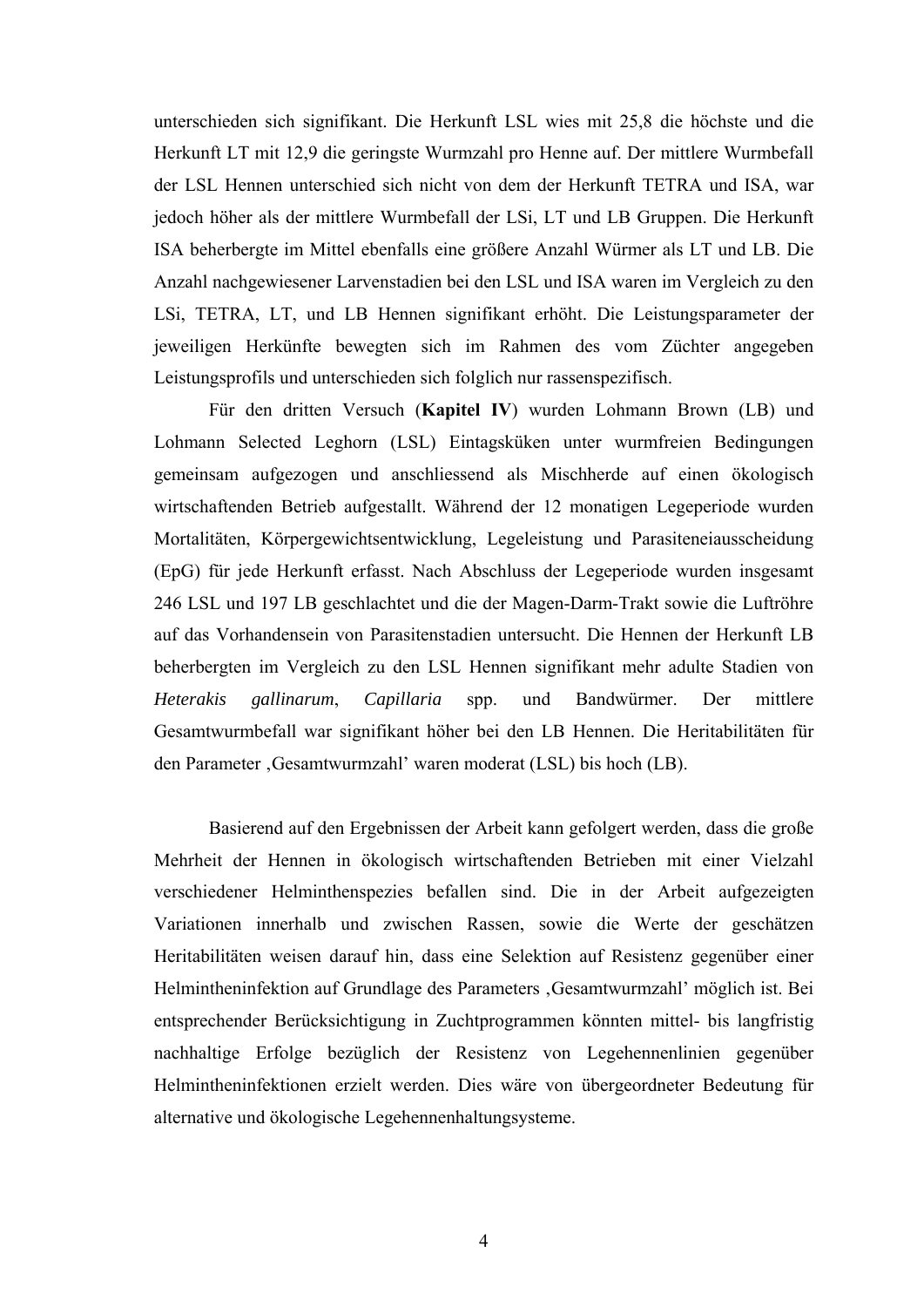# **CHAPTER I**

<span id="page-14-1"></span><span id="page-14-0"></span>*General Introduction*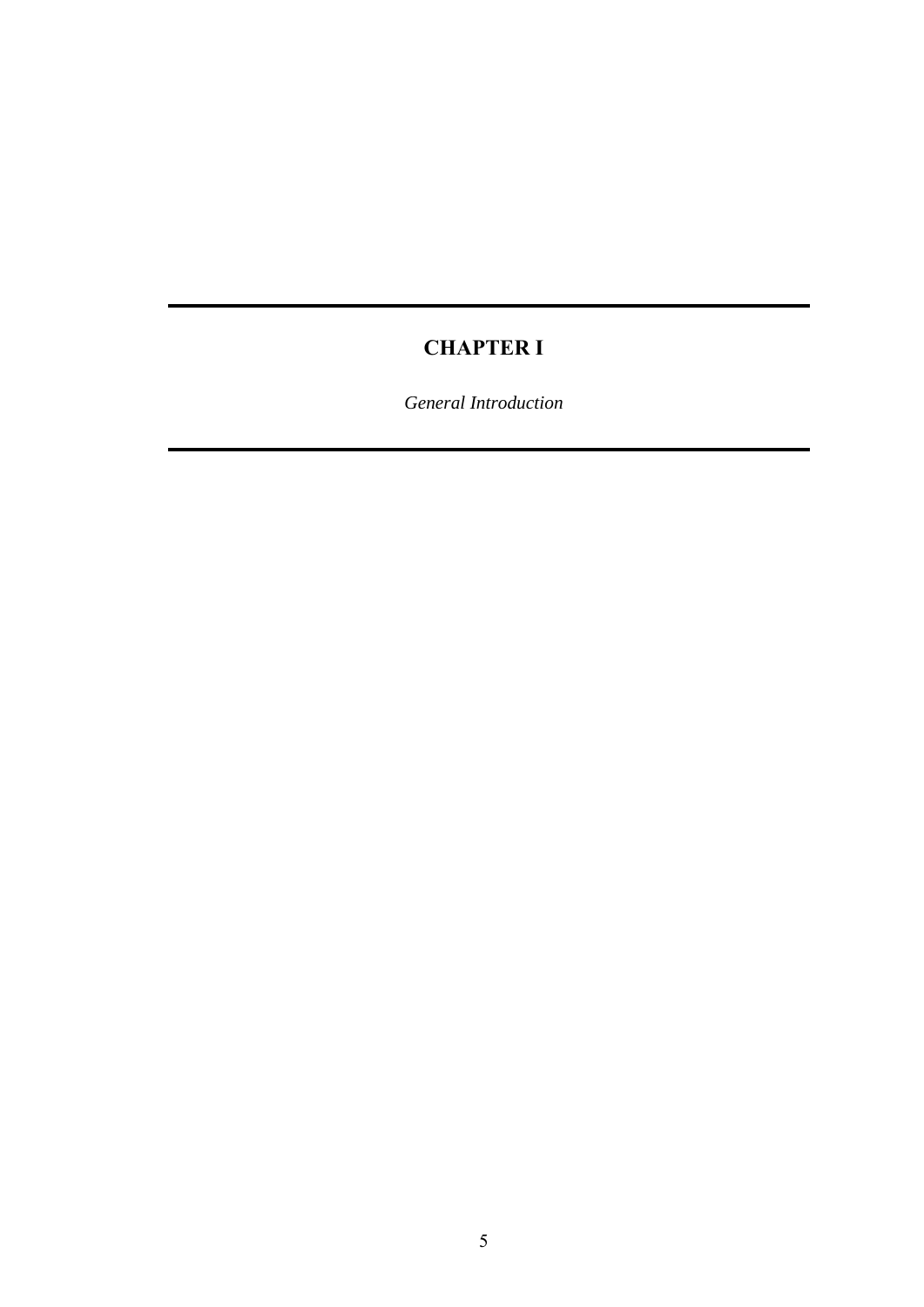### <span id="page-15-0"></span>**Foreword**

Chicken egg is a precious food for many people all around the world, and consumers are aware of its nutritional properties. A fairly stable demand has been evident, unless there are major incidents that make them reluctant to buy and eat eggs. Egg production systems, like the vast majority of other modern animal husbandry systems, are highly industrialized to increase the quantity and efficiency of production. This implies confined housing, power ventilation, mechanical feeding and automatic egg collection aiming at the reduction of production costs to increase revenues at the market. Therefore the vast majority of hens in important egg producing countries were kept in laying cages which fitted the mentioned requirements best and were (and still are) the most economical way to produce eggs (van Horne, 2006). Furthermore, these cage systems had a positive side effect in providing best conditions for infectious disease prevention (Hulzebosch, 2006).

In the last two decades, consumer demands in several countries worldwide, particularly in European countries, changed towards a less-intensive animal production intending egg productions systems should focus more on animal welfare. Thus, animal welfare received more legislative attention in EU than in many other countries of the world (van Horne and Achterbosch, 2008). Therefore, in 2012 the EU directive 1999/74/EC (Anonymous, 1999) will enter into force, banning conventional cage systems for laying hens EU-wide. As a consequence, the cage systems (excluding enriched cages) are being gradually replaced by alternative egg production systems. In Germany, the percentage of farms with an alternative production system increased from 15% in 2001 to 63% in 2009 (ZMP, 2008; MEG, 2010). Since January 2011, all laying hens have to be kept in alternative husbandry systems as the German government and House of Representatives decided to overrule the directive with a relevant national directive (TierSchNutzV, 2009). On the one hand, alternative production systems are supposed to offer highest animal welfare standards (Tuyttens et al., 2008), on the other hand, the freedom of movement, as an important factor of alternative animal husbandry (Berg, 2001), increases the risk of infection with several parasites, as hens are in contact with faeces allowing helminths to complete their lifecycle. High prevalences and worm counts have been described in several studies (Zeller, 1990; Permin et al., 1999; Kaufmann and Gauly, 2009). Consequently biosecurity in these production systems seems to be fairly poor. However, as such husbandry systems will be state of the art in the foreseeable future, researchers and experts are requested to study impacts, effects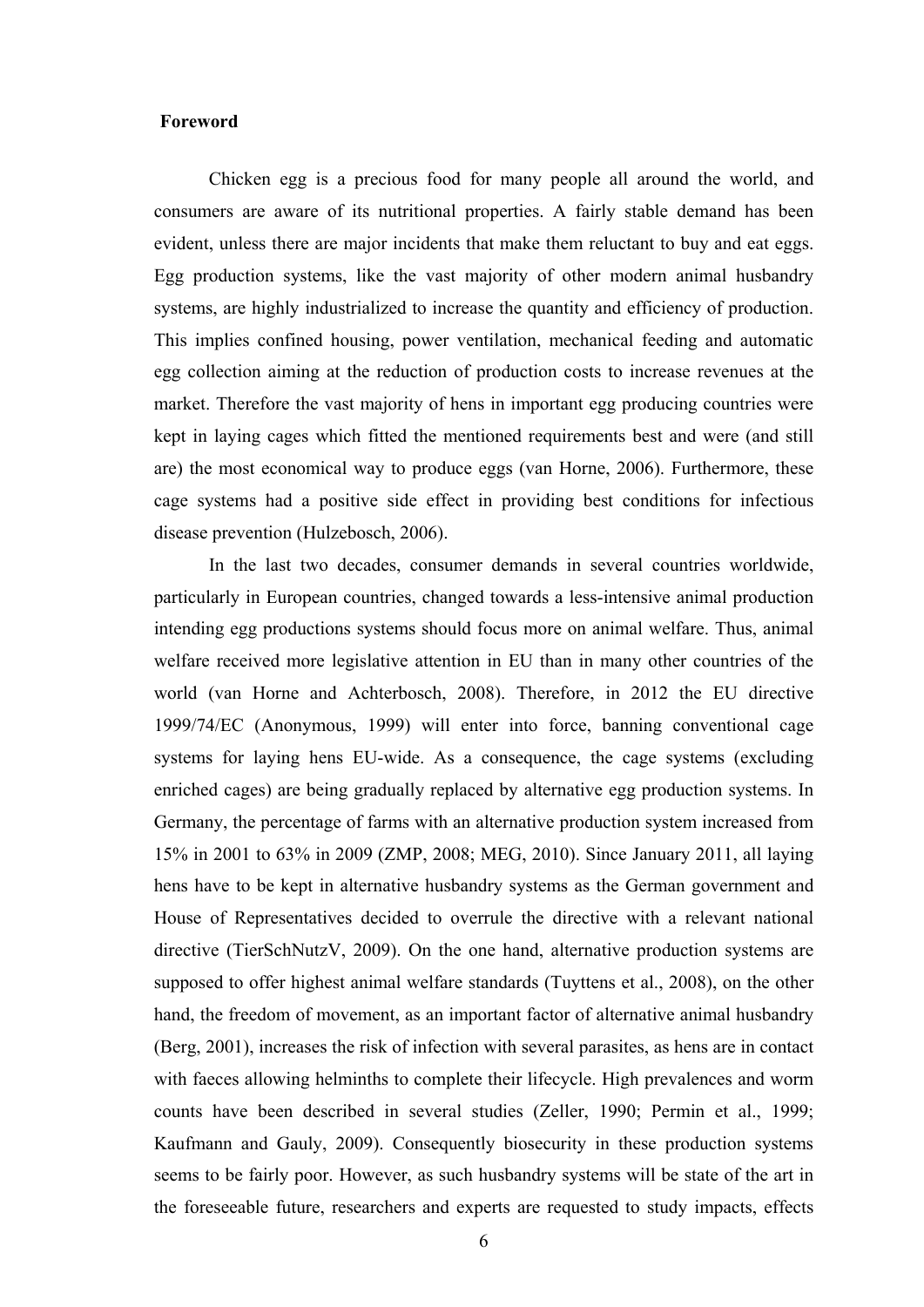and constrains of such production systems that these alternative production systems are able to meet their high expectations. The current work tries to do so and provides useful information regarding the epidemiology of helminths in German organic free range farms (**19**) and shows possible approaches to improve the current situation in free range husbandry systems (**40** and 57).

### <span id="page-16-0"></span>**1.1 Important helminth parasites in the domestic chicken**

Per definition, parasitism is defined as '*an intimate and obligatory relationship between two heterospecific organisms during which the parasite, usually the smaller of the two partners, is metabolically dependent on the host*' (Cheng, 1973). According to this definition, for now and without further restrictions, all parasites are important as these so called 'metabolic dependencies' lower the performance of the host in different ways and thus, economic losses occur. To define which parasites are of major importance in poultry production, their prevalence should be the first criteria. According to several studies the most prevalent infections are with the nematodes *Ascaridia galli, Heterakis gallinarum* and *Capillaria obsignata* (Permin and Hansen, 1998; Permin et al., 1999; Irungu et al., 2004; Kaufmann and Gauly, 2009).

All three nematodes have a direct life cycle [\(F](#page-17-1)[igur](#page-17-0)[e\)](#page-17-1), i.e. no intermediate host is needed to complete their lifecycle (Herd and McNaught, 1975; Norton and Ruff, 2003; McDougald, 2005) which, to some extent, explains the high prevalence rates.

The host infection starts with the ingestion of an embryonated egg, containing an infective L 3 –Larvae. This is similar for all of the three mentioned nematode species. In the case of *A. galli* the larvae hatch around 24 hours either in the proventriculus or the duodenum of the host, where it lives freely in the lumen for around 9 nine days, and then penetrates the mucosa for the tissue phase (histotropic phase). This tissue phase lasts for 7 to 50 days depending on the infection dose (Herd and McNaught, 1975) and is causing inflammatory reactions and injures hosts intestinal cells (Ramadan and Abou Znada, 1991). After several moltings, *A. galli* reaches maturity and female worms start producing eggs (prepatent period) at an age of 5 to 8 weeks depending on hosts immune status, age and length of the histotropic phase (Anderson, 1992; Idi, 2004). Favourable predilection site is the upper part of the intestine around the Lieberkuhn´s glands were this nematode feeds on digesta. Average lengths of the adults vary between 5 to 8 cm in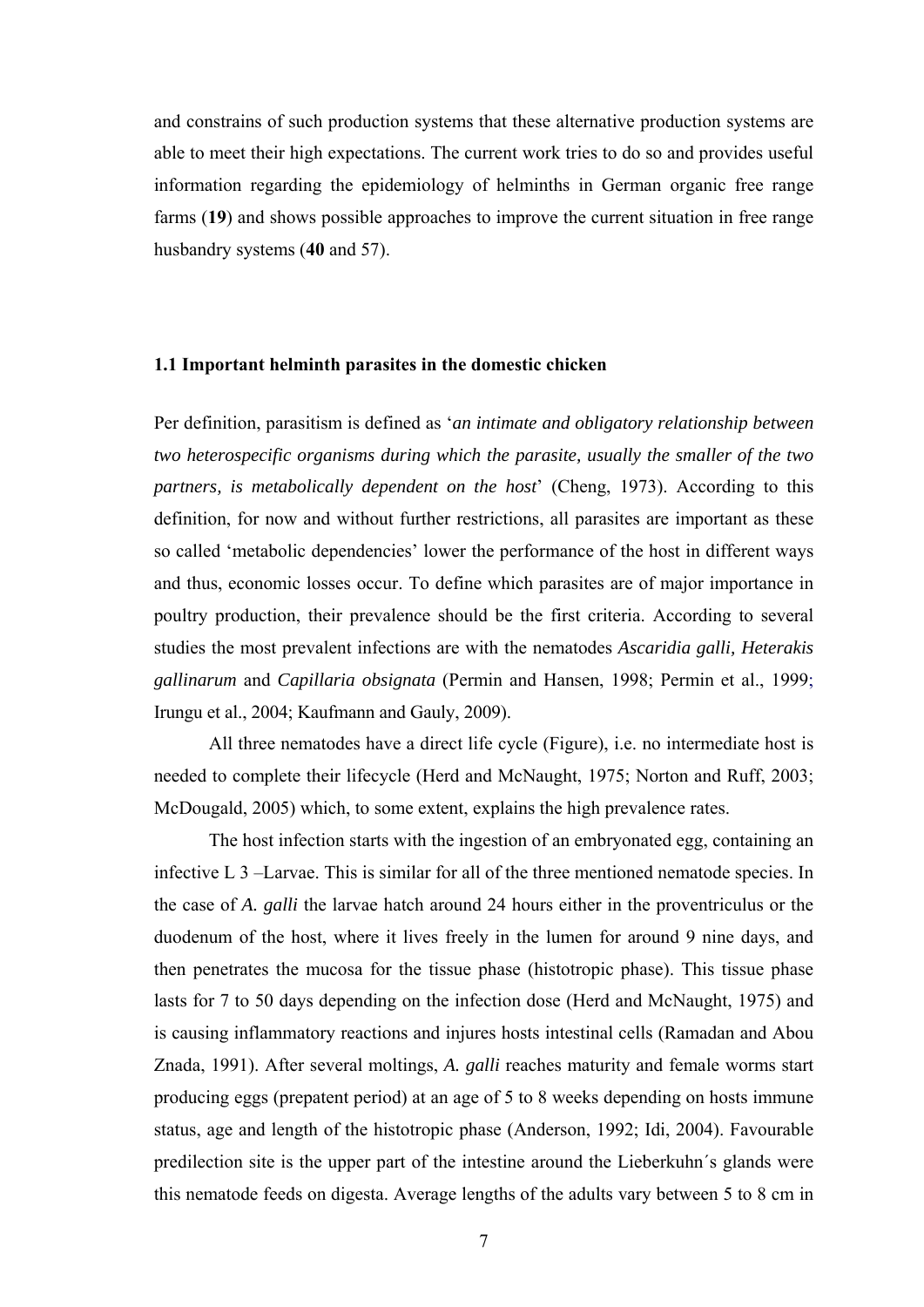<span id="page-17-1"></span>male and between 6 to 12 cm in female worms (Idi, 2004; Ramadan and Abou Znada, 1992), making *A. galli* the largest nematode parasite described in poultry.



<span id="page-17-0"></span>**Figure.** Life cycle of *H. gallinarum* as a representative of the genera nematoda. Mature female worms produce eggs (1) which are excreted with the hen's droppings (2). Eggs embryonate in the soil or litter (3) and the embryonated eggs, containing an infective L 3 –larva, are ingested by hens, either directly (4) or indirectly with the intake of an earthworm as a potential transport host (5).

*Heterakis gallinarum* larvae hatches in the upper intestine and within the following 24 hours they reach the caeca representing the final predilection site (Norton and Ruff, 2003). It is not fully known, if the life cycle of *H*. *gallinarum* includes a tissue phase. Some authors described a histropic phase (Hsü, 1940; Van Grembergen, 1954), whereas others state just a rare occurrence of a tissue phase (Norton and Ruff, 2003) if at all (Bauer, 2006). However, the fact that larval stages are closely associated and occasionally embedded in cecal tissue (Norton and Ruff, 2003), it may lead to misinterpretation and confusion surrounding this phenomenon. Prepatent period of *H. gallinarum* varies between 21 to 34 days (Fine, 1975; Bauer, 2006). Average lengths of the adults vary between 7 to 13 mm in male and between 10 to 15 mm in female worms (Norton and Ruff, 2003). Similar lengths and time frame for prepatent period are described for the 'hairlike' *Capillaria obsignata* (Wakelin, 1965; Norton and Ruff,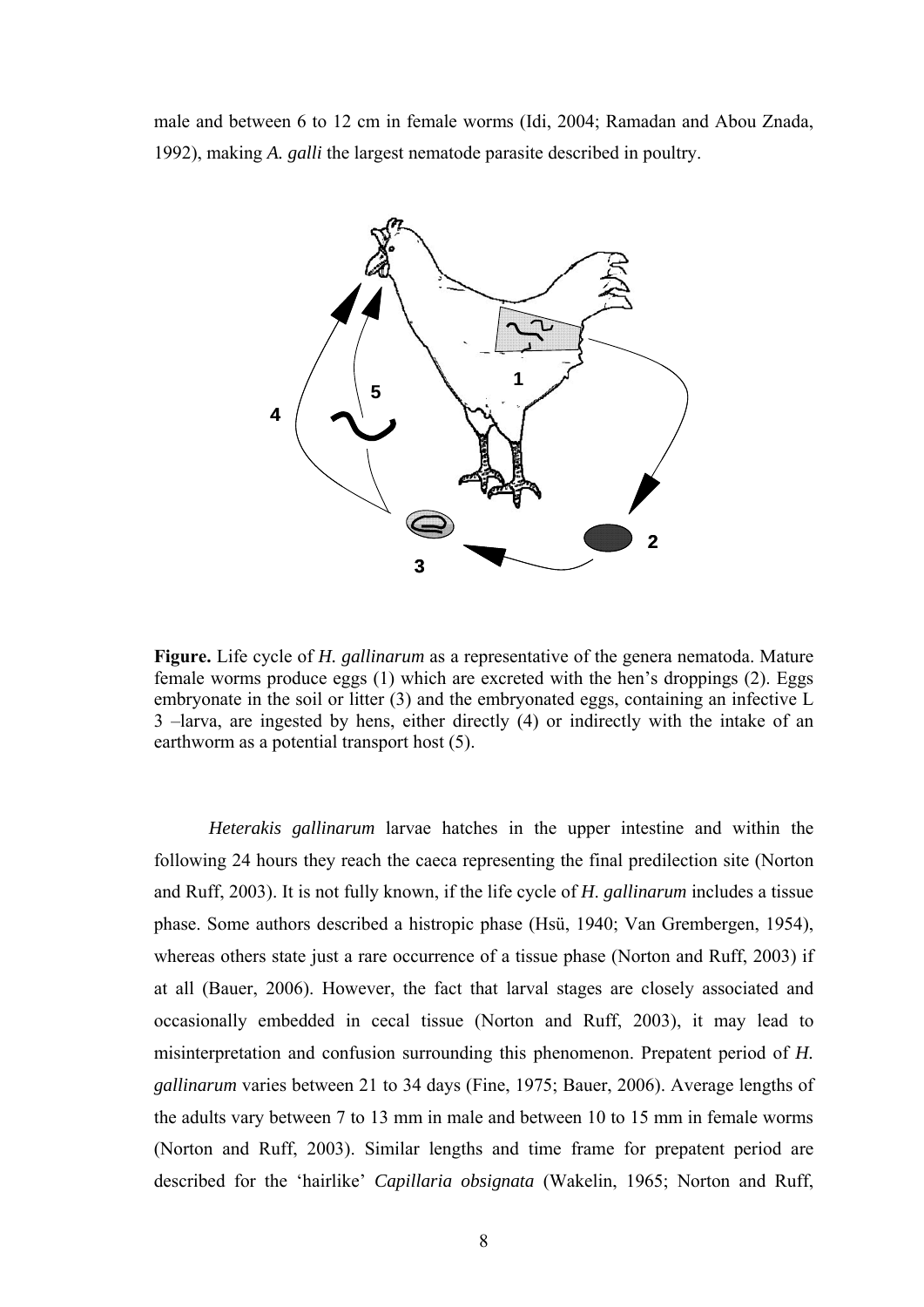2003). As one may assume by the nickname, a specific characteristic of the *Capillaria* species is their width ranging between 33 to 53 um.

Going back to the initial definition, all described nematodes have a negative impact on the performance, expressed in weight depression or retarded weight gain, as they feed on host digesta and / or damage intestinal and cecal mucosa (Levine, 1938; Reid and Carmon, 1958; Norten and Ruff 2003; Kilpinen et al., 2005) and therefore have adverse effects on the absorption of nutrients (Hurwitz et al., 1972; Walker and Farrell, 1976). *A. galli* seems to have a higher pathogenicity compared to the other two described nematodes due to their size, their impact on the host during tissue phase (Ramadan and Abou Znada, 1991) and their immunosuppressive effect (Sharma, 1997; Malviya et al., 1998; Roepstorff et al., 1999). When hens suffer from heavy infections and thus, space becomes a limiting factor in the small intestine, migration of worms into the oviduct and in hen´s eggs has been observed (Reid et al., 1973). Next to the mentioned direct impacts on host animal, indirect impacts and losses may occur due to the fact that *H. gallinarum* as well as *A. galli* can act as vector or carrier for other pathogens. *H. gallinarum* is regarded as relatively less pathogenic parasite (Taylor et al., 2007) but its ability to transmit *Histomonas meleagridis*, the causative agent of 'Blackhead diseases', increases the importance of this nematode (McDougald, 2005). *Ascaridia galli* is reported to act as a vector for *Salmonella enterica* (Chadfield et al., 2001) and alter the effects of a concurrent infection with *Pasteurella multocida,* the causative agent of fowl cholera (Dahl et al., 2002).

When speaking about important endoparasites in poultry, cestodes have to be mentioned, as they are highly prevalent, especially in production systems with outdoor access (Permin et al., 1999; Kaufmann and Gauly, 2009). Compared to the nematodes, pathogenicity of tapeworms is low and the major concern for the egg producers is a potential blockage of the small intestine lumen when birds are heavily infected with large tapeworm species (McDougald, 2003). All tapeworm species have an indirect life cycle, i. e. they require intermediate host(s), (e.g. beetles, snails, flies, ants) to complete their life cycles. Thus, prevalence of tapeworms depends on the abundance of intermediate host and therefore underlies seasonal changes (Riddle, 1983; Black and Krasfur, 1986a,b; Pfinner and Luka, 2000; Yamazaki et al., 2002; Salam et al., 2010).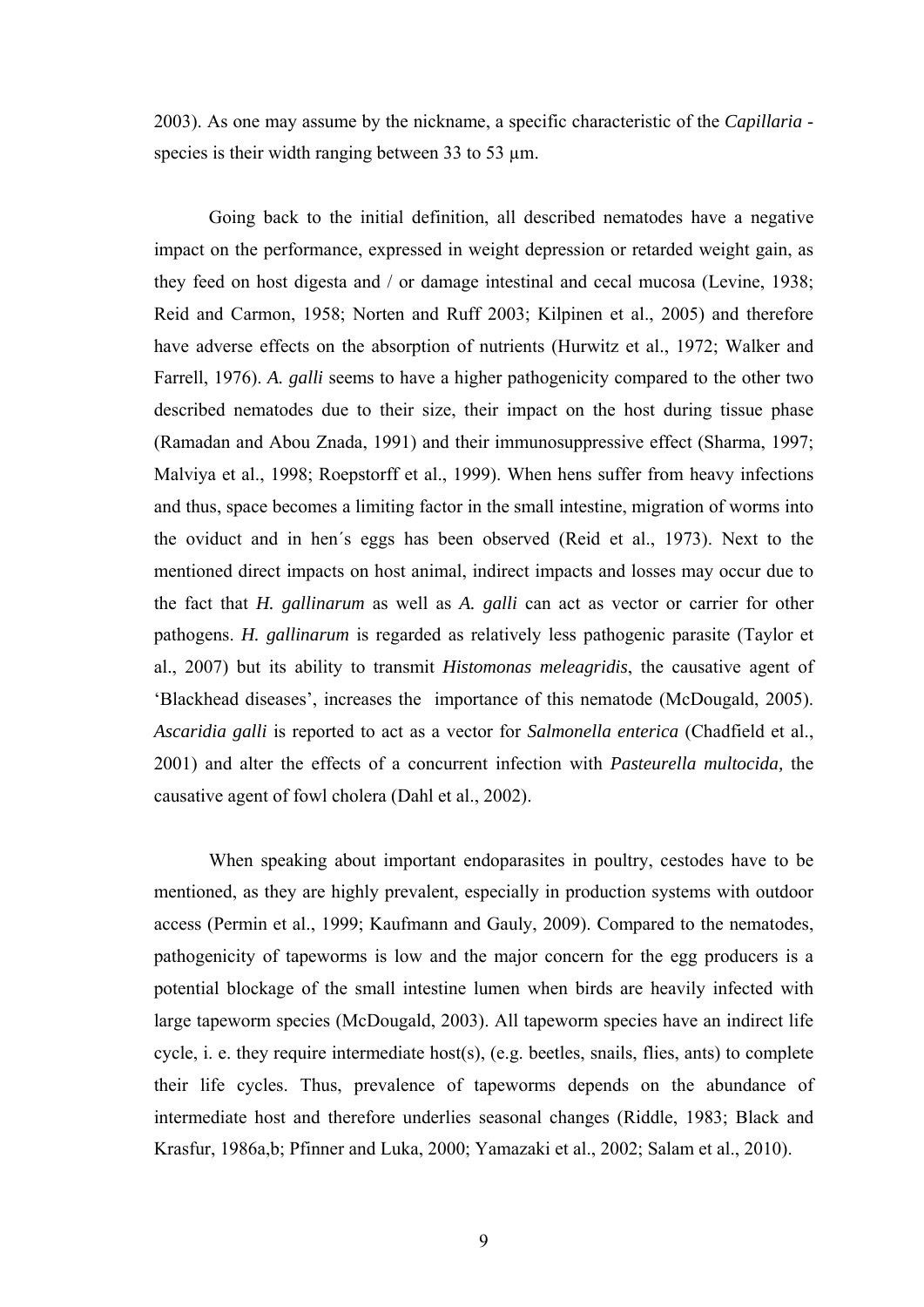The use of anthelmintics, especially with broad-spectrum benzimidazole, has been proved to be effective against poultry helminthiasis (Ssenyonga, 1982; Kirsch, 1983). But as the use of anthelmintics is limited in the alternative and organic production systems, alternative control strategies are needed to be adopted. Precondition for a development of alternatives is the knowledge of the current spectrum, prevalence and intensity of helminth infection in free range production systems for laying hens (**[chapter II](#page-28-2)**).

#### <span id="page-19-0"></span>**1.2 Resistance to parasitic infections**

Parasitic infections in livestock are costly, due to medication, vaccination, secondary infections and other direct or indirect losses caused by death of animals and/or a depressed performance (Chubb and Wakelin, 1963; Okulewicz and Zlotorzycka, 1985; Ramadan and Adou Znada, 1991; Chadfield et al., 2001; Dahl et al., 2002; Kilpinen et al., 2005; Permin et al., 2006 Gauly et al., 2007; Daş et al., 2010).

 Regardless of the substantial losses, infections are also an animal welfare and hygienic issue affecting both, the producers (including the animals) as well as the consumer (Craig, 1993; Waller, 1994; Sangster, 1999; Jackson and Miller, 2006).

The change in consumers demand also led to changes in the legislative and therefore, drug-use regulations changed gradually over the last years. However, this approach makes it necessary to search for alternative control tools for infection and disease control. As livestock are reported to differ in their ability to resist parasitic infection (Owen and Axford, 1991) the scene is set and interest in breeding hosts to resist parasitic infections increases, considerably.

Diseases resistance is a result of the interaction between a genotype or individual and the environment (Warner et al., 1987). If adverse environmental factors including pathogenic agents can not be isolated from the animal, or vice versa, the individual or genotype will adopt their natural resistance to the challenging agent. Resistance is based on variation observed within and between genotypes (Gray, 1991; Eady et al., 1996) allowing animal producers to apply different strategies to take advantage of the diversity (Woolaston and Baker, 1996). Three main strategies are described in small ruminats:

- choice and/or substitution of breeds (Baker et al., 1993)

- within breed selection (Albers and Gray, 1986)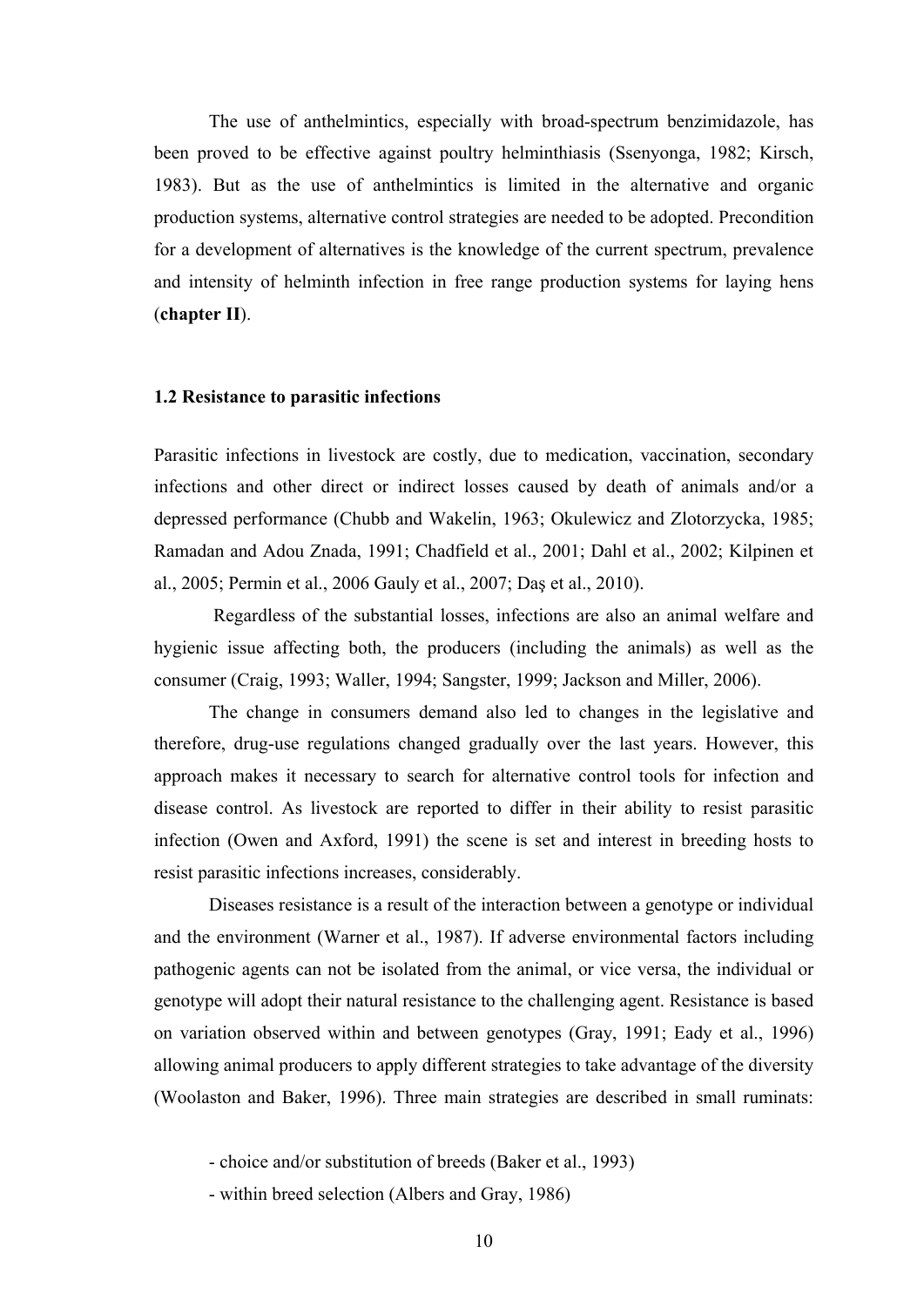- crossbreeding (Baker et al., 1993)

These mentioned strategies could be adapted to laying hen husbandry, as between and within-breed differences were described in earlier studies and estimated heritabilities of indicator traits were on a useful level (Ackert et al., 1935; Permin et al., 1997; Permin and Ranvig 2001; Gauly et al., 2002; Gauly et al., 2008). The current manuscript ties up on the older studies aiming to compare a larger variety of common, commercial laying hen breeds regarding their susceptibility to experimental *Ascaridia galli* infection in order to be able to recommend certain breeds for free range systems (**[chapter III](#page-49-2)**). This may enables producers to take advantage of one the above mentioned strategies by choosing a relevant breed. To take full advantage of genetic variation, improvements in a certain trait, i.e. worm burden, should be done by selecting animals. Therefore, determination of the trait's heritability is essential (**[chapter IV](#page-66-2)**).

### <span id="page-20-0"></span>**References**

- Ackert, J.E., Eisenbrandt, L.L., Wilmoth, J.H., Glading, B., Pratt, I. 1935. Comparative resistance of five breeds of chickens to the nematode *Ascaridia lineata* (Schneider). J. Agric. Res. 50, 607-624.
- Albers, G.A.A. and Gray, G.D. 1986. Breeding for worm resistance: a perspective. In: Parasitology Quo Vadit? Ed. M.J. Howell, Australian Academy of Science, Canberra, pp. 559-566.
- Anderson, R.C. 1992. Nematode parasites of the vertebrates, first ed. CAB International, Wallingford, Oxon, UK
- Anonymous, 1999. Official Journal of the European Communities. COUNCIL DIRECTIVE 1999/74/EC laying down minimum standards for the protection of laying hens. Official Journal of the European Communities, L 203/ 53.
- Baker, R.L., Reynolds, L., Mwamachi, D.M., Audho, A.O., Magadi, M., Miller, J.E. 1993. Genetic resistance to gastrointestinal parasites in Dorper and Red Maasai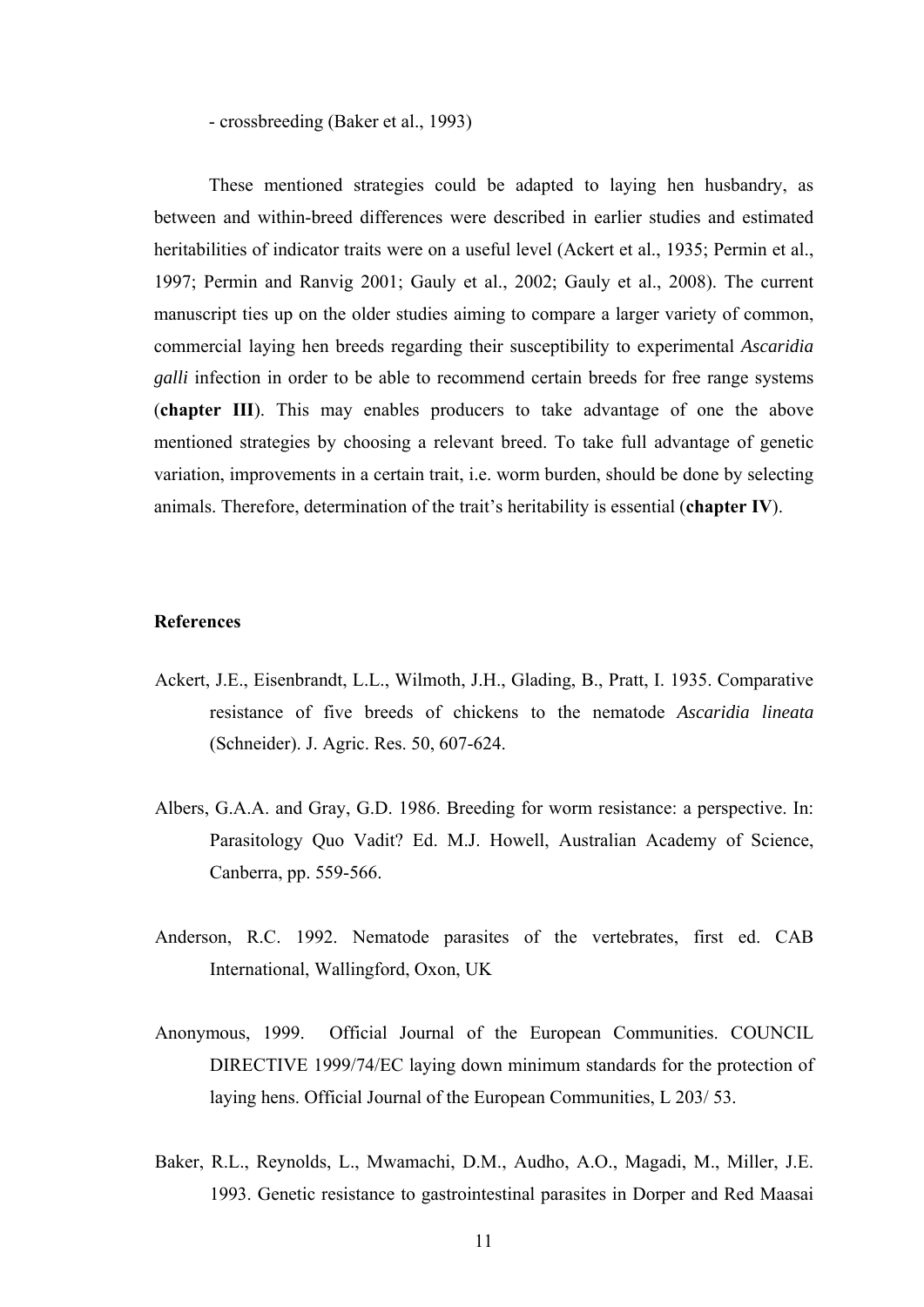x Dorper lambs in coastal Kenya. Proceedings of the 11th Scientific Workshop of the Small Ruminant Collaborative Research Support Programm (SR CRSP), 3.-4. March 1993, Nairobi, Kenya, pp. 228-241.

- Bauer, C. 2006. Helminthosen des Nutztgeflügels in: Boch, J., Supperer, R., Schnieder, T. (Eds.) Veterinärmedizinische Parasitologie, 6<sup>th</sup> ed., Parey, Stuttgart, pp. 600-630.
- Berg, C. 2001. Health and welfare in organic poultry production. Acta. Vet. Scand. Suppl. 95, 37-45.
- Black, W.C. and Krafsur, E.S. 1986a. Population biology and genetics of winter house fly (Diptera: Muscidae) populations. Ann. Entomol. Soc. Am. 79, 636–644.
- Black, W.C. and Krafsur, E.S. 1986b. Seasonal breeding structure in house fly, Musca domestica L., populations. Heredity 56, 289-298.
- Chadfield, M., Permin, A., Nansen, P., Bisgaard, M. 2001. Investigation of the parasitic nematode A. galli (Schrank 1788) as a potential vector for *Salmonella enterica* dissemination in poultry. Parasitol. Res. 87, 317-325.
- Cheng, T.C. 1973. General Parasitology. Academic Press Inc., London, UK, p. 7.
- Chubb, L.G. and Wakelin, D. 1963. Nutrition and helminthiasis in chickens. Proceedings of Nutrion Society 22, 20-25.
- Craig, T.M. 1993. Anthelmintic resistance. Vet. Parasitol. 46, 121-131.
- Dahl, C. Permin, A., Christensen, J.P., Bisgaard, M., Muhairwa, A.P., Petersen, K.M.D., Poulsen, J.S.D, Jensen, A.L. 2002. The effect of concurrent infections with *Pasteurella multocida* and *Ascaridia galli* on free range chickens. Vet. Microbiol. 86, 313-324.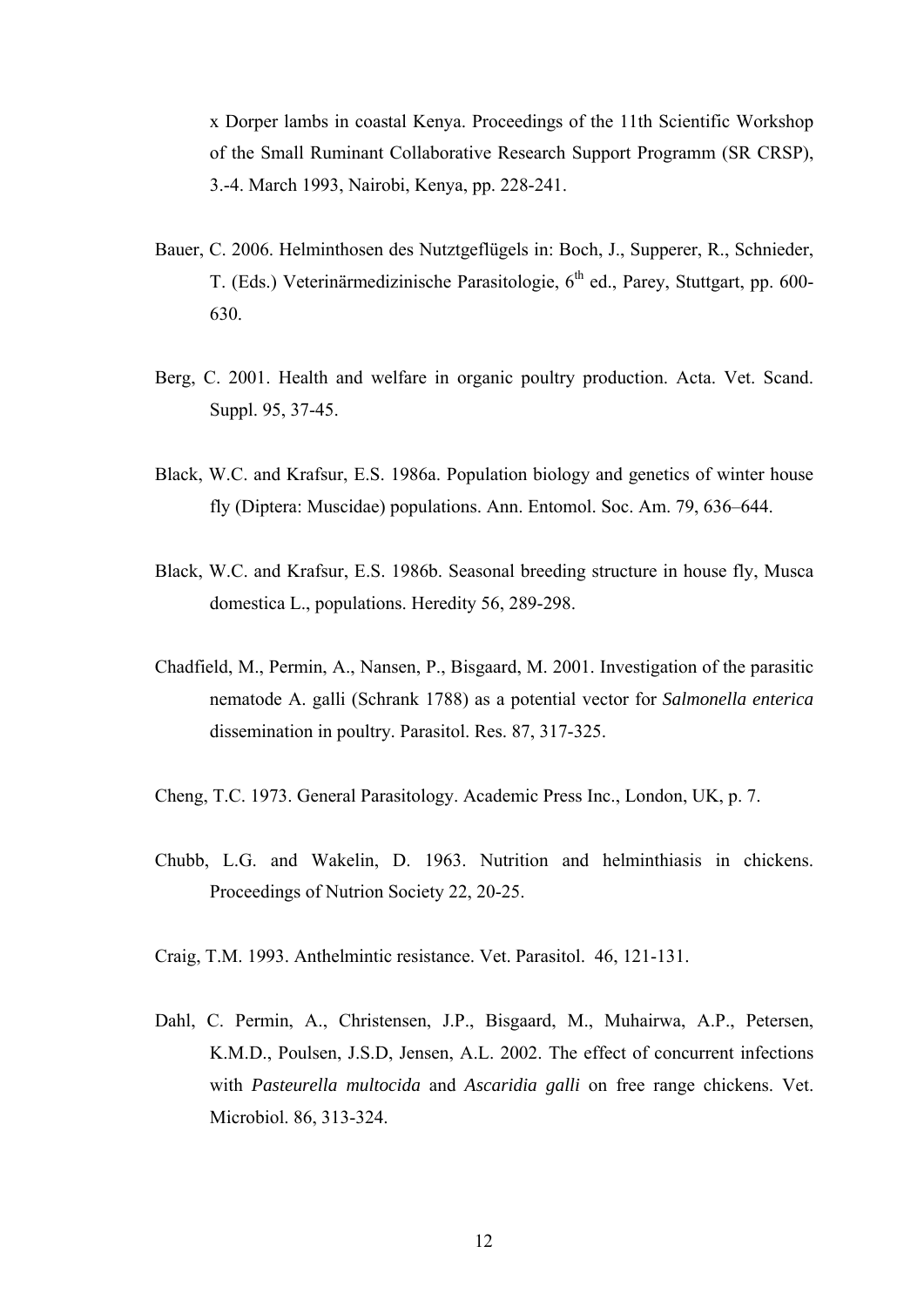- Daş, G., Kaufmann, F., Abel, H.J., Gauly, M. 2010. Effect of extra dietary lysine in *Ascaridia galli*-infected grower layer. Vet. Parasitol. 170, 238-243.
- Eady, S.J., Woolaston, R.R., Mortimer, S.I., Lewer, R.P., Raadsma, H.W., Swan, A.A., Ponzoni, R.W. 1996. Resistance to nematode parasites in Merino sheep: sources of genetic variation. Aust. J. Agric. Res. 47, 895-915.
- Fine, P.E.M. 1975. Quantitative studies on the transmission of Parahistomonas wenrichi by ova of *Heterakis gallinarum*. Parasitology 70, 407-417.
- Gauly, M., Bauer, C., Preisinger, R., Erhardt, G. 2002. Genetic differences of *Ascaridia galli* egg output in laying hens following a single dose infection. Vet. Parasitol. 103, 99-107.
- Gauly, M., Duss, C., Erhardt, G. 2007. Influence of *Ascaridia galli* infections and anthelmintic treatments on the behaviour and social ranks of laying hens (Gallus gallus domesticus). Vet. Parasitol. 146, 271-280.
- Gauly, M., Kanan, A., Brandt, H., Weigend, S., Moors, E., Erhardt, G. 2008. Genetic resistance to *Heterakis gallinarum* in two chicken layer lines following a single dose infection. Vet. Parasitol. 155, 74-79.
- Gray, G.D. 1997. The use of genetically resistant sheep to control nematode parasitism. Vet. Parasitol. 72, 345-366.
- Grembergen van, G. 1954. Haemoglobin in *Heterakis gallinae*. Nature 4418, 35.
- Herd, R.P. and McNaught, D.J., 1975. Arrested development and the histotropic phase of *Ascaridia galli* in the chicken. Int. J. Parasitol. 5, 401-406.
- Horne van, P. 2006. Comparing housing systems for layers: an economic evaluation. Poultry International. 45, 22-25.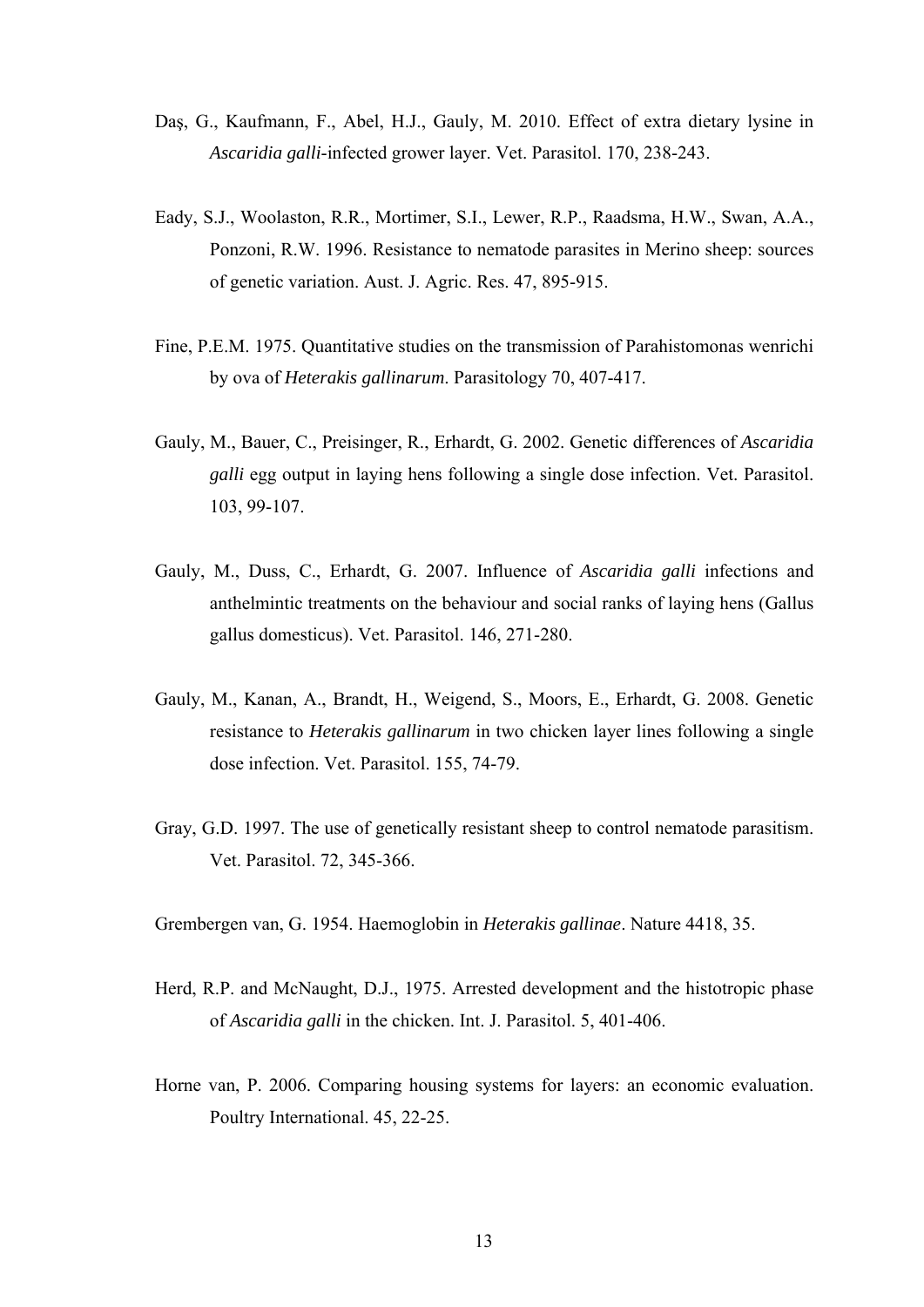- Horne van, P.L.M. and Achterbosch, T.J. 2008. Animal welfare in poultry production systems: impact of EU standards on world trade. Worlds Poult. Sci. J. 64, 40-52.
- Hsü, H.F. and Li, S.Y. 1940. Chin. Med. J. 57, 559.
- Hulzebosch, J. 2006. Wide range of housing options for layers. World Poultry 22, 20- 22.
- Hurwitz, S., Shamir, N., Bar, A. 1972. Protein digestion and absorption in the chick: effect of *Ascaridia galli*. Am. J. Clin. Nutr. 25, 311-316.
- Idi, A. 2004. Effect of selected micronutrients and diets on the establishment and pathogenicity of *Ascaridia galli* in chickens. PhD. thesis, pp:21. The Royal Veterinary and Agricultural University, Copenhagen, Denmark.
- Irungu, L.W., Kimani, R.N., Kisia, S.M. 2004. Helminth parasites in the intestinal tract of indigenous poultry in parts of Kenya. J. S. Afr. Vet. Assoc. 75, 58-59.
- Jackson, F. and Miller, J. 2006. Alternative approaches to control quo vadit? Vet. Parasitol. 31, 371-384.
- Kaufmann, F., Gauly, M. 2009. Prevalence and burden of helminths in laying hens kept in free range systems. Proceedings of the XIV. International Congress for Animal Hygiene, Vol. 2: 557-559. Vechta, Germany.
- Kilpinen, O., Roepstorff, A., Permin, A., Nørgaard-Nielsen, G., Lawson, L.G., Simonsen, H.B. 2005. Influence of *Dermanyssus gallinae* and *Ascaridia galli* infections on behaviour and health of laying hens (*Gallus gallus domesticus*). Brit. Poultry Sci. 46, 26-34.
- Kirsch, R. 1983. Treatment of nematodiasis in poultry and game birds with fenbendazole. Avian Dis. 28, 311–318.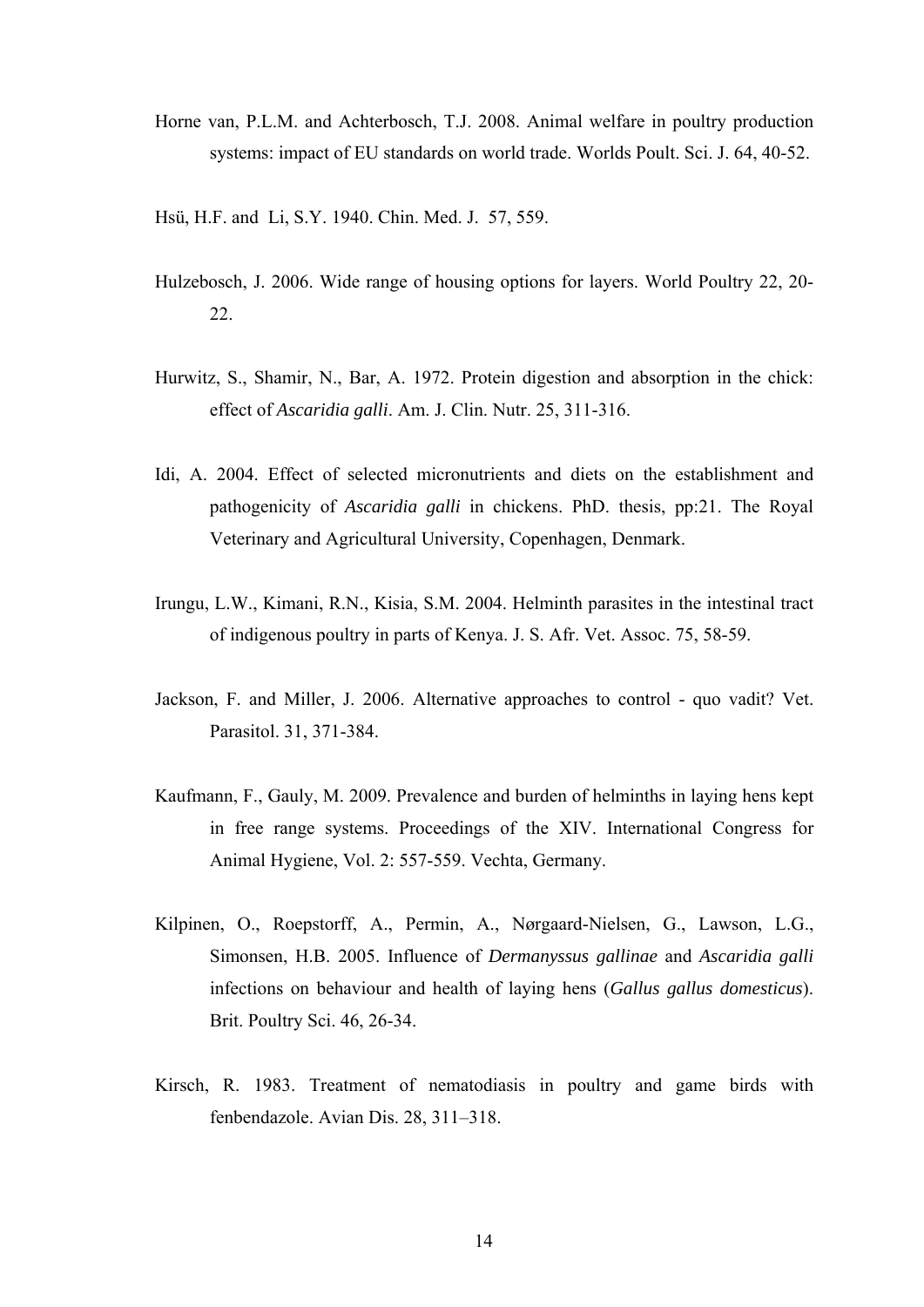- Levine, P. P. 1938. Infection of the chicken with *Capillaria columbae* (RUD). J. Parasitol. 24, 45-52.
- Malviya, M.C., Dwivedi, P., Varma, T.K. 1988. Effect of irradiated *Ascaridia galli* eggs on growth and cell-mediated immune responses in chickens. Vet. Parasitol. 28, 137-141.
- Marktinfo Eier und Geflügel (MEG), 2010. Marktbilanz Eier und Geflügel 2010. Ulmer, Stuttgart, Deutschland.
- McDougald, L.R. 2005. Blackhead disease (Histomoniasis) in poultry: A critical review. Avian Dis. 49, 462-476.
- Norton, R.A. and Ruff, M.D. 2003. Nematodes and Acanthocephalans, in: Barnes, H.J., Glissen, J.R., Fadly, A.M., McDougald, L.R., Swayne, D.E., Saif, Y.M. (Eds.), Diseases of poultry,  $11<sup>th</sup>$  ed., Iowa Press, Ames, pp. 931-961.
- Okulewicz, A. and Zlotorzycka, J. 1985. Connections between *Ascaridia galli* and the bacterial flora in the intestine of hens. Angew. Parasitol. 26, 151-155.
- Owen, J.B. and Axford, R.F.E. 1991. Breeding for disease resistance in farm animals. CAB International, Wallingford, UK
- Permin, A., Bojesen, M., Nansen, P., Bisgaard, M., Frandsen, F., Pearman, M. 1997. *Ascaridia galli* populations in chickens following single infections with different dose levels. Parasitol. Res. 83, 614-617.
- Permin, A., Hansen, J.W. 1998. Epidemiology, Diagnosis and Control of Poultry Parasites. Food and Agricultural Organization of the United Nations, Animal Health Manual No. 4, Rome.
- Permin, A., Bisgaard, M., Frandsen, F., Pearman, M., Nansen, P., Kold. J. 1999. The prevalence of gastrointestinal helminths in different poultry production systems. Brit. Poultry Sci. 40, 439-443.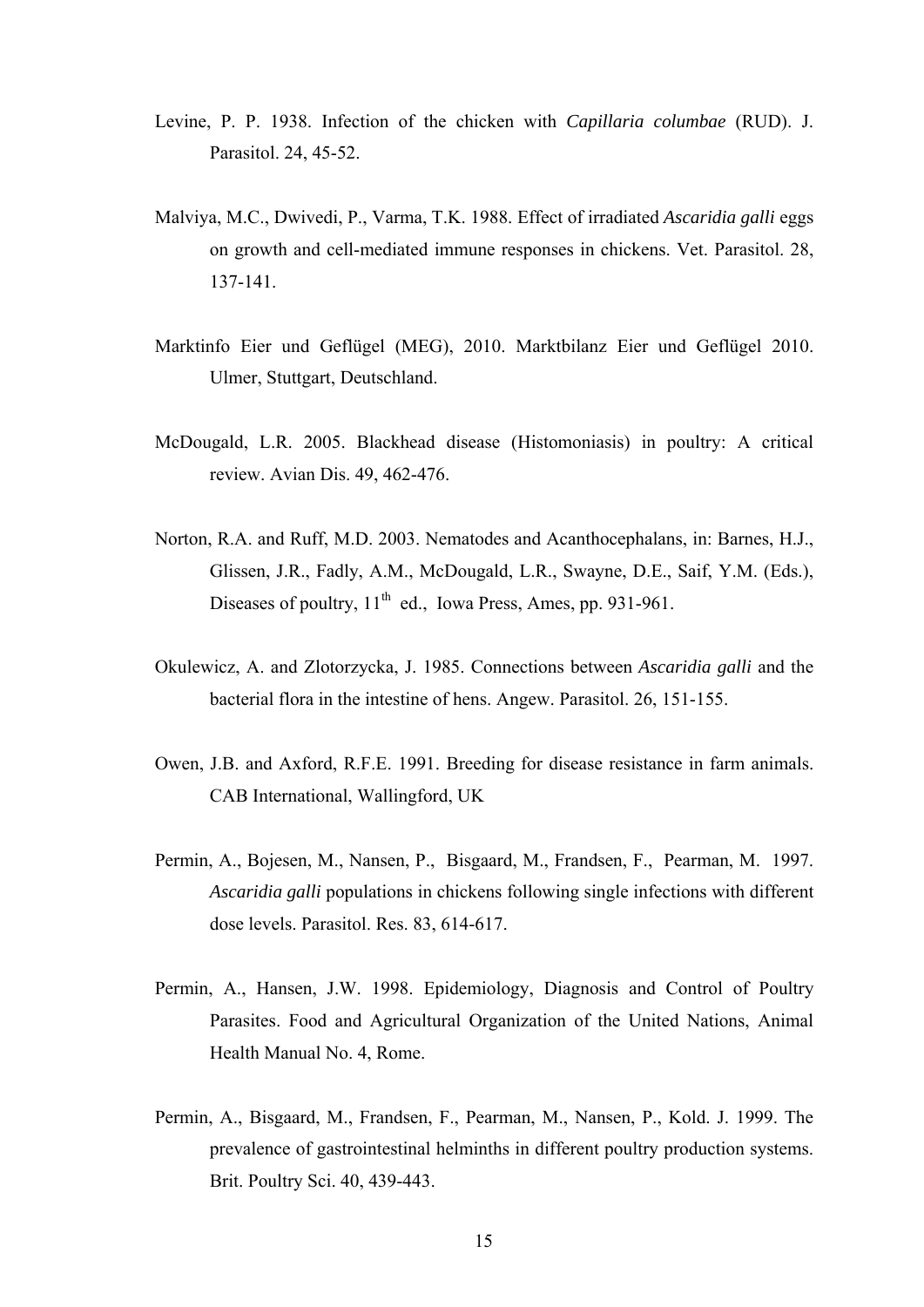- Permin, A., Ranvig, H., 2001. Genetic resistance to *Ascaridia galli* infections in chickens. Vet. Parasitol. 102, 101-111.
- Permin, A., Christensen, J.P., Bisgaard, M. 2006. Consequences of concurrent *Ascaridia galli* and *Escherichia coli* infections in chickens. Acta. Vet. Scand. 47, 43-54.
- Pfiffner, L., Luka, H. 2000. Overwintering of arthropods in soils of arable fields and adjacent semi-natural habitats. Agric. Ecosyst. Environ. 78, 215-222.
- Ramadan, H.H. and Znada, A.N.Y. 1991. Some pathological and biochemical studies on experimental ascaridiasis in chickens. Nahrung 35, 71-84.
- Reid, W.M. and Carmon, J.L. 1958. Effects of numbers of Ascarida galli in depressing weight gains in chicks. J. Parasitol. 44, 183-186.
- Reid, W. M., Mabon, J. L., Harshbarger, W. C. 1973. Detection of worm parasites in chicken eggs by candling. Poult. Sci. 52, 2316-2324.
- Riddle W. A. 1983. Physiological ecology of land snails and slugs, in: Russell-Hunter W.D. (Ed.) The Mollusca, Vol. 6: Ecology, Academic Press, New York, USA, 431-461.
- Roepstorff, A., Nørgaard-Nielsen, G., Permin, A., Simonsen, H.B. 1999. Male behaviour and male hormones in Ascaridia galli infected hens. Proceedings of the 17th International Conference of the World Association for the Advancement of Veterinary Parasitology, Copenhagen, Denmark, 1999, p d5.02.
- Salam, S.T., Mir, M.S., Khan, A.R. 2010. The prevalence and pathology of Raillietina cesticillus in indegenous chicken (*Galllus galllus domesticus*) in the temperate Himalayan region of Kashmir - short communication. Veterinarski Arhiv 80, 323-328.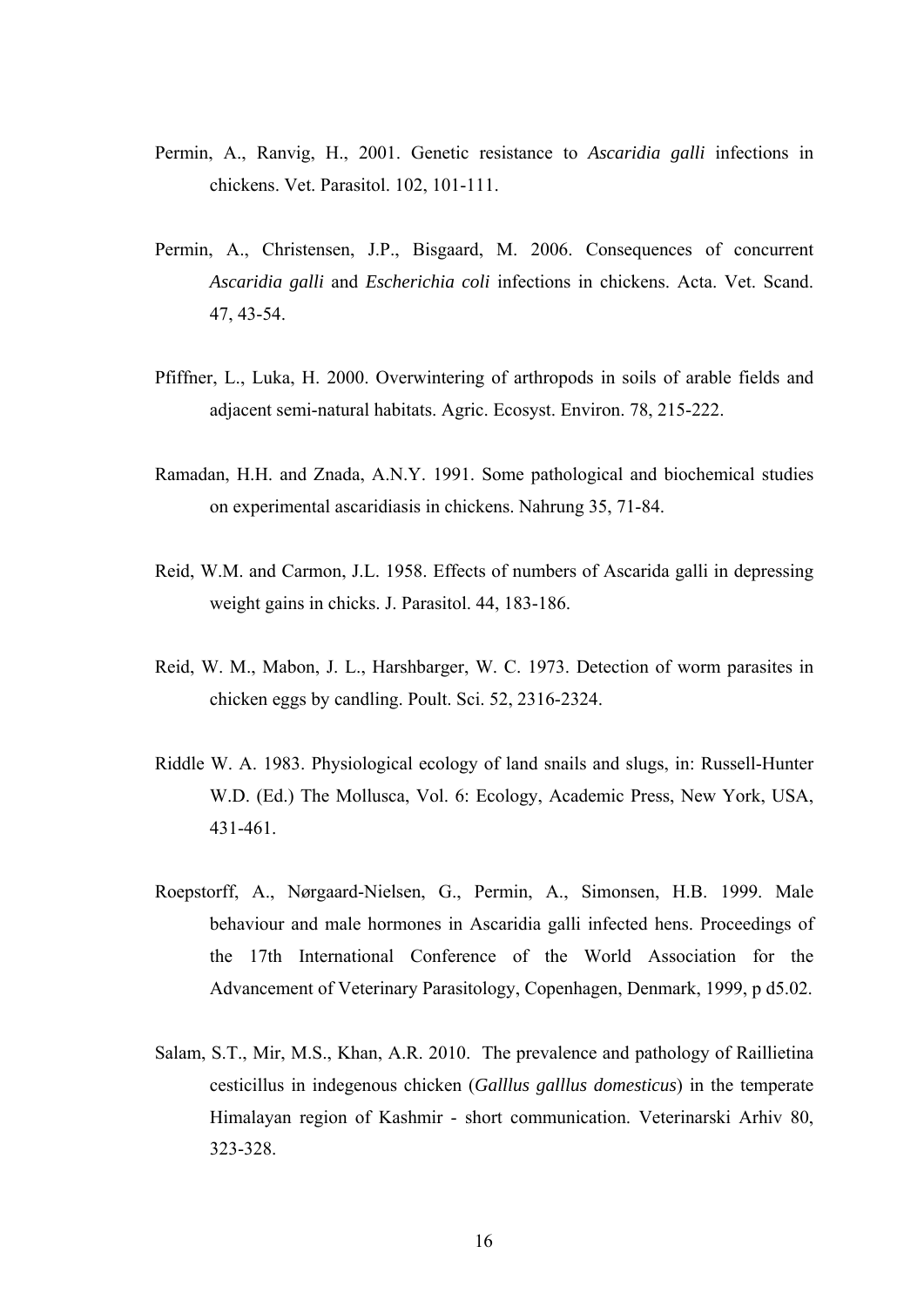- Sangster, N.C. 1999. Pharmacology of anthelmintic resistance in cyathostomes: will it occur with the avermectin/milbemycins? Vet. Parasitol. 85, 189-201.
- Sharma, J.M. 1997. The structure and function of the avian immune system. Acta. Vet. Hun. 45, 229-238.
- Sseyonga, G.S.Z. 1982. Efficacy of fenbendazole against helminth parasites of poultry in Uganda. Trop. Anim. Hlth. Prod. 14, 163-166.
- Taylor, M.A., Coop, R.,L., Wall, R.L. 2007. Parasites of poultry and gamebirds, in: Veterinary Parasitology, 3rd ed., Blackwell Publishing, Oxford, UK, p: 496.
- TierSchNutzV, 2009. Verordnung zum Schutz landwirtschaftlicher Nutztiere und anderer zur Erzeugung tierischer Produkte gehaltener Tiere bei ihrer Haltung (Tierschutz-Nutztierhaltungsverordnung – TierSchNutztV).
- Tuyttens, F., Heyndrickx, M., De Boeck, M., Moreels, A., van Nuffel, A., van Poucke, E., van Coillie, E., van Dongson, S., LENS, L. 2008. Broiler chicken health, welfare and fluctuating asymmetry in organic versus conventional production systems. Livest. Sci. 113, 123-132.
- Wakelin, D. 1965. Experimental studies on the biology of *Capillaria obsignata*, Madson, 1945, a nematode parasite of the domestic fowl. J. Helminthol. 39, 399-412.
- Walker, T.R. and Farrell, D.J. 1976. Energy and nitrogen metabolism of diseased chickens: interaction of *Ascaridia galli* infestation and vitamin a status. Brit. Poultry Sci. 17, 63-77.
- Walker, T.R., Farrell, D.J., 1976. Energy and nitrogen metabolism of diseased chickens: interaction of *Ascaridia galli* infestation and vitamin a status. Brit. Poultry Sci. 17, 63-77.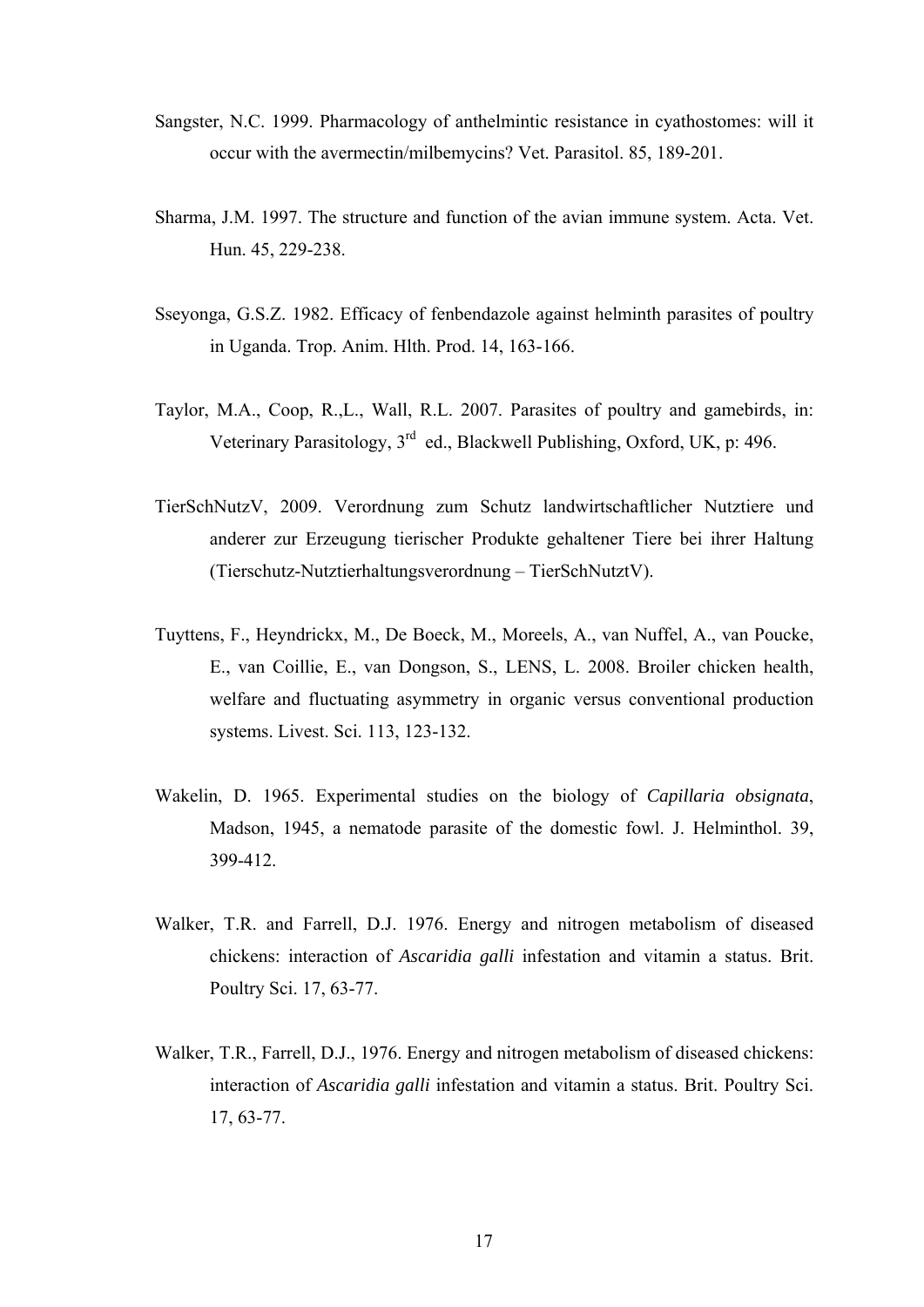- Waller, P.J. 1994. The development of anthelmintic resistance in ruminant livestock. Acta. Trop. 56, 233-243.
- Warner, C.M., Meeker, D.L., Rothschild, M.F. 1987. Genetic control of immune responsivness: a review of its use as a tool for selection for disease resistance. J. Anim. Sci. 64, 394-406.
- Woolaston, R.R. and Baker, R.L. 1996. Prospects of breeding small ruminats for resistance to internal parasites. Int. J. Parasitol. 26, 845-855.
- Yamazaki, K., Sugiura, S., Kawamura, K. 2002. Environmental factors affecting the overwintering distribution of ground beetles (Coleoptera: Carabidae) on a forest floor in central Japan. Entomol. Sci. 5, 125-130.
- Zeller, B. 1990. Vergleichende Untersuchungen über den Endoparasitenbefall der Haushühner (*Gallus Gallus var. Domesticus L*.) beim Wirtschafts- und Rassegeflügel. Dissertation, Tierärztliche Fakultät, Universität München.
- Zentrale Mark- und Preisberichtstelle (ZMP) GmbH 2008. Marktbilanz, Eier und Geflügel 2008. Bonn, 213 pp.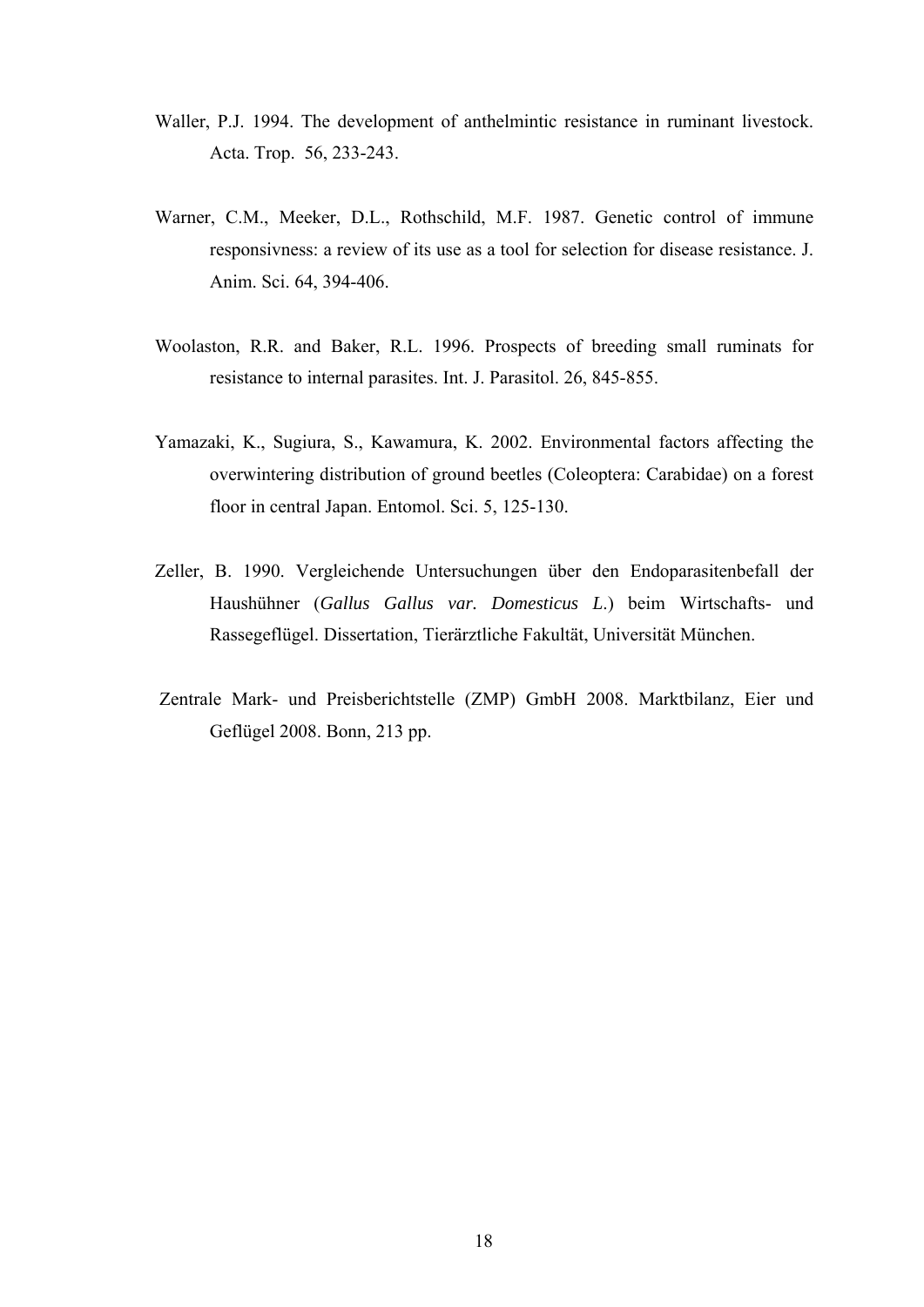# **CHAPTER II**

<span id="page-28-2"></span><span id="page-28-1"></span><span id="page-28-0"></span>*Helminth infections in laying hens kept in organic free range systems in Germany*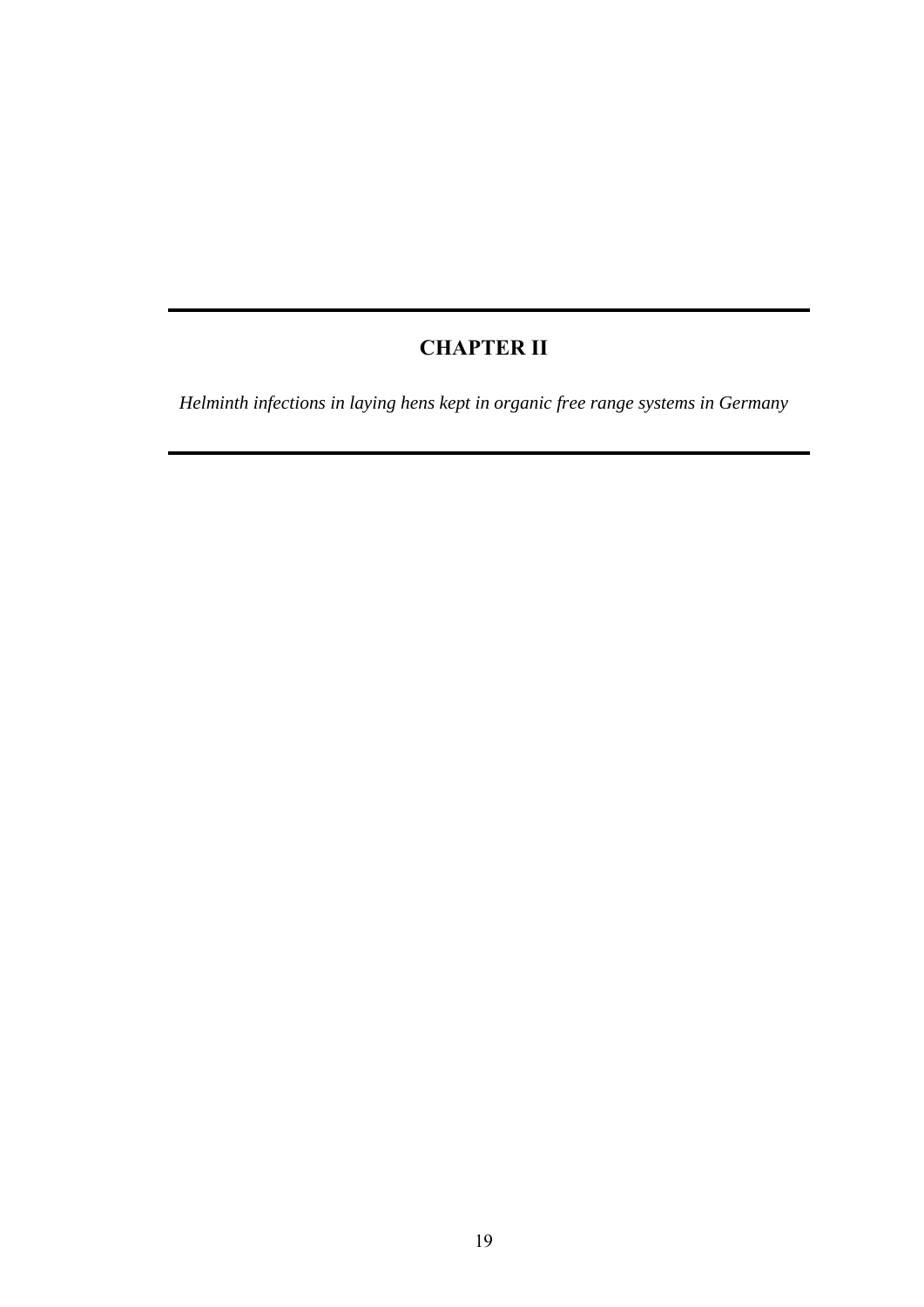#### <span id="page-29-0"></span>**Abstract**

This study describes the spectrum and intensity of helminth infections in laying hens kept in organic production systems in Germany. A total of 740 laying hens from 18 organic free range farms were collected between 2007 and 2010. The hens were sacrified and the gastrointestinal tracts were examined for the presence and intensity of helminth infections with standard methods. Three nematode (*Ascaridia galli, Heterakis gallinarum, Capillaria spp.*) and four cestode (*Raillietina cesticillus, Hymenolepis cantaniana, Hymenolepis carioca, Choanotaenia infundibulum*) species were found. Almost all hens (99.6 %,  $N = 737$ ) harboured at least one helminth species. Average worm burden per hen was 218.4 worms. The most prevalent species were the nematodes *Heterakis gallinarum* (98 %) followed by *Ascaridia galli* (88 %) and *Capillaria* spp. (75.3 %), whereas the overall prevalence of the cestodes was 24.9 %. Total worm burden was significantly higher during the summer season when compared with animals slaughtered during winter season  $(254 \text{ vs. } 191, P \le 0.0001)$ . The most dominat helminth species was *Heterakis gallinarum* averaging 190 worms per hen in the summer and 129 in winter season, respectively (*P* < 0.0001). Average *Ascaridia galli* burden was 25 in summer and 26 in winter seasons, respectively  $(P = 0.1160)$ . Risk of being infected with any of the nematodes was 1.5 times higher in summer than in winter ( $\Psi$  = 1.49, *P* < 0.0319). Probability of infection with any of the tapeworm species was 4.5 times higher in the summer than in winter  $(P < 0.0001)$ .

 It is concluded that the vast majority of the hens are subclinically infected with the helminth species. The prevalence as well as intensity of the helminth infections, particularly with tapeworms, considerably increases in summer. The present results indicate that it is essential to adopt alternative control strategies in order to lower infection risk and to limit the potential consequences to perform an appropriate animal husbandry.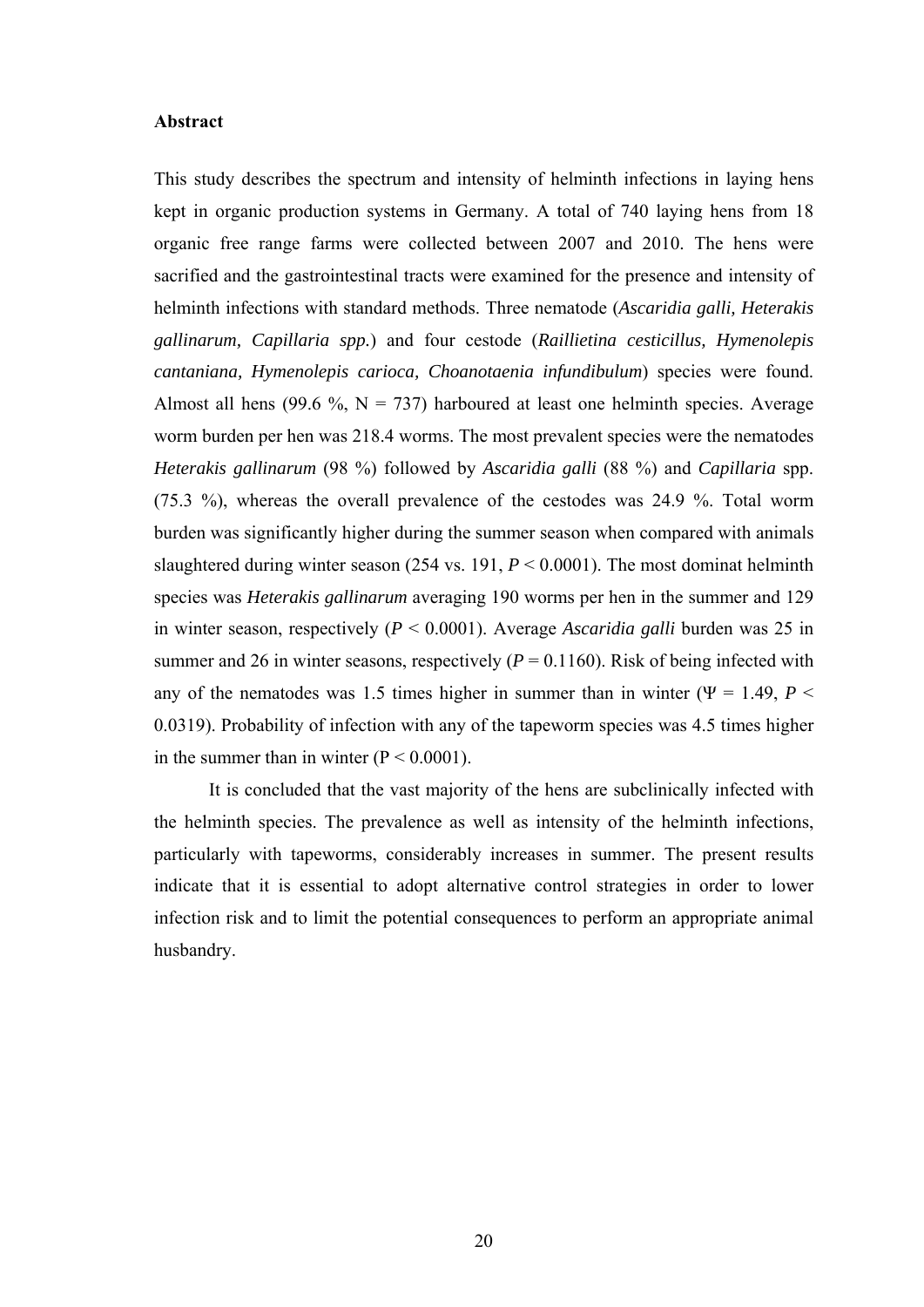### <span id="page-30-0"></span>**2.1 Introduction**

Recent changes in consumer prospects regarding a sustainable animal production and welfare has led to the ban of the conventional cages for laying hens in the European Union after 2012 (Anonymous, 1999). Thus, alternative production systems have gained popularity and percentages of hens kept in such systems increased over the last couple of years (ZMP, 2008; MEG, 2010). There is strong evidence that different production systems harbour different risk of parasite infections for animals. Parasitic infections, particularly in floor husbandry systems with or without outdoor access, are re-emerging. A study from Demark showed that the prevalence of the nematode *Ascaridia galli* was 64 % in free range / organic systems, 42 % in deep-litter systems and 5 % in conventional cages (Permin et al., 1999). The birds get infected by ingestion of infective parasite stages present in soil and litter and / or by eating intermediate or transport hosts. Infections with endoparasites have severe consequences on the host as well as the production systems as reported by several studies. Parasites may obstruct the small intestine and cause death (Ramadan and Znada, 1991). They can act as vectors and lead to secondary infections e.g. *E. coli*, (Okulewicz and Zlotorzycka, 1985; Chadfield et al., 2001; Dahl et al., 2002; McDougald, 2005; Permin et al., 2006). Furthermore they have adverse effects on behavior patterns, growth and nutrient utilization of chickens (Chubb and Wakelin, 1963; Gauly et al., 2007; Daş et al., 2010a). The control of endoparasites in various species is heavily dependent on the use of anthelmintics. In general, the use of anthelmintics in layers is very limited due to economic concerns as well as environmental and hygiene regarding development of drug resistance (Jackson and Miller, 2006) and chemical residues in animal products (Craig, 1993; Waller, 1994; Sangster, 1999). Particularly in organic production systems use of anthelmintics is strictly restricted as prophylactic treatments are prohibited. The changes in the production systems and in the climate may alter population dynamics of endoparasites which accumulates the importance of helminth infections in the future. To improve and maintain the performance and productivity of the hens, and to adopt alternative control strategies against endoparasites (Heckendorn et al., 2009) it is essential to determine the spectrum as well as intensity of the parasitic agents, which has not so far been performed for organic layers in Germany.

 Therefore, the aim of the present study was to investigate the spectrum and intensity of helminth infections, as well as to estimate seasonal effects on the prevalence and burden of helminths in organic free range layers in Germany.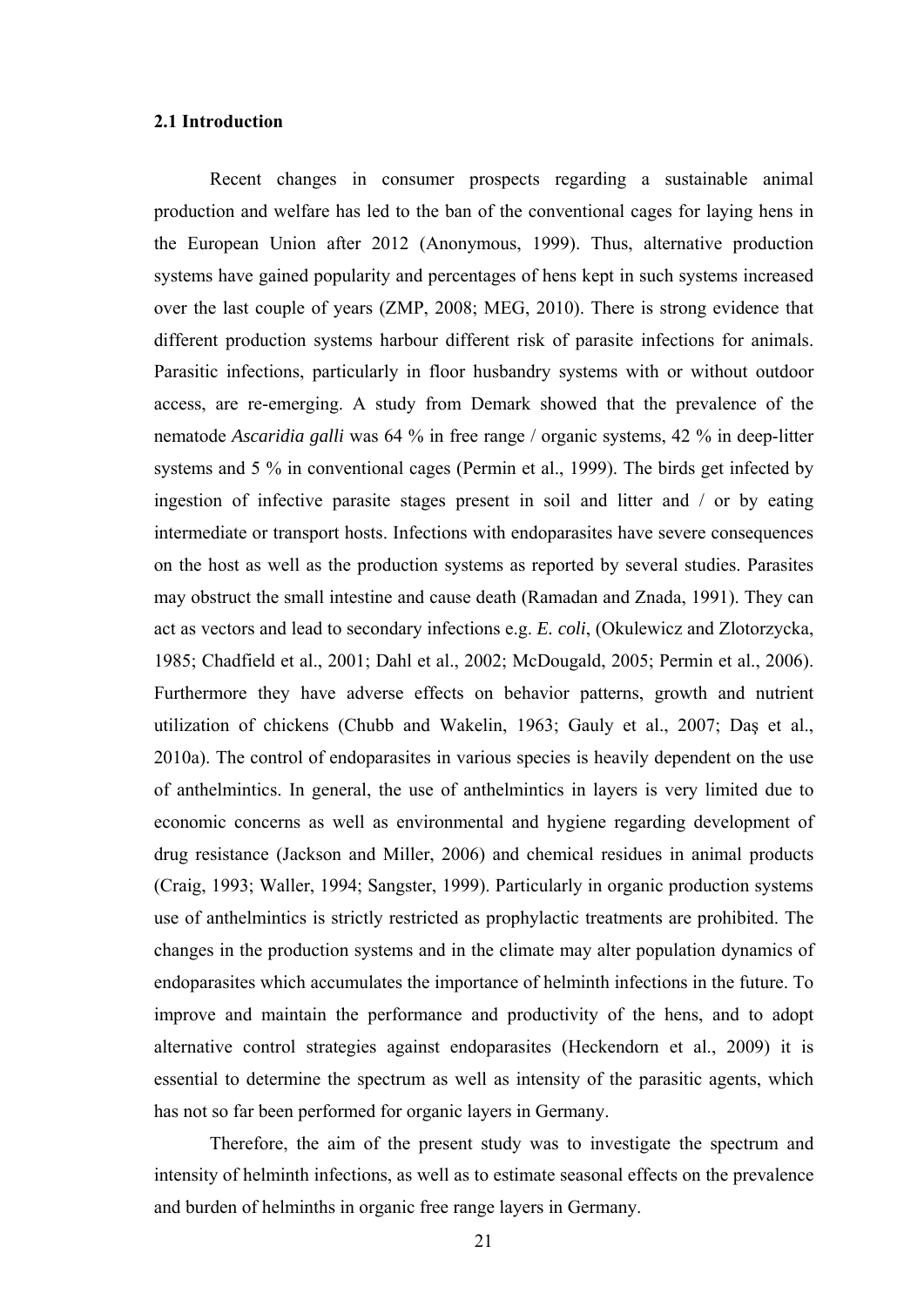### <span id="page-31-0"></span>**2.2 Materials and methods**

### *2.2.1 Farm and animal sampling*

A total of 740 laying hens of 5 genotypes (Lohmann Brown, Lohmann Selected Leghorn, Isa Brown, Tetra Brown, Lohmann Tradition) were collected from 18 commercial free range farms in Germany. All farms were certified as organic farms according to the guidelines of the European Union and national guidelines (2092/91/EEC; 834/2007/EC; Bioland, 2010). Farms were located throughout Germany with a focus on the central region.

On average 41 hens per farm were randomly selected to perform necropsies. The animals were sampled either in the last third or at the end of the laying period. Therefore, age of hens varied between 54 and 72 weeks.

Hens slaughtered from October to March were included in winter data  $(N =$ 417), whereas hens slaughtered from April to September were included in summer data sets ( $N = 323$ ).

### *2.2.2 Necropsy, parasite processing and species identification*

After slaughtering, the gastrointestinal tracts and tracheas were removed, opened longitudinally, and washed in tap water following the World Association for the Advancement of Veterinary Parasitology (W.A.A.V.P.) guidelines for evaluating the effectiveness of anthelmintics in chickens and turkey (Yazwinski et al., 2003). The separated contents were poured into a sieve with a mesh aperture of 100  $\mu$ m, washed and examined for the presence of adult helminths.

 All visible parasites were collected first and then the content of the gastrointestinal tract and the scraped mucosa were examined under 20x dissecting microscope. All species were counted and stored in tap water until differentiation on the same day. Identification of nematodes started with cleaning the worms in physiological saline solution. Afterwards they were examined under a light microscope at 40x magnification and differentiated based on the morphological characteristics as described by Soulsby (1982) and Norton and Ruff (2003).

 Cestode harvest was done by submerging the intestine in water to float the worm and increase its visibility. In some cases, the scolices were strongly attached to the mucosa. To liberate the scolice, the attachment points were located; the intestine was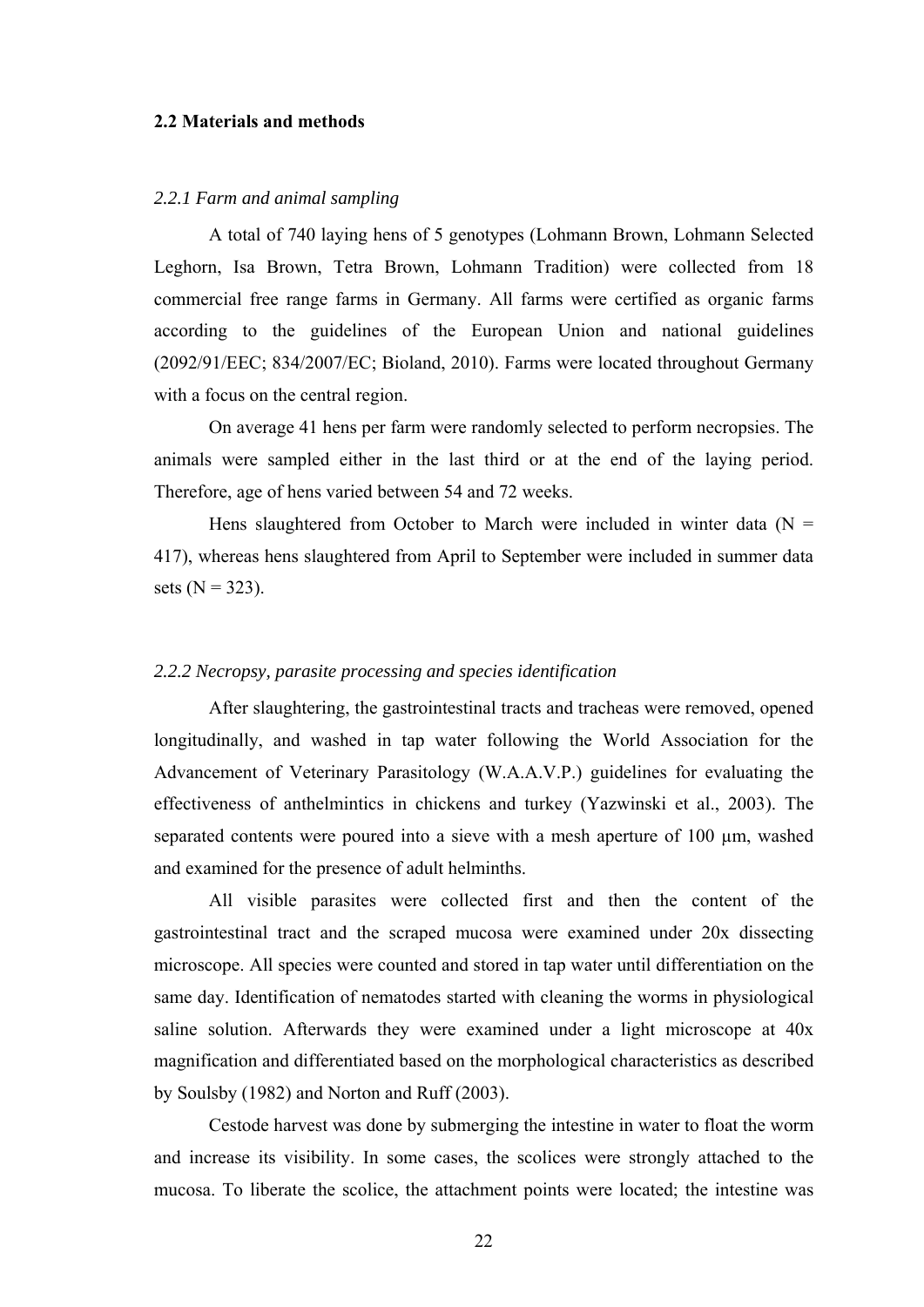cut around the attachment point and refrigerated in water for 2 h. After thawing, scolices were released easily out of the mucosa using fine needles. Cestodes were identified using the helminthological keys according to Soulsby (1982), Schmidt (1986), Jones et al. (1994) and McDougald (2003). Staining-destaining techniques with Carmine dye were performed for identification of testes and cirrus.

 All adult *A. galli* and *H. gallinarum* worms found were sexed as determined by Hartwich (1975). Furthermore, for each hen, a maximum of randomly selected ten worms per worm species and sex were measured for length using a ruler.

### *2.2.3 Statistical analyses*

Prevalences of mono species-specific and mixed helminths infections was calculated with the Freq procedure of SAS (2010). Effect of season on the incidence of each helminth species was analyzed using the GENMOD procedure of SAS with a logit link function as shown in the following model.

 $\eta_i = \log [p_i / (1 - p_i)] = m + \tau_i$ 

i= seasons; winter, summer

where;

 $p_{ii}$ = the proportion of infected birds on season i

m= the overall mean of the proportion on the logarithmic scale

 $\tau_i$  = the effect of season i

The GENMOD procedure fits to the generalized linear models and is suited for variables with binary (0,1) outcomes (Kaps and Lamberson, 2004). Based on the output of the GENMOD procedure, the odds ratios  $(\Psi)$  as the probability of being infected with a given species at one of the seasons were estimated.

Because the species specific and the total worm burden data were not normally distributed (Kolmogorow-Smirnow,  $P < 0.05$ ) and positively skewed (Skewness  $> 0$ ), worm burden data (y) were log-transformed using the following function:  $[log(y)=Log10(y+10)].$ 

Effects of season on species specific worm burden as well as on total worm burdens were estimated with one-way ANOVA using proc GLM of SAS. Sex ratio (female/male) and average male and female worm length for *Heterakis gallinarum* and *Ascaridia galli* were analyzed using the same one-way ANOVA model as mentioned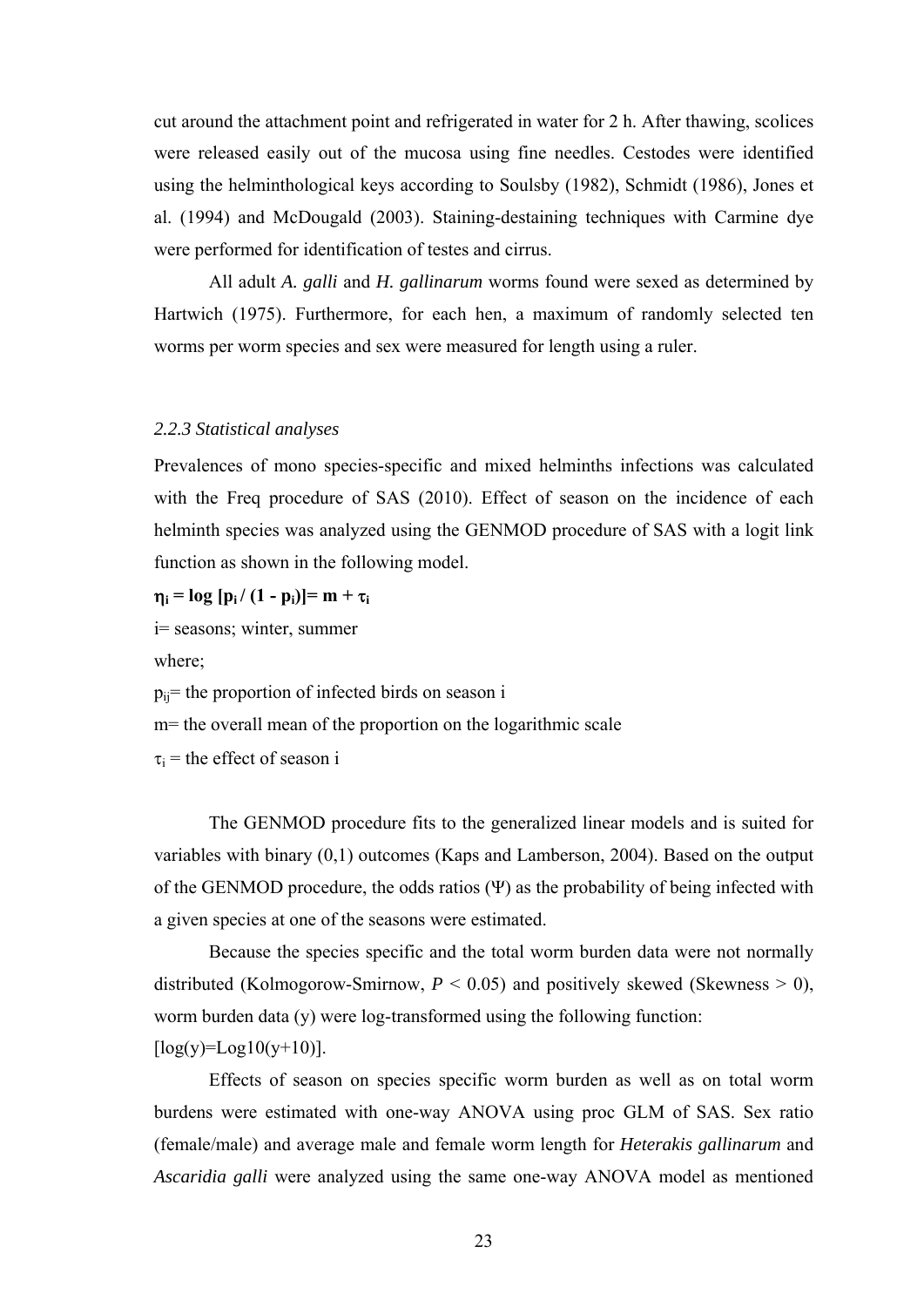above. Sex ratio was calculated in cases where both genders of the same worm species were present in the same animal.

### <span id="page-33-0"></span>**2.3 Results**

### *2.3.1 Prevalence of helminths infections*

Out of 740 hens, 737 (99.6 %) harboured at least one worm of one helminth species. In total, three nematode and four cestode species were. The most prevalent species were the nematodes, *Heterakis gallinarum* (98 %), *Ascaridia galli* (88 %) and *Capillaria spp*. (75.3 %). Prevalence of the cestodes was 17.8 %, 8.2 %, 3.8 %, and 0,5 % for *Raillietina cesticillus*, *Hymenolepis cantaniana, Hymenolepis carioca* and *Choanotaenia infundibulum,* respectively [\(Table 1\)](#page-37-0). A small proportion of the hens (4.9 %) were infected with only one helminth species, while 22.4 % harboured two and 54.6 % harboured three species. Almost 20 % of the hens had helminth infections with four or more species.

### *2.3.2 Average worm burdens*

The intensity of infection was highest for *Heterakis gallinarum* with an average of 155.6 worms per hen. Average worm counts for *Capillaria spp*, *Ascaridia galli* and cestodes were 29.8, 25.7 and 8.2, respectively ([Table 2\)](#page-38-1). The hens harboured an average of 218.4 worms of which 210.3 were nematodes.

The sex ratio (female : male worms) for *A. galli* was 1.74 : 1, this of *H.. gallinarum* 1.35 : 1, respectively. The average worm length for female and male *A. galli*  worms were 7.4 and 5.5 cm and for *H. gallinarum* 9.5 and *7*.9 mm, respectively (Table 2).

### *2.3.3 Seasonal effects on prevalence and worm burdens*

The intensity and prevalence of infections with different helminths species varied in the two seasons, whereas the total prevalence did not significantly differ between summer and winter season  $(P = 0.0632,$  [Table 1\)](#page-37-0) but total worm burden was significantly higher in summer season when compared with winter  $(254 \text{ vs. } 190.9, P \leq$ 0.0001, [Figure 1](#page-35-0)[\).](#page-35-1) The prevalence as well as average worm burden per hen of different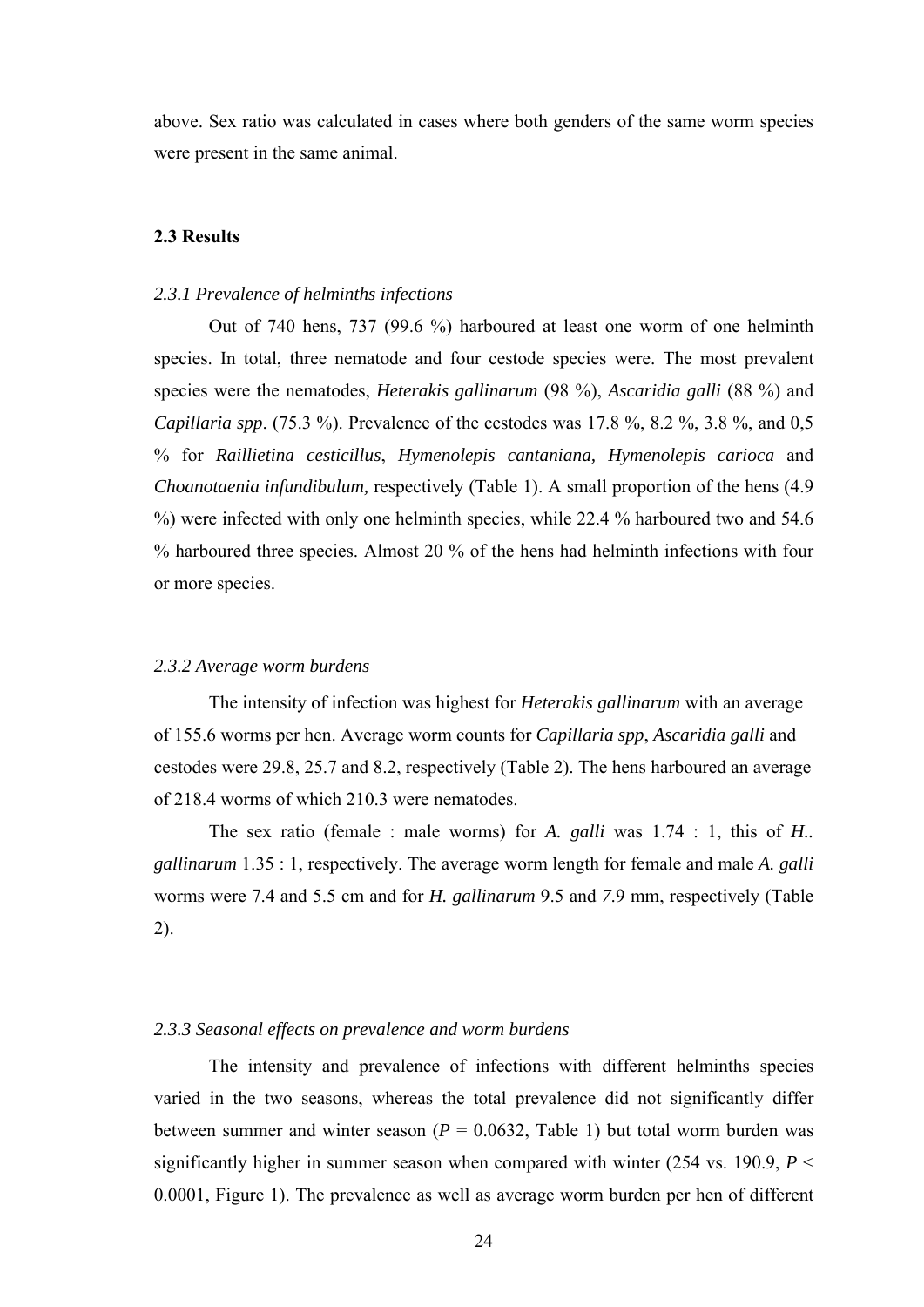tapeworm species was higher in summer season. Prevalences of nematode species were all significantly higher in summer but, with exception for *H. gallinarum,* their worm burden did not differ between the seasons.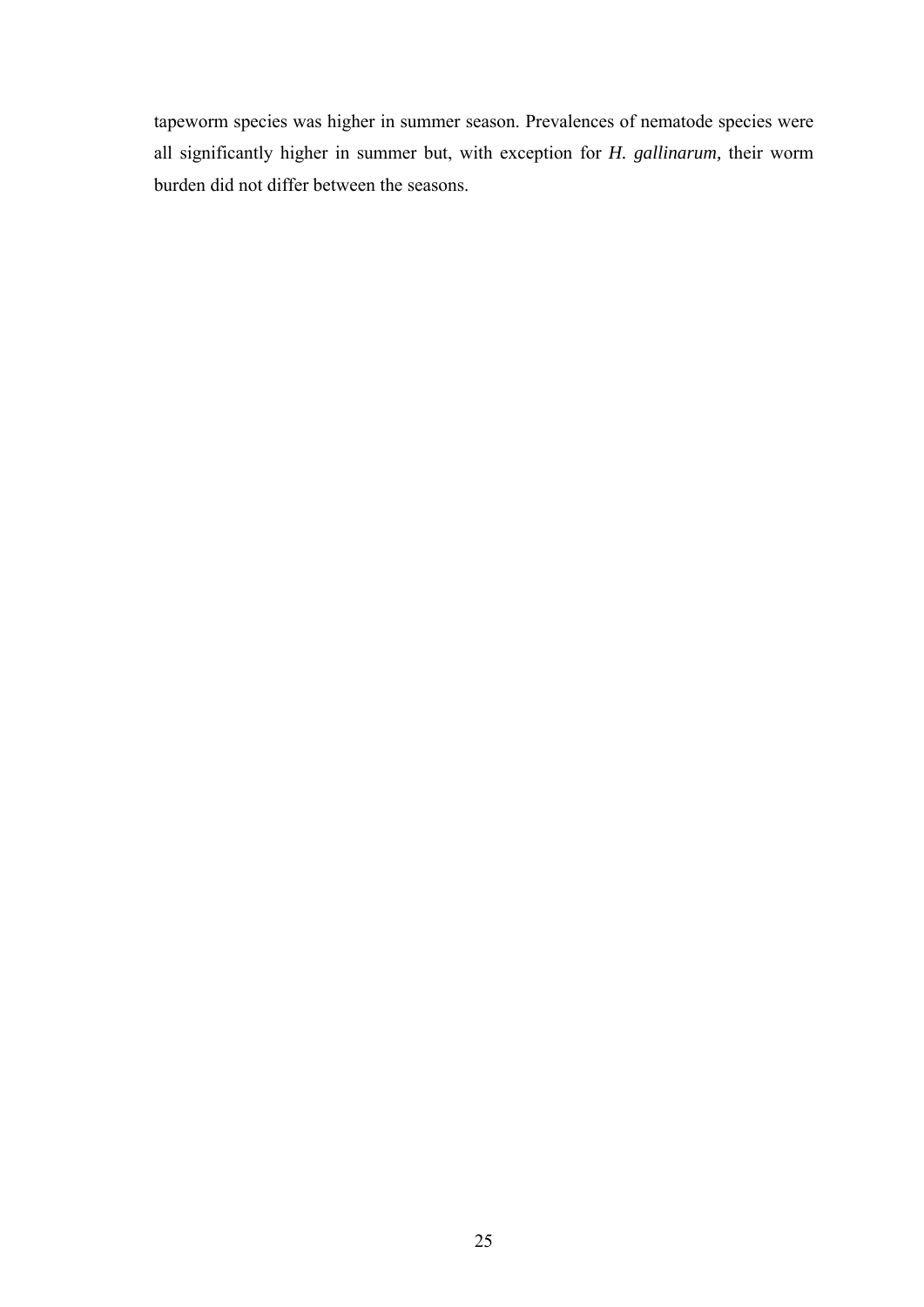<span id="page-35-1"></span>

<span id="page-35-0"></span>

\*: LSMeans and SE represent untransformed data, *P*- values are based on the transformed data.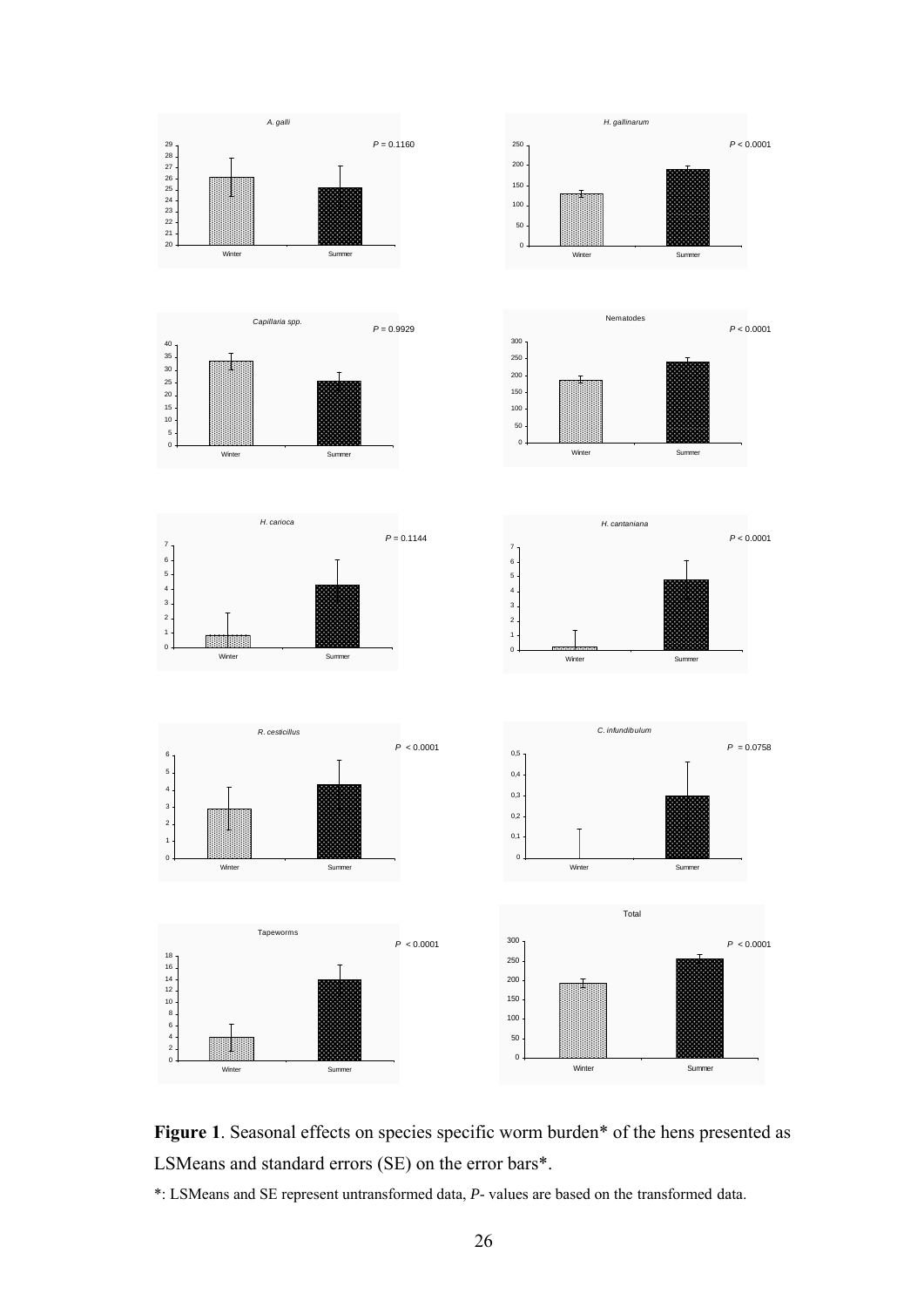<span id="page-36-1"></span>[Figure 2](#page-36-0) shows the occurrence of multiple infections during the different seasons. Animals sampled in winter were infected with less helminth species than those sampled in summer season. The number of harboured helminth species per hen differed between the two seasons. In summer 33.8 % ( $N = 109$ ) of the animals had a mixed infection with more than 3 species, whereas it were 5.3 % ( $N = 22$ ) in winter. However, in both seasons, the majority of the hens harboured 3 helminth species. Percentages of animals harbouring 3 species were 59.2 in winter and 48.6 in summer, respectively.



<span id="page-36-0"></span>Figure 2. Season dependent, cumulative prevalences of the species found.

The risk of getting an infection with nematodes as well as cestodes was significantly higher in the summer season. The probability for an animal to be infected in summer was 1.5 times ( $P = 0.0319$ ) and 4.5 times ( $P < 0.0001$ ) higher for nematode and cestode infections, respectively ([Table 1](#page-37-0)).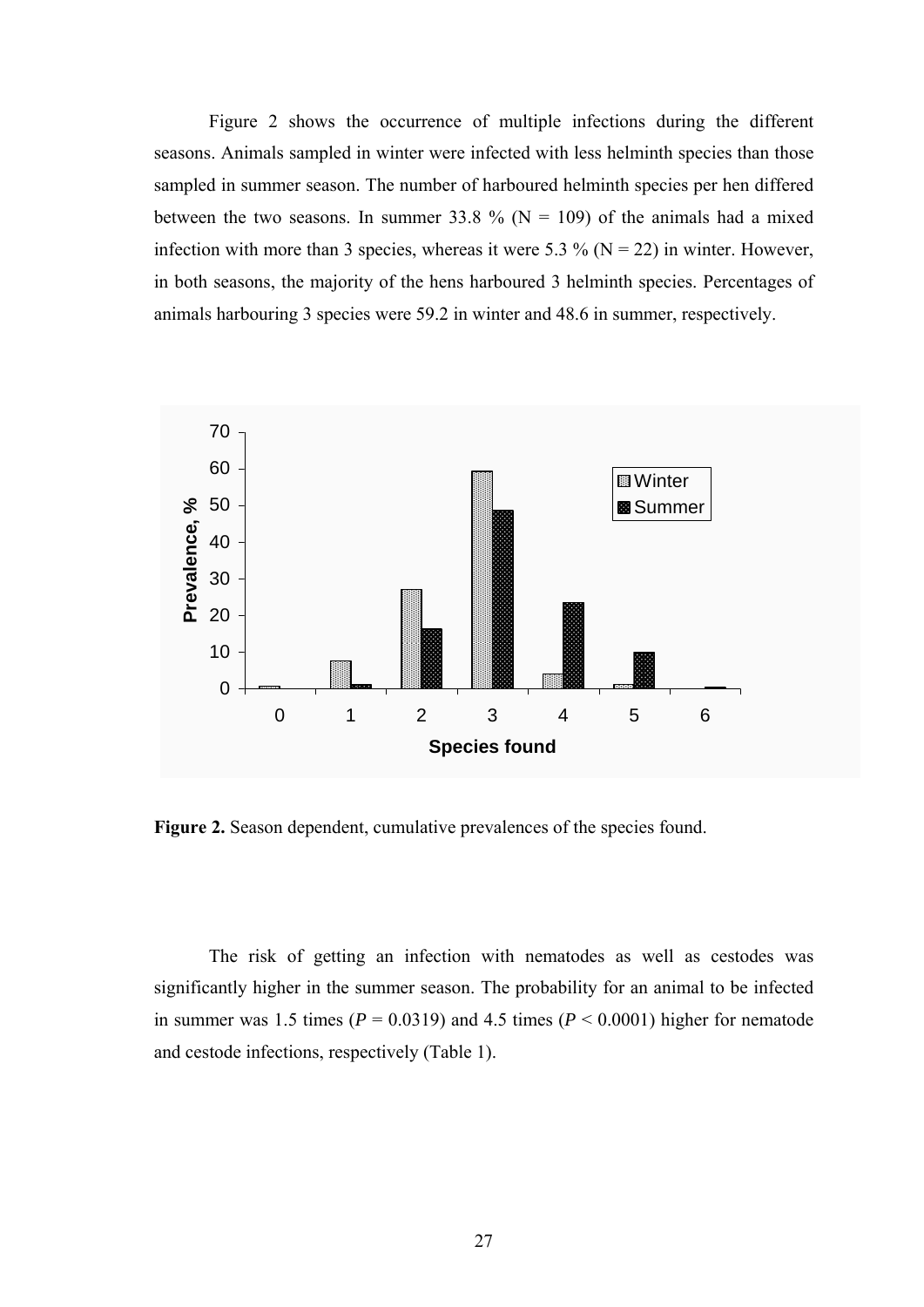| Species         | Overall, %<br>$(N = 740)$ | Winter, $\%$<br>Season effect<br>Summer, $\%$<br>$(N=417)$<br>$(N = 323)$<br>(Pr > ChiSq) |        | Ψ       |      |
|-----------------|---------------------------|-------------------------------------------------------------------------------------------|--------|---------|------|
| A. galli        | 87.97                     | 83.21                                                                                     | 94.12  | < 0.001 | 3.23 |
| H. gallinarum   | 97.97                     | 96.88                                                                                     | 99.38  | 0.0104  | 5.16 |
| Capillaria spp  | 75.28                     | 70.78                                                                                     | 80.80  | 0.0018  | 1.74 |
| H. carioca      | 3.78                      | 2.88                                                                                      | 4.95   | 0.1442  | 1.80 |
| H. cantaniana   | 8.24                      | 4.32                                                                                      | 13.31  | < 0001  | 3.40 |
| R. cesticillus  | 17.84                     | 7.19                                                                                      | 31.58  | < 0001  | 5.95 |
| C. infundibulum | 0.54                      | 0.00                                                                                      | 1.24   | 0.0099  | 1.93 |
| Nematodes       | 99.46                     | 99.04                                                                                     | 100.00 | 0.0319  | 1.50 |
| Tapeworms       | 24.86                     | 12.95                                                                                     | 40.25  | < 0001  | 4.53 |
| Total           | 99.59                     | 99.28                                                                                     | 100.00 | 0.0632  | 1.12 |

<span id="page-37-0"></span>**Table 1**. Overall and season dependent prevalence of helminth species ( $N = 740$ ), and the odds ratios (Ψ) as the probability of being infected in summer in comparison to winter season.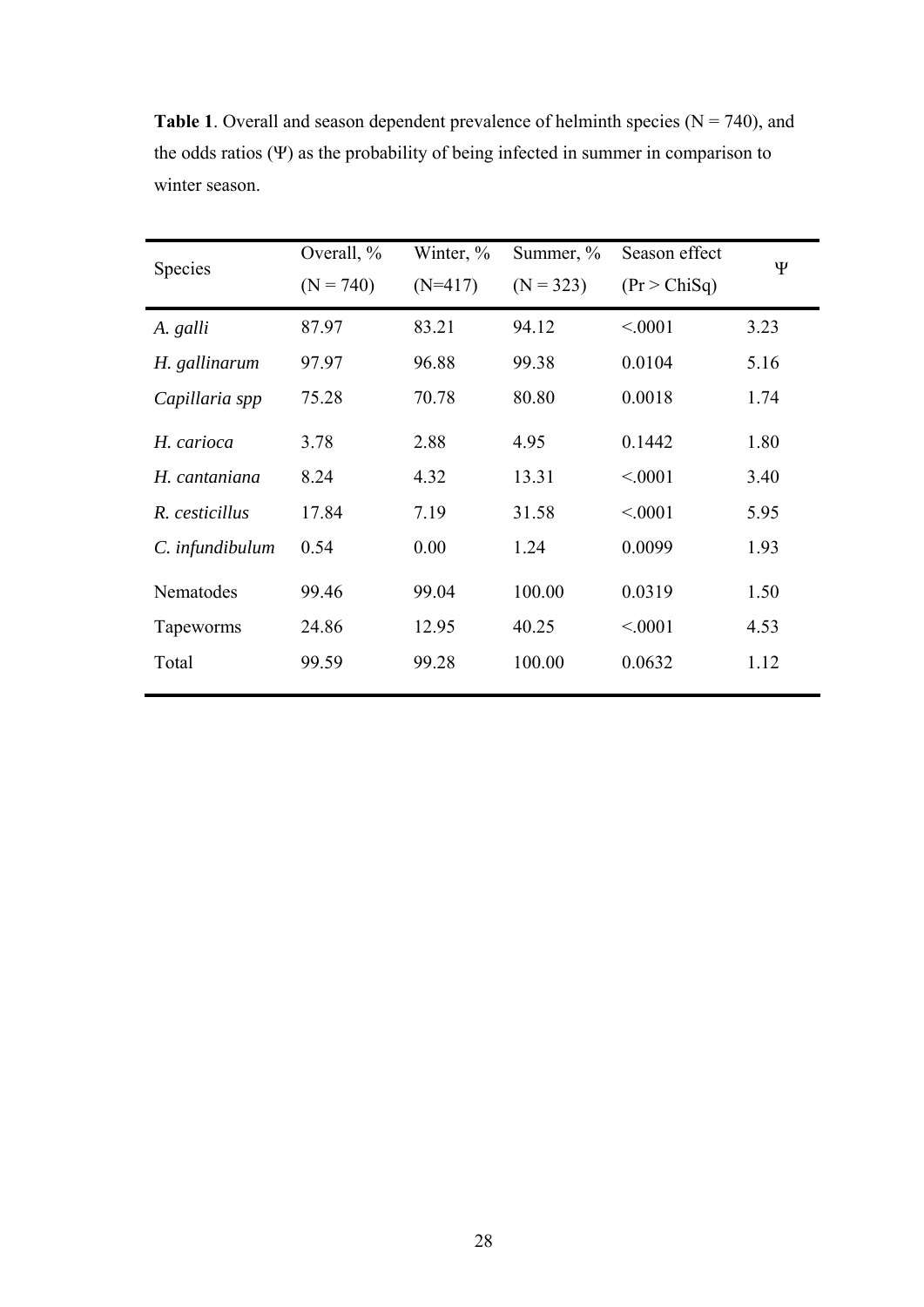|                                  | Mean  | <b>SD</b> | Min              | Max  |
|----------------------------------|-------|-----------|------------------|------|
| A. galli                         | 25.7  | 35.2      | $\theta$         | 310  |
| Sex ratio, $\varphi$ : $\varphi$ | 1.74  | 1.31      | 0.17             | 12   |
| Length (cm), $\circlearrowleft$  | 5.5   | 1         | 1                | 8.5  |
| Lenght (cm), $\varphi$           | 7.4   | 1.5       | 0.9              | 13   |
| H. gallinarum                    | 155.6 | 179.3     | $\boldsymbol{0}$ | 1420 |
| Sex ratio, $2:\delta$            | 1.35  | 0.79      | 0.11             | 9    |
| Length (mm), $\delta$            | 7.9   | 1.1       | 3                | 11.7 |
| Lenght (mm), $\varphi$           | 9.5   | 1.2       | 2.5              | 12.1 |
| Capillaria spp.*                 | 29.8  | 64.6      | $\overline{0}$   | 1237 |
| H. carioca                       | 2.3   | 31.3      | $\overline{0}$   | 798  |
| H. cantaniana                    | 2.2   | 23.5      | $\overline{0}$   | 525  |
| R. cesticillus                   | 3.5   | 25.3      | $\overline{0}$   | 589  |
| C. infundibulum                  | 0.1   | 2.9       | $\overline{0}$   | 76   |
| Nematodes                        | 210.3 | 211.3     | $\theta$         | 1455 |
| Cestodes                         | 8.2   | 48.1      | $\overline{0}$   | 798  |
| Total worm burden                | 218.4 | 218.3     | $\overline{0}$   | 1470 |

**Table 2**. Descriptive statistics for the worm burden data (N=740).

\*N=730

## **2.4 Discussion**

The spectrum, prevalences and worm counts of helminth species in the present study refer for the first time for layers in organic productions systems in Germany. The spectrum of the encountred helminths is mainly in accordance with other studies from Europe (Permin et al., 1999; Zeller, 1990; Morgenstern and Lobsiger, 1993), USA (Wilson et al., 1994; Robel et al., 2003), Africa (Hassouni and Belghyti, 2006; Permin et al., 2002; Magwisha et al, 2002; Matur et al., 2010) and Asia (Rabbi et al, 2006; Puttalakshamma et al., 2008; Köse et al., 2009). However, prevalence and worm counts in the current study are on a higher level when compared to the above-mentioned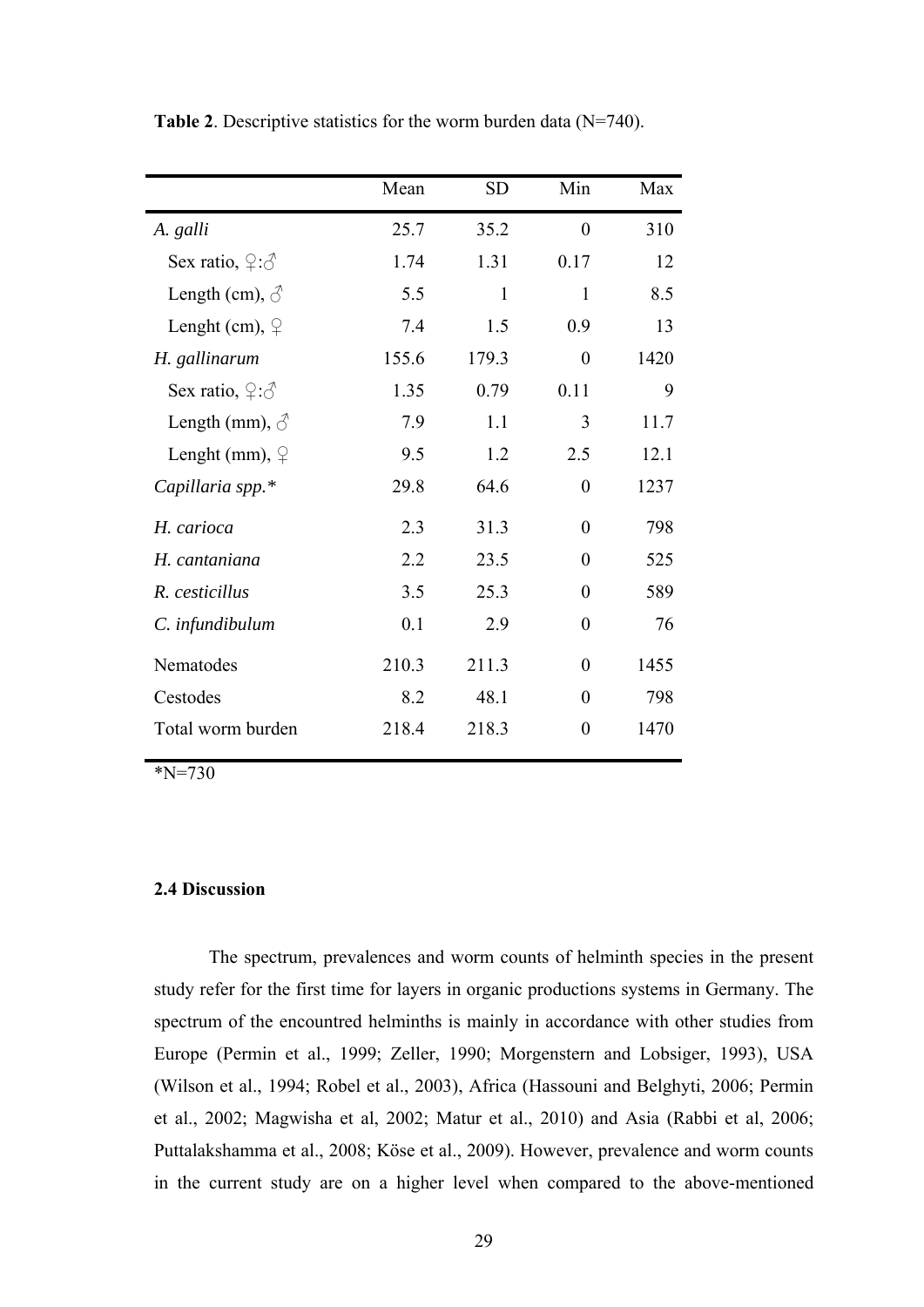previous studies that examined chickens from semi-intensive, extensive or even backyard systems. Due to certain management factors, parasitic infection rates differ among different production systems (Zeller, 1990; Morgenstern and Lobsiger, 1993; Permin et al., 1999). Incidence of infection and worm counts increases from cage systems over deep litter systems to free range systems. As shown by our survey, chickens in the organic farms do not only harbour a large spectrum of helminths, but also the intensity of infections is high.

The large spectrum and intense helminth infections can not only be attributed to the fact that biosecurity in free range systems is poor, but also draw attention to the distinctive properties of organic farming that appear to provide favourable conditions for helminth infections. Organic egg production systems imply different housing and feeding conditions for the animals. The obligate outdoor access increases the risk of infection with several parasites, as hens are exposed to a natural environment that allows helminths to complete their life cyles (Norten and Ruff, 2003).

Most of the farms surveyed in the present study intend to reach the maximum flock size and stocking rates which are allowed by the law. Therefore, the degree of intensification for these farms can be considered as high. It is reasonable to expect higher risk of helminth infections as the flock size increases. Higher stocking rates in outdoor areas seems to have no effect on helminth infections in laying hens (Permin et al., 1998; Heckendorn et al., 2009), whereas significantly higher faecal egg counts, and worm burdens were recorded in pigs (Mejer et al., 1998). Even no direct relationship between stocking rate and helminth infections has been reported for laying hens, it was shown that a higher stocking rate in outdoor runs result in deterioration of the run vegetation (Heckendorn et al., 2009). Limited availability of vegetation may lead to an intensified foraging behaviour, which increases the risk of helminth transmission as infective stages are present in soil and litter (Maurer et al., 2009). Furthermore, most farms sampled in this study are using the same pasture without rotation. This intensive use of a single pasture may accumulate infective parasite stages over years leading to the high prevalences and worm counts found in the present study (Thomson et al., 2001).

Sustainable and economic organic egg production heavily relies on the best possible nutrient supply, particularly with essential amino acids (Sundrum et al., 2005). Organic laying hens must be fed primarily on diets based on the organically produced feedstuffs. Chemically extracted soybean meal and synthetic amino acids are banned by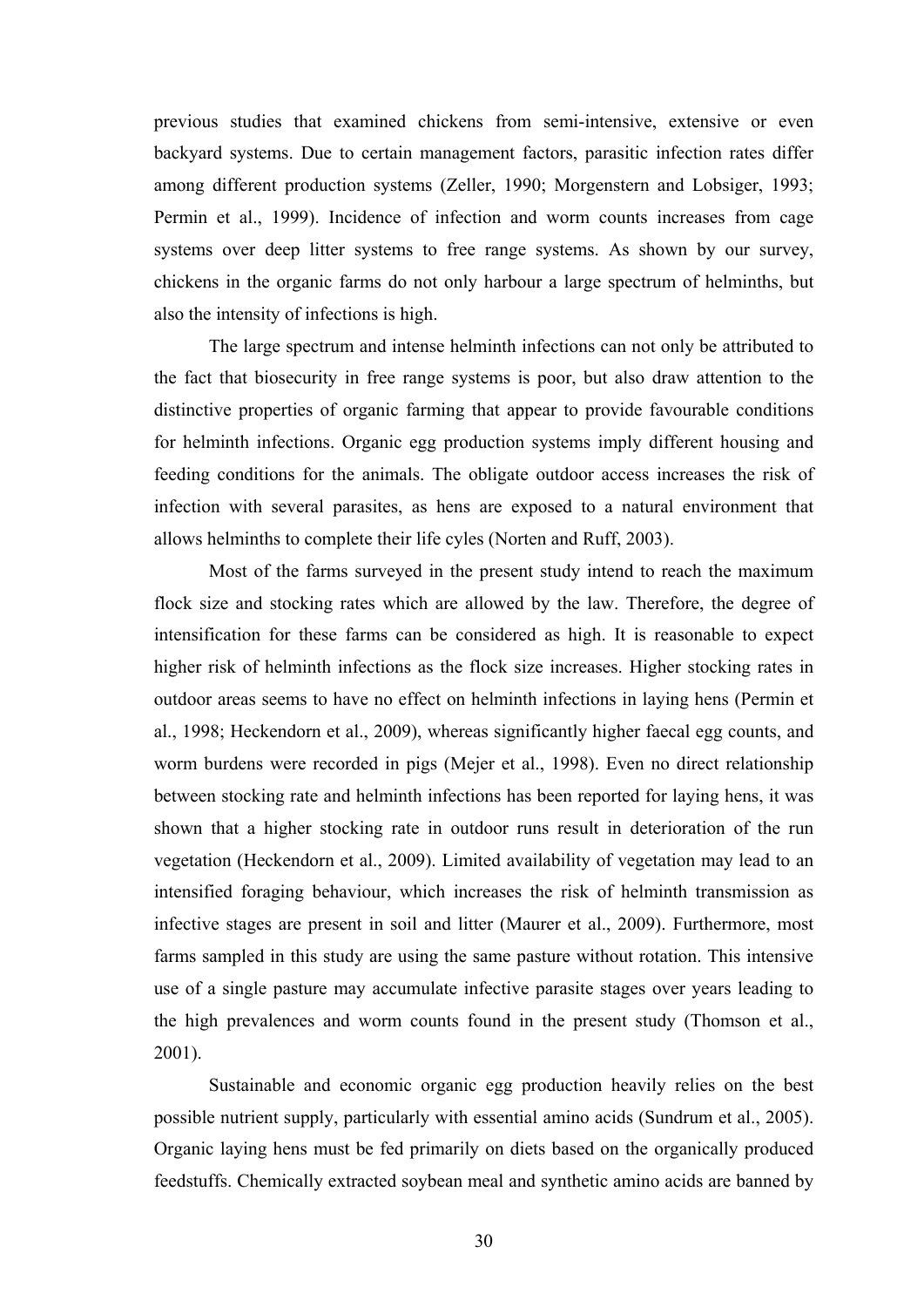the council regulation (804/99/EC). Therefore, the hens are often fed fiber rich energy diluted diets in order to benefit from compensatorily increased feed intake, that guarantee adequate amount of essential amino acids (Deerberg, 2004; Sundrum et al., 2005; van de Weerd et al., 2009). However, it has repeatedly been shown that energy diluted diets favour establishment of both *H. gallinarum* and *A. galli* in chickens (Daş et al., 2010b;c;d) as well as fecundity of *H. gallinarum* (Daş et al., 2010d) when compared with a standard diet. On the other hand, inadequate intake of single amino acids, i.e. lysine, may also increase incidence of infections with A. galli (Daş et al., 2010d) probably due to an impaired immune response (Konashi et al., 2000; Li et al., 2007).

The present results revealed a seasonal effect on the risk of occurrence and intensity of helminth infections. The summer season in Germany provides warm and relatively humid conditions which is beneficial for development of parasite eggs and transmission (Roepstorff and Murell, 1997; Larsen and Roepstorff, 1999). This finding is of major interest as hens have nearly unrestricted outdoor access and are therefore exposed to infective stages, vectors as well as potential transport, paratenic and intermediate hosts. Transport or paratenic hosts, such as earthworms, may play a major role in transmission of eggs and infective stages of *Heterakis gallinarum* (Ackert, 1917; Madsen, 1962; Lund et al., 1963, 1966). The majority of hens in winter season harboured up to 3 species. Just 5.3 % of hens had a mixed infection with more then 3 species, whereas in summer season the spectrum was higher with 33.8 % of hens harbouring more then 3 species. The cut off after 3 species [\(Figure 2\)](#page-36-1) can be explained with occurrence of cestodes. In order to complete their lifecycle cestode species are depended on intermediate hosts such as various species of beetles, slugs, snails and flies (Norten and Ruff, 2003). As intermediate hosts are not active in natural environment due to overwintering (Riddle, 1983; Black and Krasfur, 1986a;b; Pfinner and Luka, 2000; Yamazaki et al., 2002) cestode occurrence depends on presence of intermediate hosts in the stable and is therefore reduced. Spectrum of infections with helminths in winter season is therefore dominated by nematodes with their relatively short and direct lifecycle.

Organic production systems are supposed to offer the very highest animal welfare standards. As shown by the present study, the hens are intensively infected with a large spectrum of helminths. Effects of parasitic infections on animal welfare, performance as well as on the farm economy remain to be further investigated. Losses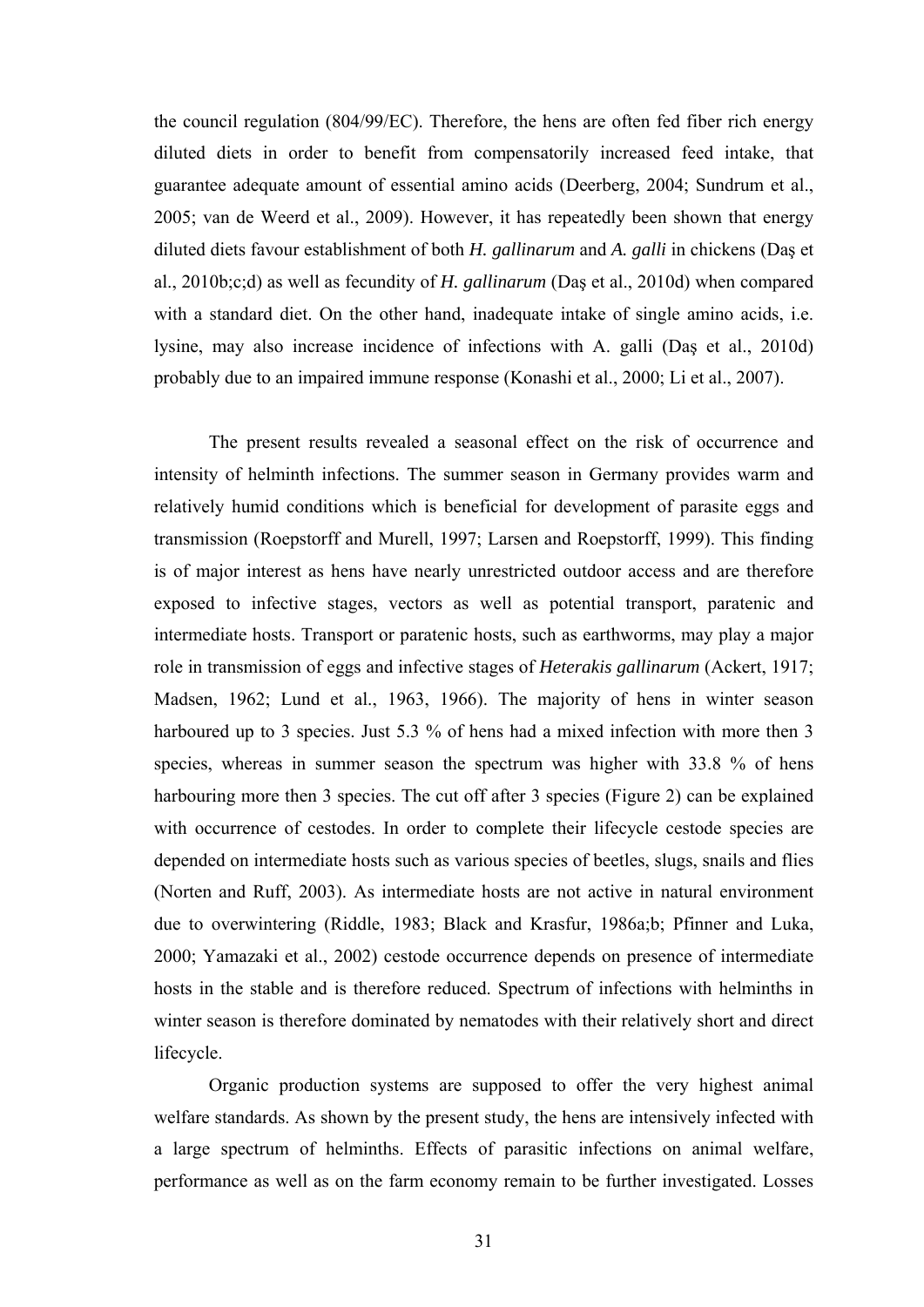due to a high morbidity might be considered of greater economic impact than high worm counts that cause mortality in a few birds.

It is concluded that the vast majority of the hens are subclinically infected with the helminth species. The prevalence as well as intensity of the helminth infections, particularly with tapeworms, considerably increases in summer.

#### **Acknowledgements**

Ms. Eva Moors, Mr. Dieter Daniel, Mr. Ahmad Idris and all colleagues are gratefully thanked for their assistance during the experiment.

## **References**

- Ackert, J.E. 1917. A Means of Transmitting the Fowl Nematode, Heterakis papillosa Bloch. Science, New Series 46, 394.
- Anonymous 1999. Official Journal of the European Communities. COUNCIL DIRECTIVE 1999/74/EC laying down minimum standards for the protection of laying hens. Official Journal of the European Communities, L 203/ 53.
- Bioland, 2010. Richtlinien für Pflanzenbau, Tierhaltung und Verabeitung, Bioland e.V. Verband für organisch-biologischen Landbau (Hrsg.), Mainz, Deutschland.
- Black, W.C. and Krafsur, E.S. 1986a. Population biology and genetics of winter house fly (Diptera: Muscidae) populations. Ann. Entomol. Soc. Am. 79, 636–644.
- Black, W.C. and Krafsur, E.S. 1986b. Seasonal breeding structure in house fly, Musca domestica L., populations. Heredity 56, 289-298.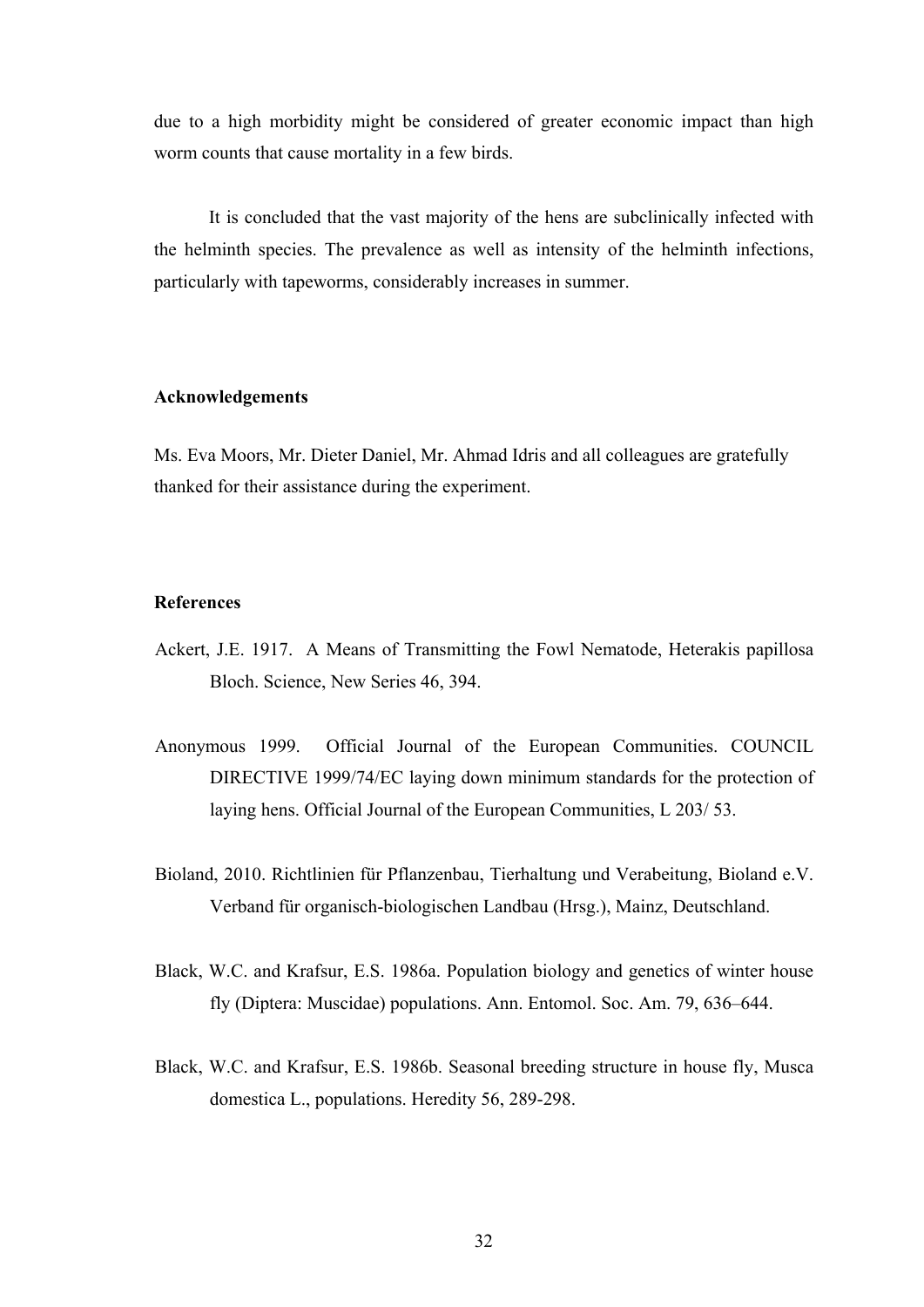- Chadfield, M., Permin, A., Nansen, P., Bisgaard, M., 2001. Investigation of the parasitic nematode *A*. *galli* (Schrank 1788) as a potential vector for *Salmonella enterica* dissemination in poultry. Parasitol. Res. 87, 317-325.
- Chubb, L.G. and Wakelin, D. 1963. Nutrition and helminthiasis in chickens. Proceedings of Nutrion Society 22, 20-25.
- Craig, T.M. 1993. Anthelmintic resistance. Vet. Parasitol. 46, 121-131.
- Dahl, C. Permin, A., Christensen, J.P., Bisgaard, M., Muhairwa, A.P., Petersen, K.M.D., Poulsen, J.S.D, Jensen, A.L. 2002. The effect of concurrent infections with *Pasteurella multocida* and *Ascaridia galli* on free range chickens. Vet. Microbiol. 86, 313-324.
- Daş, G., Kaufmann, F., Abel, H., Gauly, M. 2010a. Effect of extra dietary lysine in *Ascaridia galli*-infected grower layers. Vet. Parasitol. 170, 238-243.
- Daş, G,. Abel, H.J, Humburg, J., Schwarz, A., Rautenschlein, S., Breves, G., Gauly, M. 2010b. Non-starch polysaccharides alter interaction between *Heterakis gallinarum* and *Histomonas meleagridis*. Vet. Parasitol. 170, 238-243.
- Daş, G,. Abel, H.J, Humburg, J., Schwarz, A., Rautenschlein, S., Breves, G., Gauly, M., 2010c. Effects of dietary non-starch polysaccharides in *Ascaridia galli*-infected grower layers. Brit. Poultry Sci. (Submitted-CBPS-2010-325).
- Daş, G,. Abel, H.J, Humburg, J., Schwarz, A., Rautenschlein, S., Breves, G., Gauly, M., 2010d. Effects of dietary non-starch polysaccharides on establishment and fecundity of *Heterakis gallinarum* in grower layers. Vet. Parasitol. (in press: doi: 10.1016/j.vetpar.2010.12.027).
- Deerberg, F., Meyer zu Bakum, J., Staack, M. (Hrsg.) 2004. Artgerechte Geflügelerzeugung - Fütterung und Management.  $1<sup>st</sup>$  ed., Bioland Verlags GmbH, Mainz, Deutschland.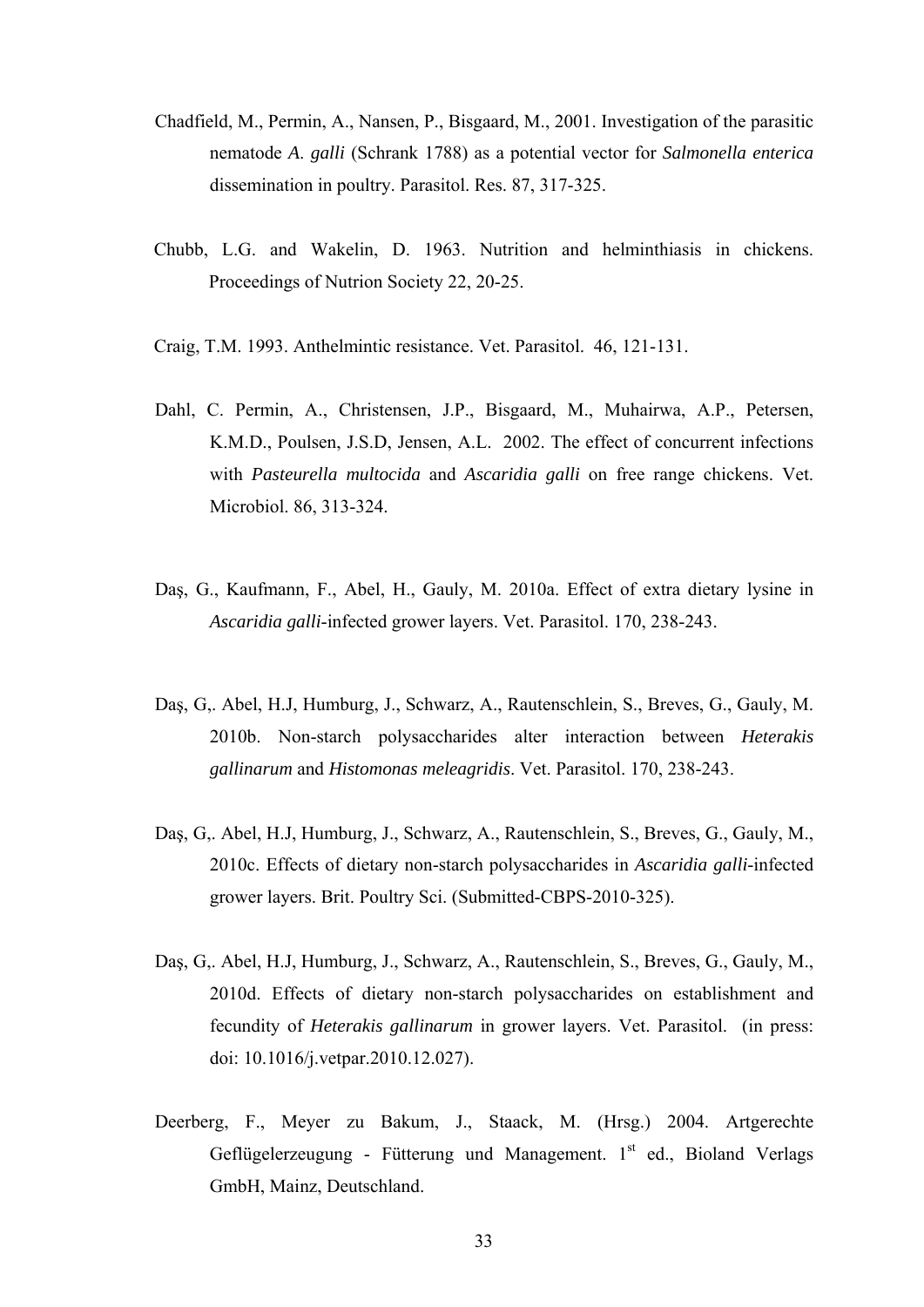- Gauly, M., Duss, C., Erhardt, G. 2007. Influence of *Ascaridia galli* infections and anthelmintic treatments on the behaviour and social ranks of laying hens (*Gallus gallus domesticus*). Vet. Parasitol. 146, 271-280.
- Hartwich, G. 1975. Rhabditida und Ascaridida, in: Die Tierwelt Deutschlands, 62 Tl.. Gustav Fischer Verlag, Jena
- Hassouni, T. and Belghyti, D. 2006. Distribution of gastrointestinal helminths in chicken farms in the Gharb region-Morocco. Parasitol. Res. 99, 181-183.
- Heckendorn F., Häring, D.A., Amsler, Z., Maurer, V. 2009. Do stocking rate and a simple run management practice influence the infection of laying hens with gastrointestinal helminths? Vet. Parasitol. 159, 60-68.
- Jackson, F. and Miller, J. 2006. Alternative approaches to control quo vadit? Vet. Parasitol. 31, 371-384.
- Jones, A., Bray, R.A., 1994. Family Davaineidae Braun, 1994, in: Kahlil, L.F., Jones, A., Bray, R.A. (Eds.), Keys to the cestode parasites of the vertebrates,  $1<sup>st</sup>$  ed., CAB International, Wallingford, U.K., 407-441.
- Kaps, M., Lamberson, W. R., 2004. Biostatistics for Animal Science. CAB International, Wallingford, U.K., pp: 394-412.
- Konashi, S., Takahashi, K., Akiba, Y. 2000. Effects of dietary essential amino acid deficiencies on immunological variables in broiler chickens. Brit. J. Nutr. 83, 449-456.
- Köse, M., Kircali Sevimili, F., Kürbeli Kozan, E., Sert Cicek, H. 2009. Prevalence of gastrointestinal helminths in chickens in Afyonkarahisa district, Turkey. Kafkas Univ. Vet. Fak. Derg. 15, 411-416.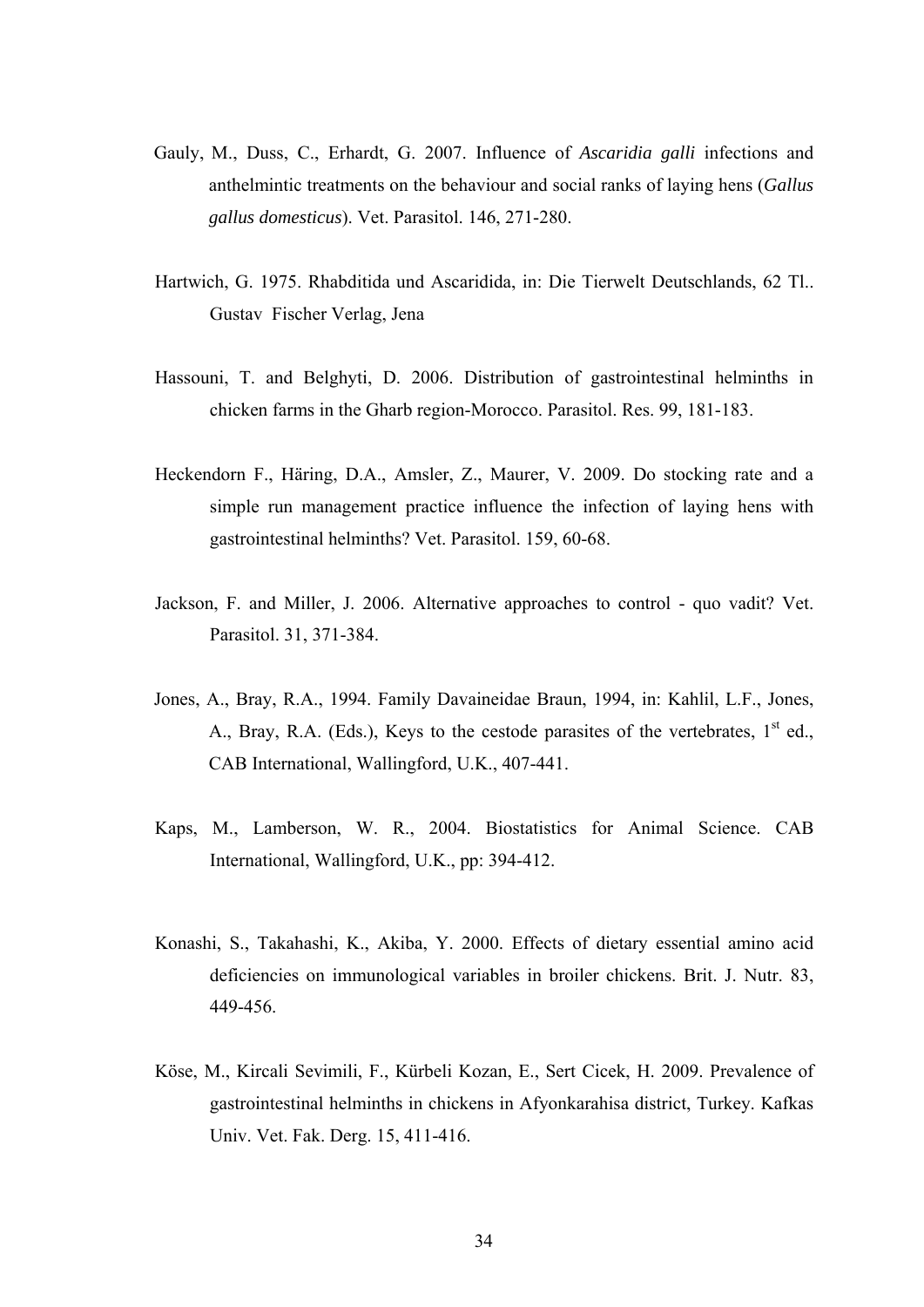- Larsen, M.N, Roepstorff, A. 1999. Seasonal variation in development and survival of *Ascaris suum* and *Trichuris suis* eggs on pastrure, Parasitology 119, 209-220.
- Li, P., Yin, Y.L., Li, D., Kim, S.W., Guoyao, W. 2007. Amino acids and immune function. Brit. J. Nutr. 98, 237-252.
- Lund, E.E., Wehr, E.E., Ellis, D.J. 1963. Role of earthworms in transmission of Heterakis and Histomonas to turkeys and chickens. J. Parasitol. 49, 50.
- Lund, E.E., Wehr, E.E., Elli, D.J. 1966. Earthworm transmission of Heterakis and Histomonas to turkeys and chickens. J. Parasitol. 52 , 899 -902.
- Madsen, H. 1962. On the Interaction between *Heterakis gallinarum, Ascaridia galli*, "Blackhead" and the Chicken. J. Helminthol. 36, 107-142.
- Magwisha, H.B., Kassuku, A.A., Kyvsgaard, N.C., Permin, A. 2002. A comparison of the prevalence and burdens of helminth infections in growers and adult freerange chickens. Trop. Anim. Health Pro. 34, 205-214.
- Matur, B.M., Dawam, N.N., Malann, Y.D. 2010. Gastrointestinal helminth parasites of local and exotic chickens slaughtered In Gawagwalada, Abuja (FCT), Nigeria. New York Sci. J. 3, 96-99.
- Maurer V., Amsler, Z., Perler, E., Heckendorn, F. 2009. Poultry litter as a source of gastrointestinal helminth infections. Vet. Parasitol. 161, 255-260.
- McDougald, L.R., 2003. Cestodes and Trematodes, in: Barnes, H.J., Glissen, J.R., Fadly, A.M., McDougald, L.R., Swayne, D.E., Saif, Y.M. (Eds.), Diseases of poultry,  $6<sup>th</sup>$  ed., Iowa Press, Ames, USA, 961-971.
- McDougald, LR. 2005. Blackhead disease (Histomoniasis) in poultry: A critical review. Avian Dis. 49, 462-476.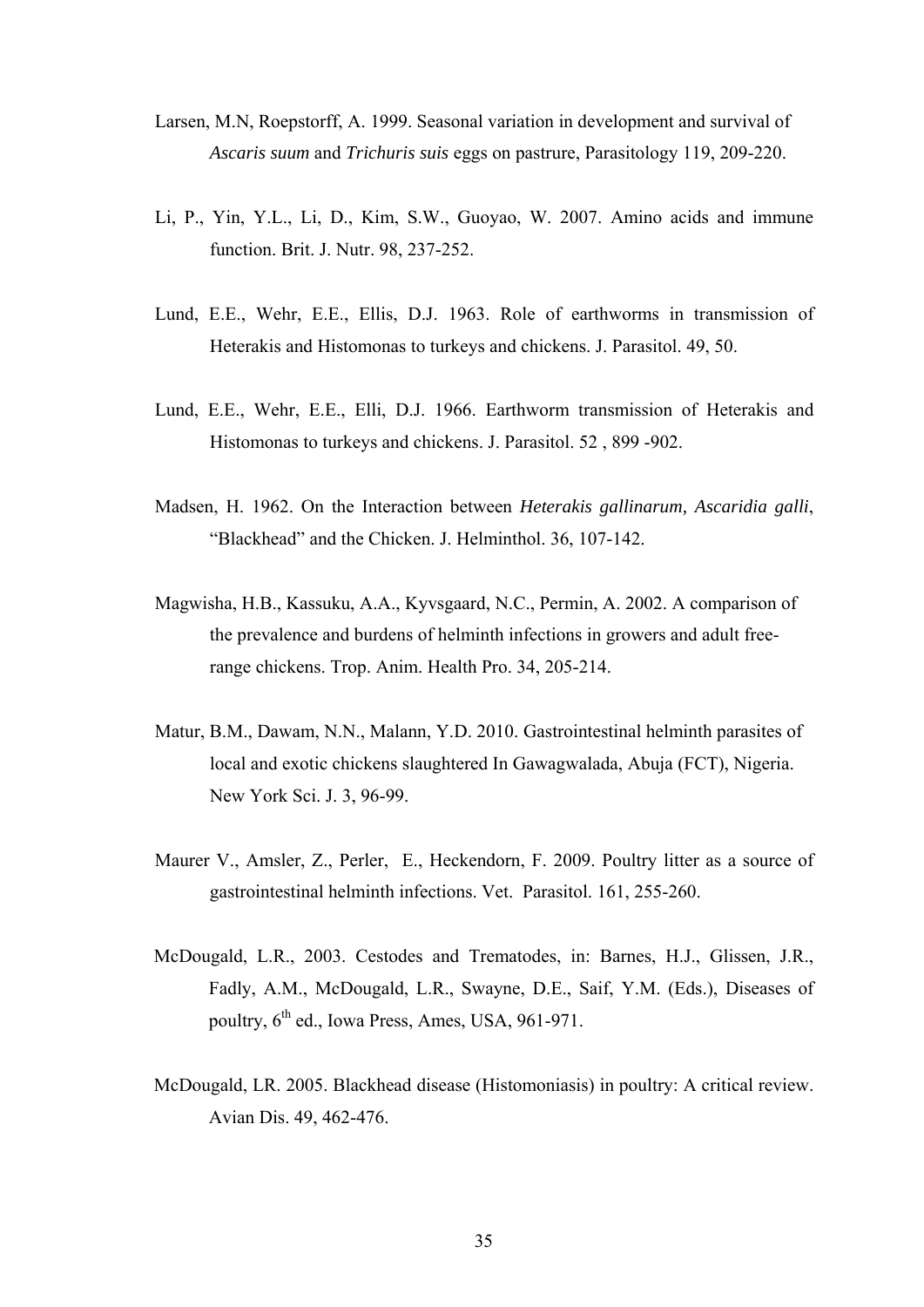- Marktinfo Eier und Geflügel (MEG) 2010. Marktbilanz Eier und Geflügel 2010. Ulmer, Stuttgart, Deutschland.
- Mejer, H., Wendt, S., Thomson, L.E., Roepstorff, A., Hindsbo, O. 2000. Nose-rings and transmission of helminths in outdoor pigs. Acta Vet. Scand. 41, 153-165.
- Merivee E. 1978. Cold-Hardiness in Insects. Academy of Sciences of the Estonian SSR, Valgus, Talinn.
- Morgenstern, R., and C. Lobsiger, 1993. Health of laying hens in alternative systems in practice. Pages 81–86 *in*: Proceedings, Fourth European Symposium on Poultry Welfare. C. J. Savory and B. O. Hughes, ed. Universities Federation for Animal Welfare, Potters Bar, UK.
- Norton, R.A. and Ruff, M.D. 2003. Nematodes and Acanthocephalans, in: Barnes, H.J., Glissen, J.R., Fadly, A.M., McDougald, L.R., Swayne, D.E., Saif, Y.M. (Eds.), Diseases of poultry, 6<sup>th</sup> ed., Iowa Press, Ames, USA, 931-961.
- Okulewicz, A. and Zlotorzycka, J. 1985. Connections between *Ascaridia galli* and the bacterial flora in the intestine of hens. Angew. Parasitol. 26, 151-155.
- Permin, A., Hansen, J.W. 1998. Epidemiology, Diagnosis and Control of Poultry Parasites. Food and Agricultural Organization of the United Nations, Animal Health Manual No. 4, Rome.
- Permin, A., Bisgaard, M., Frandsen, F., Pearman, M., Nansen, P., Kold. J. 1999. The prevalence of gastrointestinal helminths in different poultry production systems. Brit. Poultry Sci. 40, 439-443.
- Permin, A., Esmann, E.B., Hoj, C.H., Hove, T., Mukaratirwa, S. 2002. Ecto-, endo- and haemoparsites in free-range chickens in the Goromonzi District in Zimbabwe. Prev. Vet. Med. 54, 213-224.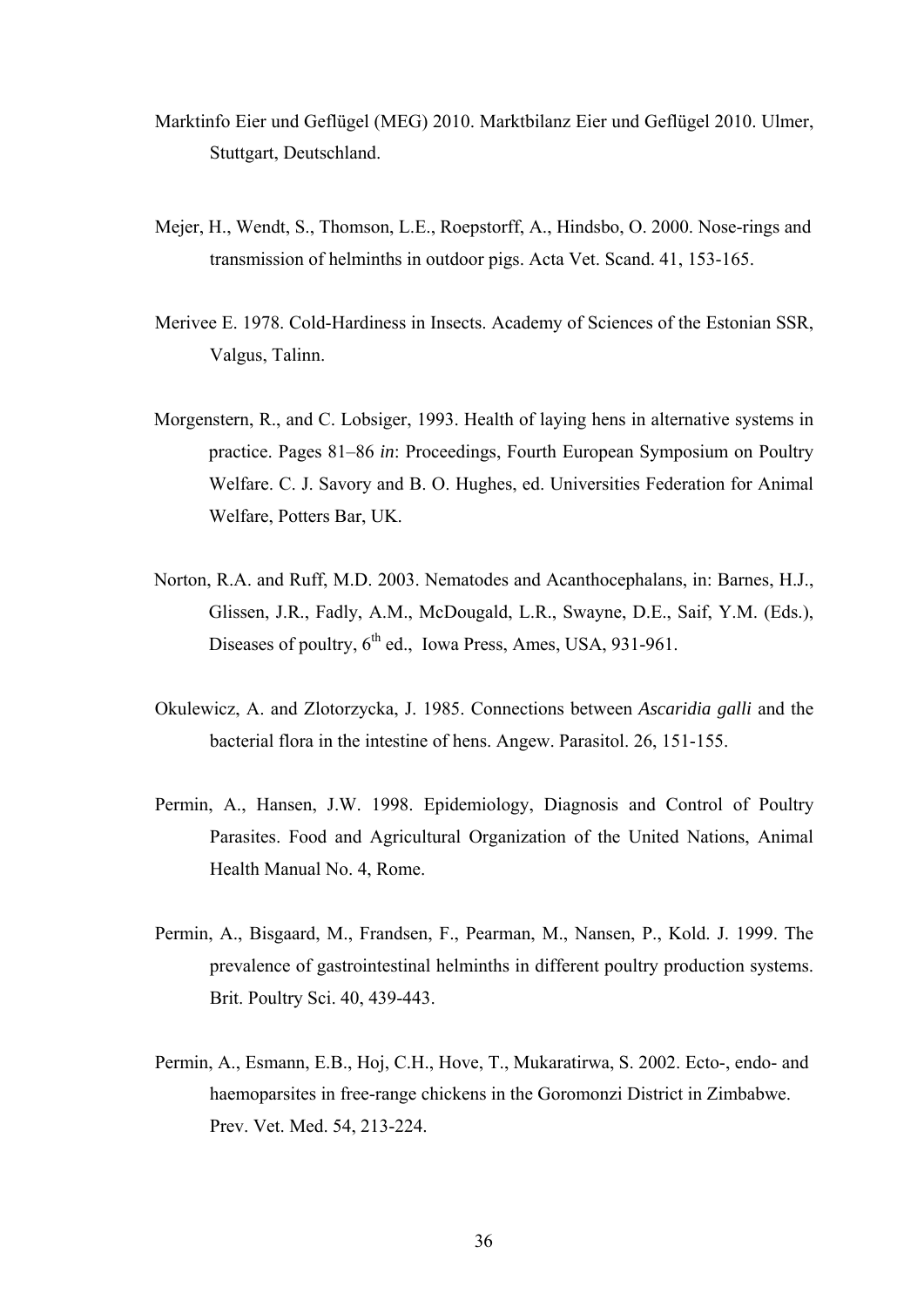- Permin, A., Christensen, J.P., Bisgaard, M. 2006. Consequences of concurrent *A*. *galli* and *Escherichia coli* infections in chickens. Acta. Vet. Scand. 47, 43-54.
- Pfiffner, L., Luka, H. 2000. Overwintering of arthropods in soils of arable fields and adjacent semi-natural habitats. Agric. Ecosyst. Environ. 78, 215-222.
- Puttalakshamma, G.C., Ananda, K.J., Prathiush, P.R., Mamatha, G.S., Suguna, R. 2008. Prevalence of gastrointestinal parasites of poultry in and around Banglore. Veterinary World 1, 201-202.
- Rabbi, A.K.M.A., Islam, A., Majumder, S., Rahman, A., Rahman, M.H. 2006. Gastrointestinal helminths infection in different types of poultry. Bangl. J. Vet. Med. 4, 13-18.
- Ramadan, H.H. and Znada, A.N.Y. 1991. Some pathological and biochemical studies on experimental ascaridiasis in chickens. Nahrung 35, 71-84.
- Riddle W. A. 1983. Physiological ecology of land snails and slugs, in: Russell-Hunter W.D. (Ed.) The Mollusca, Vol. 6: Ecology, Academic Press, New York, USA, 431-461.
- Riddle, W. A. 1981. Cold hardiness in the woodland snail Anguispira alternata (Say) (Endodontidae). J. therm. Biol. 6, 117-120.
- Riddle, W.A. and Miller, V.J. 1988. Cold-hardiness in several species of land snails. J. Therm. Biol. 13, 163-167.
- Robel, R.J., Walker, T.L., Jr., Hagen, C.A., Ridley, R.K., Kemp, K.E., Applegate, R.D. 2003. Helminth parasites of lesser prairie-chicken *Tympanuchus pallidicinctus* in southwestern Kansas: incidence, burdens and effects. Wildl. Biol. 9, 341-349.
- Sangster, N.C. 1999. Pharmacology of anthelmintic resistance in cyathostomes: will it occur with the avermectin/milbemycins? Vet. Parasitol. 85, 189-201.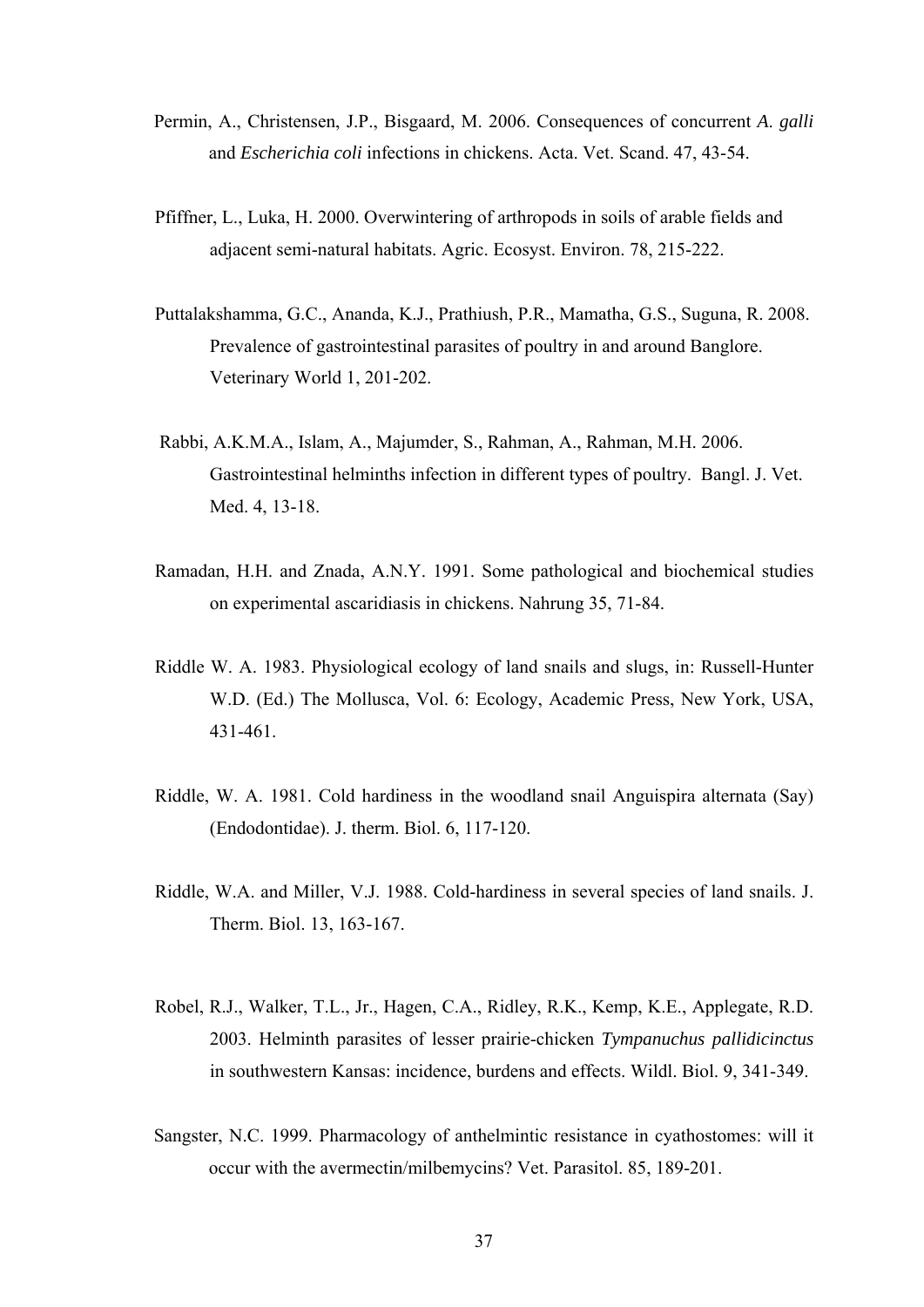SAS Institute Inc. 2010. SAS OnlineDoc® Version 9.1.3, Cary, NC, USA.

- Schmidt, G.D. 1986. Handbook of tapeworm identification,  $1<sup>st</sup>$  ed., CRC Press, Boca Raton, USA.
- Soulsby, E.J.L. 1982. Helminths, Arthropods and Protozoa of Domesticated Animals. Bailliere Tindall, East Sussex, UK.
- Sundrum, A., Schneider, K., Richter, U. 2005. Possibilities and limitations of protein supply in organic poultry and pig production. Final Project Report EEC 2092/91 (Organic) Revision, D 4.1 (Part 1).
- Weerd van de, H.A., Keatinge, R., Roderick, S. 2009. A review of key health-related welfare issues in organic poultry production. World Poult. Sci. J. 65, 649-684.
- Thomson, L.E., Mejer, H., Wendt, S., Roepstorff, A., Hindsbo, O. 2001. The influence of stocking rate on transmission of helminth parasites in pigs on permanent pasture during two consecutive summers. Vet. Parasitol. 99, 129-146.
- Waller, P., 1994. Workshop summary: sustainable production systems. Vet. Parasitol. 54, 305-307.
- Wilson K.I., Yazwinski, T.A., Tucker, C.A., Johnson, Z.B. 1994. A survey into the prevalence of poultry helminths in northwest Arkansas commercial broiler chickens. Avian Dis. 38, 158-160.
- Yamazaki, K., Sugiura, S., Kawamura, K. 2002. Environmental factors affecting the overwintering distribution of ground beetles (Coleoptera: Carabidae) on a forest floor in central Japan. Entomol. Sci. 5, 125-130.
- Yazwinski, T.A., Chapman, H.D., Davis, R.B., Letonja, T., Pote, L., Maes, L., Vercruysse, J., Jacobs, D.E. 2003. World Association for the Advancement of Veterinary Parasitology (W.A.A.V.P.) guidelines for evaluating the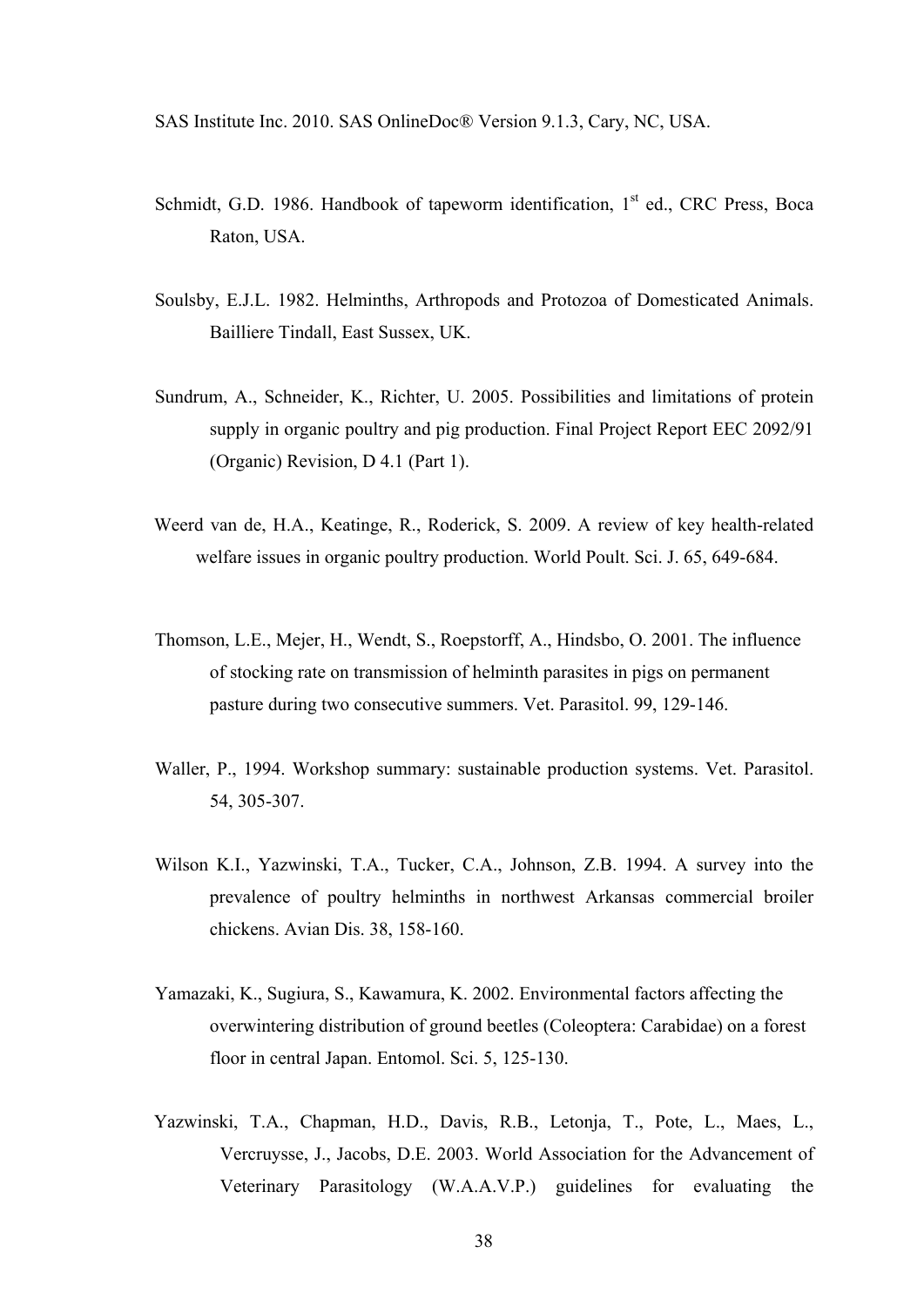effectiveness of anthelmintics in chickens and turkeys. Vet. Parasitol. 116, 159- 173.

- Zeller, B. 1990. Vergleichende Untersuchungen über den Endoparasitenbefall der Haushühner (*Gallus Gallus var. Domesticus L.*) beim Wirtschafts- und Rassegeflügel. Dissertation, Tierärztliche Fakultät, LMU München.
- Zentrale Mark- und Preisberichtstelle (ZMP) GmbH, 2008. Marktbilanz, Eier und Geflügel 2008. Bonn, 213 pp.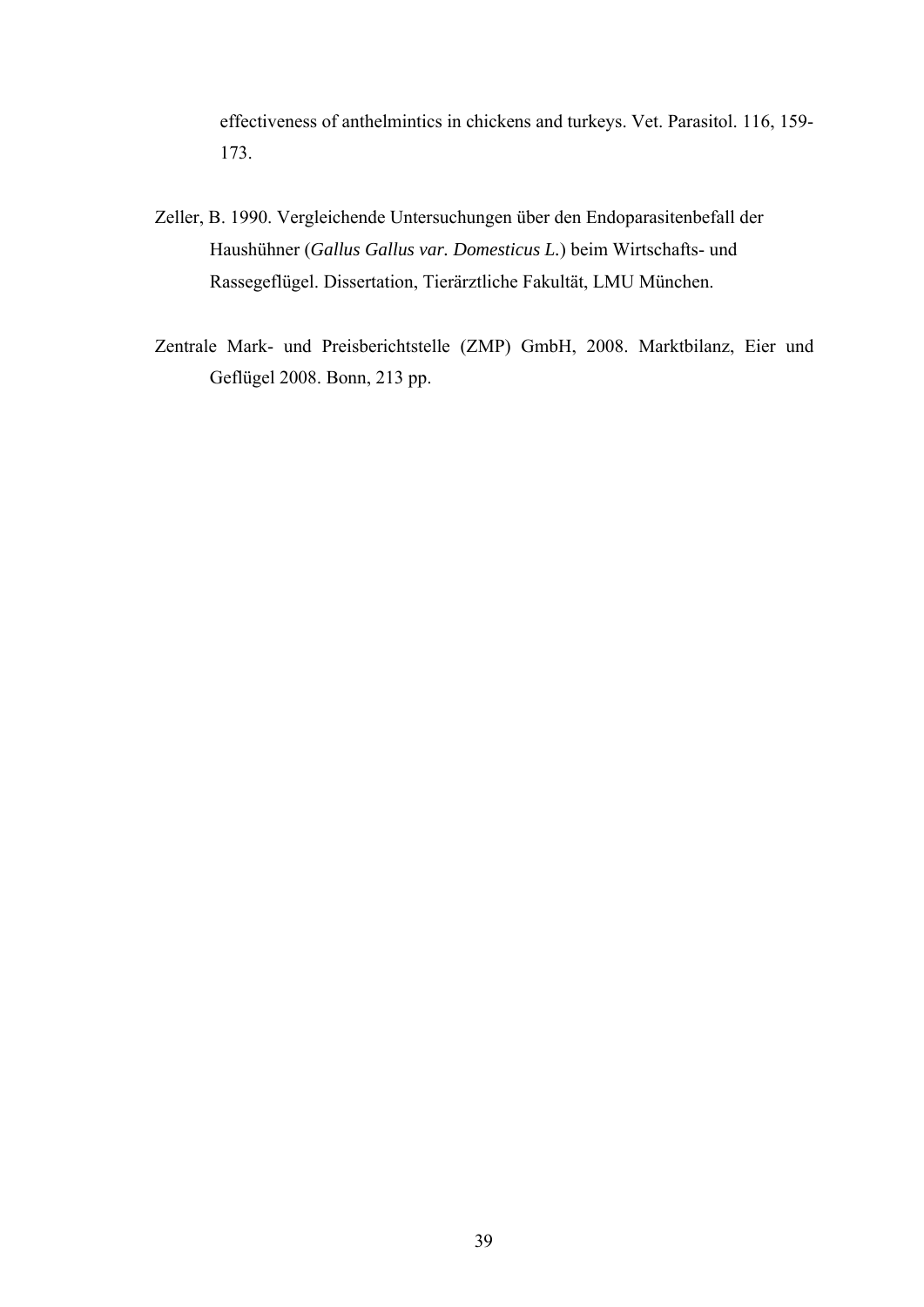## **CHAPTER III**

*Resistance of six commercial laying hen strains to an experimental Ascaridia galli infection*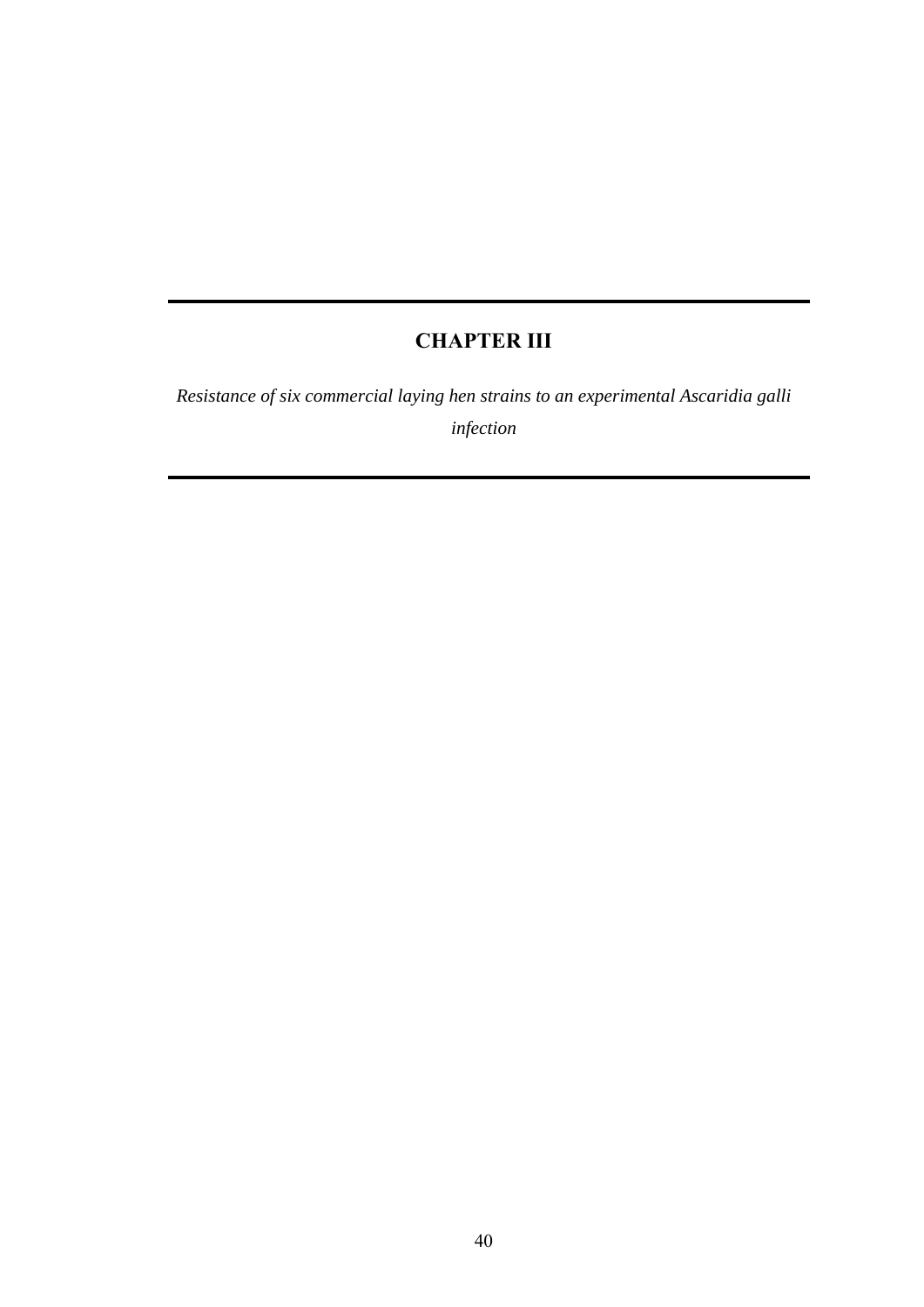#### **Abstract**

Six genotypes of commonly used commercial laying hens, namely Lohmann Brown (LB), Lohman Silver (LSi), Lohmann LSL classic (LSL), Lohmann Tradition (LT), Tetra SL (TETRA) and ISA Brown (ISA), were compared for their ability to resist an experimental *Ascaridia galli* infection. Laying performance, feed intake, change in the integument and faecal egg counts were determined during the experiment. The hens were infected at the beginning of the laying period and slaughtered 105 d after infection i.e., at an age of 35 weeks, to determine their worm counts.

No large differences were observed among the genotypes for the performance parameters. However, significant differences in average worm counts of the genotypes were quantified  $(P = 0.008)$ . LSL hens revealed the highest  $(25.8)$  and LT hens the lowest worms per hen (12.9). Although worm burden of LSL hens did not differ from those of TETRA and ISA ( $P > 0.05$ ), they had higher worm burdens than LSi, LT and LB hens ( $P < 0.05$ ). ISA hens also had higher worm burdens when compared with LT and LB hens ( $P < 0.05$ ). LSL and ISA hens had higher number of larva than LSi, TETRA, LT and LB hens (*P* < 0.05). Number of female worms, length of the worm and worm sex ratio did not differ significantly between the genotypes ( $P > 0.05$ ).

The results suggest that there is a considerable variation in the responses of most commonly used chicken genotypes to the nematode infection. Although no large differences were observed in the performance of the genotypes, LT and LB hens were more resistant than LSL and ISA hens when exposed to an experimental *A. galli*  infection. It is concluded that genetic differences in the responses of the breeds to the nematode infection may contribute to the efforts for selecting more suitable breeds for alternative floor production systems, where hens face poor biosecurity.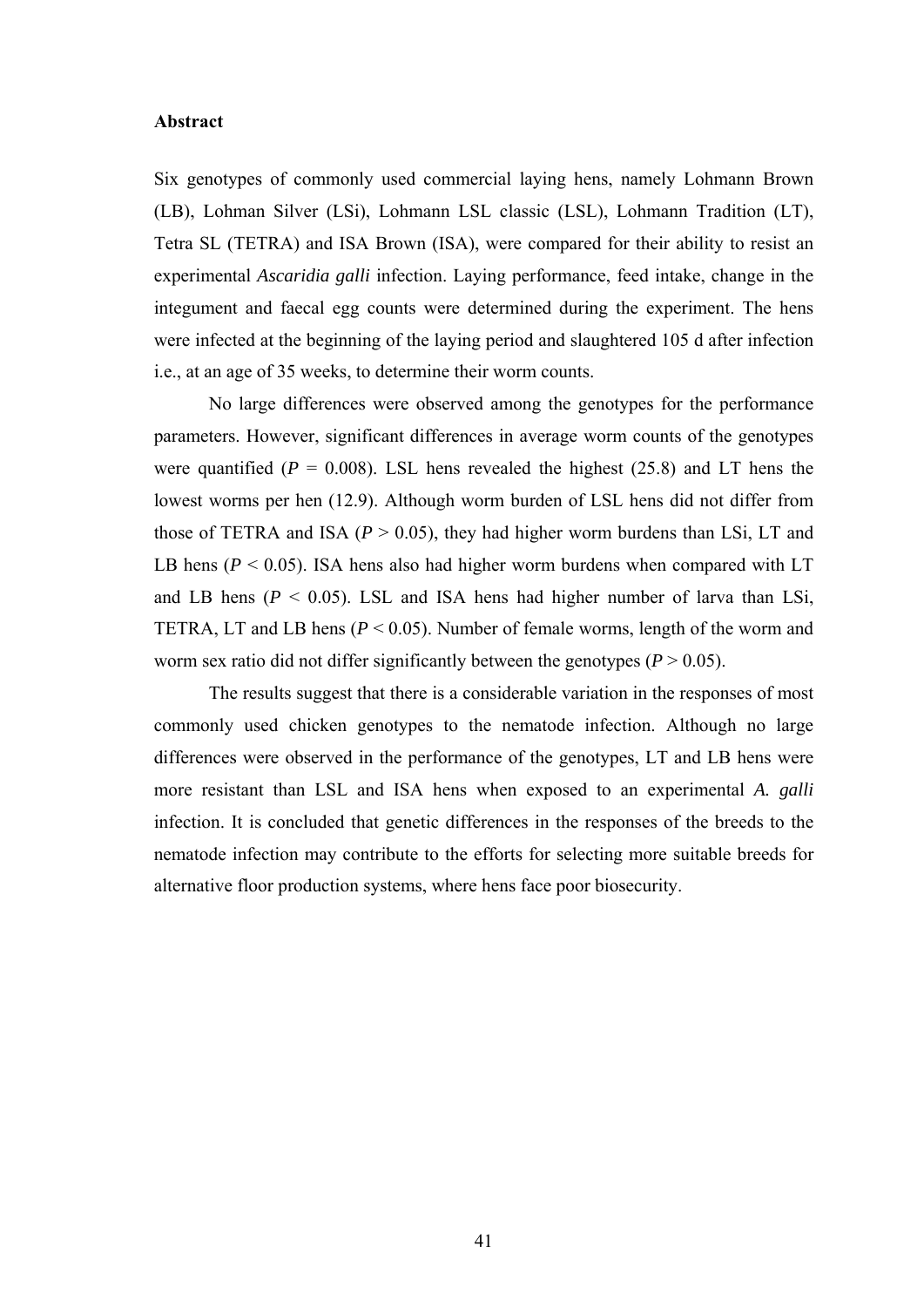## **3.1 Introduction**

Recent changes in consumer demands and animal welfare have led to the ban of the conventional cages for laying hens. Therefore, alternative production systems have gained popularity and percentages of hens kept in such systems increased over the last couple of years. Alternative production systems are supposed to offer higher animal welfare standards (Tuyttens et al., 2008). However, studies have shown that alternative production systems, especially floor husbandry systems with or without outdoor access, are highly connected with poor biosecurity and therefore appear to provide favourable conditions for helminth infections (Zeller, 1990; Permin et al., 1999; Kaufmann and Gauly, 2009). The obligate outdoor access increases the risk of infection with several parasites, as hens are exposed to a natural environment that allows helminths to complete their life cycles. Consequently, direct and indirect losses have been described (Chubb and Wakelin, 1963; Ramadan and Znada, 1991; Kilpinen et al., 2005; Daş et al., 2010).

*Ascaridia galli* can be classified as one of the most important and pathogenic nematode in chickens due to their relatively large size (7-12 cm), histotropic phase, the role as a vector for *Salmonella spp*. and at long last, their high prevalence, observed in floor and free-range husbandry systems (Permin et al., 1999; Kaufmann and Gauly, 2009). As the application of medication against helminths entails several problems (Craig, 1993; Waller, 1994; Sangster, 1999; Jackson and Miller, 2006), alternative control strategies are needed to be adopted. One promising approach may be the diversity of animal genetics as studies showed that different chicken genotypes profoundly differ in their susceptibility to helminth infections (Permin and Ranvig, 2001; Gauly et al., 2002; Kaufmann et al., 2010). It is clear, that there is a considerable variation within and between individuals of different breeds. However, as most of the studies focused on comparisons of two genotypes (Permin and Ranvig, 2001; Gauly et al., 2002), availability of information about resistance of a larger variety of different laying hen strains is limited. Therefore, the aim of the present study was, to compare resistance of six common commercial laying hen strains to an experimental *Ascaridia galli* infection.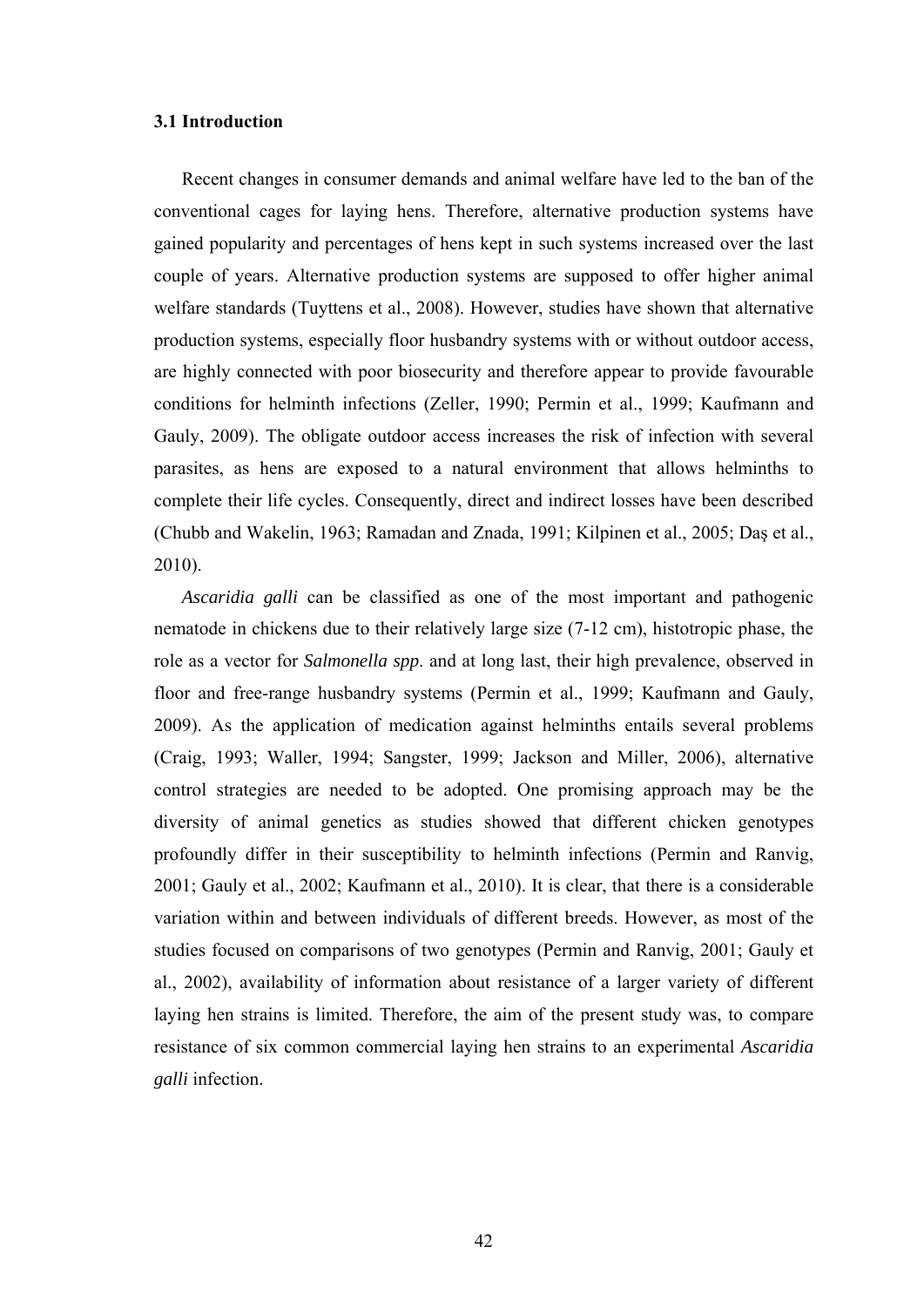## **3.2 Materials and methods**

#### *3.2.1 Animals and management*

The commercial lines Lohmann Brown (LB), Lohmann Silver (LSi), Isa Brown (ISA), Tetra SL (TETRA), Lohmann Tradition (LT) and Lohmann Selected Leghorn classic (LSL) were used. One day old chicks were marked with wing tags and raised together as one flock for 19 weeks under helminth free conditions in a floor husbandry system at a commercial raising farm. The farm was certified as an organic farm according to the guidelines of the European Union and national guidelines (Bioland, 2010).

Maximum stocking density during the raising period was 18 kg of body weight per m<sup>2</sup>. At an age of seven days all animals were vaccinated with an anticoccidial vaccine (Paracox®-8, Essex, Germany). No anthelmintic treatment was given during the trial.

At 19 weeks of age, the hens were brought to the experimental stable at the Department of Animal Sciences, University of Goettingen. The hens were then allocated to six groups according to the genotypes. Hens of each genotype were kept in separated pens within the same experimental stable. Number of animals per genotype ranged between 50 and 57. The hens were allowed to adopt to the new husbandry conditions for 7 days until start of the experimental trail with artificial infection at an age of 20 weeks. On this day all hens were weighed and their integument was evaluated. All management and husbandry conditions but outdoor access fitted the mandatory guidelines for organic egg production. In order to avoid natural helminth infections, outdoor access was not provided. During the experimental period, an automatic 15 h / day light program was installed. Wood shavings were used as litter and were replaced twice a week. A commercial, organic diet (17 % crude protein, 10.9 MJ ME / kg DM) and drinking water were offered *ad libitum*. Group based laying performance and feed consumption was determined daily and weekly, respectively.

#### *3.2.2 Experimental infection*

The hens were infected at an age of 20 weeks after one week of adaptation period to new husbandry conditions. Infection material was produced at the Department of Animal Sciences, University of Goettingen. Female *Ascaridia galli* worms harvested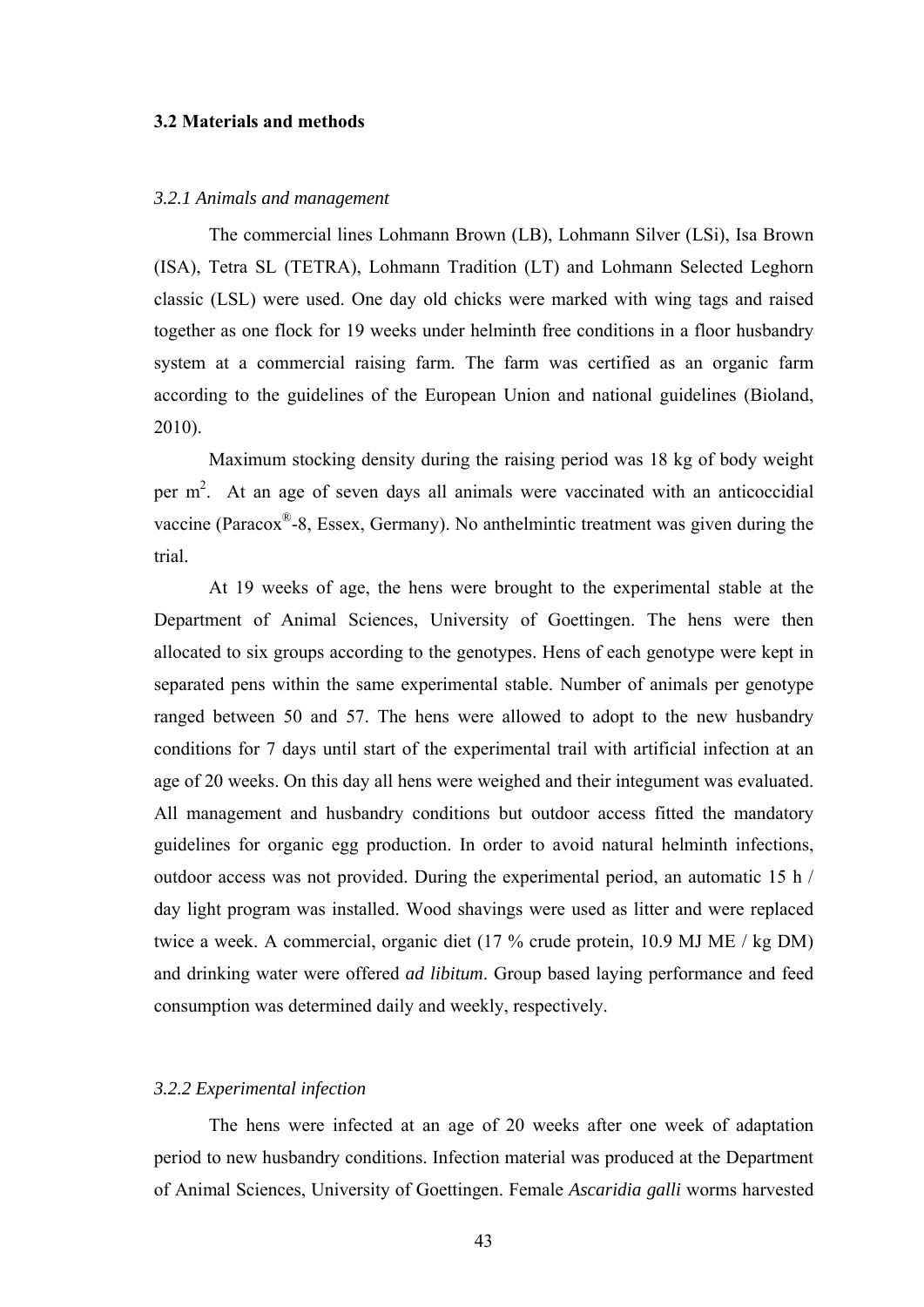from the intestines of naturally infected chickens were used as source of the eggs. Therefore, the uteri of mature female worms were cut and eggs squeezed out using a pastel on tea sieve. Residual material and worm tissue on the screen were flushed and removed, and eggs collected in a petri dish. Harvested eggs were incubated in a media containing 0.1 % potassium dichromate for 2 weeks at room temperature. After incubation, egg culture was stored in a fridge at 4°C until day of infection. For the infection, the culture media was diluted with tap water and egg concentration (egg / ml suspension) within this suspension was determined, after several repetitions, using a McMaster egg counting slide. Eggs only with clear morphological formations were classified as embryonated. The infection dose was adjusted to 500 eggs / 0.25 ml suspension. Each hen was then infected orally by administering 0.25 ml suspension using a 5 cm cannula with olive tip. Hens were slaughtered 105 d *post-infectionem* (*p.i*.).

## *3.2.3 Faecal sampling and scoring of the integument*

The condition of the integument was scored using a methodology adopted from Tauson et al. (1984) and Keppler et al. (2001). Therefore, 6 body regions (neck, wings, back, tail, vent and breast) were scored using a scale from 1-4, where 1 represented the best and 4 the worst condition. Furthermore, injuries were evaluated by scoring the same regions plus the comb with two scores  $(1 = no$  injuries,  $2 =$  injured). Evaluation of the feather and injuries was performed by one person, and it took around 30 seconds per hen.

*Ascaridia galli* egg excretion in selected individuals of each group was determined at 7, 10 and 13 wk *p.i*.. One the first sampling date (7 wk *p.i*.), 20 hens per group were selected randomly, later the same hens were repeatedly examined at wk 10 and 13. Each hen was placed in single cage in order to defecate. Single droppings were collected and egg count per gram of faeces (EPG) determined using McMaster methodology with a sensitivity of 50 eggs per gram of faeces (MAFF, 1986). Faeces samples were taken at same daytimes to avoid variation in egg counts due to fluctuation of nematode egg excretion within one day (Oju and Mpoame, 2006).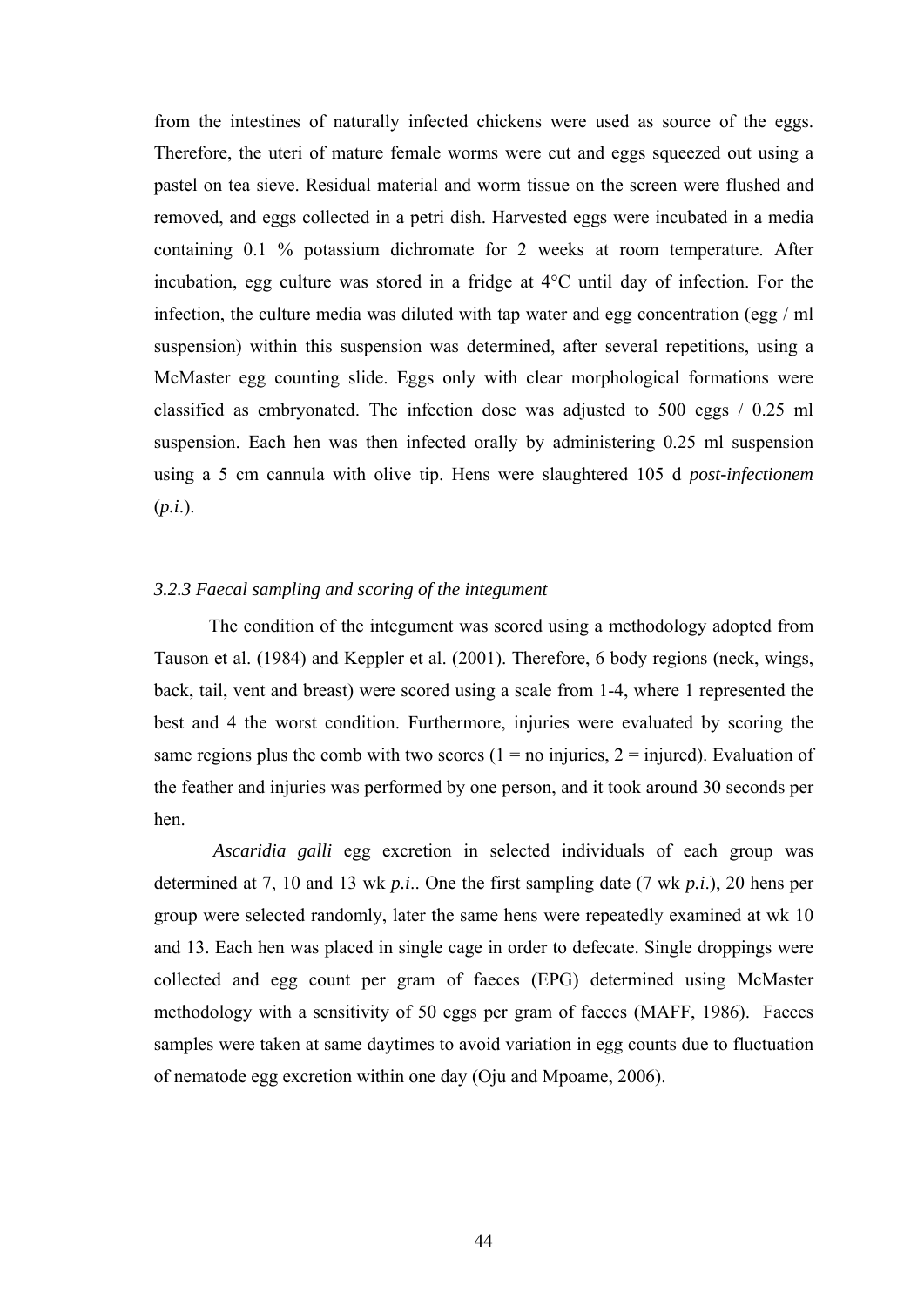## *3.2.4 Slaughtering and parasite processing*

All hens were slaughtered group wise after weighing and electrical stunning 105 days *p.i*. at an age of 35 weeks. After slaughter gastrointestinal tracts were removed, opened longitudinally, and washed in tap water following the World Association for the Advancement of Veterinary Parasitology (W.A.A.V.P.) guidelines for evaluating the effectiveness of anthelmintics in chickens and turkey (Yazwinski et al., 2003). The contents were poured into a sieve with a mesh aperture of 100 µm, washed and examined for the presence of *A. galli*. Adult and visible parasites were collected first and stored in tap water until further examinations. The residuals on the screen were transferred into one or two Petri dishes, depending on the amount of content, and examined for the presence of immature worms under stereomicroscope.

All visible parasites were collected first, and then the content of the gastrointestinal tract and the scraped mucosa was examined under a 20x dissecting microscope. Parasites were counted and stored until differentiation in tap water. Afterwards they were examined under a light microscope at a 40x magnification and the sex was differentiated based on morphological keys according to Soulsby (1982) and Norton and Ruff (2003). For each hen, a maximum of ten adult, randomly selected *A. galli* per worm sex were measured for length using a ruler.

#### *3.2.5 Statistical analyses*

Performance data were collected based on separately housed group of genotypes, therefore no statistical analyses were performed, but the descriptive means were given.

Because of non-normal distributions, worm counts and number of eggs per gram of faeces (EPG) were log-transformed with the following function; Log  $Y=$  $log10(Y+10)$ . Effect of breed on the  $log-$ transformed worm counts were analyzed with a one way ANOVA using the GLM procedure of SAS (2010). Tukey test, as a post-hoc test after a significant ANOVA p-value, was employed to separate group differences. Because EPG was quantified from faecal samples of identified (known) chickens at three different time points, EPG data were analyzed with the following model and using the Mixed procedure for repeated measurements.

 $Y_{ijkl} = \mu + \alpha_i + \beta_j + (\alpha \beta)_{ij} + \alpha_k + \varepsilon_{ijkl}$ 

where;

 $Y_{ijkl}$ = observation.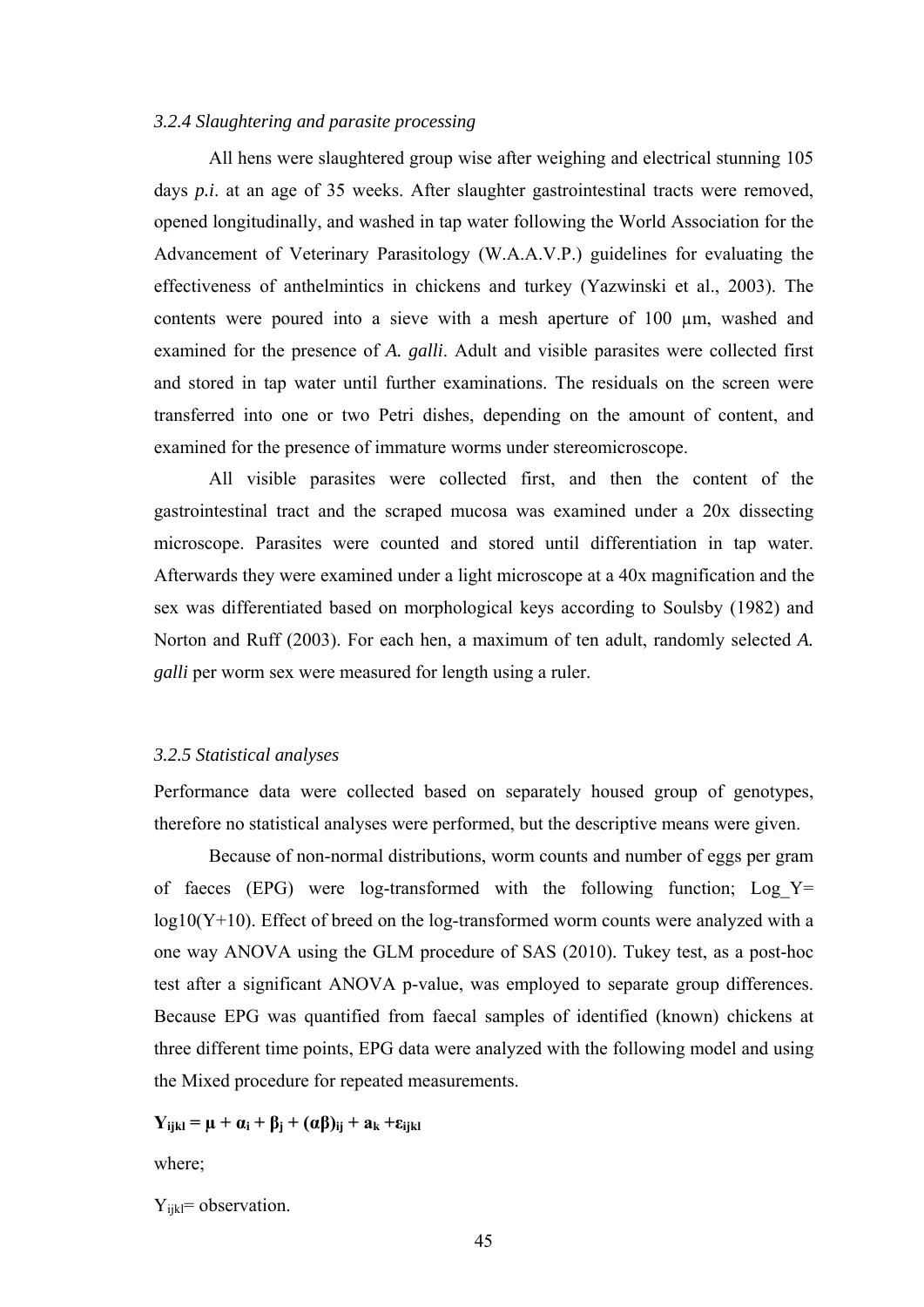$\mu$  = the overall mean

 $\alpha_i$  = the effect of genotype (i = 1- 6)

 $\beta_i$  = the effect of sampling time (j = 1- 3)

 $(\alpha\beta)_{ii}$  = the interaction effect between genotype and sampling time (ij = 1 - 18)

 $a_k$  = random effect of repeatedly sampled hen

 $\varepsilon_{ijkl}$  = residual random error.

All hens had the best possible plumage score and no injuries on the infection day. Thus, the change of overall integument from the start to termination of the experiment was statistically evaluated. Sum of both feather and injury scores were combined in order to create an index for evaluating the whole integument condition of a bird. For this, single scores for each body region were summed up and divided by the number of scored regions. For the injury quotient, total injury score was divided by 7. Plumage and injury quotient were summed up and divided by 2 in order to get a quotient which evaluates the integument (IQ). Because the distribution of IQ was not normal, differences ( $Δ$ ) between the integument quotients of each hen at the first and the last day of the experiment (slaughter) was used to estimate the effect of genotype on the overall feather and injuries differences during the course of infection. Furthermore, correlations between changes in the integument conditions  $(\Delta)$  and total worm burdens of the hens were calculated for each genotype, separately.

## **3.3 Results**

#### *3.3.1. Performance parameters*

Genotype based average performance parameters are summarized in [T](#page-56-1)[able](#page-56-0) [1.](#page-56-1) There were no large differences among the genotypes between their average laying performance (85 - 89 %), egg weights (55 - 59 g) and feed intake (114.7 - 122.1 g/d). TETRA hens had the most favourable feed conversion rate (feed intake per kg egg mass), whereas LSi hens had the less favourable feed conversion rate.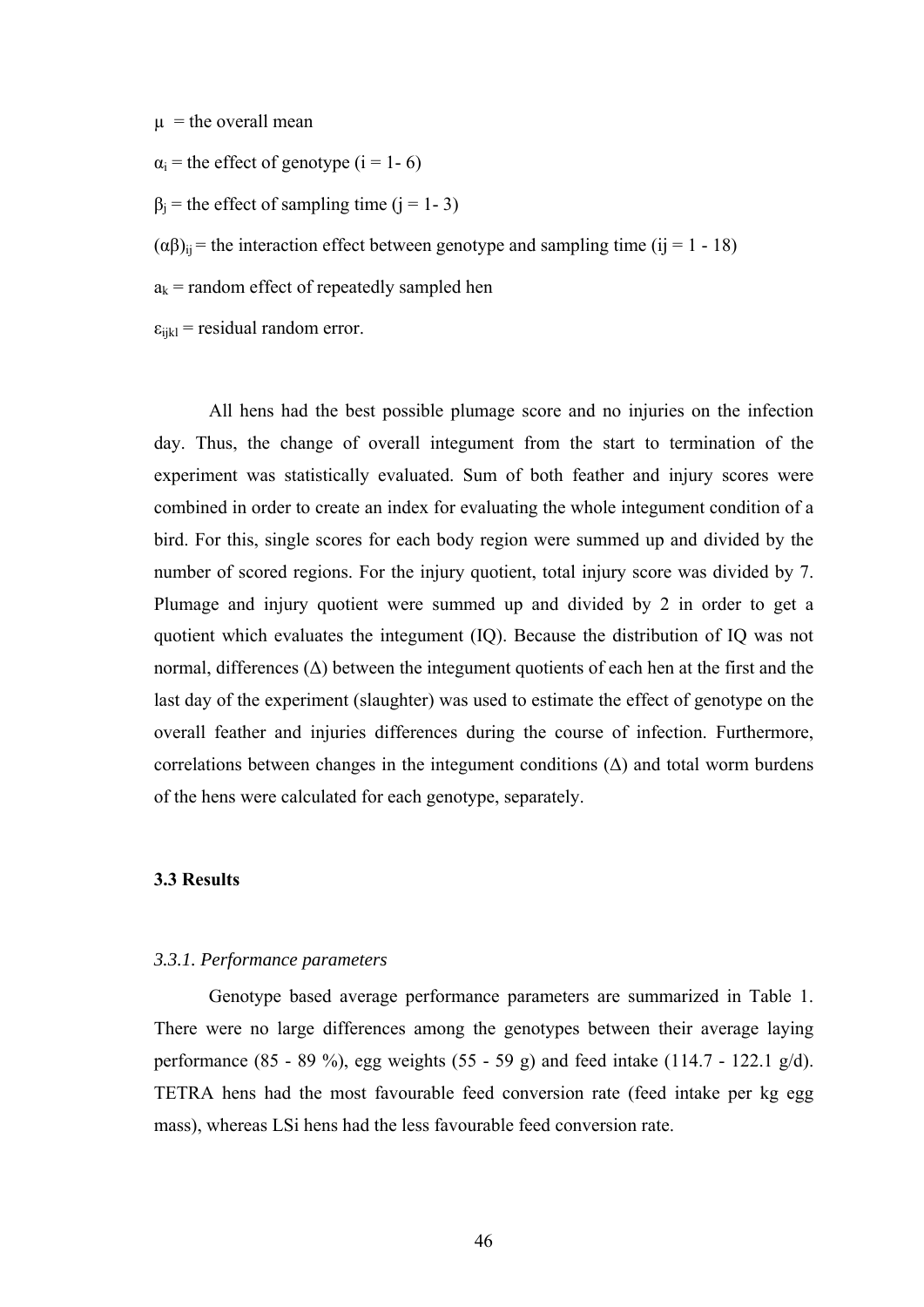|                            | LSi   | TETRA | <b>ISA</b> |       | LB   | LSL  |
|----------------------------|-------|-------|------------|-------|------|------|
| Laying performance $(\% )$ | 86    | 87    | 89         | 85    | 88   | 85   |
| Egg weight $(g)$           | 55.6  | 59    | 58.7       | 593   | 58.3 | 58.1 |
| Feed intake, $g /$ hen day | 120.8 | 114.7 | 122.1      | 117   | 1164 | 118  |
| Feed intake g / g egg mass | 2.48  | 2.17  | 2.32       | 2 3 2 | 2 26 | 2.39 |
| Slaughter weight, g        | 2029  | 1909  | 2037       | 2042  | 1925 | 1753 |

<span id="page-56-1"></span><span id="page-56-0"></span>**Table 1**. Average performance parameters of the genotypes.

## *3.3.2 A. galli infection parameters*

A total of 285 hens (92.2 %) hens were *Ascaridia galli* positive. Prevalence of the infection in LSi, Tetra, LB and LSL group were  $84\%$ ,  $89.1\%$ ,  $84\%$  and  $96.2\%$ , whereas it was 100 % in both ISA and LT hens [\(T](#page-58-1)[able](#page-58-0) [2\).](#page-58-1)

Differences between total worm counts of the genotypes were significant  $(P =$ 0.008; [Table 2\).](#page-58-1) LSL hens had the highest (25.8) and LT hens had the lowest (12.9) worms per bird. Although worm burden of LSL hens did not differ between those of TETRA and ISA  $(P > 0.05)$ , they had higher worm burdens than LSi, LT and LB hens  $(P < 0.05)$ . ISA hens also had higher worm burdens compared to LT and LB hens  $(P <$ 0.05). LSL and ISA hens had higher number of larva than LSi, TETRA, LT and LB hens ( $P < 0.05$ ). Number of male worms were lower in LB hens than hens of all the other genotpyes ( $P < 0.05$ ). Number of female worms as well as worm lengths and worm sex ratio did not differ significantly between the groups ( $P > 0.05$ ).

There was a significant interaction between effects of genotype and sampling time on the EPG counts  $(P < 0.0001)$ . LSL hens had higher EPG counts than hens of all the other genotypes 7 weeks after infection  $(P < 0.05$ ; [Figure\)](#page-57-0), but no significant differences  $(P > 0.05)$  between the genotypes at weeks 10 and 13 could be quantified. Fecal egg counts of all groups decreased slightly during the trail.

There was a significant effect of genotype on the overall difference in the feather and injuries ( $\Delta$ ) during the course of infection ( $P < 0.001$ ). LSL hens had higher  $\Delta$ values than the hens of other genotypes ( $P < 0.05$ ). No significant ( $P > 0.05$ ) correlation between  $\Delta$  and total worm burden was found within any of the genotypes. Correlation coefficients between  $\Delta$  and total worm burden ranged from  $r = -0.25$  to  $r = 0.08$  (*P* > 0.05) for different genotypes.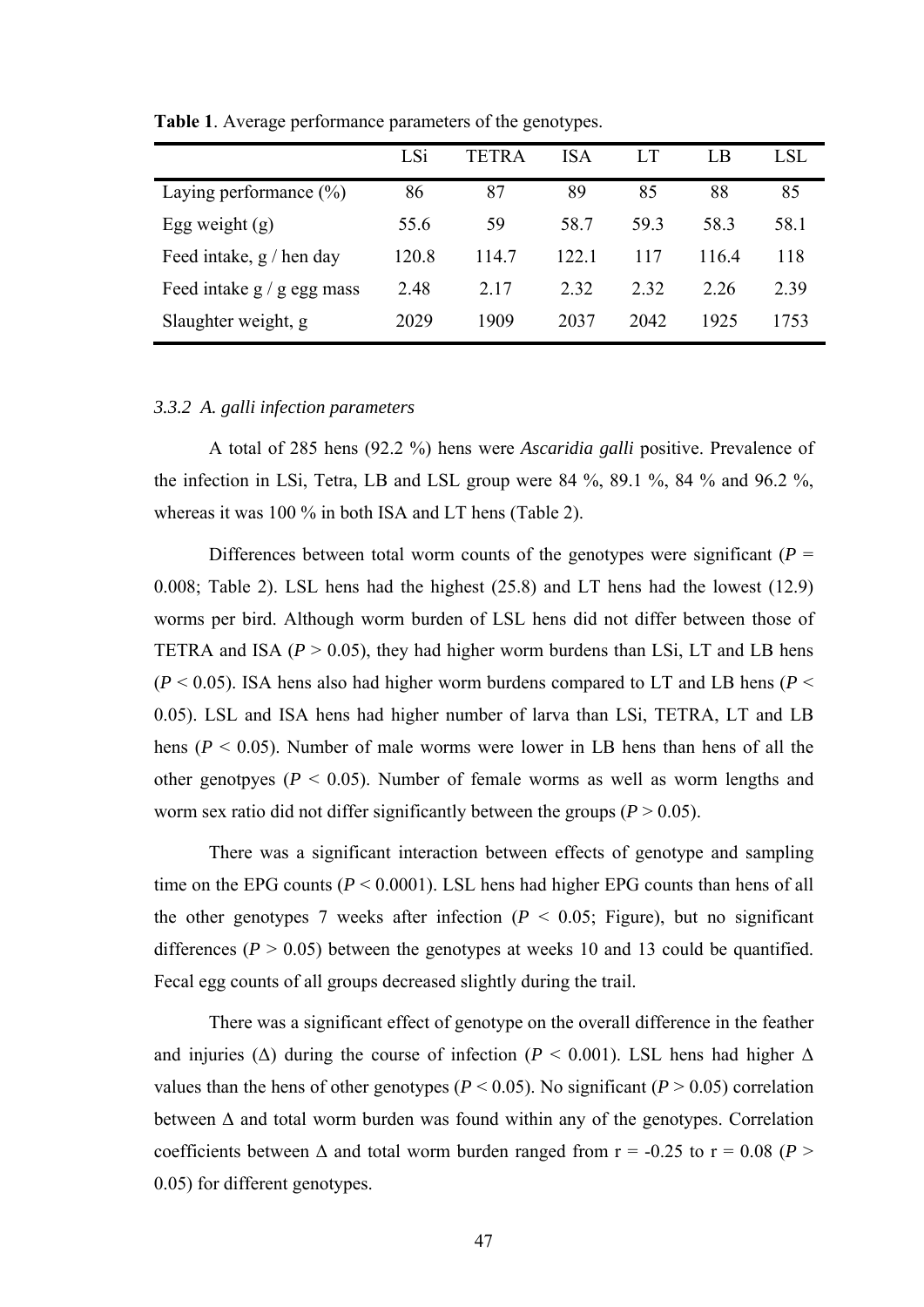<span id="page-57-1"></span>

<span id="page-57-0"></span>**Figure.** *Ascaridia galli* egg excretion of 20 hens per genotype over the experimental weeks *p.i*. (Means and SE on the error bars).

(\*): EPG was significantly higher in LSL than the other genotypes at 7 wk *p.i*. (Tukey, *P* < 0.05 after a significant interaction between effects of genotype and sampling time,  $P < 0.0001$ ).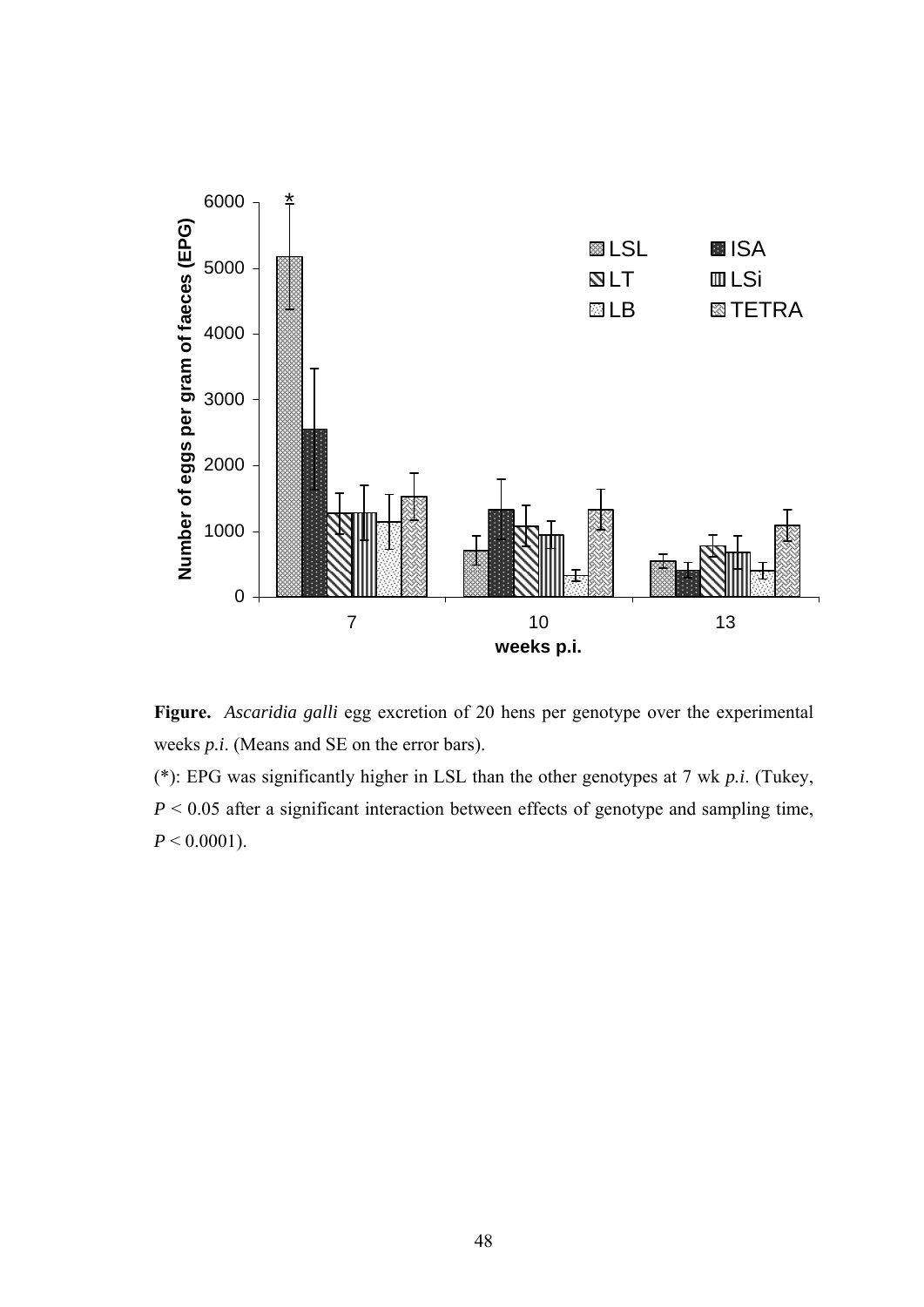|                            | LSi                  | <b>TETRA</b>          | <b>ISA</b>           | <b>LT</b>         | LB                | <b>LSL</b>              | p-value  |
|----------------------------|----------------------|-----------------------|----------------------|-------------------|-------------------|-------------------------|----------|
| Prevalence $(\% )$         | 84                   | 89.1                  | 100                  | 100               | 84                | 96.2                    |          |
| Total worms                | $16.2^{ab} \pm 2.87$ | $20.5^{abc} \pm 2.73$ | $23.8^{bc} \pm 2.78$ | $12.9^a \pm 2.89$ | $13.8^a \pm 2.87$ | $25.8^{\circ} \pm 2.81$ | 0.0008   |
| - Larva                    | $5.8^a \pm 0.98$     | $4.9^a \pm 2.27$      | $9.6^b \pm 1.53$     | $4.6^a \pm 0.85$  | $6.5^a \pm 1.16$  | $15.6^b \pm 2.90$       | < 0.0001 |
| $-\sigma$ -worms           | $4.6^a \pm 1.18$     | $7.1^a \pm 1.33$      | $7.1^a \pm 1.04$     | $4.1^a \pm 0.66$  | $3.5^b \pm 0.87$  | $4.8^a \pm 0.83$        | 0.0215   |
| - $\mathcal{Q}$ -worms     | $5.7 \pm 1.30$       | $8.5 \pm 1.64$        | $7.0 \pm 1.17$       | $4.2 \pm 0.69$    | $3.8 \pm 0.80$    | $5.3 \pm 0.91$          | 0.0674   |
| $\circ$ -length            | $7.0 \pm 0.16$       | $7.1 \pm 0.14$        | $6.8 \pm 0.19$       | $6.8 \pm 0.18$    | $7.3 \pm 0.15$    | $6.7 \pm 0.20$          | 0.1908   |
| $\mathcal{Q}$ -length      | $8.9 \pm 0.31$       | $8.9 \pm 0.28$        | $9.5 \pm 0.27$       | $8.6 \pm 0.28$    | $9.7 \pm 0.39$    | $9.5 \pm 0.34$          | 0.1371   |
| Sex ratio                  | $1.6 \pm 0.29$       | $1.4 \pm 0.17$        | $1.2 \pm 0.12$       | $1.3 \pm 0.14$    | $1.4 \pm 0.17$    | $1.3 \pm 0.18$          | 0.6529   |
| $(\vec{\Diamond}:\varphi)$ |                      |                       |                      |                   |                   |                         |          |
| $\Delta$ -IQ               | $0.03^a \pm 0.01$    | $0.03^a \pm 0.01$     | $0.03^a \pm 0.01$    | $0.06^a \pm 0.01$ | $0.06^a \pm 0.01$ | $0.14^b \pm 0.01$       | < 0.001  |

<span id="page-58-1"></span>**Table 2**. Prevelance, worm counts, length of the worms and sex ratio in the experimental genotypes (mean  $\pm$  SE).\*

(\*): Statistical analyses are based on the transformed data, but the presented values are based on raw data.

<span id="page-58-0"></span>a;b;c: Different superscripts within the same line represents significant differences (Tukey;  $P < 0.005$ ).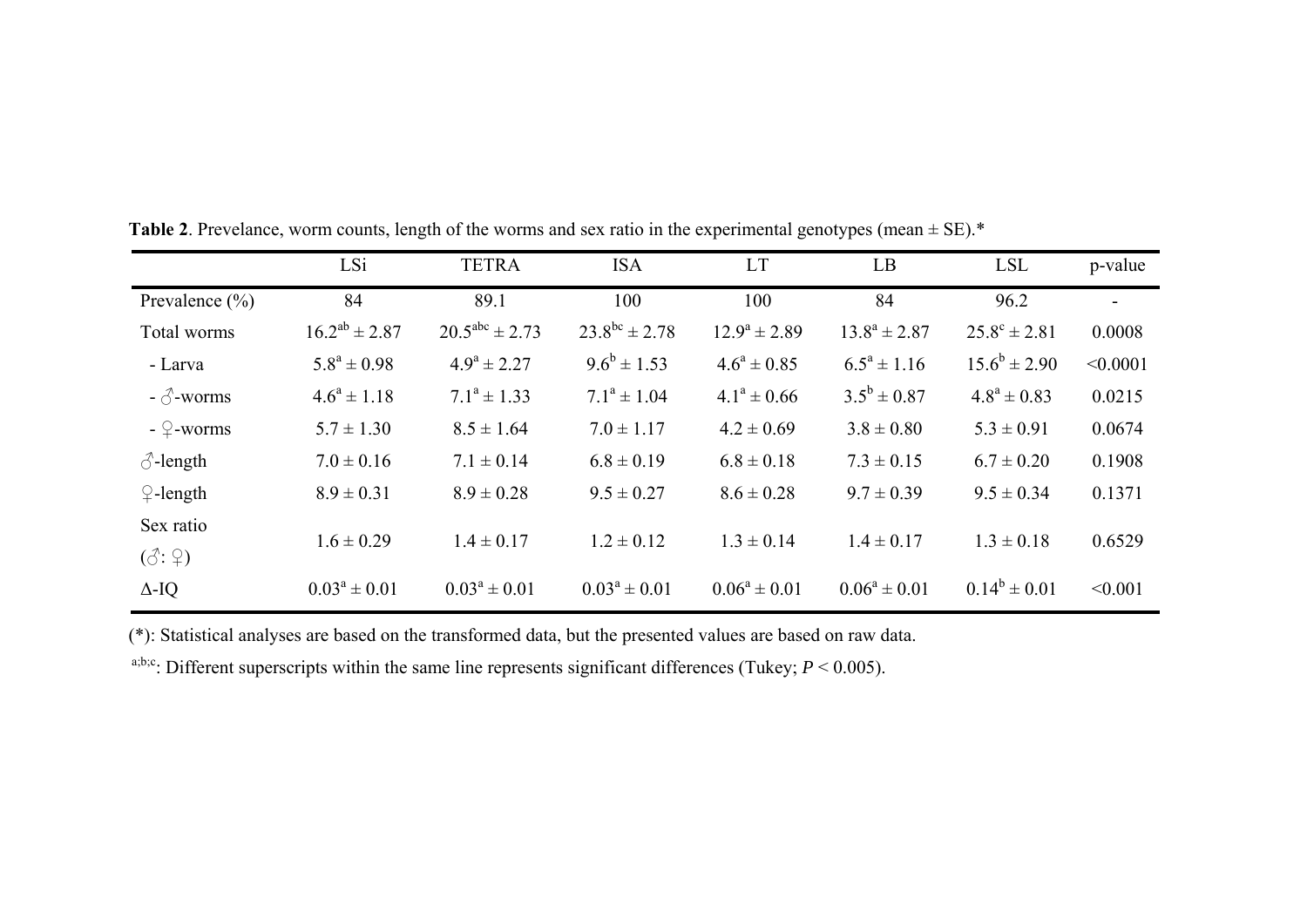## **3.4 Discussion**

Alternative production systems, particularly organic farming, profoundly differ from the conventional production systems in the environmental conditions provided to the animals. The use of large number of available modern breeds, which have been developed with the aid of intense selection programs for conventional production, appears to be inevitable in organic systems (Magnusson, 2001). One of the main constrains in organic farming is that animals are exposed to many pathogenic agents including parasitic infections. Therefore it is crucially important to determine which genotypes can perform best together with exhibiting a natural superiority when exposed to one of the most common nematodes found in alternative systems. We compared six genotypes of commonly used chickens for their ability to resist an experimental *A. galli* infection.

Although average daily feed intake level of the genotypes seems to be higher, their performance did not show any major deviations from the information given by the breeder companies (www.isapoultry.com; www.tetraamericana.com; www.ltz.de). Though *A. galli* infection can induce negative effects on the host animal feed intake and performance (Ramadan and Abou Znada, 1991; Permin and Hansen, 1998; Daenicke et al., 2009; Daş et al., 2010), due to lack of uninfected control groups, it remained unclear whether feed utilization and performance of the genotypes was influenced by the infection in the present study.

Compared to similar studies, average worm burdens of the genotypes were relatively high (Permin and Ranvig, 2001; Gauly et al., 2002). This may be explained by the higher infection dose and the longer duration of the present experiment. As the hens were slaughtered 13 wk after infection and *A. galli* requires 5 - 8 wk for the prepatent period (Anderson, 1992; Norten and Ruff, 2003) the nematode must have been able to complete its lifecycle and thus, in agreement with Gauly et al. (2005), imposing risk of re-infections with second generation eggs.

The examined genotypes showed a considerable variation in their responses to the nematode infection, as measured by the worm counts per hen. LSL hens were less resistant than LT, LB and LSi hens to the nematode infection. LT and LB hens were also more resistant than ISA hens. In agreement with others (Permin and Ranvig, 2001; Gauly et al., 2002) LSL hens are the most susceptible genotype whereas LB and LT appear to be most resistant genotypes. Although LSL hens had the total higher worm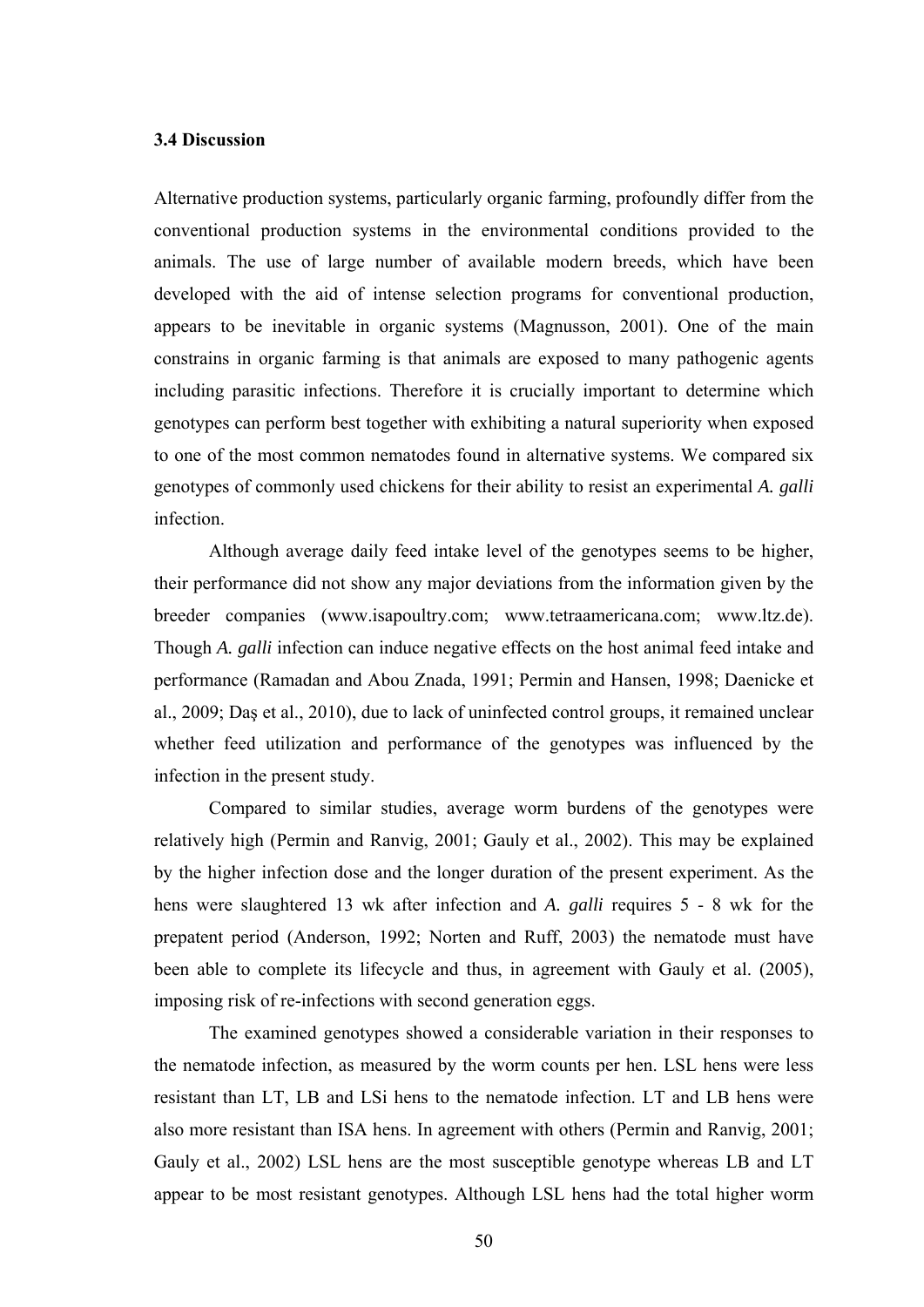counts, their adult worm counts (female and male worms) did not highly differ than those of the other breeds, whereas they harboured higher number of larvae. This observation may not only indicate a less effective immune response of this genotype to the re-infections, but may also indicate that production is prioritized over resistance by the genetic background of this breed. Since LSL hens had the lowest body weights, their egg weights and laying performance were similar to those of the most resistant breeds (LT and LB). Therefore ability of the LSL hens to perform well despite the heavier nematode infection may be considered as higher level of resilience.

*A. galli* egg excretion 7 wk after infection was on a high level but decreased during the trail. Juvenile hens appear to be more susceptible to endoparasite infections compared to older hens. Studies have shown that young hens up to an age of 3 month are highly most susceptible to *A. galli* infections (Idi et al., 2004; Gauly et al., 2005). In the current study, the experimental infection was performed at an age where the hens are about to start egg production. This is a somewhat critical point as serum levels of estradiol and progesterone increase about seven days before start laying (Proszkowiec and Rzasa, 2001). Both hormones are known to depress the immune system which affects the susceptibility to a coetaneous *A.galli* infection (Gauly et al., 2005). This may explain the high EpG counts at the first sampling date. After this first contact with the pathogen *A. galli*, hens then might have developed a resistance (Ackert et al., 1935; Tongson und McGraw, 1967; Marcos-Atxutegi et al., 2009).

Although re-infection occurred, EpG counts decreased throughout the experiment. This could be explained with the 'self-cure' phenomenon which is considered as an immunological reaction of the host leading to an expel of adult worms (Soulsby and Stewart, 1960; Gray, 1973; Permin and Ranvig, 2001).

The overall difference in the integument condition of the hens during the infected period was worse in LSL hens than in the hens of other genotypes. Because LSL hens had the highest worm counts, change in the integument of LSL hens may be attributed to the infection. Gauly et al. (2007) reported that *A. galli* infection increases the level of serum testosterone which then favours antagonistic behaviours and in turn results in an increased tendency of feather pecking in chickens (Gauly et al., 2007). However, within genotype correlations between the change in integument and the worm burden of the birds indicate that such an effect may not be linear. Non-significant and low correlation coefficients also indicate that there is no practically observable linear relation between appearance and worm burden of the birds.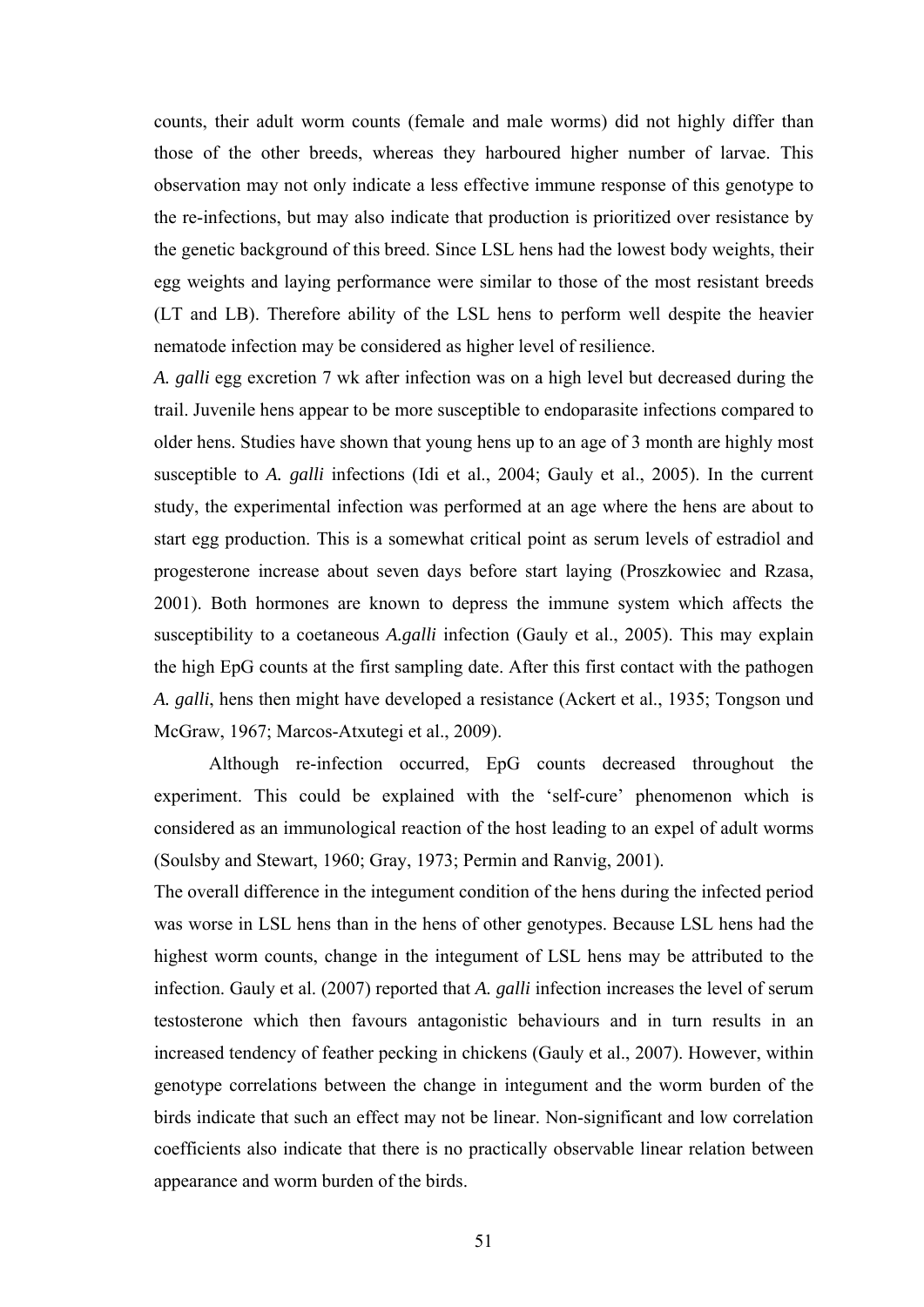#### **3.5 Conclusion**

Our results suggest that there is a considerable variation in the responses of most commonly used chicken genotypes to the nematode infection. Although no large differences were observed in the performance of the genotypes, LT and LB hens were more resistant than LSL and ISA hens when exposed to an experimental *A. galli*  infection. It is concluded that genetic differences in the responses of the genotypes to the nematode infection may contribute to the efforts for selecting more suitable genotypes for alternative floor production systems, where hens face poor biosecurity.

#### **References**

- Ackert, J.E., Eisenbrandt, L.L., Wilmoth, J.H., Glading, B., Pratt, I., 1935. Comparative resistance of five breeds of chickens to the nematode *Ascaridia lineata* (Schneider). J. Agric. Res. 50, 607-624.
- Anderson, R.C. 1992. Nematode Parasites of the Vertebrates. CAB International, Wallingford, United Kingdom.
- Bioland, 2010. Richtlinien für Pflanzenbau, Tierhaltung und Verabeitung, Bioland e.V. Verband für organisch-biologischen Landbau (Hrsg.), Mainz, Deutschland
- Chubb, L.G. and Wakelin, D. 1963. Nutrition and helminthiasis in chickens. Proceedings of Nutrion Society. 22, 20-25.
- Daenicke, S., Moors, E., Beineke, A., Gauly, M. 2009. Ascaridia galli infection of pullets and intestinal viscosity: consequences for nutrient retention and gut morphology. Brit. Poultry Sci. 50, 512-520.
- Daş, G., Kaufmann, F., Abel, H.J., Gauly, M. 2010). Effect of extra dietary lysine in *Acsaridia galli*-infected grower layer. Vet. Parasitol. 170, 238-243.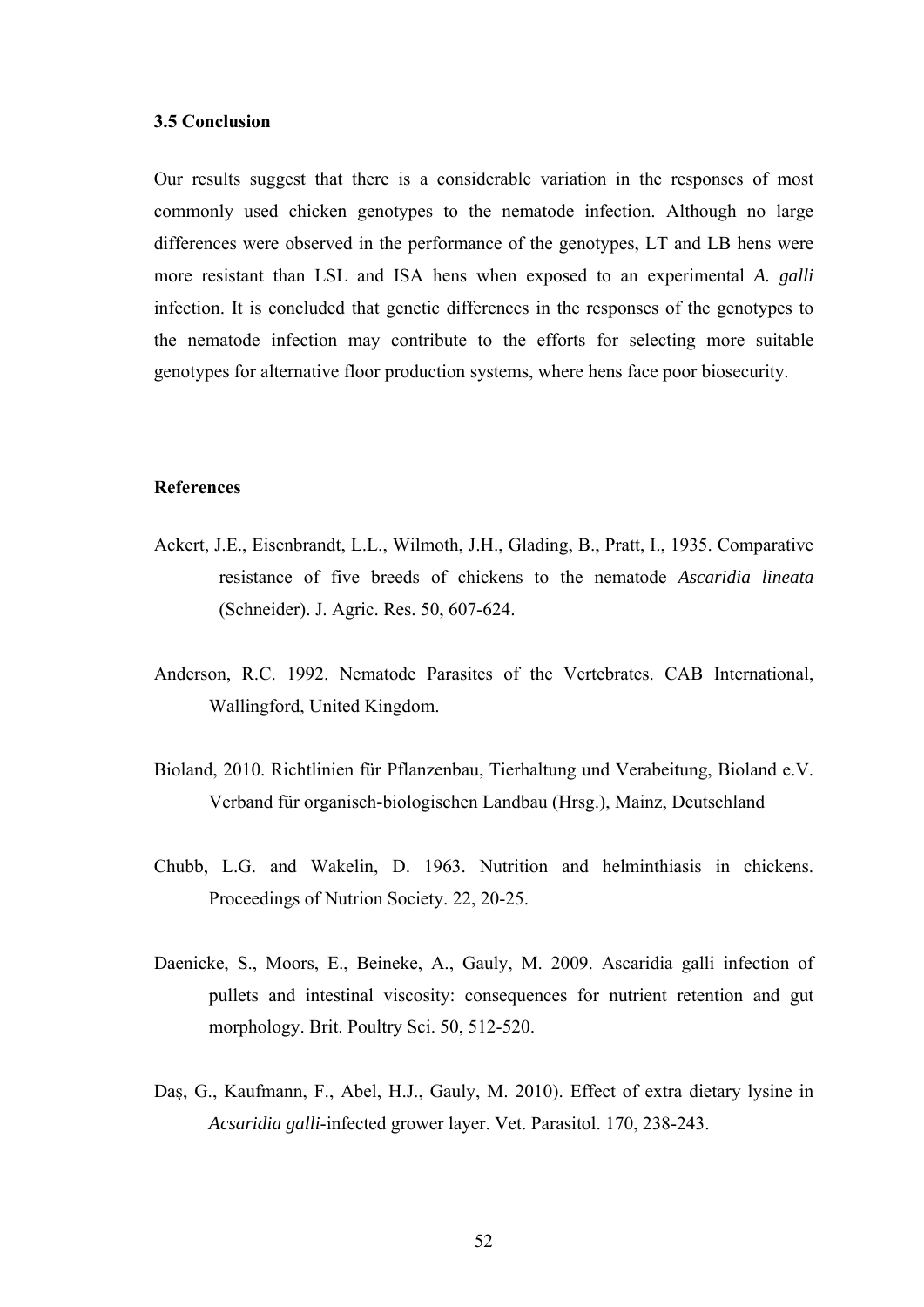- Gauly, M., Bauer, C., Preisinger, R., Erhardt, G. 2002. Genetic differences of *Ascaridia galli* egg output in laying hens following a single dose infection. Vet. Parasitol. 103, 99-107.
- Gauly, M., Homann, T., Erhardt, G. 2005. Age-related differences of *Ascaridia galli* egg output and worm burden in chickens following a single dose infection. Vet. Parasitol. 128, 141-148.
- Gauly, M., Duss, C., Erhardt, G. 2007. Influence of *Ascaridia galli* infections and anthelmintic treatments on the behaviour and social ranks of laying hens (*Gallus gallus domesticus*). Vet. Parasitol. 146, 271-280.
- Gray, J.S. 1973. Studies on host resistance to secondary infections of Raillietina cesticillus Molin, 1985 in th fowl. Parasitology 67, 375-382.
- Hester, P.Y. 2005. Impact of science and management on the welfare of egg laying strains of hens. Poult. Sci. 84, 687-696.
- Idi, A., Permin, A. and Murell, K.D. 2004. Host age partially affects resistance to primary and secondary infections with *Ascaridia galli* (Schrank, 1788) in chickens. Vet. Parasitol. 122, 221-231.
- Kaufmann, F., Gauly, M. 2009. Prevalence and burden of helminths in laying hens kept in free range systems. Proceedings of the XIV International Congress for Animal Hygiene, Vol. 2: 557-559. Vechta, Germany.
- Kaufmann, F. Das, G., Preisinger, R., Schmutz, M., Koenig, S., Gauly, M. 2010. Genetic resistance to natural helminth infections in two chicken layer lines. Vet. Parasitol. 176, 250-257.
- Keppler, C., Trei, G., Hörning, B., Fölsch, D.W. 2001. Beurteilung des Integuments bei Legehennen - eine Möglichkeit zur Bewertung von Haltungssystemen und Herkünften in der alternativen Legehennenhaltung, in: Schäffer D, Borell EV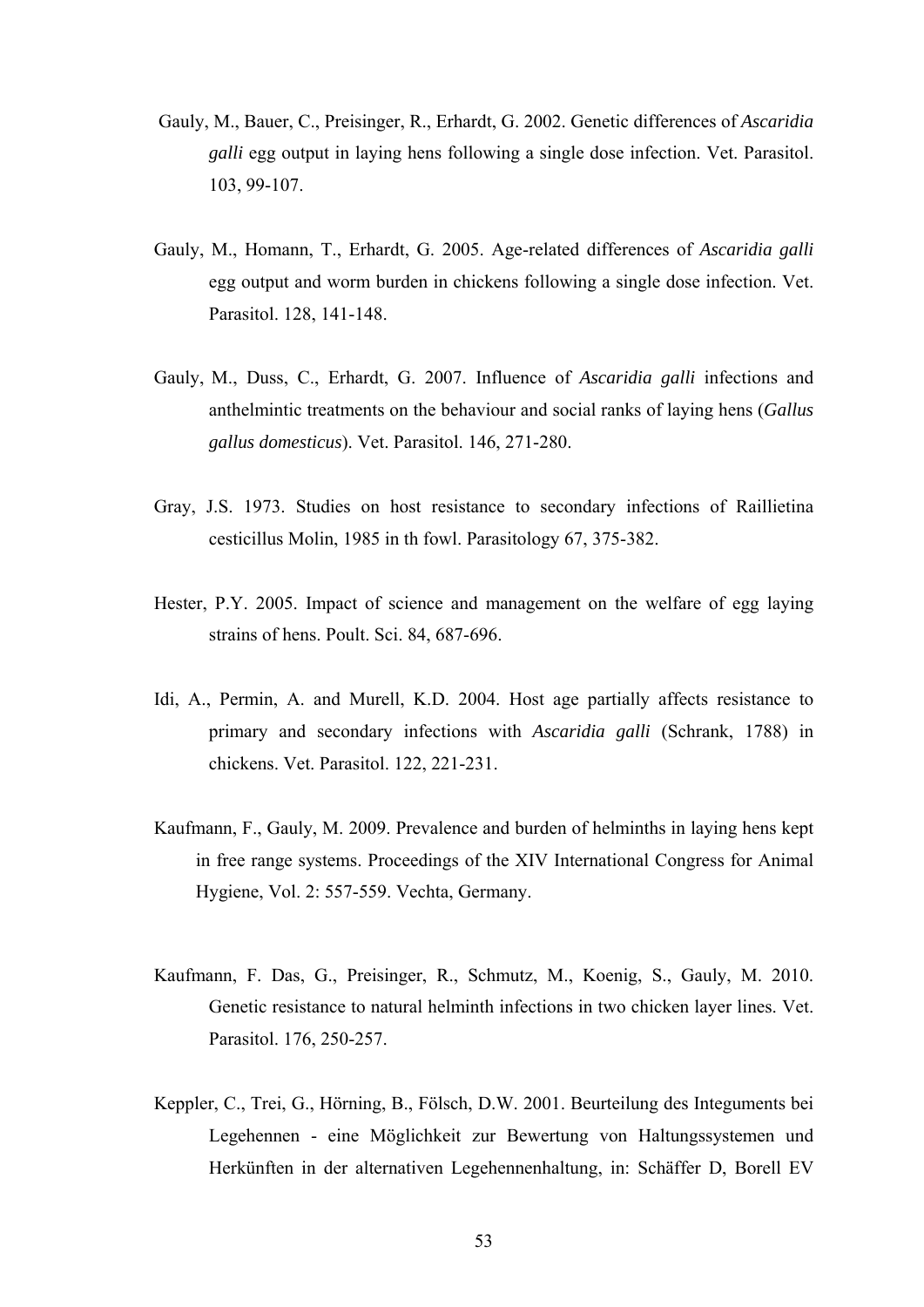(Hrsg.): Tierschutz und Nutztierhaltung, 15. IGN-Tagung, Halle, 04.- 06.10.2001. Martin-Luther-Univ., Halle-Wittenberg. S. 118 - 123

- Kilpinen, O., Roepstorff, A., Permin, A., Nørgaard-Nielsen, G., Lawson, L.G., Simonsen, H.B., 2005. Influence of *Dermanyssus gallinae* and *Ascaridia galli* infections on behaviour and health of laying hens (*Gallus gallus domesticus*). Brit. Poultry Sci. 46, 26-34.
- Magnusson, U. 2001. Breeding for improved disease resistance in organic farming possibilities and constraints. Acta Vet. Scand., Supplementum 95, 59–61.
- Ministry of Agriculture, Fisheries and Food (MAFF) 1986. Manual Veterinary Parasitological Laboratory Techniques, Reference Book 418, 3<sup>rd</sup> edition, HMSO, London.
- Marcos-Atxutegi, C., Gandolfi, B., Arangüena, T., Sepúlveda, R., Arévalo, M., Simón, F. 2009. Antibody and inflammatory responses in laying hens with experimental primary infections of Ascaridia galli. Vet. Parasitol. 161, 69-75.
- Norton, R.A. and Ruff, M.D. 2003. Nematodes and Acanthocephalans, in: Barnes, H.J., Glissen, J.R., Fadly, A.M., McDougald, L.R., Swayne, D.E., Saif, Y.M. (Eds.), Diseases of poultry,  $6<sup>th</sup>$  ed., Iowa Press, Ames, USA, 931-961.
- Oju, J.P.E. and Mpoame, M. 2006. Periodic release of gastrointestinal helminth eggs in native chicken from Dschang in the western highlands of Cameroon. Vet. Rec. Commun. 30, 39-43.
- Permin, A., Ranvig, H. 2001. Genetic resistance to *Ascaridia galli* infections in chickens. Vet. Parasitol. 102, 101-111.
- Permin, A., Bisgaard, M., Frandsen, F., Pearman, M., Nansen, P., Kold. J. 1999. The prevalence of gastrointestinal helminths in different poultry production systems. Brit. Poultry Sci. 40, 439-443.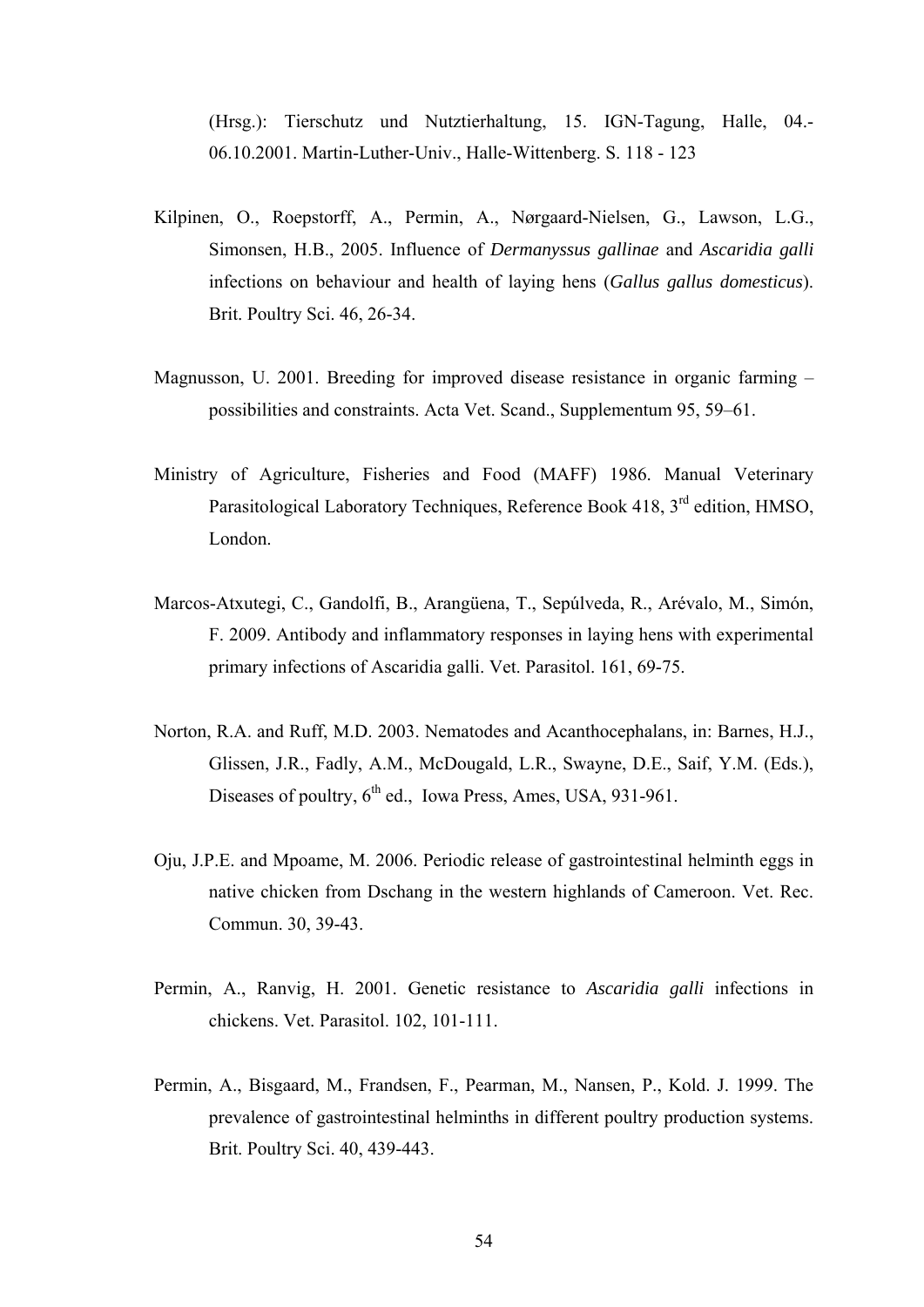- Permin, A. and Hansen, J.W. 1998. Epidemiology, Diagnosis and Control of Poultry Parasites. Food and Agricultural Organization of the United Nations, Animal Health Manual No. 4, Rome.
- Proszkowiec, M. and Rzasa, J. 2001. Variation in the ovarian and plasma progesterone and estradiol levels of the domestic hen during a pause of laying. Folia Biol. 49, 285-289.
- Ramadan, H.H. and Znada, A.N.Y. 1991. Some pathological and biochemical studies on experimental ascaridiasis in chickens. Nahrung 35, 71-84.
- Sangster, N.C. 1999. Pharmacology of anthelmintic resistance in cyathostomes: will it occur with the avermectin/milbemycins? Vet. Parasitol. 85, 189-201.

SAS Institute Inc. 2010. SAS OnlineDoc® Version 9.1.3, Cary, NC, USA.

- Soulsby, E.J.L and Stewart, D.F. 1960. Serological studies of the self-cure reaction in sheep infected with *Haemonchus contortus*, Australian Journal of Agricultural Research 11, 595-603.
- Soulsby, E.J.L. 1982. Helminths, Arthropods and Protozoa of Domesticated Animals. Bailliere Tindall, East Sussex, UK.
- Tauson, R., Ambrosen, T., Elwinger, K. 1984. Evaluation of procedures for scoring the integument of laying hens-independent scoring of plumage condition. Acta Agric. Scand. 34, 400-408.
- Tongson, M.S. and McGraw, B.M. 1967. Experimental ascaridiasis: Influence of chicken age and infective egg dose on structure of *A. galli* populations. Exp. Parasitol. 21, 160-172.
- Tuyttens, F., Heyndrickx, M., De Boeck, M., Moreels, A., van Nuffel, A., van Poucke, E., van Coillie, E., van Dongson, S., LENS, L. 2008. Broiler chicken health,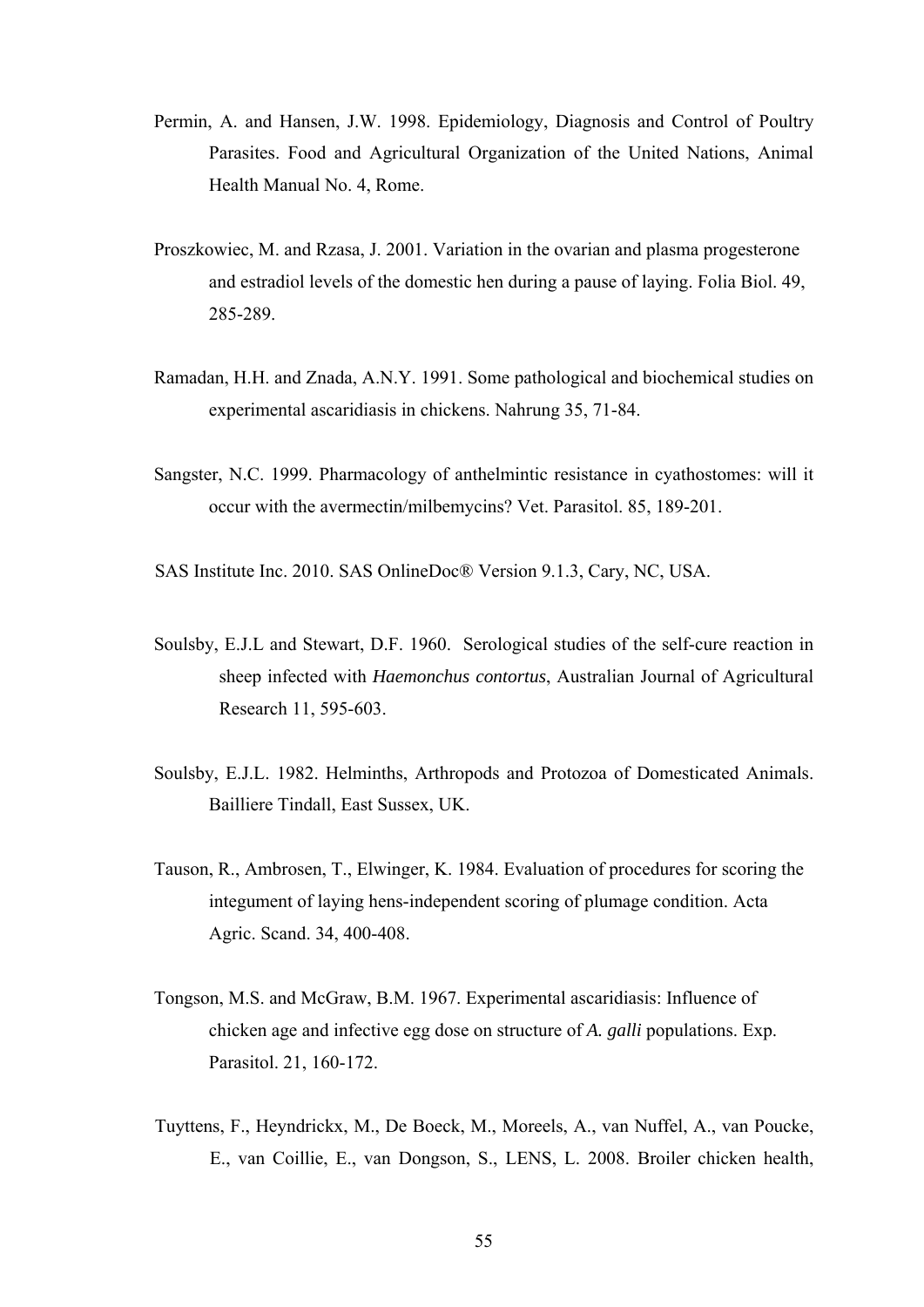welfare and fluctuating asymmetry in organic versus conventional production systems. Livest. Sci. 113, 123-132.

- Waller, P., 1994. Workshop summary: sustainable production systems. Vet. Parasitol. 54, 305-307.
- Yazwinski, T.A., Chapman, H.D., Davis, R.B., Letonja, T., Pote, L., Maes, L., Vercruysse, J., Jacobs, D.E., 2003. World Association for the Advancement of Veterinary Parasitology (W.A.A.V.P.) guidelines for evaluating the effectiveness of anthelmintics in chickens and turkeys. Vet. Parasitol. 116, 159- 173.
- Zeller, B., 1990. Vergleichende Untersuchungen über den Endoparasitenbefall der Haushühner (*Gallus Gallus var. Domesticus L.*) beim Wirtschafts- und Rassegeflügel. Dissertation, Tierärztliche Fakultät, LMU München.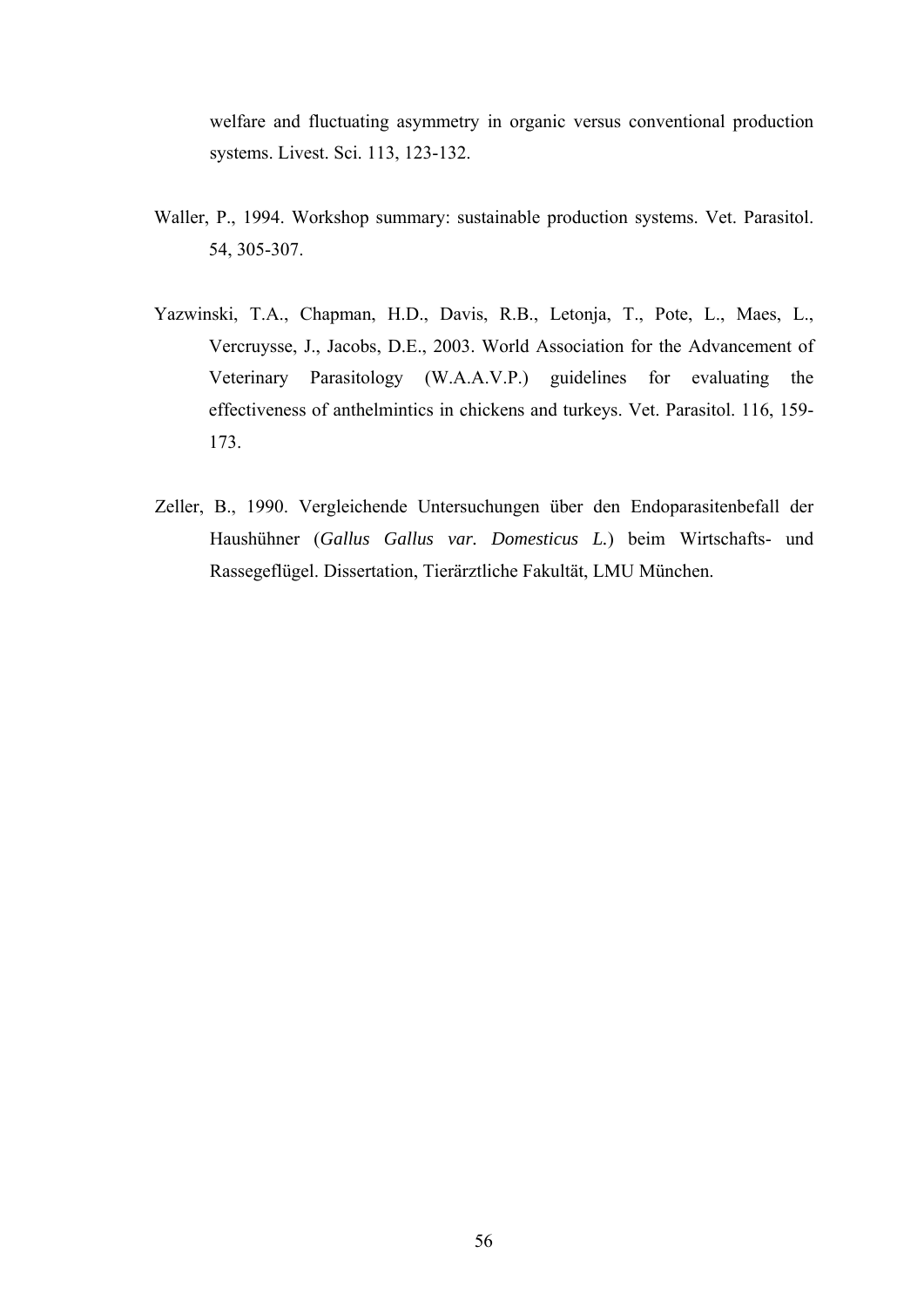# **CHAPTER IV**

*Genetic resistance to natural helminth infections in two chicken layer lines*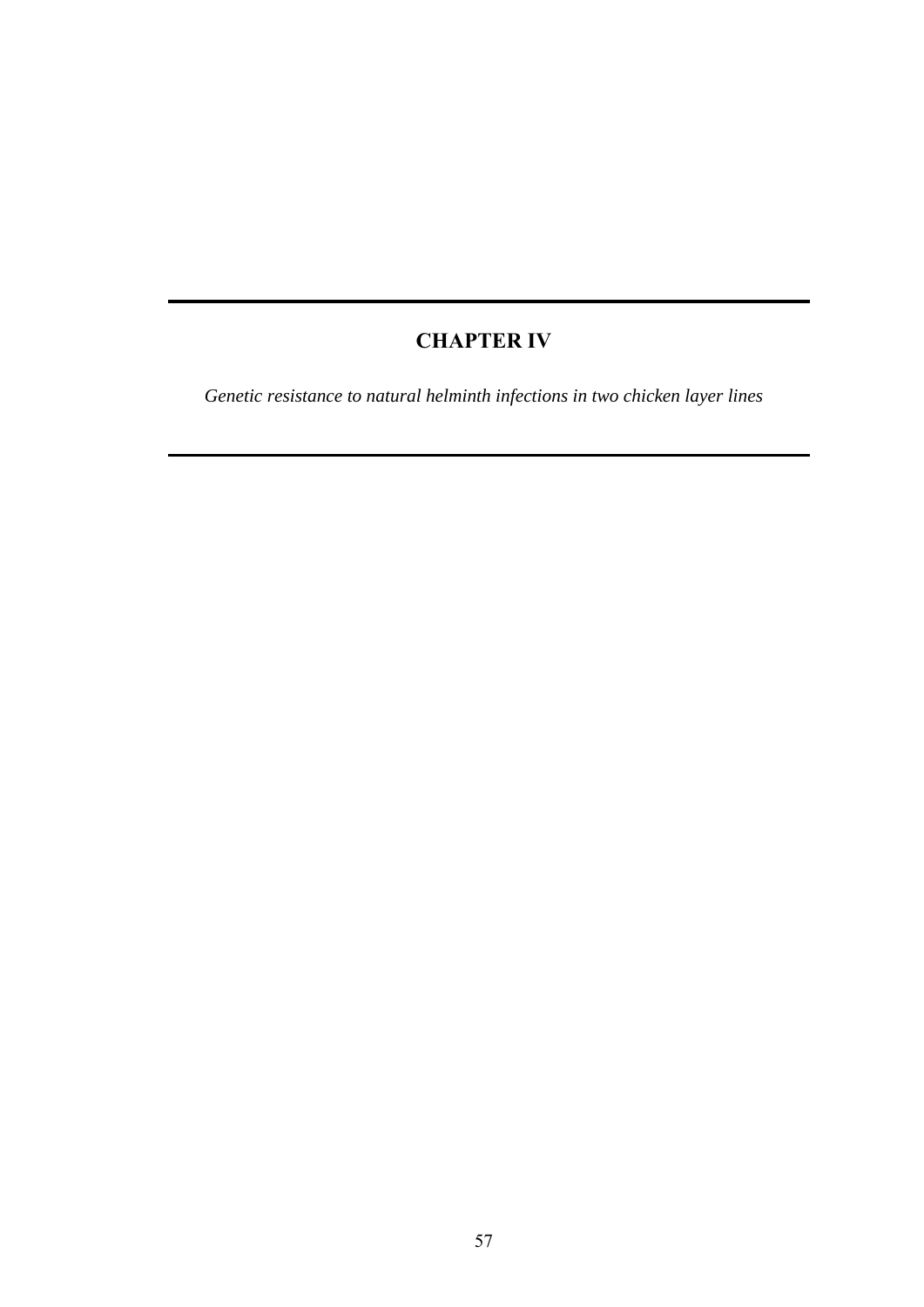#### **Abstract**

Groups of Lohmann Brown (LB) and Lohmann Selected Leghorn (LSL) hens were reared under helminth-free conditions and kept afterwards together in a free range system. Mortality rate, body weight development, laying performance and faecal egg counts (FEC) were recorded during a 12 month laying period. At the end of the laying period, 246 LSL and 197 LB hens were necropsied and worms counted following the World Association for the Advancement of Veterinary Parasitology (W.A.A.V.P.) guidelines (Yazwinski et al., 2003). In addition adult *Heterakis gallinarum* and *Ascaridia galli* were sexed and measured for length.

Significant  $(P < 0.01)$  differences were observed in mortality rates between LSL and LB animals (12.9 vs. 5.7 %). LSL hens showed significantly ( $P < 0.05$ ) higher FEC when compared with LB hens at almost all dates of monitoring. Almost all animals became infected with at least one helminth species. The most prevalent species were *H. gallinarum, Capillaria spp.* and *A. galli.* LB hens showed a significantly ( $P < 0.05$ ) higher average number of adult *H. gallinarum*, *Capillaria spp.* and tapeworms when compared with LSL animals. However, number of adult *A. galli* was in tendency lower in these animals. In total, LB had a significantly  $(P < 0.05)$  higher worm burden than LSL (192.3 vs. 94.3). The estimated heritabilities for total worm burden were 0.23 (SE  $\pm$  0.12) in LSL and 0.75 (SE  $\pm$  0.21) in LB, respectively. The number of all different helminth species was positively correlated.

 The sex ratio of *H. gallinarum* and *A. galli* and the average worm lengths were not significantly  $(P > 0.05)$  different between the genotypes.

There was no significant phenotypic correlation between body weight and worm burden in LSL, whereas it was the case in LB ( $r = 0.17$ ,  $P < 0.05$ ).

Based on the estimated heritabilities it is possible to select for helminth resistance in both genotypes.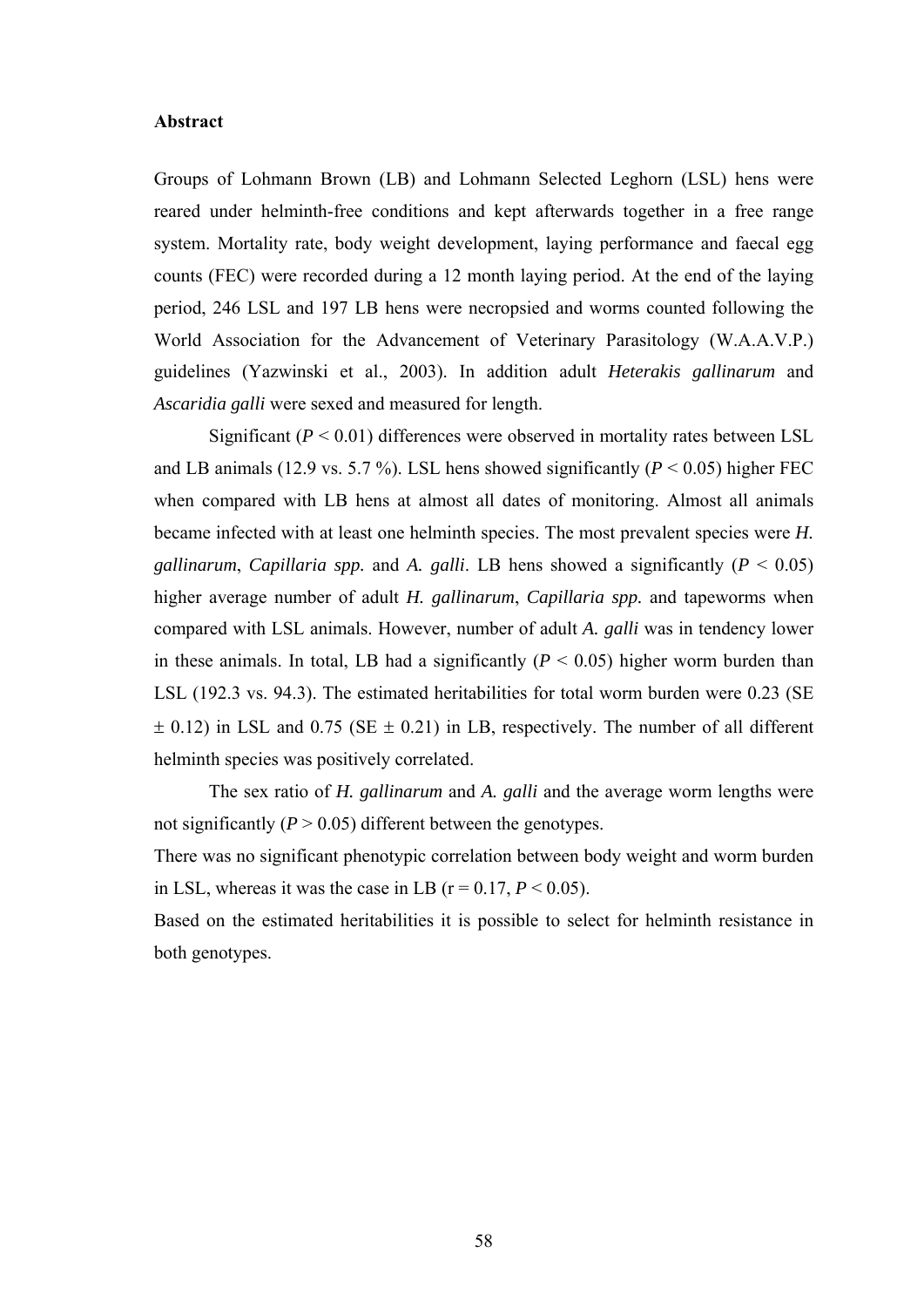## **4.1 Introduction**

 The ban on the conventional cages for laying hens has led to reemerging of a range of different parasitic infections in alternative farming systems (Fossum et al. 2009)**.** The economically most important endoparasites of poultry are *Eimeria* species and helminths (Voss, 1999; Norton and Ruff, 2003; McDougald, 2003; Daugschies, 2006; Bauer, 2006). Among these helminths, *Ascaridia galli*, *Capillaria spp*. and *Heterakis gallinarum* are the most prevalent species (Permin and Hansen, 1998; Permin et al., 1999; Irungu et al., 2004; Kaufmann and Gauly, 2009). They can damage the intestinal mucosa, sometimes leading to weight depression (Kilpinen et al., 2005), haemorrhages, anaemia and severe diarrhoea. Heavy *A. galli* infections may obstruct the small intestine and cause death (Ramadan and Znada, 1991). Furthermore, parasites can act as vectors and lead to secondary infections e.g. *E. coli*, (Okulewicz and Zlotorzycka, 1985; Chadfield et al., 2001; Dahl et al., 2002; Permin et al., 2006). Furthermore they have adverse effects on behaviour patterns, growth and nutrient utilization of chickens (Chubb and Wakelin, 1963; Gauly et al., 2007; Daş et al., 2010).

The use of anthelmintics is very limited in layers regarding economic concerns as well as environmental and hygiene regarding development of drug resistance (Jackson and Miller, 2006) and chemical residues (Craig, 1993; Waller, 1994; Sangster, 1999). Therefore alternative control strategies need to be adopted (Heckendorn et al., 2009).

There is a large body of evidence that there exists a genetic basis for resistance to gastrointestinal nematodes in various species (Barger, 1993; Stear and Murray, 1994; Pralomkarn et al., 1997; Berthelot et al., 1998; Gasbarre and Miller, 2000; Gauly et al., 2002c).

Gauly et al. (2002a) estimated heritabilities for mean log FEC in white (Lohmann LSL) and brown (Lohmann Brown) laying hens artificially infected with embryonated *A. galli* eggs at an age of 20 weeks between 0.13 and 0.19 for white and 0.0 and 0.10 for brown layers. LB animals were more resistant when compared with LSL. The same authors recently estimated heritabilities for logarithm (ln) worm burden in two chicken layer lines when artificially infected with 100 embryonated *H. gallinarum* eggs at an age of 8 weeks. Estimates were 0.41 (SE  $\pm$  0.09) in White Leghorn (WL) and  $0.31$  (SE  $\pm$  0.13) in New Hampshire (NH), respectively (Gauly et al., 2008). WL showed a significantly ( $P = 0.011$ ) higher number of worms when compared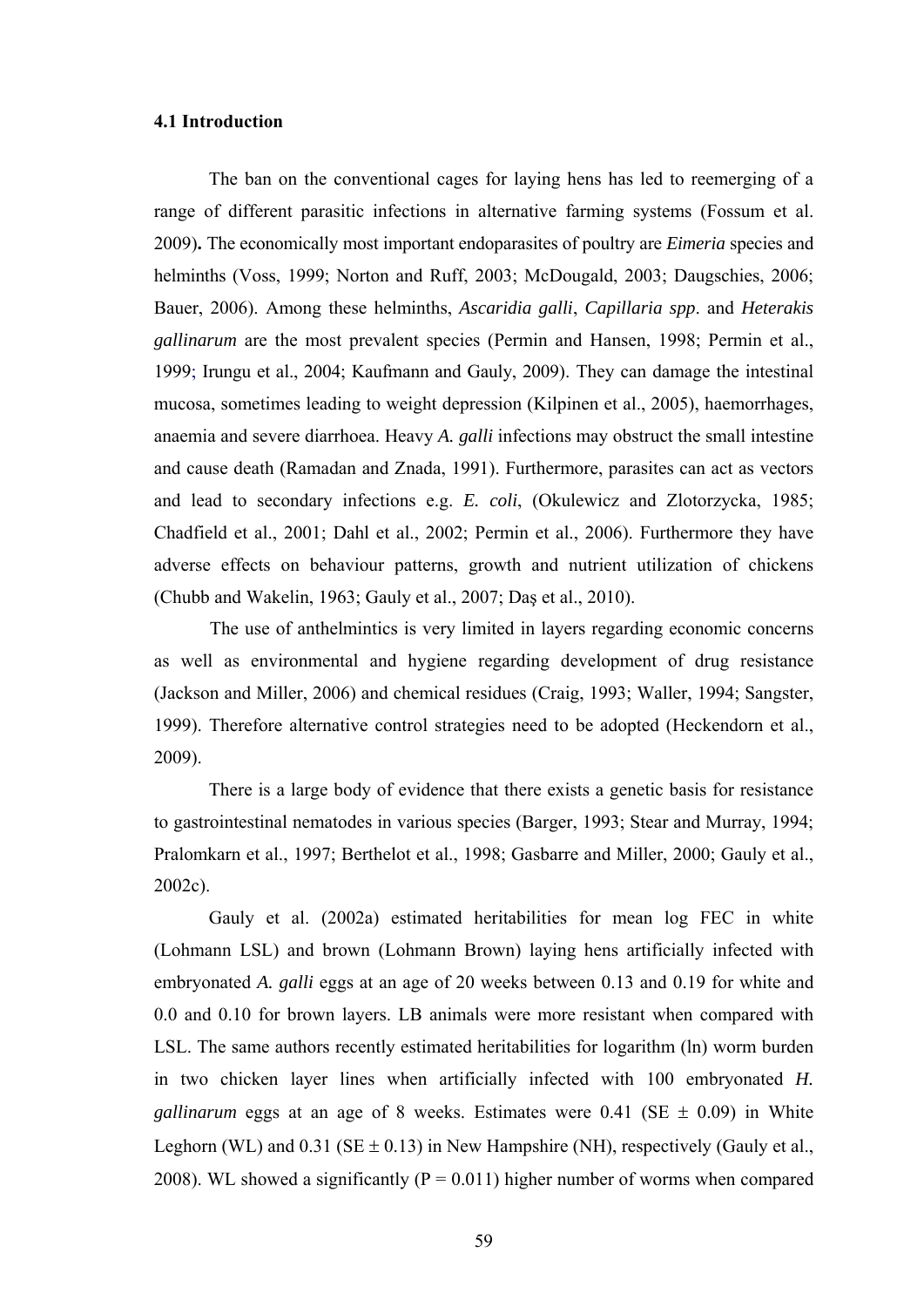with NH animals. As both studies are based on experimental mono-infections under controlled conditions, it is not known whether a natural mixed infection and/or environmental changes may affect the estimates of heritabilities. In contrast to controlled conditions, natural conditions are highly unpredictable. According to Ezenwa (2003) group size and host social behavior influences infection risk and has effects on host parasite load. Once an infection occurred there is evidence for heterologous synergistic interactions between helminths being mediated by immunosupression (Christensen et al., 1987). On the other hand, as the technique of giving all animals certain number of larvae in experimental infections eliminates possible between-hens differences in larval intake and restricts possibility of re-infections, ensured infections under natural conditions may be considered as more appropriate testing conditions. However, to our knowledge no genetic parameters for helminths resistance in chickens under natural conditions have been estimated so far. Therefore, the aim of this study was to estimate the heritability of worm burden in two chicken genotypes infected with various helminths under in a free range system.

#### **4.2 Materials and methods**

#### *4.2.1 Animals and management*

One day old female chicks with defined origin were used in the study. The chicks originated from two different commercial lines (Lohmann Selected Leghorn (LSL,  $N = 339$ ); Lohmann Brown (LB,  $N = 254$ ) maintained from Lohmann Tierzucht GmbH, Cuxhaven, Germany. Within each line, offspring were produced by mating each of 20 sires, representing different sire families, to 10 dams each. From both lines an average of 17 daughters per sire were used in the study. In maximum two animals descended from one hen. At the first day of age all animals were marked with numbered wing tags and raised together in a floor system with other 337 LB chicks descending from the same sires. Maximum stocking density during raising period was 18 kg of body weight per  $m^2$ .

 At an age of 19 weeks the animals were brought to a commercial layer farm and kept in an organic free range system. The selected farm proved to be naturally contaminated with helminths as layers form this farm were sampled for a prevalence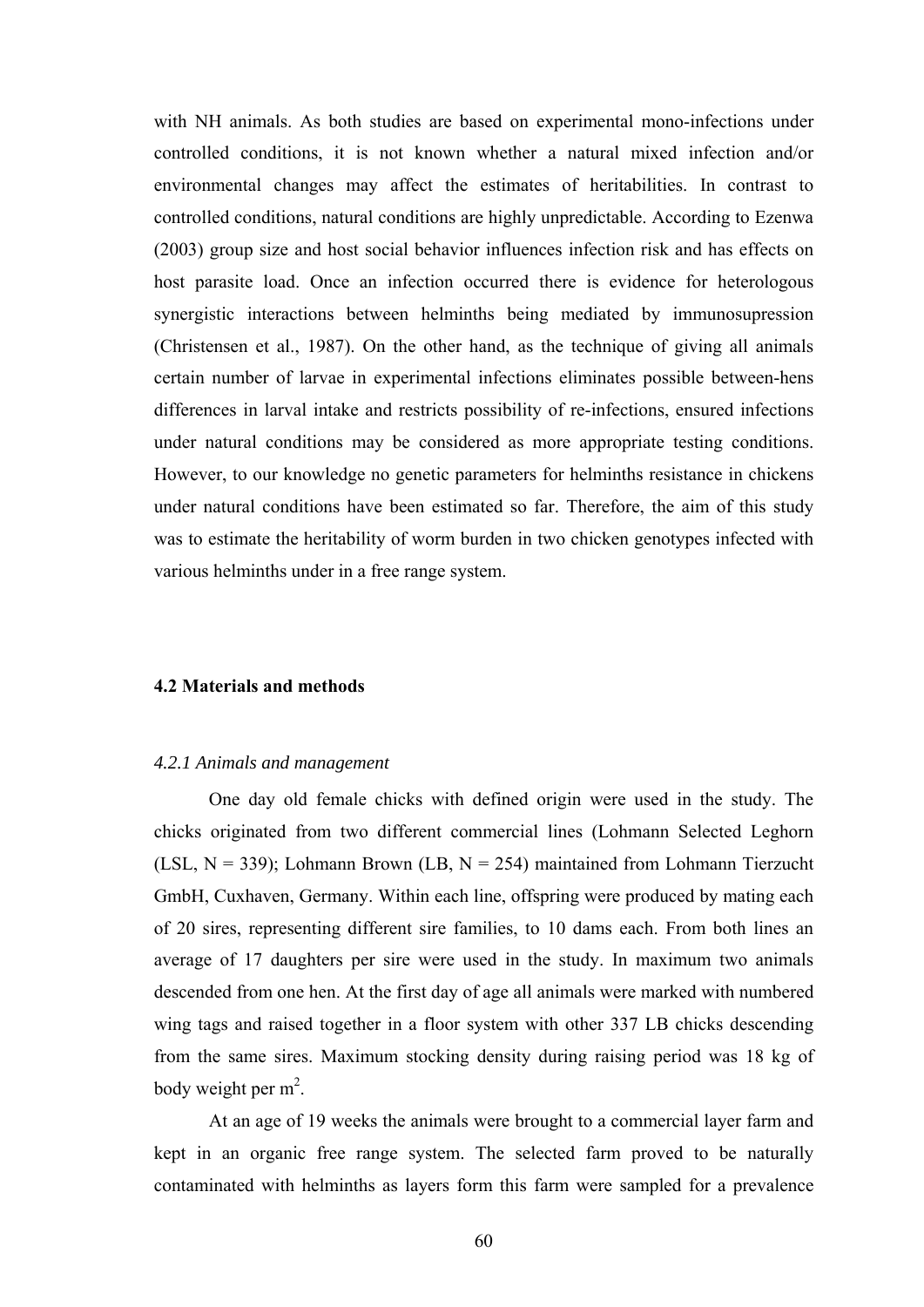study half a year before. All hens  $(N = 930)$  were kept together as a flock for the whole laying period. Average stocking density was 6 animals per  $m^2$ . The animals were helminth-free at that time as confirmed by faecal examinations.

A commercial diet and water were provided *ad libitum*. The energy levels of the diets were between 11.4 and 12.0 MJME  $(1 - 19$  weeks of age) and 11.0 MJME  $(> 20$  weeks of age), respectively. The protein levels ranged from 21.0 to 18.5 % (1 - 19 weeks of age) and 18.0 to 14.5 % until slaughtering.

The light program followed the recommendations for commercial layers.

 At an age of seven days all animals were vaccinated with an anticoccidial vaccine for chickens (Paracox®-8, Essex, Germany). The vaccine was administered directly into the water in bell-drinkers. Beside this no vaccinations and anthelmintic treatments were given during the trial.

#### *4.2.2 Mortality rate, clinical examinations and performance*

Mortality rate (%) was recorded during the whole laying period. Number of eggs (white and brown) belonging to the different commercial weight categories ( $S < 53$  g, M  $63 - 53$  g, L  $73 - 63$  g,  $XL > 73$  g) were recorded on a daily basis. Based on this, the average laying performance for both lines was estimated. Furthermore, beginning with an age of 20 weeks, 20 animals per line were randomly selected every second month and weighed on an electronic scale with a precision of  $\pm$  5 g.

#### *4.2.3 Faecal egg counts (FEC)*

After the above mentioned weighing procedure individual faecal samples were collected from those animals to quantify FEC. Therefore, each hen was housed separately in a cage for a short time and fresh droppings were taken from the cage bottom. Individual faecal samples were examined by a modified McMaster technique with saturated sodium chloride solution using the MSD counting chamber, adapted to detect minimum egg counts of 50 eggs per gram of faeces. *H. gallinarum* /*A. galli,* and *Capillaria spp*. eggs were counted separately.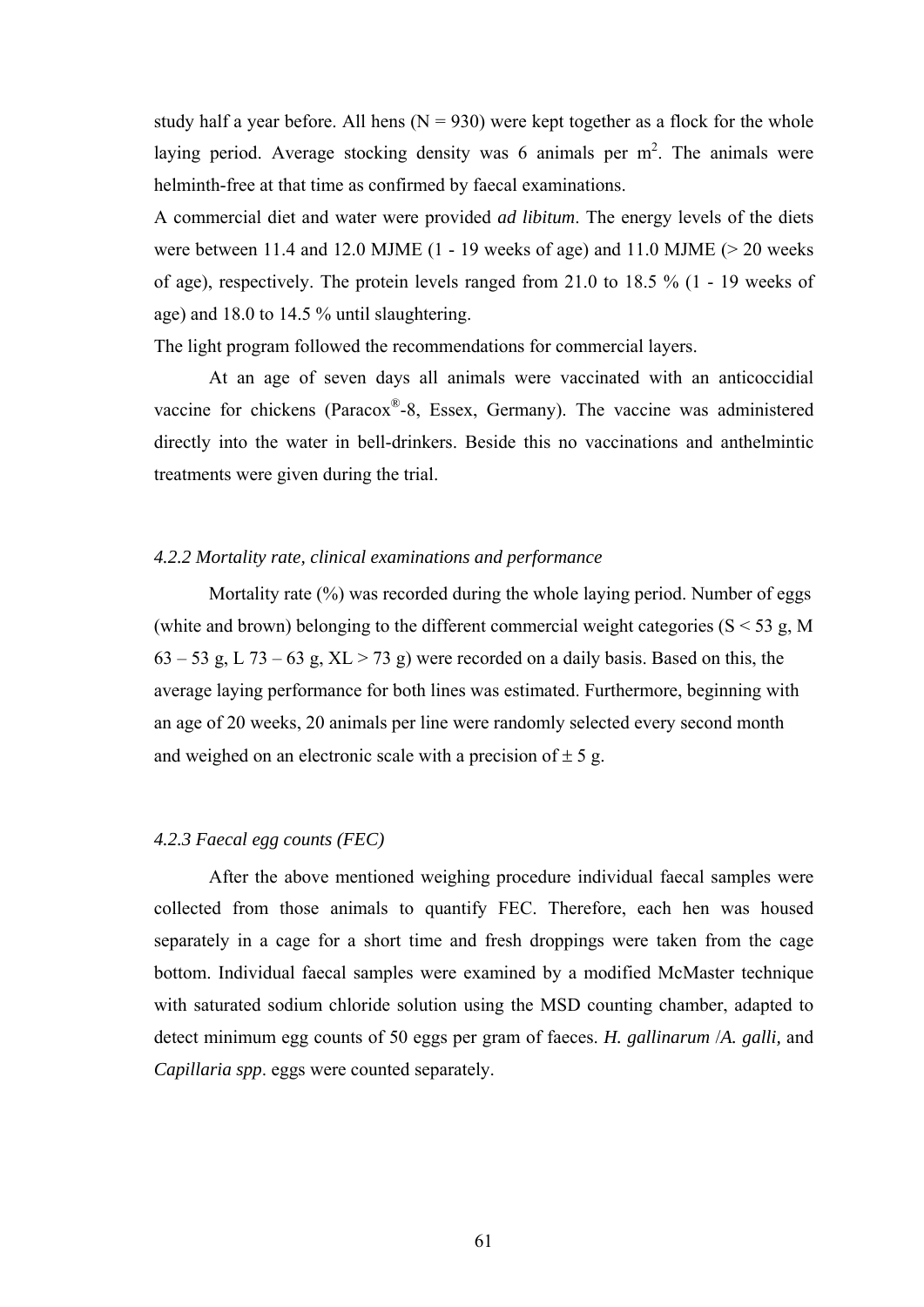#### *4.2.4 Worm burden*

246 LSL and 197 LB hens were harvested at the end of the laying period (12 months). The gastrointestinal tracts and tracheas were removed, opened longitudinally, and washed in tap water following the World Association for the Advancement of Veterinary Parasitology (W.A.A.V.P.) guidelines for evaluating the effectiveness of anthelmintics in chickens and turkey (Yazwinski et al., 2003). The contents were poured into a sieve with a mesh aperture of 100 µm, washed and examined for the presence of adult helminths. The residuals on the screen were examined for the presence of adult and immature worms under stereomicroscope. All adult worms were counted. However, adult *Acuaria hamulosa*, which were partly encapsulated in the gizzards could not be counted.

#### *4.2.5 Parasite processing and identification*

All visible parasites were collected first, and then the content of the gastrointestinal tract and the scraped mucosa was examined under 20x dissecting microscope. Parasites were counted and stored until differentiation in tap water. Identification of nematodes started with cleaning the worms in normal saline solution. Afterwards they were examined under a light microscope at 40x magnification and differentiated based on various morphological parameters according to Soulsby (1982) and Norton and Ruff (2003).

 The collection of cestodes was done by submerging the intestine in water to float the worm and increase its visibility. In some cases, the scolices were strongly attached to the mucosa. To liberate the scolice, the attachment points were located; the intestine was cut around the attachment point and refrigerated in water for 2 h. After thawing, scolices were released easily out of the mucosa using fine needles. Cestodes were identified using the helminthological keys according to Soulsby (1982), Schmidt (1986), Jones et al. (1994) and McDougald (2003). Staining-destaining techniques with Carmine dye were done for exact identification of testes and cirrus.

 All adult *A. galli* and *H. gallinarum* worms found were sexed as determined by Hartwich (1975). Furthermore, for each hen, a maximum of ten randomly selected worms per worm sex of this species were measured for length using a ruler.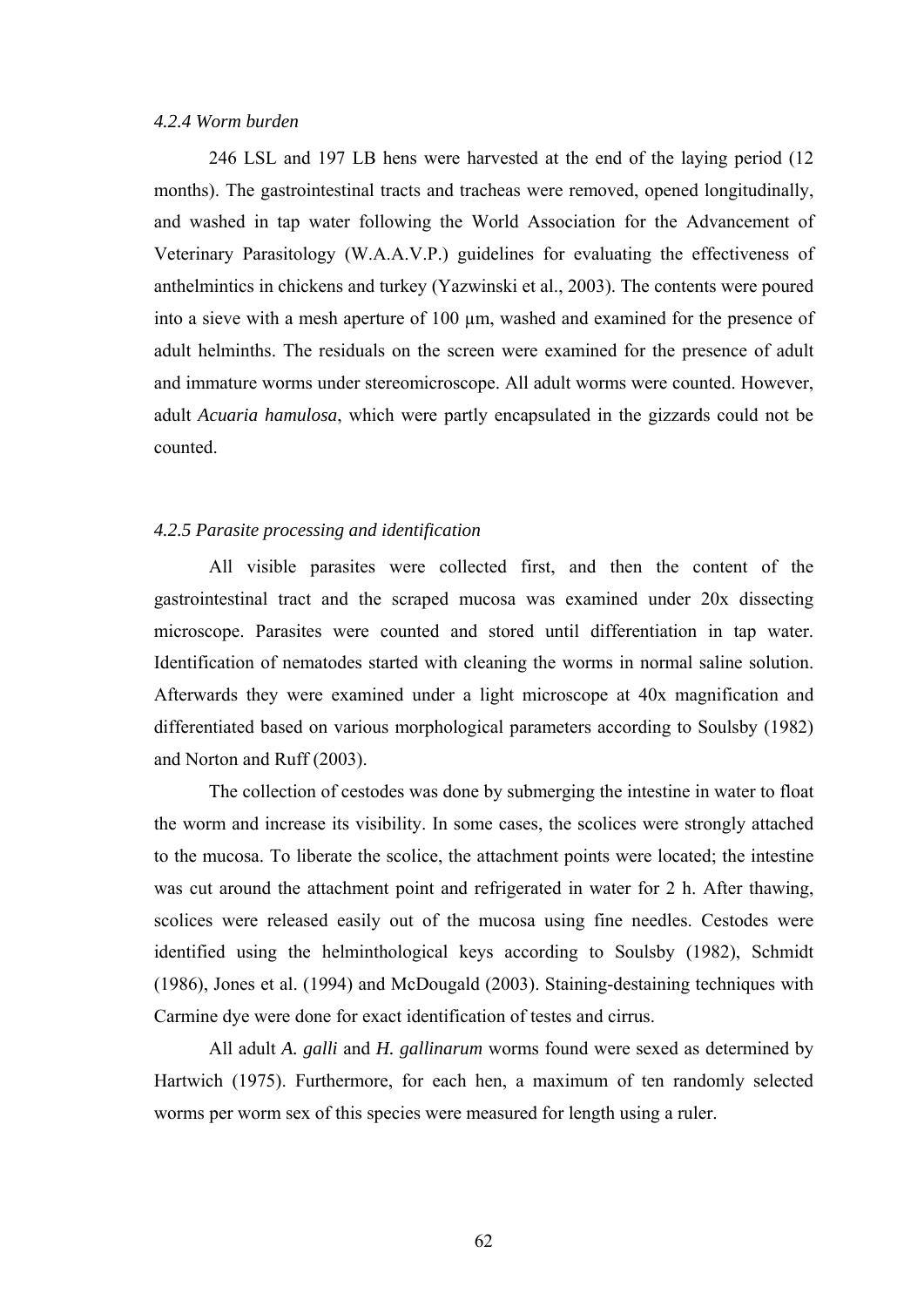#### *4.2.6 Statistical Analysis*

 Statistical analyses were performed applying mixed model methodology as available in the statistical package SAS Version 9.1 (Little et al., 1999). Worm burden data were log transformed [log(worm burden+10)] to get approximately normally distributed data. Log(worm burden+10) transformation was superior to other transformations as indicated by the values of skewness and kurtosis. All analysis regarding parasitological paramaters were performed using the log transformed data. Data related to worm burden were analyzed with a general linear model including the fixed effect of breed and the random effect of the sire within breed. For worm count analysis the following model was used:  $Y_{ijk} = \mu + br_i + \text{sire}(br)_{ij} + e_{ijk} (Y_{ijk} = \text{observation})$ for the trait,  $\mu$  = overall mean effect, br<sub>i</sub> = effect of breed, sire(br)<sub>ij</sub> = random sire effect nested within breed,  $e_{ijk}$  = random residual effect).

 Data related to FEC were log transformed [log(FEC+25)] and analyzed with a general linear model including the effect of genotype. The analyses were done for each sampling time separately. The same model was applied for the body weight data that were taken at different sampling dates. Worm sex ratio and worm length data were also analyzed with the same model that included effect of genotype. Analyses were performed for *A. galli* and *H. gallinarum* separately.

 Differences for the prevalence of each worm species between the genotypes were analyzed with the Chi-square test. The same Chi-square test was also used for the mortality data.

Heritabilities stratified by breed were estimated within an animal model using REMLmethodology and the program VCE4, version 4.2.5 (Neumaier and Groeneveld, 1998). The following animal model was used:  $Y_{ijk} = \mu + a_i + e_{ijk}$  ( $Y_{ijk} =$  observation for the trait,  $\mu$  = overall mean effect,  $a_i$  = random additiv genetic animal effect,  $e_{iik}$  = random residual effect).

 Heritabilities and genetic correlations for the whole dataset, i.e. including animals of both breeds, were estimated applying the following animal model:  $Y_{ijk} = \mu +$  $a_i$  + br<sub>i</sub> + e<sub>ijk</sub> (Y<sub>ijk</sub>= observation for the traits,  $\mu$  = overall mean effect,  $a_i$  = random additiv genetic animal effect,  $br_i = fixed$  effect of breed;  $1 = LB$ ,  $2 = LSL$ ,  $e_{ijk} = random$ residual effect).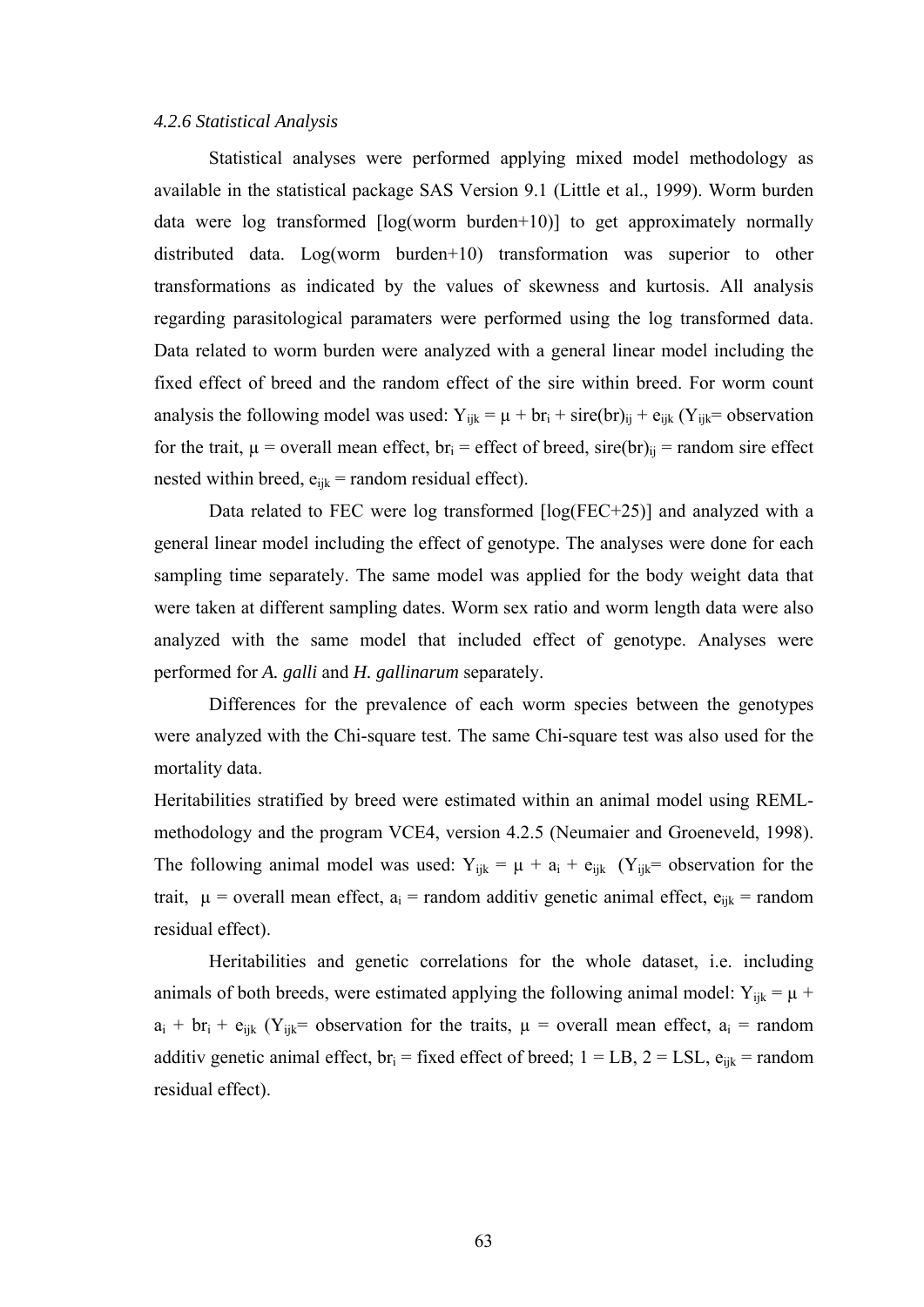#### **4.3 Results**

#### *4.3.1 Mortality rates and performance*

Significant differences  $(P < 0.01)$  were observed in the mortality rates between LSL and LB animals (12.9 vs. 5.7 %). Mortalities were almost continuous distributed over all laying months in both lines.

Laying performance was not significantly different between the lines during the entire laying period. The average laying performance was 79.3 % in LB and 79.7 % in LSL hens and the estimated average number of eggs per average hen was 271 for LB and 279 for LSL, respectively.

Percentage of eggs belonging to the different commercial weight categories for LB and LSL were 1.9 and 1.6 for S, 43.9 and 43.8 for M, 47.4 and 48.9 for L and 3.2 and 2 for XL eggs, respectively. Differences between the lines were not significant. Distribution and percentage of break eggs (LB 2.3 %, LSL 1.9 %) were not significantly different between the lines.

Body weights of LB animals were significantly  $(P < 0.05)$  higher when compared with LSL animals at all ages. The average body weight at the beginning and end of the laying period were 1743 ( $SE \pm 31$ ) and 2068 g ( $SE \pm 59$ ) in LB and 1605 ( $SE \pm 25$ ) and 1792 g ( $SE \pm 49$ ) in LSL, respectively.

#### *4.3.2 Faecal egg counts (FEC)*

FEC increased from 0 (sampling at the time of housing) to an average of 402 in LB and 851 in LSL at the time of third sampling (month 5 to 6), respectively [\(Table 1\).](#page-74-0) Afterwards FEC decreased in both lines.  $3<sup>rd</sup>$  and  $4<sup>rd</sup>$  samples were significantly (*P* < 0.05) higher in LSL when compared with LB hens.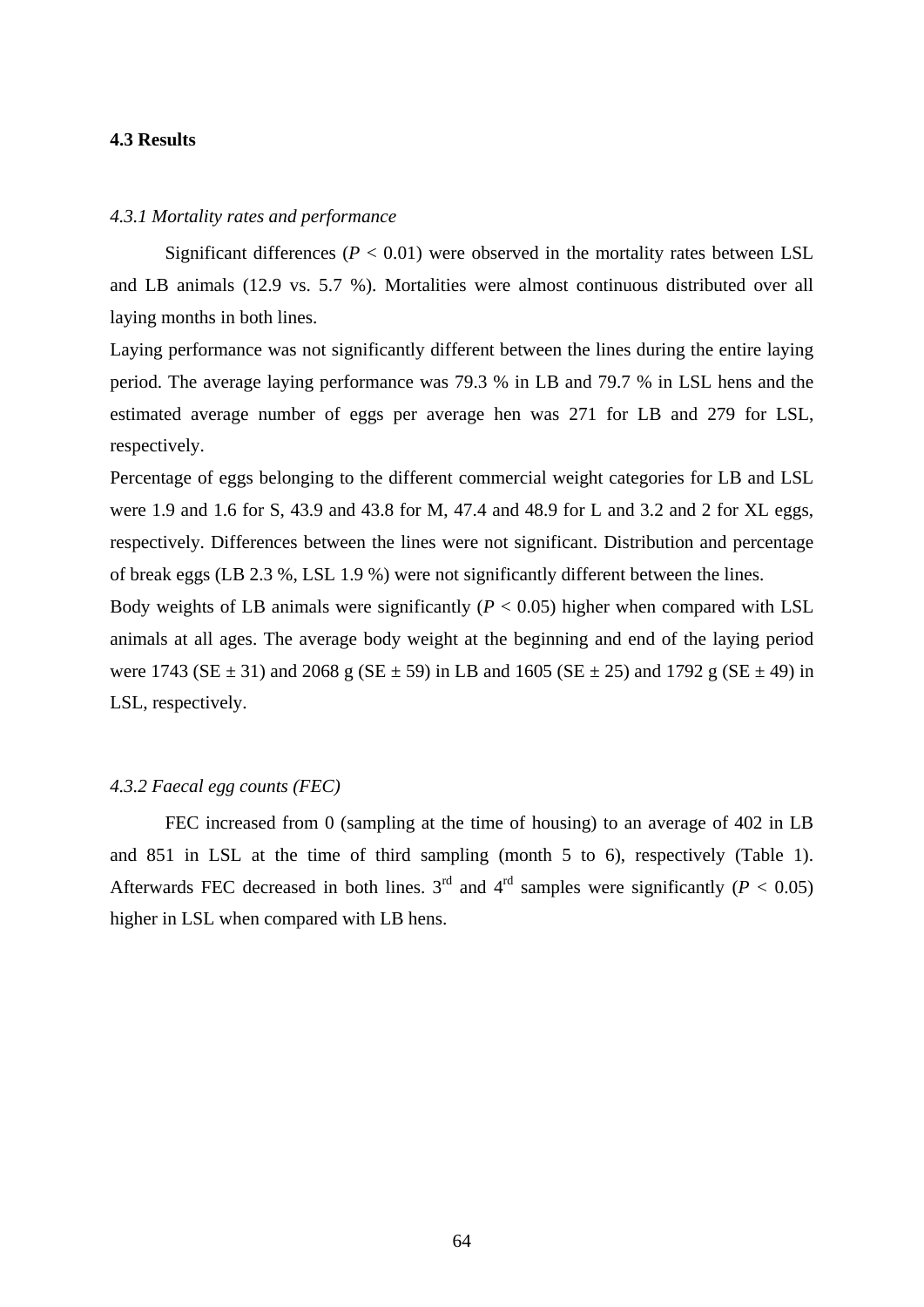| <b>Laying month</b> | LB                         | <b>LSL</b>        |
|---------------------|----------------------------|-------------------|
|                     | $\theta$                   | $\overline{0}$    |
| 3                   | $154 \pm 35.3$             | $183 \pm 65.7$    |
| 5                   | $402^a \pm 173.3$          | $851^b \pm 213.2$ |
| 7                   | $374^{\text{a}} \pm 137.8$ | $713^b \pm 162$   |
| 9                   | $166 \pm 53.7$             | $210 \pm 48$      |
| 11                  | $251 \pm 130.6$            | $181 \pm 50.5$    |

<span id="page-74-0"></span>**Table 1.** Means  $(\pm SE)$  of faecal egg counts in LB and LSL hens  $(N = 20$  per breed and sampling date) during the laying period.

<sup>a, b</sup> Means presented in the same line with different superscripts are significantly different ( $P < 0.05$ ).

#### *4.3.3 Worm burden and species*

99.2 % (N = 244) of the LSL and 98.5 % (N = 194) of the examined LB hens were helminth positive. The following species were found: *Ascaridia galli, Heterakis gallinarum, Capillaria spp.*, *Acuaria hamulosa, Raillietina cesticillus, Hymenolepis cantaniana, Hymenolepis carioca* and *Choanotaenia infundibulum* 

 The prevalence of the different species in both lines is given in [table 2.](#page-75-0) The prevalence of *Capillaria* spp., *Acuaria hamulosa* and Tapeworms was significantly (*P*< 0.05) higher in LB hens, whereas prevalence of *Ascaridia galli* was significantly higher in LSL hens, respectively. Tapeworms were not further differentiated as their number didn't differ significantly between the species.

Number of adult *A. galli* worms tended ( $P = 0.08$ ) to be higher in LSL hens than in LB hens (9.9 vs. 7.3).

However, LB hens harboured significantly  $(P < 0.05)$  higher numbers of adult *H*. *gallinarum* (162 vs. 76.5), *Capillaria spp.* (20.7 vs. 7.1) and tapeworms (2.3 vs. 0.8). Therefore the total mean worm burden was significantly  $(P < 0.05)$  higher in LB than LSL (192.3 vs. 94.3; [Table 3\).](#page-75-0)

50.5 % of the LB hens carried less then 100, 27.4 % between 100 and 250 and 21.9 % more then 250 worms. The distribution was 65.9, 27.3 and 6.9 % in LSL, respectively. *Acuaria hamulosa* was not included in the calculations.

 The sex ratio (male : female) of *H. gallinarum* was 1.0 : 1.52 in the LB and 1.0 : 1.49 in the LSL, this of *A. galli* was 1.0 : 1.42 LB and 1.0 : 1.41 in LSL, respectively.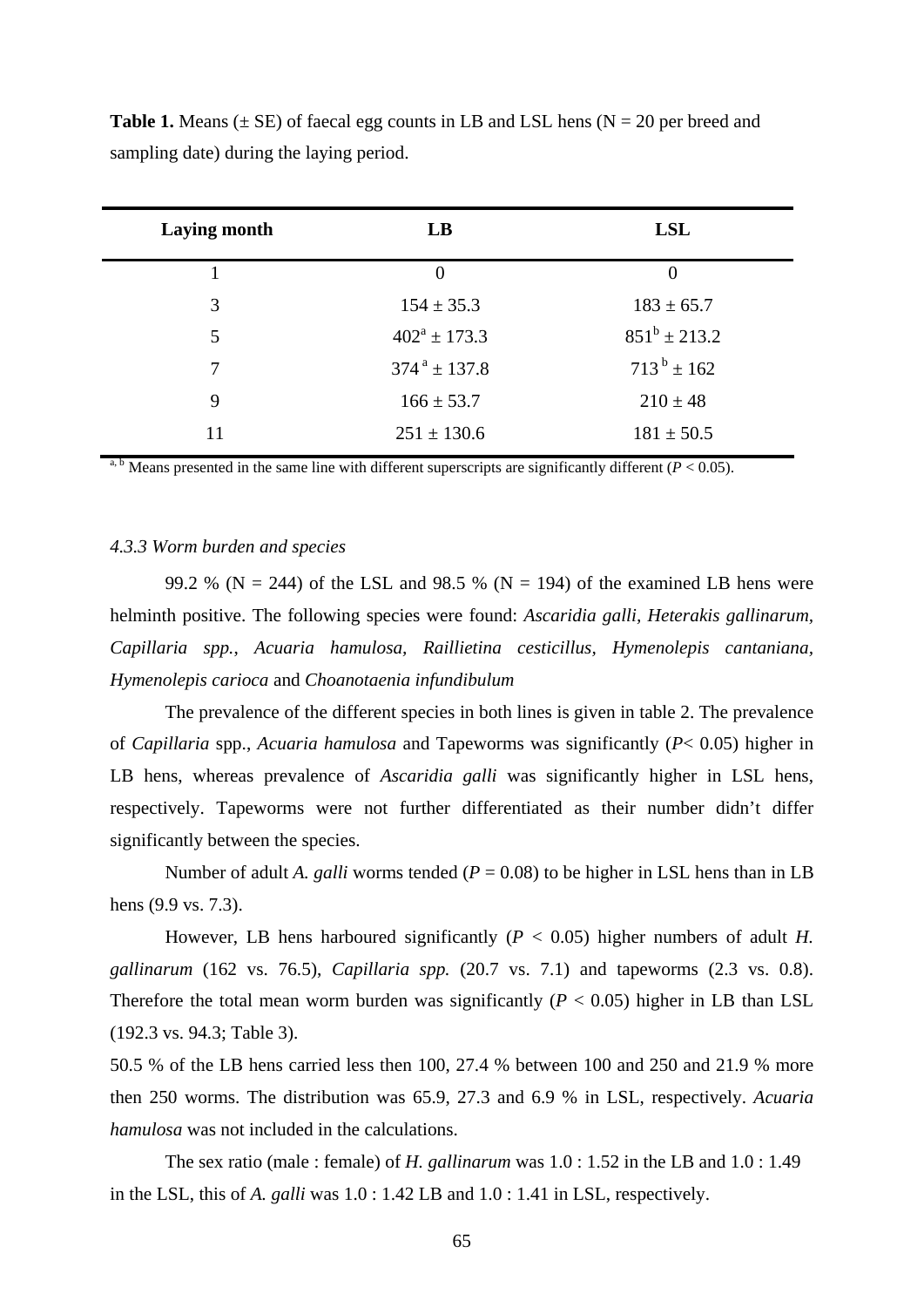<span id="page-75-0"></span>The differences in both lines were not significant  $(P > 0.05)$ . The average length of male and female *H. gallinarum* worms were 7.3 to 7.4 (SE  $\pm$  0.09) and 8.5 to 8.7 mm (SE  $\pm$ 0.1). The average length of male and female *A. galli* worms were 4.9 to 5.0 ( $SE \pm 0.16$ ) and 6.9 to 7.0 cm ( $SE \pm 0.23$ ), respectively. Differences between the lines were for both species not significant  $(P > 0.05)$ .

**Table 2.** Prevalence  $\frac{6}{9}$  of different helminth species in LB (N = 197) and LSL (N =246) hens naturally infected.

| <b>Species</b>       | LB                | <b>LSL</b> |
|----------------------|-------------------|------------|
| Ascaridia galli      | $70.1^a$          | $78.5^{b}$ |
| Heterakis gallinarum | 96.5              | 98         |
| Capillaria spp.      | $86.3^{a}$        | $58.1^{b}$ |
| Acuaria hamulosa     | 41.8 <sup>a</sup> | $16.9^{b}$ |
| Tapeworms (all)      | $37.6^a$          | $21.1^{b}$ |
| Total                | 98.5              | 99.2       |

a, b Means presented in the same line with different superscripts are significantly different (Chi-square; *P* < 0.05).

|                      | LB                 |            | LSL                     |           |
|----------------------|--------------------|------------|-------------------------|-----------|
| <b>Species</b>       | $Mean \pm SE$      | $X - Y$    | $Mean \pm SE$           | $X - Y$   |
| Ascaridia galli      | $7.3 \pm 0.9$      | $0 - 73$   | $9.9 \pm 0.8$           | $0 - 81$  |
| Heterakis gallinarum | $162^a \pm 14.6$   | $0 - 2509$ | $76.5^{\rm b} \pm 13.1$ | $0 - 728$ |
| Capillaria spp.      | $20.7^a \pm 1.3$   | $0 - 168$  | $7.11^b \pm 1.5$        | $0 - 78$  |
| Tapeworms (all)      | $2.3^a \pm 0.3$    | $0 - 48$   | $0.8^b \pm 0.3$         | $0 - 12$  |
| Total worm burden    | $192.3^a \pm 15.3$ | $0 - 2696$ | $94.3^{b} \pm 13.7$     | $0 - 789$ |

**Table 3.** Mean worm burden  $(\pm S.E.)$ , minimum  $(X)$ , maximum  $(Y)$  and number of worms in LB and LSL hens.

<sup>a, b</sup> Means presented in the same line with different superscripts are significantly different ( $P < 0.05$ ).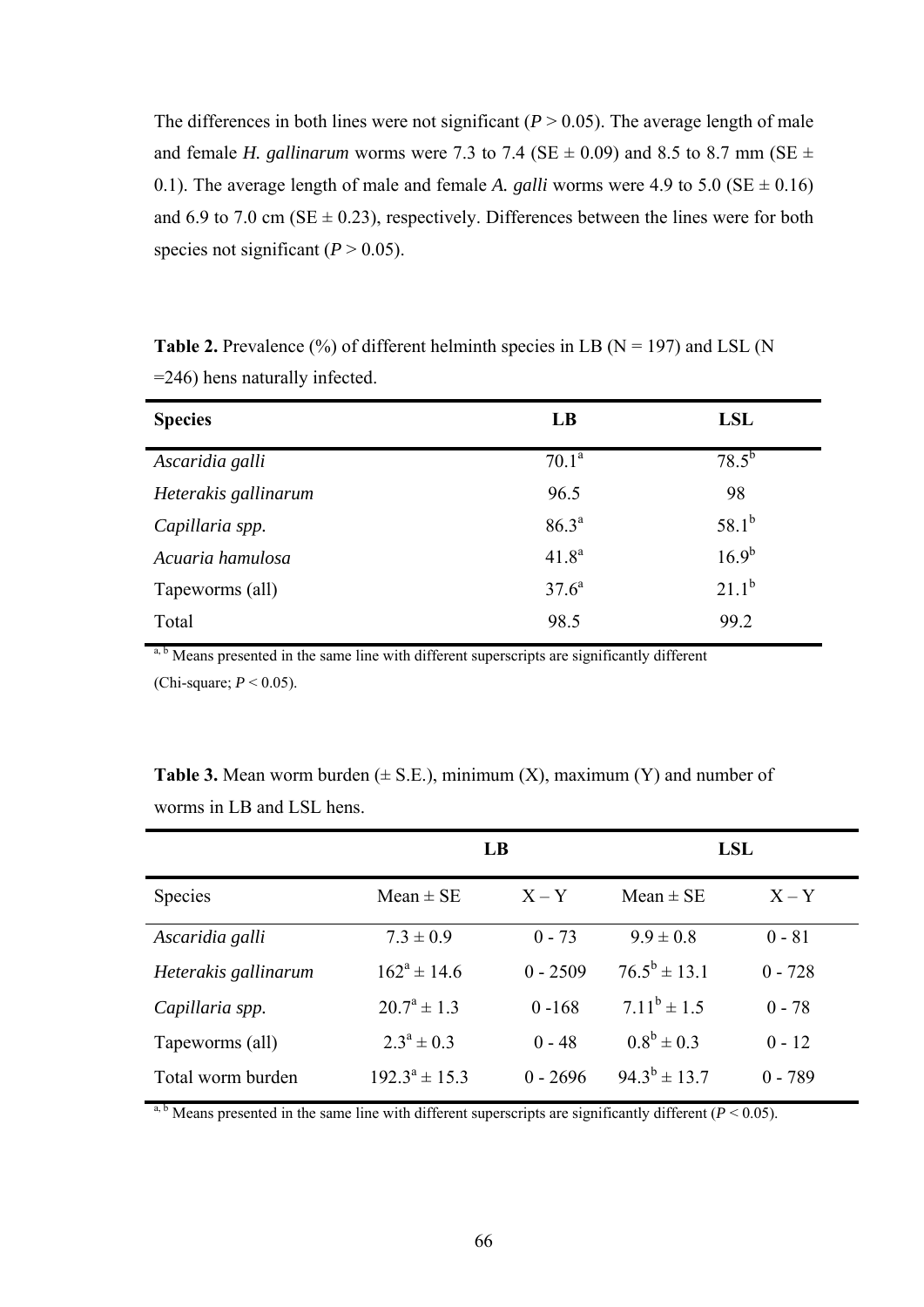#### *4.3.4 Phenotypic Correlations and genetic parameters*

 The estimated phenotypic correlations between different worm species, total worm burden and body weights are given for LB and LSL in [Table 4.](#page-76-0) Number of *H. gallinarum* was highly correlated  $(r = 0.94 - 0.96)$  with total worm burden in both lines. However, the numbers of all different species were positively correlated.

Phenotypic correlations between body weights at time of harvesting and worm burden were for most species not significantly different from zero. However, for *H. gallinarum* and total worm burden significantly positive correlations were estimated for LB animals. Genetic correlation and body weight was also positive  $(r = 0.18;$  [Table 5](#page-77-0)).

|                 | Ascaridia<br>galli | <b>Heterakis</b><br>gallinarum | Capillaria<br>spp. | Tape-<br>worms (all) | Body<br>weights |
|-----------------|--------------------|--------------------------------|--------------------|----------------------|-----------------|
| Total worm      | $0.36***/$         | $0.94***$                      | $0.44***$          | 0.12/                | $0.17*/$        |
| burden          | $0.45***$          | $0.96***$                      | $0.41***$          | $0.16*$              | 0.03            |
| Ascaridia galli |                    | $0.22**/$                      | $0.35***/$         | $0.22**/$            | $-0.05/$        |
|                 |                    | $0.25***$                      | $0.50***$          | $0.15*$              | $-0.06$         |
| Heterakis       |                    |                                | $0.21**/$          | 0.01/                | $0.18*/$        |
| gallinarum      |                    |                                | $0.23**$           | 0.10                 | 0.04            |
| Capillaria spp. |                    |                                |                    | 0.11/                | $-0.05/$        |
|                 |                    |                                |                    | $0.18**$             | $-0.14*$        |
| Tape-           |                    |                                |                    |                      | $0.17*/$        |
| worms (all)     |                    |                                |                    |                      | 0.03            |

<span id="page-76-0"></span>**Table 4.** Phenotypic correlations between different worm species, total worm burden and body weights in LB / LSL hens.

\*\*\*  $P < 0.001$ ; \*\*  $P < 0.01$ ; \*  $P < 0.05$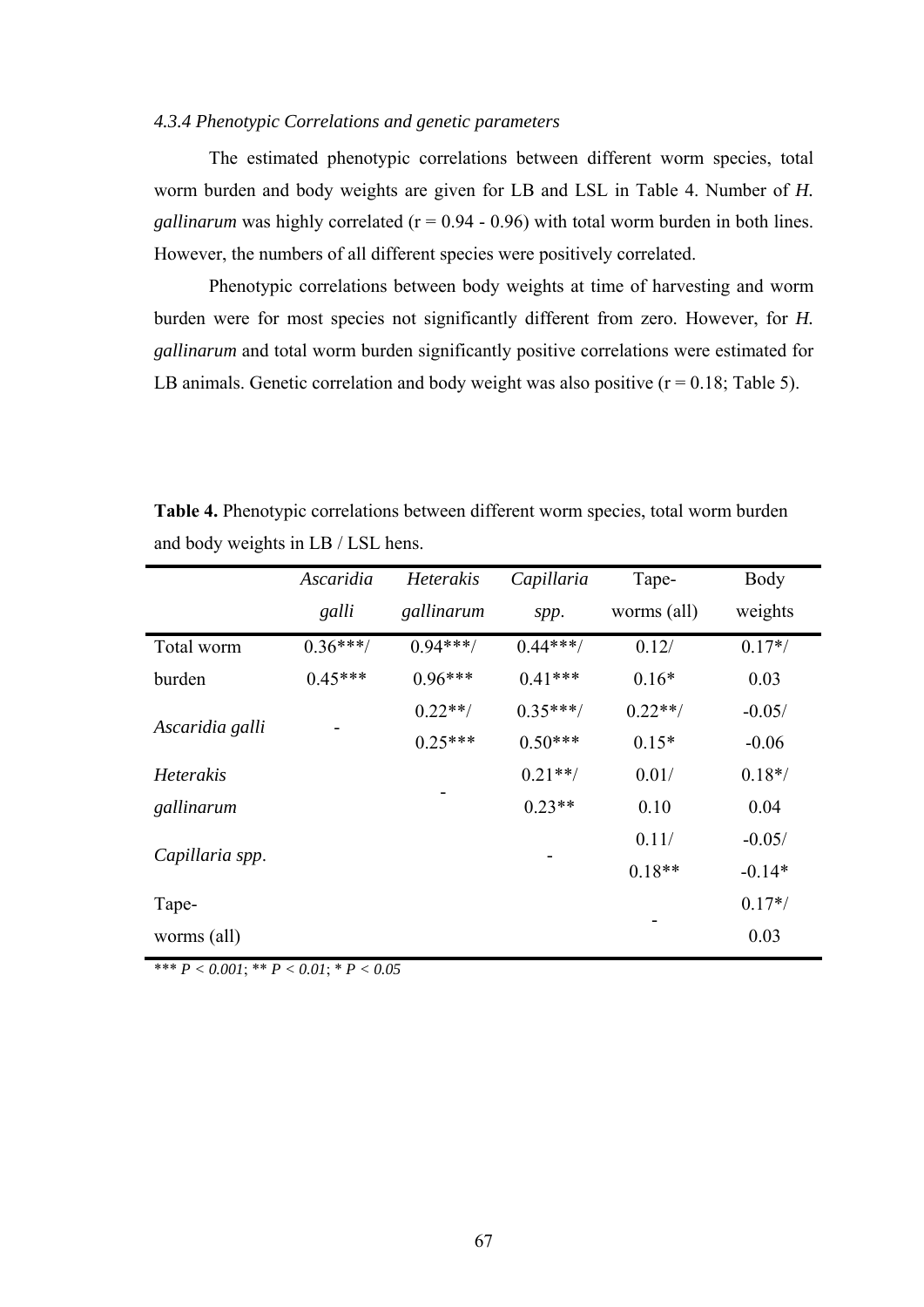<span id="page-77-1"></span>The estimated heritabilities for total worm burden were 0.23 (SE  $\pm$  0.12) in the LSL, 0.75 (SE  $\pm$  0.21) in the LB hens and 0.66 (SE  $\pm$  0.13) over both genotypes, respectively. Heritability estimated for the worm number of the different species ranged between 0.01 and 0.69 [\(](#page-78-1)[Table](#page-78-0) [6\).](#page-78-1) Estimated heritabilties for body weights at slaughtering were  $0.65 \ (\pm 0.14)$  for LB and  $0.40 \ (\pm 0.12)$  for LSL, respectively.

|                 | Ascaridia<br>galli | Heterakis<br>gallinarum | Capillaria<br>spp. | Tape-<br>worms (all) | Total worm<br>burden |
|-----------------|--------------------|-------------------------|--------------------|----------------------|----------------------|
|                 | $-0.06$            | 0.18                    | $0.01\,$           | $0.18\,$             | $0.18\,$             |
| Body weight     | (0,13)             | (0.06)                  | (0,17)             | (0,16)               | (0.16)               |
| Ascaridia galli |                    | 0.37                    | $-0,15$            | $-0,78$              | 0.35                 |
|                 |                    | (0.06)                  | (0,27)             | (0,04)               | (0.27)               |
| Heterakis       |                    |                         | 0.84               | $-0.19$              | 0.67                 |
| gallinarum      |                    |                         | (0,15)             | (0.23)               | (0.07)               |
| Capillaria spp. |                    |                         |                    | 0.31                 | $0.86*$              |
|                 |                    |                         |                    | (0, 35)              |                      |
| Tape-           |                    |                         |                    |                      | $-0.35$              |
| worms (all)     |                    |                         |                    |                      | (0, 73)              |

<span id="page-77-0"></span>Table 5. Genetic correlations (SE) estimates for the no. of worms in LB and LSL hens  $(N=443)$ .

\* Standard error not returned due to nonconvergence of the model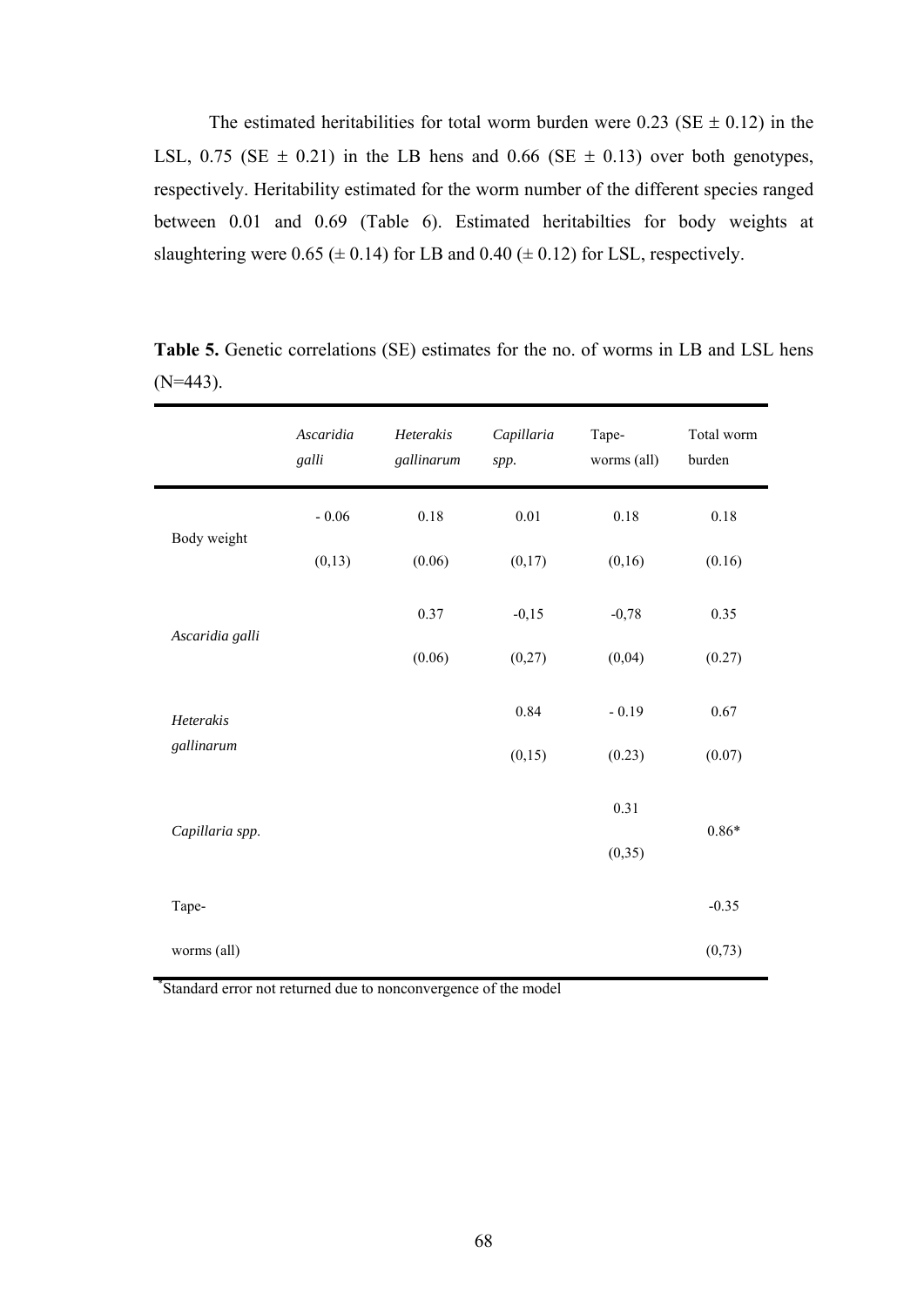| <b>Helminth species</b> | LB                  | <b>LSL</b>          | LSL and LB        |
|-------------------------|---------------------|---------------------|-------------------|
| Ascaridia galli         | $0.11 (\pm 0.07)$   | $0.13 \ (\pm 0.06)$ | $0.10 (\pm 0.06)$ |
| Heterakis gallinarum    | $0.69 \ (\pm 0.20)$ | $0.30 \ (\pm 0.11)$ | $0.68 (\pm 0.07)$ |
| Capillaria spp.         | $0.18 (\pm 0.07)$   | $0.01 (\pm 0.02)$   | $0.08 (\pm 0.04)$ |
| Tapeworms (all)         | $0.28 (\pm 0.12)$   | $0.05 (\pm 0.05)$   | $0.08 (\pm 0.05)$ |
| <b>Total</b>            | $0.75 \ (\pm 0.21)$ | 0.23 ( $\pm$ 0.12)  | 0.66 $(\pm 0.13)$ |

<span id="page-78-1"></span><span id="page-78-0"></span>**Table 6.** Heritabilities  $(\pm \text{ SE})$  estimates for the no. of worms in LB and LSL hens  $(N=443)$ .

#### **4.4 Discussion**

Laying performance was not significantly different between the lines during the entire laying period. The values are still in accordance with other reports and breeders information. The commercial breeder is expecting in alternative housing systems from LSL hens 302 to 312 eggs per hen housed in 12 month lay and 295 to 305 from LB, respectively (Lohmann Tierzucht GmbH, www.ltz.de). Peak production should reach in both lines 92 to 95 %, which was not the case in the study. Especially LSL hens underachieved. Probably this was caused by the high level of production at the beginning. Normally at an age of 140 to 150 days hens should only reach a production level of 50 % in alternative housing systems. However, total laying performance was still in the normal range of alternative systems for both lines (LB 79.3 %, LSL 79.7 %). After 12 months of lay egg production it still reached almost 70 %, which is in accordance with earlier studies (Whay et al., 2007). Percentage of eggs belonging to the different commercial weight categories and percentage of break eggs was for both lines in a normal range as average egg weights were.

Body weights of LB animals were significantly  $(P < 0.05)$  higher when compared with LSL at all ages. Body weight for LSL hens raised and kept in alternative housing should be at 18 weeks 1.2 - 1.3 kg and at the end of production 1.7 - 1.9 kg. For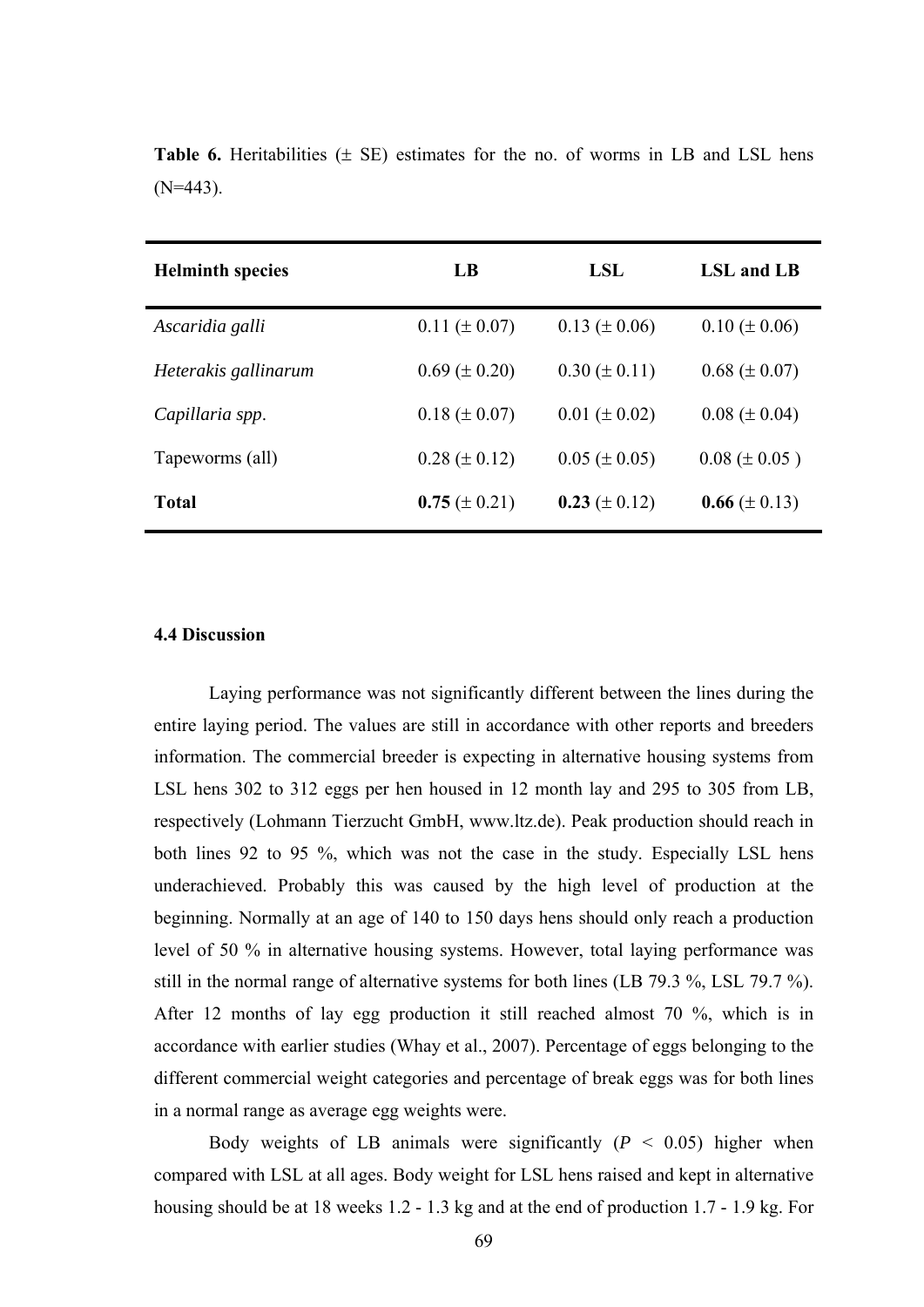LB the weights should be 1.6 - 1.7 kg and 1.9 - 2.1 kg, respectively (Lohmann Tierzucht GmbH, www.ltz.de). Both lines were in this range.

 Lohmann Tierzucht GmbH is given liveability rates for both lines kept in alternative housing during laying period between 94 and 96 %. In the study rates were 87.1 for LSL and 94.3 % for LB, respectively. Losses (deaths and culls) can range in free range systems from 1.8 to 21.4 % (median  $6.95$  %) (Whay et al., 2007). Some authors suggests that genotype x environment interactions are existing which have to be considered when alternative housing systems are proposed (Singh et al., 2009). Most of the time losses in laying hens are caused by maladaptive behaviour like feather pecking that may result in cannibalism and ultimately death of the victims. Genetic differences were shown (Bolhuis et al., 2009). Beside cannibalism, common causes of mortality in necropsied laying hens include colibacillosis, erysipelas, coccidiosis, red mite infestation and lymphoid leucosis (Fossum et al., 2009). To what extent internal parasites had an impact in the study remains unclear. However, because mortalities were equally distributed over the whole laying period internal parasites as an alone reason can partly be excluded. Cannibalism may have played a more important role as reported by the farmer.

FEC values in this study were high probably dominated by the eggs of *A. galli*. This worm shows a much higher fecundity when compared with *H. gallinarum* (Fine, 1975; Tompkins and Hudson, 1998) and *Capillaria* spp. (Permin et al., 1997). Permin and Ranvig (2001) showed that chickens are able to expel adult *A. galli* worms with the aid of phenomena known as self-cure. Correspondingly, Marcos-Atxutegi et al. (2009) have shown that *A. galli* stimulates a strong antibody response as well as an intense inflammatory reaction. IgG antibodies against embryonated eggs of *A. galli* and adult worms were detected in both blood and egg from infected hens during a period of 105 days after the infection. This may indicate that decrease of FEC after six months was probably caused by the development of host immunity. The differences observed between FEC of two genotypes overlap this period of time. Differences between development of immunity against different worm species may explain differences observed between FEC of the two genotypes. As shown in the last faecal sampling, there was no significant difference between FEC in both genotypes. This is in agreement with the non significant *A. galli* worm burden of the breeds at slaughter, and indicates that *H. gallinarum* eggs do not account for an important part of FEC derived from the randomly taken faecal samples. This is supported by the fact that eggs of *H.*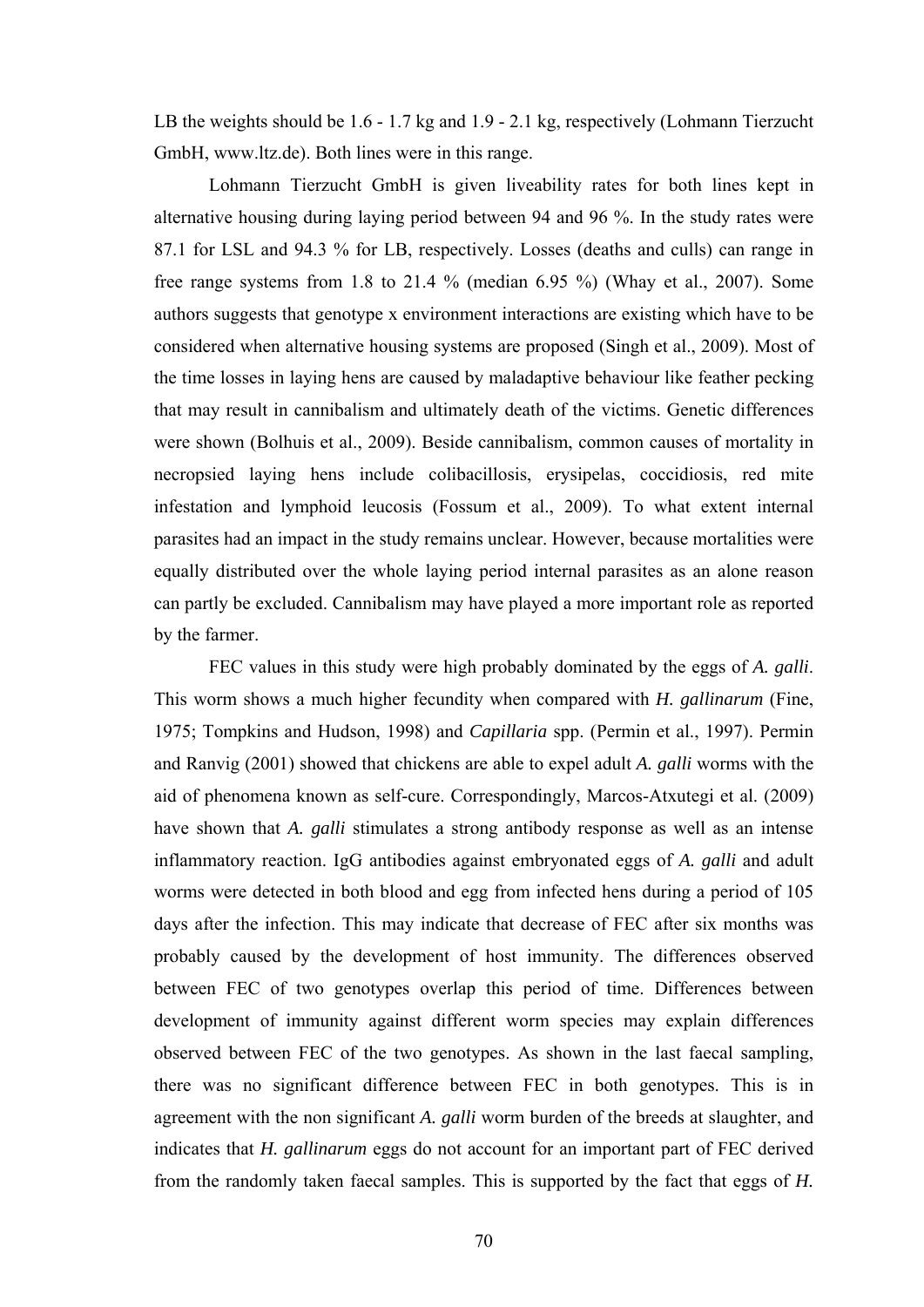*gallinarum* are passed through periodically dropped caecal feces (Clarke, 1979), and thus are often not counted in non-caecal droppings (Fine, 1975). Such differences in the egg shedding patterns of different worm species indicate the limits of using FEC as indicator for worm burden under conditions of mixed infections.

 99.2 % of all LSL and 98.5 % of the examined LB hens were helminth positive at the time of slaughtering. The helminth prevalence (Abdelqader et al., 2008; Maurer et al., 2009) and the range of the species found are in accordance with earlier studies (Poulsen et al., 2000). LSL animals had in tendency more *A. galli* worms when compared with LB hens (7.3 vs. 9.9). Under the conditions of a single artificial infection LB showed higher resistance (Permin und Ranvig, 2001; Gauly et al., 2002a). However, such procedures may under- or over-estimate the true difference between breeds and individuals because factors such as feeding behaviour also influence total worm burden (Gauly et al., 2002a). The different development of protective immunity in the hens (Marcos-Atxutegi et al., 2009) might explain the differences between the hens, lines and sires. However, LB animals showed significantly more *Capillaria spp.* when compared with LSL. Even if most of these species also occurs in the small intestine nothing is known about immune mechanism in birds. Maybe the degree of immunity is differently developed in the different parts of the intestine. This seems also to be the case for *H. gallinarum* and tapeworms and may explain why LB animals showed significantly more adult worms of these species, which is not in agreement with earlier studies where heavy breeds proved to be more resistant when compared with White Leghorns (Ackert et al., 1935). However, correlations of number of worms of different species were significantly positive. This may indicate that somehow resistance is acting the same way within the lines even if helminths are located in very different parts of the intestine or immunity itself is in a better position if a single worm is decreasing in numbers. This will be benefical for selection. Similar results were found in sheep (Kemper et al., 2009).

The significant positive phenotypic and genetic correlation between total worm burden and body weights in LB hens disagrees with favourable or neutral relationships found earlier. However, earlier studies showed that estimates of genetic correlations between parasitological parameters (e.g. worm burden, FEC) and performance traits, such as body weight, can vary in a big range (Bishop et al., 1996; Mandonnet et al., 2001). Bishop et al. (1996) estimated a negative genetic correlation between FEC and body weight in sheep, whereas Mandonnet et al. (2001) estimated moderate positive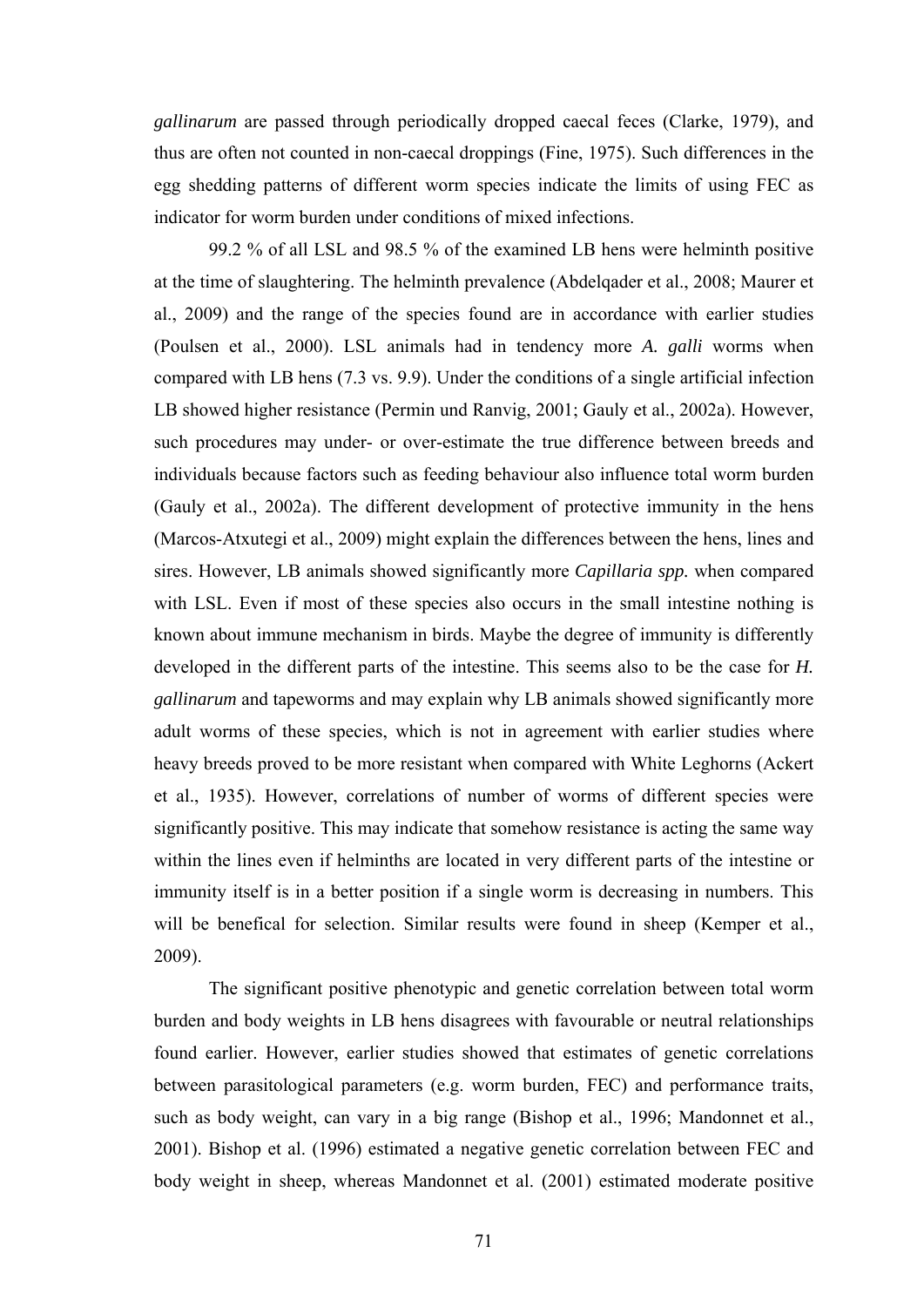genetic correlations, respectively. According to Bishop and Stear (2003) the observed genetic relationships between disease resistance and performance can be seen as a balance of the costs versus the beneficial consequences of being resistant. Increasing costs of resistance will tend to make the relationship more unfavourable.

 The reasons for high variations of genetic correlation values in this study remain to be discussed. The relatively high standard errors of the estimated genetic parameters were probably caused by the limited number of animals which were used.

 Total worm load seems to be relatively high. Gauly et al. (2005) concluded from their studies that age does not play a major role in resistance to *A. galli* infections in layers, whereas a bird's hormonal and immune status, related to laying activity, seems to have a significant negative impact on resistance. The authors conclude that this may be of importance when hens are brought into an environment with higher risks of reinfection, such as free range, when they are about to start laying. In such a case, the hens would tend to establish a higher worm burden and FEC. This was probably the case in animals used in the study. Furthermore nutrients might preferentially have been allocated to growth or performance traits instead of immunity as it has been proposed by Coop and Kyriazakis (1999) that the function of reproduction (in this case laying) is prioritized over the expression of immunity in adult animals whereas young animals may give priority to the development and expression of immunity. According to the host-parasite model of Doeschl-Wilson et al. (2008), higher mean worm burden corresponds with higher heritabilities when full priority is given for growth over immunity.

 The sex ratio of *H. gallinarum* and *A. galli* in both lines was almost equal what is in agreement with earlier findings like lengths and weights of both worm sexes are (Gauly et al., 2001; 2008). However, the proportion of female worms was higher when compared with results from studies dealing with experimental infections (Duß, 2005; Homann, 2007; Gauly et al., 2008). Maybe the success rate of the development of eggs cultivated in media is sex related. On the other hand, possible differences between lifespan of female and male worms may also cause such an imbalanced worm population in natural infections. Higher female: male ratios were reported for dominant nematodes found in the house rat and were thought to be because of different lifespans of the genders (Singhvi and Johnson, 1977).

Estimated heritabilities of mean worm counts were reasonably high. They are mainly in agreement with earlier studies (Gauly et al., 2002a, 2008) beside the relatively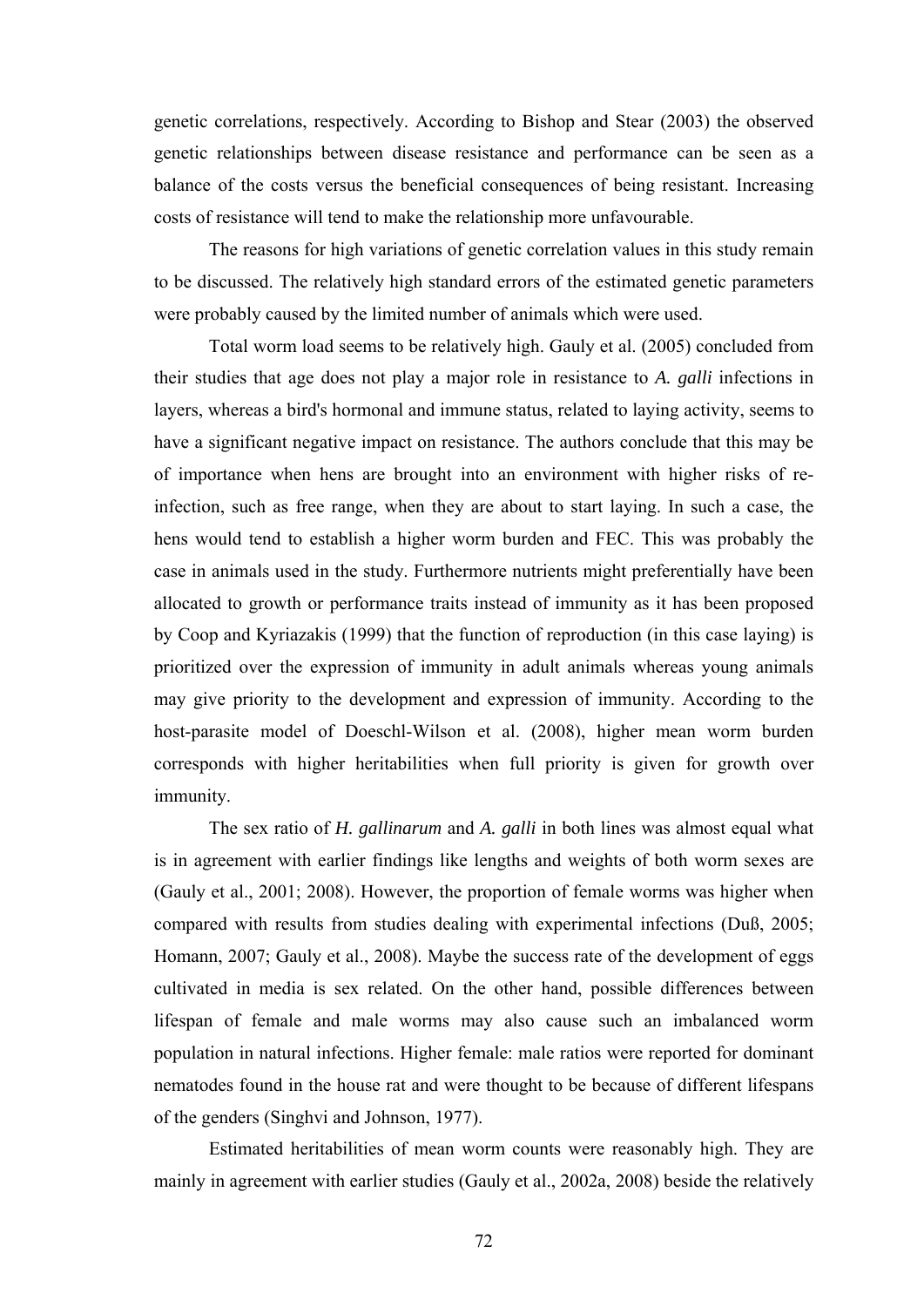extreme value in LB hens for *H. gallinarum*. However, even if the values are overestimated in the case of LB or under-estimated for LSL this clearly proves the existence of genetic resistance or variation in chickens. Furthermore, the values estimated over both genotypes agree with heritabilities estimated for nematode resistance in sheep, where breeders have started to integrate this parameter into breeding programs (Gray, 1997; Kominakis and Theodoropoulos, 1999; Vanimisetti et al., 2004).

 In conclusion, heritability estimates reported in this study suggest that it is possible to select for helminth resistance in both genotypes based on worm counts. Such an approach should be considered sustainable as an explicit genetic progress for resistance against each single nematode species can be achieved from short to long terms. This may be of importance for chickens kept in alternative and organic farming systems. However, before including resistance parameters into breeding programs for chicken, direct and correlated effects of resistance on traits of economical value have to be calculated under local husbandry conditions.

#### **Acknowledgements**

The authors thank the Ministry of nutrition, agriculture, consumer protection and state development, Lower Saxony for financial support. Ms. Birgit Sohnrey and all colleagues are gratefully thanked for their assistance during the experiment.

### **References**

- Abdelqader, A., Gauly, M., Wollny, C.B., Abo-Shehdada, M.N. 2008. Prevalence and burden of gastro-intestinal helminths among local chickens in northern Jordan*.*  Prev. Vet. Med. 85, 17-22.
- Ackert, J.E., Eisenbrandt, L.L., Wilmoth, J.H., Glading, B., Pratt, I. 1935. Comparative resistance of five breeds of chickens to the nematode *Ascaridia lineata* (Schneider). J. Agric. Res. 50, 607-624.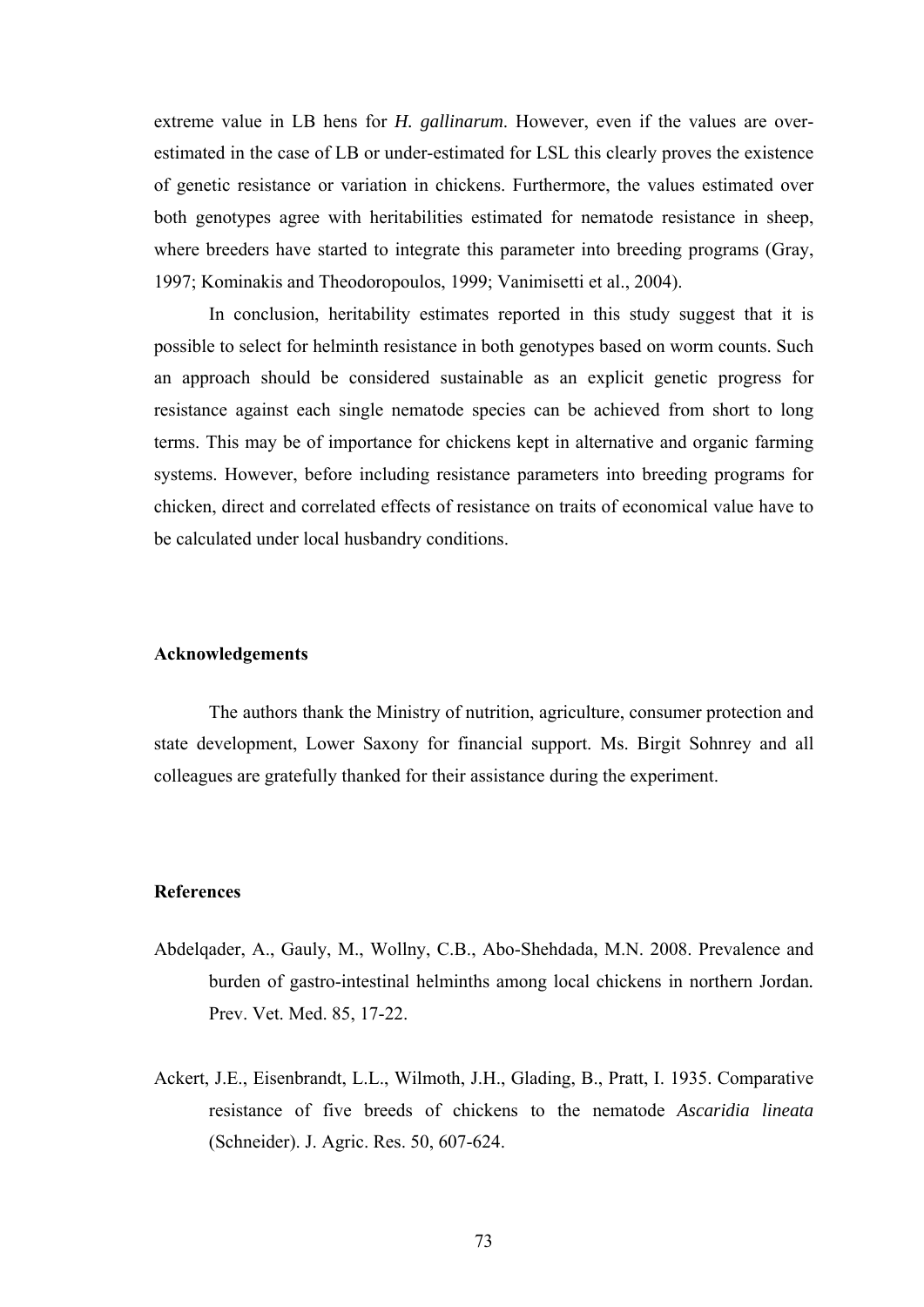- Appleby, M.C. 2003. The European Union ban on conventional cages for laying hens: history and prospects. J. Appl. Anim. Welf. Sci. 6, 103-121.
- Barger, I.A. 1993. Influence of sex and reproductive status on susceptibility of ruminants to nematode parasitism. Int. J. Parasitol. 23, 463-469.
- Barger, I.A., Dash, K.M. 1987. Repeatability of ovine faecal egg counts and blood packed cell volumes in *Haemonchus contortus* infections. Int. J. Parasitol. 17, 977-980.
- Bauer, C. 2006. Helminthosen des Nutzgeflügels. In: Boch, J., Supperer, R., Schnieder, T. (Eds.) Veterinärmedizinische Parasitologie. Parey, Stuttgart, pp. 600-630.
- Berthelot, F., Beaumont, C., Mompart, F., Girard-Santosuosso, O., Pardon, P., Duchet-Suchaux, M. 1998. Estimated heritability of the resistance to cecal carrier state of *Salmonella enteritidis* in chickens. Poult. Sci. 77, 797-801.
- Bishop, S.C., Bairden, K., McKellar, Q.A., Stear, M.J., 1996. Genetic parameters for faecal egg count following mixed, natural predominantly *Ostertagia circumcincta* infection and relationship with live weight in young lambs. Anim. Sci. 423-428.
- Bishop, S.C. and Stear, M.J. 2003. Modelling of host genetics and resistance to infectious diseases: understanding and controlling nematode infections. Vet. Parasitol. 115, 147-166.
- Bolhuis, J.E., Ellen, E.D., Reenen van, C.G., De Groot, J., Napel, J.T., Koopmanschap, R.E., De Vries Reilingh, G., Uitdehaag, K.A., Kemp, B., Rodenburg, T.B. 2009. Effects of genetic group selection against mortality on behavior and peripheral serotonin in domestic laying hens with trimmed and intact beaksPhysiol. Behav. 97, 470-475.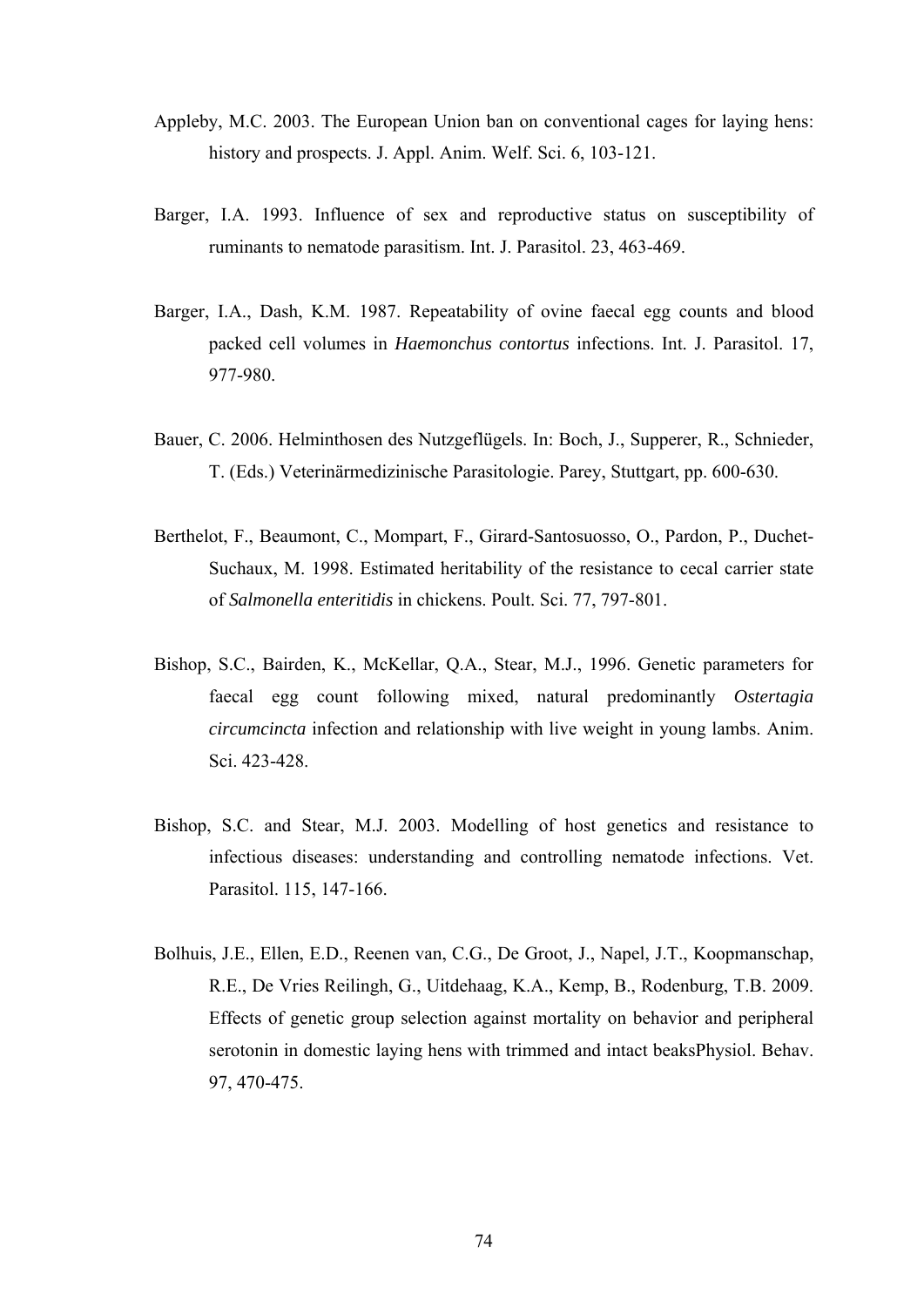- Briese, A., Sewerin, K., Knierim, U., Hartung, J. 2001. Enriched cage systems for laying hens - legal minimum conditions and starting points for their scientific evaluation. Dtsch. Tierärztl. Wochenschr. 108, 105-109.
- Buchwalder, R., Hiepe, T., Israel, L. 1977. Experimentelle Untersuchungen zur Altersund Rasseresistenz des Haushuhnes bei *Ascaridia galli*-Infektionen. Monatsh. Veterinärmed. 32, 898-901.

Coop, R.L. and Kyriazakis, I. 1999. Nutrition-parasite interaction. Vet. Parasitol. 84, 187-204.

- Chadfield, M., Permin, A., Nansen, P., Bisgaard, M. 2001. Investigation of the parasitic nematode *A*. *galli* (Schrank 1788) as a potential vector for *Salmonella enterica* dissemination in poultry. Parasitol. Res. 87, 317-325.
- Chubb, L.G. and Wakelin, D. 1963. Nutrition and helminthiasis in chickens. Proceedings of Nutrion Society. 22, 20-25.
- Clarke, P.L. 1979. Coccidial infection with Eimeria tenella and caecal defaecation in chicks. Brit. Poultry Sci. 20, 317-322.
- Craig, T.M. 1993. Anthelmintic resistance. Vet. Parasitol. 46, 121-131.
- Christensen, N., Nansen, P., Fagbemi, B., Monrad, J. 1987. Heterologous antagonistic and synergistic interactions between helminths and between helminths and protozans in concurrent experimental infection of mammalian hosts. Parasitol. Res. 73, 387-410.
- Dahl, C. Permin, A., Christensen, J.P., Bisgaard, M., Muhairwa, A.P., Petersen, K.M.D., Poulsen, J.S.D, Jensen, A.L. 2002. The effect of concurrent infections with *Pasteurella multocida* and *Ascaridia galli* on free range chickens. Vet. Microbiol. 86, 313-324.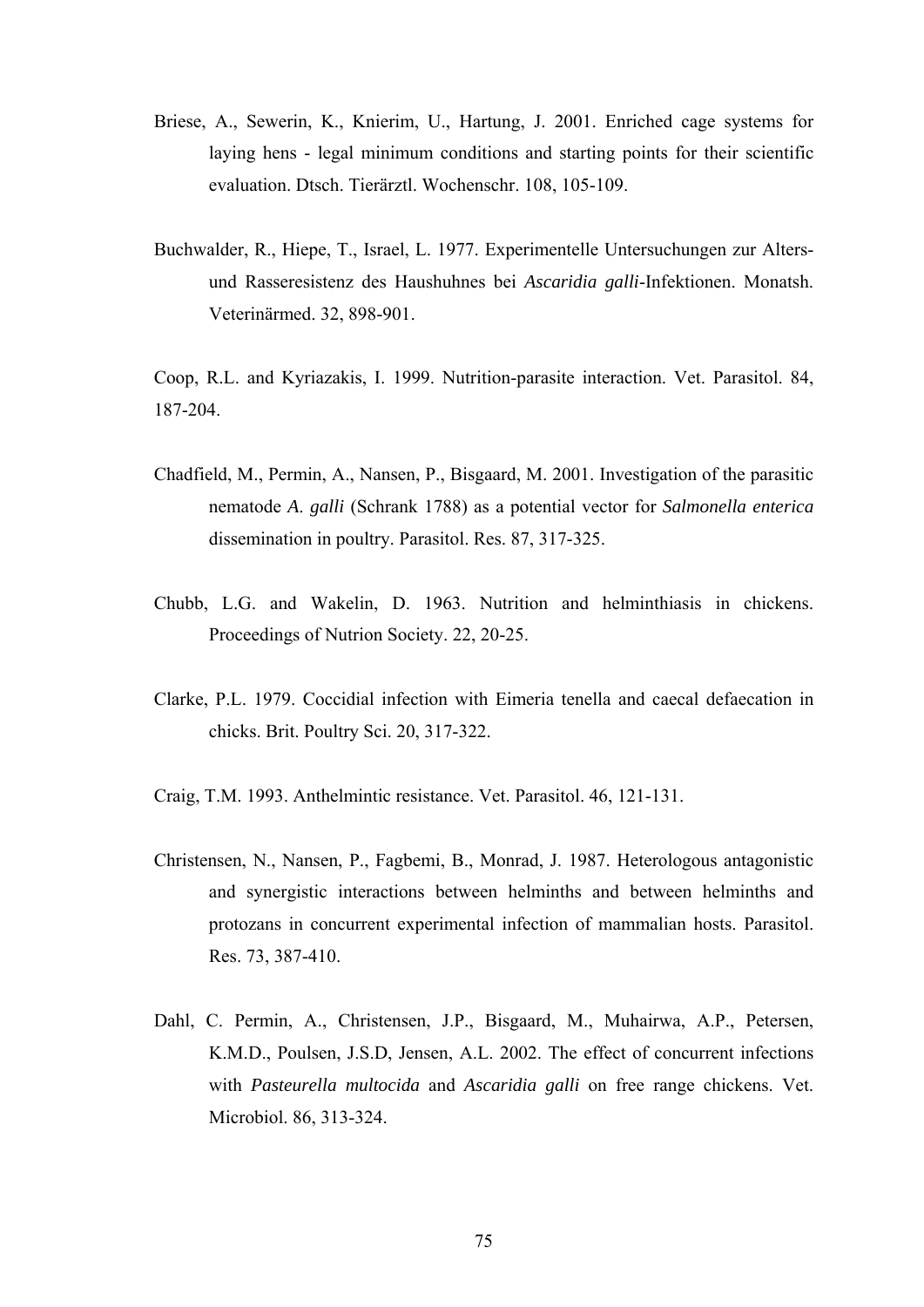- Daugschies, A., 2006. Protozoeninfektionen des Nutzgeflügels, in: Boch, J., Supperer, R., Schnieder, T. (Eds.) Veterinärmedizinische Parasitologie. Parey, Stuttgart, pp. 576–599.
- Daş, G., Kaufmann, F., Abel, H.J., Gauly, M. 2010. Effect of extra dietary lysine in *Acsaridia galli*-infected grower layer. Vet. Parasitol. 170, 238-243.
- Doeschl-Wilson, A.B., Vagenas, D., Kyriazakis, I., Bishop, S.C. 2008. Exploring the assumptions underlying genetic variation in host nematode resistance. Genet. Sel. Evol. 40, 241-264.
- Duß, C. 2005. Untersuchungen zum Einfluss von experimentellen *Ascaridia galli*-Infektionen auf das Verhalten von Legehennen. Dissertation, Tierärztliche Fakultät, JLU, Gießen.
- Ezenwa, O. 2003. Host social behaviour and parasitic infection: a multifactorial approach. Behav. Ecol. 15, 446-454.
- Fine, P.E.M. 1975. Quantitative studies on the transmission of Parahistomonas wenrichi by ova of Heterakis gallinarum. Parasitology 70, 407-417.
- Fossum, O., Désirée, S.J., Pernille, E.E., Vågsholm, I. 2009. Causes of mortality in laying hens in different housing systems in 2001 to 2004. Acta Vet. Scand. 51, 3-12.
- Gasbarre, L.C., Miller, J.E., 2000. Genetics of Helminth Resistance, in: Axford, R.F.E., Bishop, S.C., Nicholas, F.W., Owen, J.B. (Eds.), Breeding for Disease Resistance in Farm Animals. CAB International, Wallingford, UK, pp. 129-152.
- Gauly, M., Kanan, A., Brandt, H., Weigend, S., Moors, E., Erhardt, G. 2008. Genetic resistance to *Heterakis gallinarum* in two chicken layer lines following a single dose infection. Vet. Parasitol. 155, 74-79.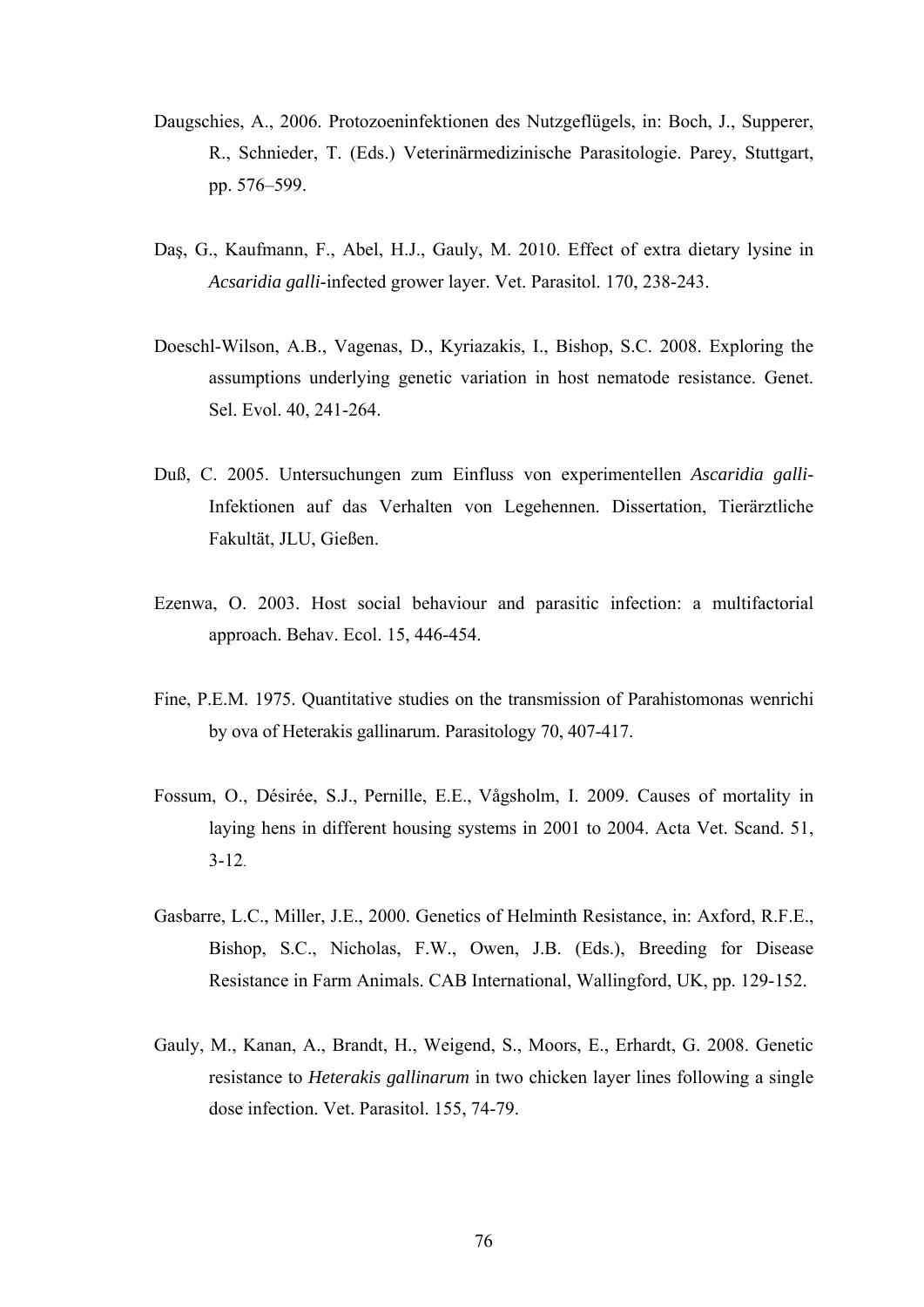- Gauly, M., Bauer, C., Mertens, C., Erhardt, G. 2001. Effect and repeatability of *Ascaridia galli* egg output in cockerels following a single infection with low dose levels. Vet. Parasitol. 96, 301-307.
- Gauly, M. and Erhardt, G. 2001. Genetic resistance to gastrointestinal nematode parasites in Rhön sheep following natural infection. Vet. Parasitol. 102, 253-259.
- Gauly, M., Bauer, C., Preisinger, R., Erhardt, G., 2002a. Genetic differences of *Ascaridia galli* egg output in laying hens following a single dose infection. Vet. Parasitol. 103, 99-107.
- Gauly, M., Kraus, M., Vervelde, L., Leeuwen van, M.A., Erhardt G. 2002b. Estimating genetic differences in natural resistance in Rhön and Merinoland sheep following experimental *Haemonchus contortus* infection. Vet. Parasitol. 106, 55- 67.
- Gauly M., Kraus M., Vervelde L., Leeuwen van M.A.W., Erhardt G. 2002c. Estimating genetic differences in natural resistance in Rhön and Merinoland sheep following experimental *Haemonchus contortus* infection. Vet. Parasitol. 106, 55- 67.
- Gauly, M., Duss, C., Erhardt, G. 2007. Influence of *Ascaridia galli* infections and anthelmintic treatments on the behaviour and social ranks of laying hens (*Gallus gallus domesticus*). Vet. Parasitol. 146, 271-280.
- Gauly, M., Homann, T., Erhardt, G. 2005. Age-related differences of *Ascaridia galli* egg output and worm burden in chickens following a single dose infection. Vet. Parasitol. 128, 141-148.
- Gray, G.D. 1997. The use of genetically resistant sheep to control nematode parasitism. Vet. Parasitol. 72, 345-366.
- Hartwich, G. 1975. Rhabditida und Ascaridida. In: Die Tierwelt Deutschlands, 62 Tl.. Gustav Fischer Verlag, Jena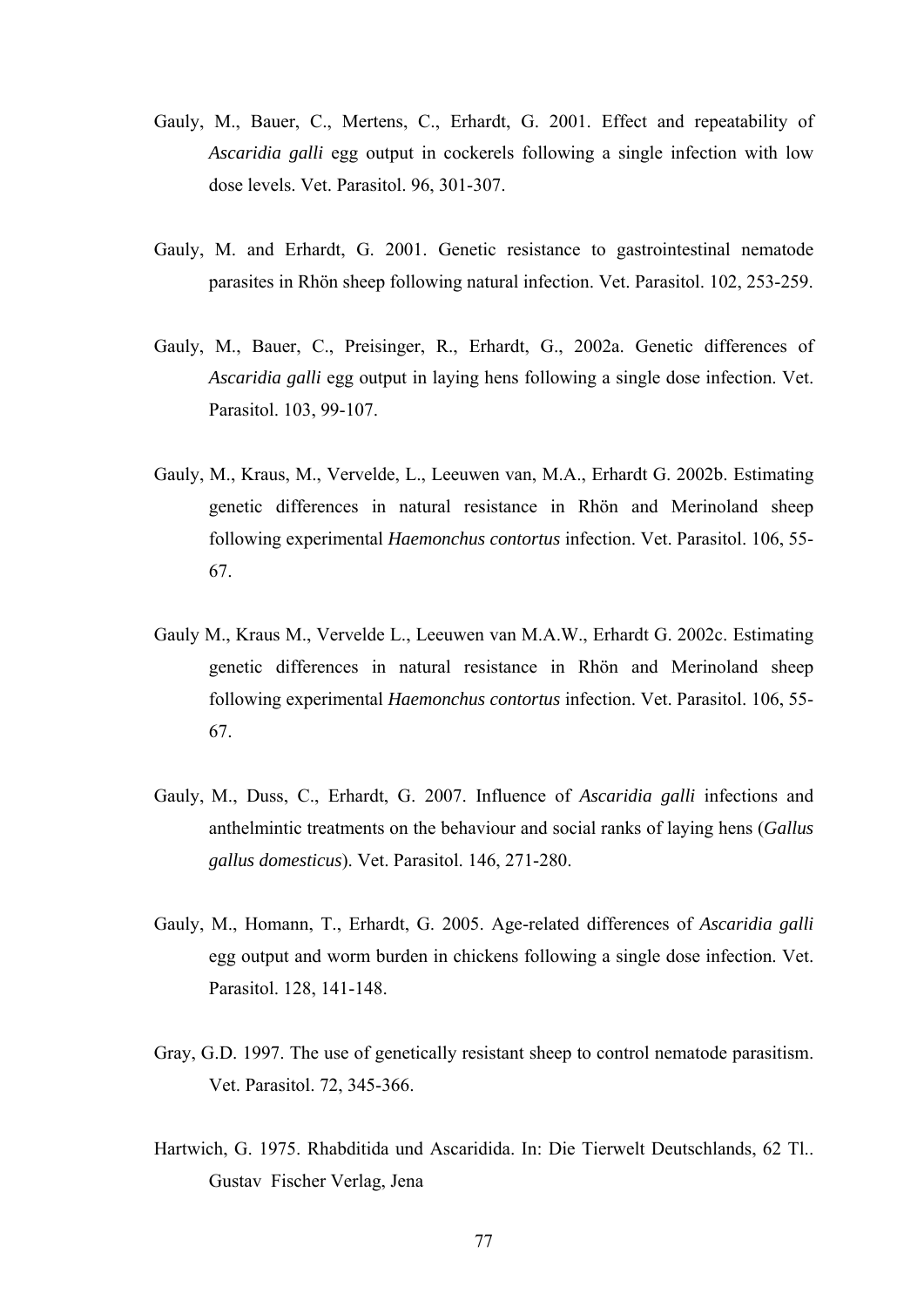- Heckendorn F., Häring, D.A., Amsler, Z., Maurer, V. 2009. Do stocking rate and a simple run management practice influence the infection of laying hens with gastrointestinal helminths? Vet. Parasitol. 159, 60-68.
- Homann, T. 2007. Untersuchungen zur Resistenz von LSL-Hühnern gegenüber experimentellen *Ascaridia galli*-Infektionen. Dissertation, Fachbereich Veterinärmedizin, Universität Gießen.
- Irungu, L.W., Kimani, R.N., Kisia, S.M. 2004. Helminth parasites in the intestinal tract of indigenous poultry in parts of Kenya. J. S. Afr. Vet. Assoc. 75, 58-59.
- Jackson, F. and Miller, J. 2006. Alternative approaches to control quo vadit? Vet. Parasitol. 31, 371-384.
- Jones, A. and Bray, R.A. 1994. Family Davaineidae Braun, 1900, in: Kahlil, L.F., Jones, A., Bray, R.A., (Eds.), Keys to the cestode parasites of the vertebrates. CAB International, Wallingford, UK, pp. 407-441.
- Kaufmann, F. and Gauly, M. 2009. Prevalence and burden of helminthes in local free range laying hens. Book of abstracts of the  $60<sup>th</sup>$  annual meeting of the european association for animal production. Wageningen Academic Publishers, p. 553
- Kemper, K.E., Elwin, R.L., Bishop, S.C., Goddard, M.E., Woolasten, R.R. 2009. *Haemonchus contortus* and *Trichostongylus colubriformis* did not adapt to longterm exposure to sheep that were genetically resitant or susceptible to nematode infections. Int. J. Parasitol. 39, 607-614.
- Kilpinen, O., Roepstorff, A., Permin, A., Nørgaard-Nielsen, G., Lawson, L.G., Simonsen, H.B. 2005. Influence of *Dermanyssus gallinae* and *Ascaridia galli* infections on behaviour and health of laying hens (*Gallus gallus domesticus*). Brit. Poultry Sci. 46, 26-34.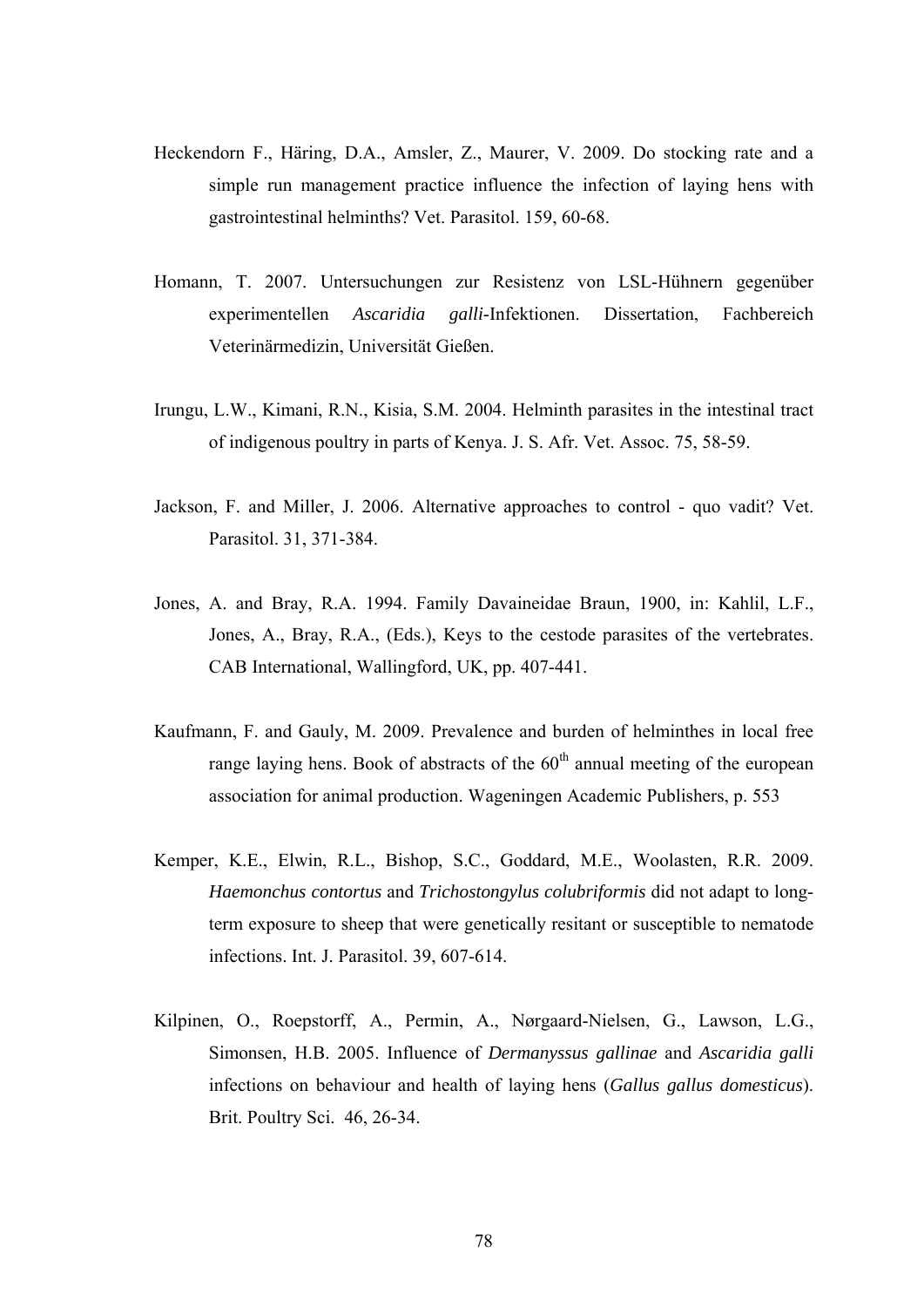- Kominakis, A. and Theodoropoulos, G. 1999. Selection of dairy sheep in Greece for parasitic nematode resistance: defining the aggregate genotype and evaluating selection schemes. Anim. Sci. 69, 535-542.
- Mandonnet, N., Aumont, G., Fleury, J., Arquet, R., Varo, H., Gruner, L., Bouix, J., Khang, J.V. 2001. Assesment of genetic variability of resistance to gastrintestinal nematode parasites in Creole goats in the humid tropics. J. Anim. Sci. 79, 1706-1712.
- Marcos-Atxutegi, C., Gandolfi, B., Arangüena, T., Sepúlveda, R., Arévalo, M., Simón, F. 2009. Antibody and inflammatory responses in laying hens with experimental primary infections of Ascaridia galli. Vet. Parasitol. 161, 69-75.
- Maurer V., Amsler, Z., Perler, E., Heckendorn, F. 2009. Poultry litter as a source of gastrointestinal helminth infections. Vet. Parasitol. 161, 255-260.
- McDougald, L.R., 2003. Cestodes and Trematodes, in: Barnes, H.J., Glissen, J.R., Fadly, A.M., McDougald, L.R., Swayne, D.E., Saif, Y.M. (Eds.), Diseases of poultry. Iowa Press, Ames, USA, pp. 961-971.
- McDougald, L.R., 2003. Coccidiosis, in: Barnes, H.J., Glissen, J.R., Fadly, A.M., McDougald, L.R., Swayne, D.E., Saif, Y.M. (Eds.), Diseases of poultry. Iowa Press, Ames, USA, pp. 931-961.
- Neumaier, A. and Groeneveld, E. 1998. Restricted Maximum Likelihood Estimation of Covariances in Sparse Linear Models. Genet. Sel. Evol. 30, 3-26.
- Norton, R.A. and Ruff, M.D. 2003. Nematodes and Acanthocephalans. in: Barnes, H.J., Glissen, J.R., Fadly, A.M., McDougald, L.R., Swayne, D.E., Saif, Y.M. (Eds.), Diseases of poultry. Iowa Press, Ames, USA, pp. 931-961.
- Okulewicz ,A. and Zlotorzycka, J. 1985. Connections between *Ascaridia galli* and the bacterial flora in the intestine of hens. Angew. Parasitol. 26, 151-155.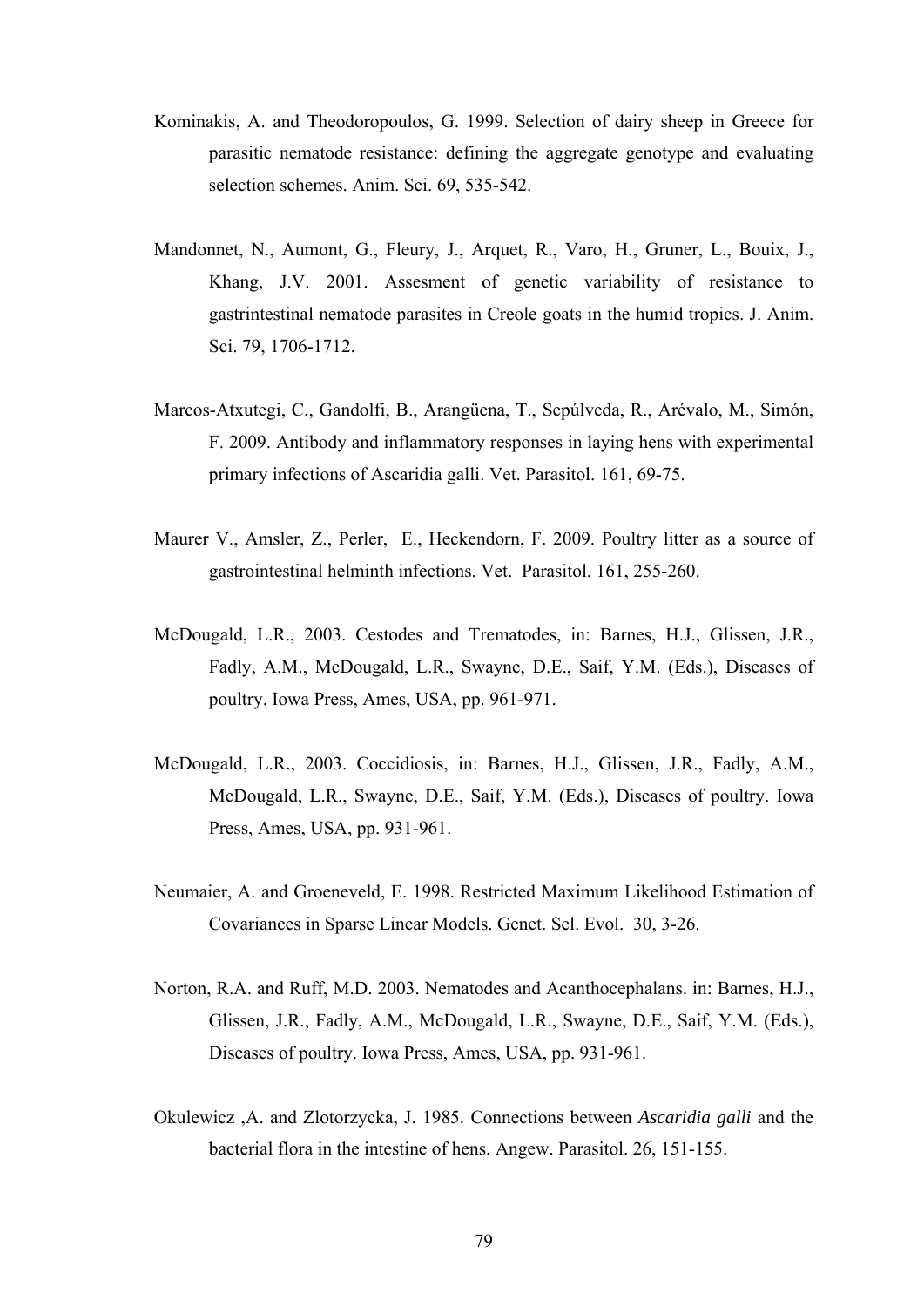- Permin, A., Bisgaard, M., Frandsen, F., Pearman, M., Nansen, P., Kold. J. 1999. The prevalence of gastrointestinal helminths in different poultry production systems. Brit. Poultry Sci. 40, 439-443.
- Permin, A., Bojesen, M., Nansen, P., Bisgaard, M., Frandsen, F., Pearman, M. 1997. *Ascaridia galli* populations in chickens following single infections with different dose levels. Parasitol. Res. 83, 614-617.
- Permin, A., Christensen, J.P., Bisgaard, M. 2006. Consequences of concurrent *A*. *galli* and *Escherichia coli* infections in chickens. Acta. Vet. Scand. 47, 43-54.
- Permin, A. and Hansen, J.W. 1998. Epidemiology, Diagnosis and Control of Poultry Parasites. Food and Agricultural Organization of the United Nations, Animal Health Manual No. 4, Rome.
- Permin, A. and Ranvig, H. 2001. Genetic resistance to *Ascaridia galli* infections in chickens. Vet. Parasitol. 102, 101-111.
- Poulsen, J., Permin, A., Hindsbo, O., Yelifari, L., Nansen, P., Bloch, P. 2000. Prevalence and distribution of gastro-intestinal helminths and haemoparasites in young scavenging chickens in upper eastern region of Ghana, West Africa. Prev. Vet. Med. 12, 237-245.
- Pralomkarn, W., Pandey, V.S., Ngampongsai, W., Choldumrongkul, S., Saithanoo, S., Rattaanachon, L., Verhulst, A. 1997. Genetic resistance of three genotypes of goats to experimental infection with *Haemonchus contortus*. Vet. Parasitol. 68, 79-90.
- Püllen, U., Cheat, S., Moors, E., Gauly, M. 2008. The role of preparation technique, culture media and incubation time for embryonation of *Heterakis gallinarum* eggs. Dtsch. tierärztl. Wochenschr. 115, 30-33.
- Ramadan, H.H. and Znada, A.N.Y., 1991. Some pathological and biochemical studies on experimental ascaridiasis in chickens. Nahrung 35, 71-84.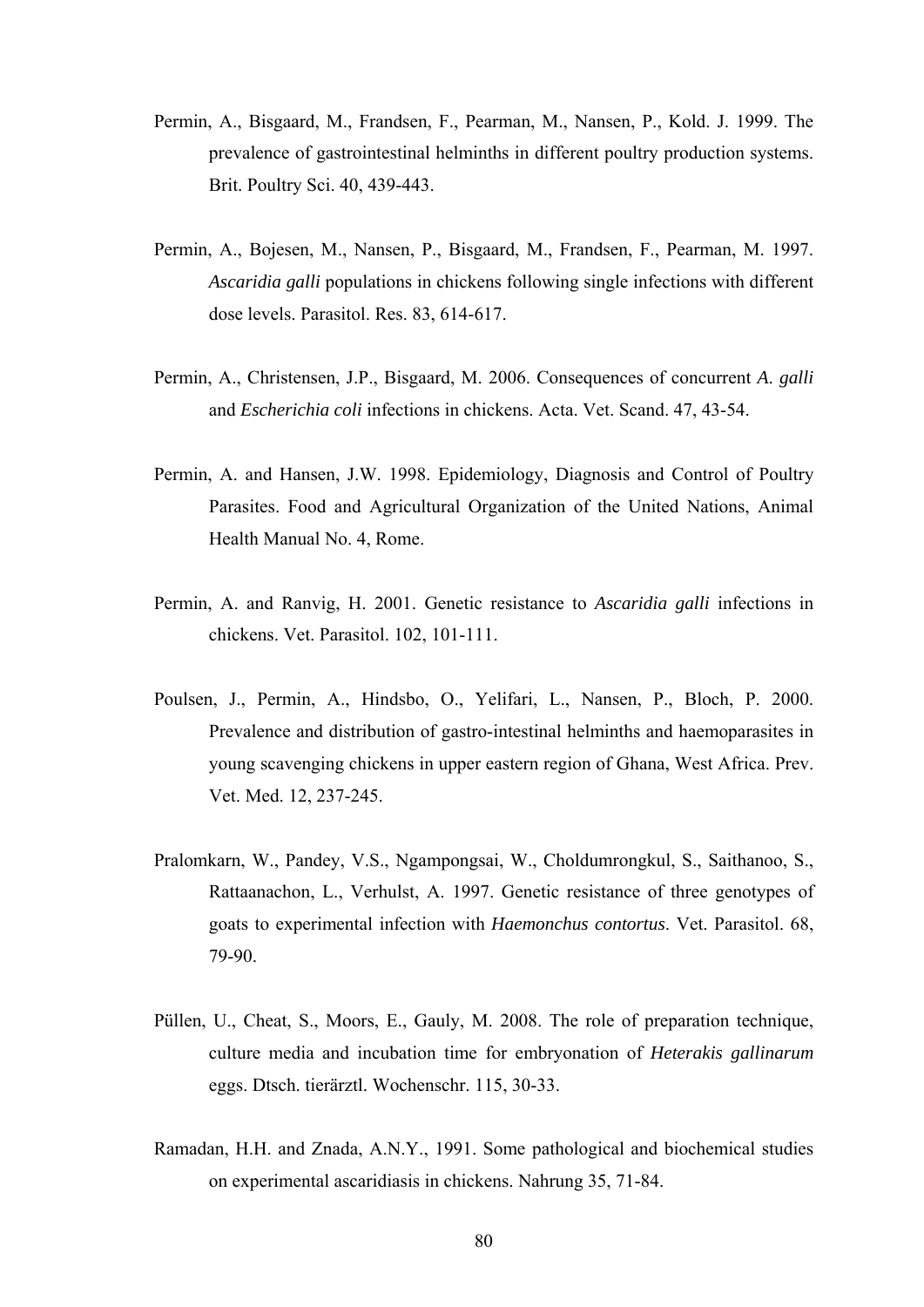- Sangster, N.C. 1999. Pharmacology of anthelmintic resistance in cyathostomes: will it occur with the avermectin/milbemycins? Vet. Parasitol. 85, 189-201.
- SAS Institute Inc. 1999. SAS OnlineDoc®, Version 8.01, Cary, NC: SAS Institute Inc.
- Schmidt, G.D. 1986. Handbook of tapeworm identification. CRC Press, Boca Raton, USA.
- Singh R., Cheng, K.M., Silversides, F.G. 2009. Production performance and egg quality of four strains of laying hens kept in conventional cages and floor pens Poult. Sci. 88, 256-264.
- Singhvi, A. and Johnson, S. 1977. The female to male ratio (FMR) in dominant nematode populations in the house rat *Rattus rattus.* J. Parasitol. 63, 858-860.
- Soulsby, E.J.L. 1982. Helminths, Arthropods and Protozoa of Domesticated Animals. Bailliere Tindall, East Sussex, UK.
- Stear, M. and Murray, M. 1994. Genetic resistance to parasitic disease: particularly of resistance in ruminants to gastrointestinal nematodes. Vet. Parasitol. 54, 161- 176.
- Tompkins, D.M. and Hudson, P.J. 1998. Regulation of nematode fecundity in the ringnecked pheasant (*Phasianus colchicus*): not just density dependence. Parasitology. 118, 417-423.
- Vanimisetti, H.B., Andrew, S.L, Zajac, A.M., Notter, D.R. 2004. Inheritance of faecal egg count and packed cell volume and their relationship with production traits in sheep infected with *Haemonchus contortus*. J. Anim. Sci. 82, 1602-1611.
- Voss, M. 1999. Krankheitsprophylaxe und Verbraucherschutz unter besonderer Berücksichtigung der alternativen Haltungsformen. Lohmann Information 3, 13-16.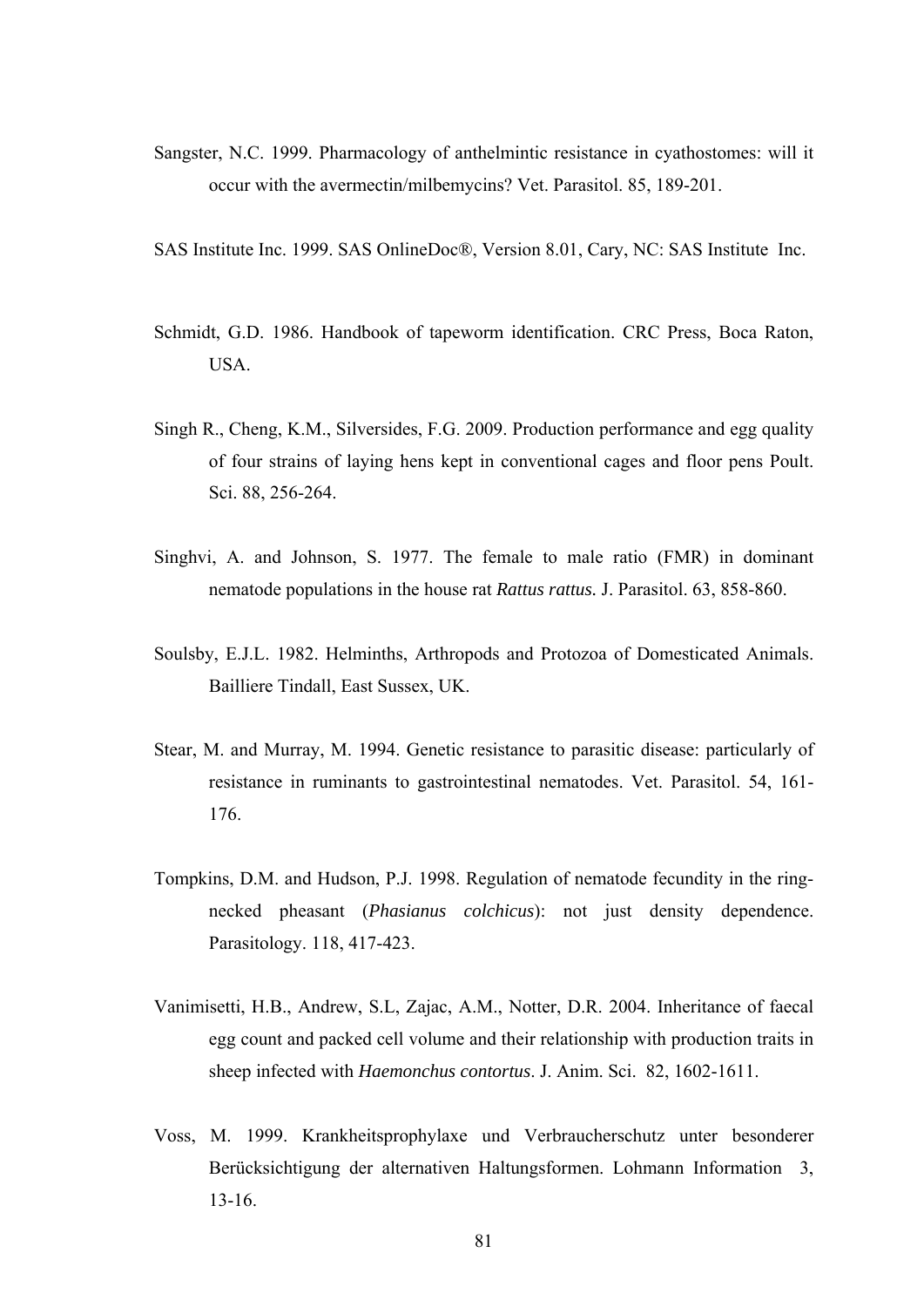- Waller, P. 1994. Workshop summary: sustainable production systems. Vet. Parasitol. 54, 305-307.
- Whay, H.R., Main, D.C., Green, L.E., Heaven, G., Howell, H., Morgan, M., Pearson, A., Webster, A.J. 2007. Assessment of the behaviour and welfare of laying hens on free-range units. Vet. Rec. 161, 119-128.
- Yazwinski, T.A., Chapman, H.D., Davis, R.B., Letonja, T., Pote, L., Maes, L., Vercruysse, J., Jacobs, D.E. 2003. World Association for the Advancement of Veterinary Parasitology (W.A.A.V.P.) guidelines for evaluating the effectiveness of anthelmintics in chickens and turkeys. Vet. Parasitol. 116, 159- 173.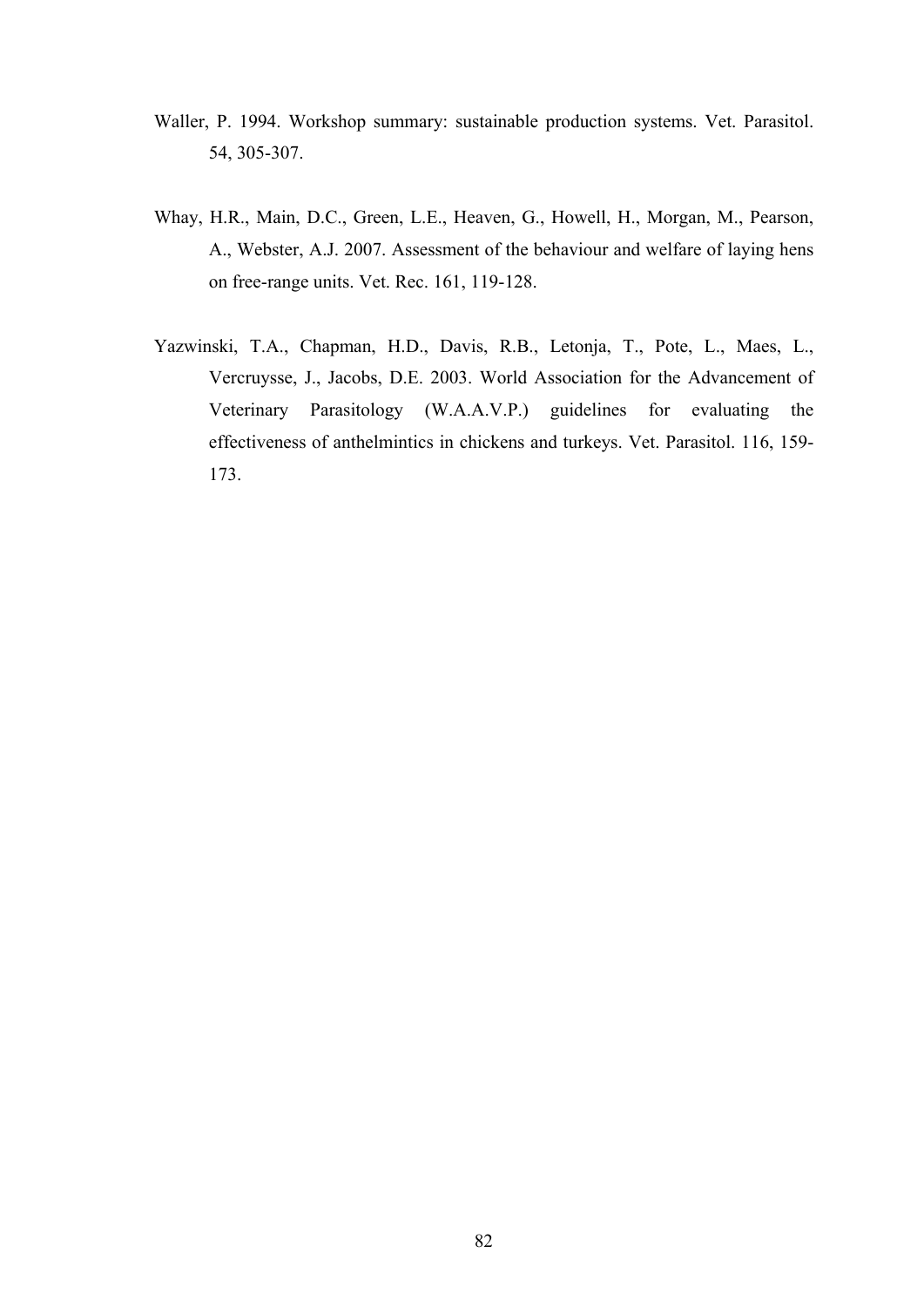# **CHAPTER V**

*General discussion*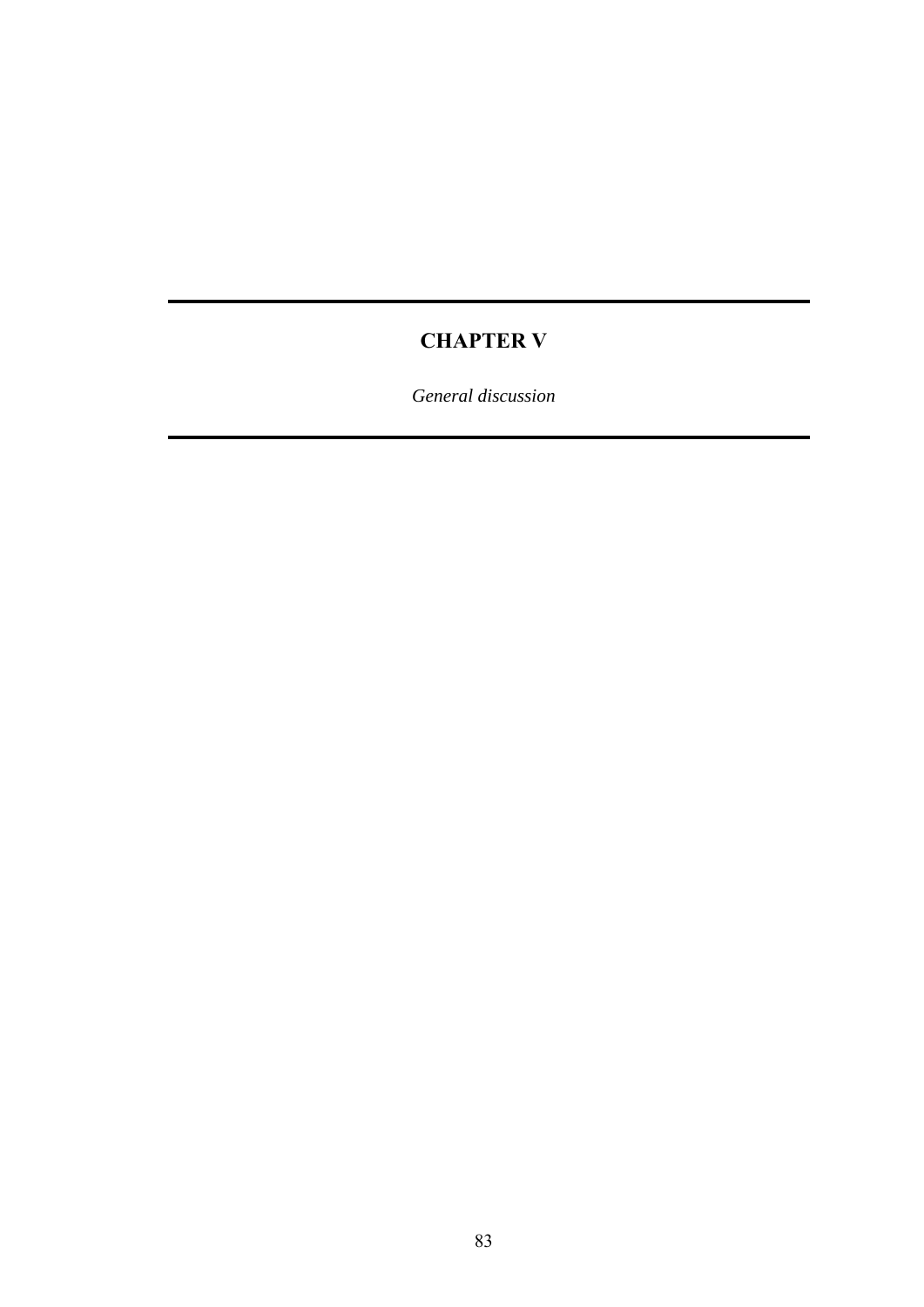#### **5.1 Spectrum and intensity of helminth infections**

The spectrum, prevalences and worm counts of helminth species in the present study were referred for the first time for layers in organic productions systems in Germany. It is mentioned earlier, that parasitic infection rates differ among certain production systems (Zeller, 1990; Morgenstern und Lobsiger, 1993; Permin et al., 1999). Therein, incidence of infection increases from cage systems over deep litter systems to free range farms. Results from the current work (**[chapter II](#page-28-0)**) indicate that prevalence and intensity of helminth infections are even higher in organic free range systems. 99.6 % of the examined hens harboured in average around 218 worms. Those numbers can not only be attributed to the fact that biosecurity in free range systems is poor (Tuyttens et al., 2008), but also draw attention to the distinctive properties of organic farming that appear to provide favourable conditions for helminth infections. The environment is probably more conducive of the free living stages of parasites and host animals are in close and constant contact to faeces. Thus, helminths can easily complete their life cyles no matter whether they are direct or indirect. Due to outdoor access, the parasititic stages as well as the hens are in contact with intermediated host. Parasite eggs are able to remain viable for months under cool and moist conditions (Norton and Ruff, 2003). Therefore, hens face a high infection risk as the prevalent agents are present and the conditions of getting a helminth infection are favourable. Organic production systems may also alter the intensity of helminth infections due certain regulations in law as laying hens must be fed primarily on diets based on the organically produced feedstuffs. Chemically extracted soybean meal and synthetic amino acids are banned by the council regulation (No. 1804/99). Therefore, the hens are often fed fiber rich energy diluted diets in order to benefit from compensatorily increased feed intake, that guarantee adequate amount of essential amino acids (Deerberg et al., 2004; Sundrum et al., 2005; Van de Weerd et al., 2009). However, it has repeatedly been shown that energy diluted diets favour establishment of both *H. gallinarum* and *A. galli* in chickens (Daş et al., 2010b;c;d) as well as fecundity of *H. gallinarum* (Daş et al., 2010d) when compared with a standard diet. On the other hand, inadequate intake of single amino acids, i.e. lysine, may also increase incidence of infections with *A. galli* (Daş et al., 2010d) probably due to an impaired immune response (Konashi et al., 2000; Li et al., 2007). This may explain the broad and highly prevalent helminth spectrum, detected in laying hens obtained from organic farms in Germany (**chapter II**). Beside the high occurrence of heavy helminth infections,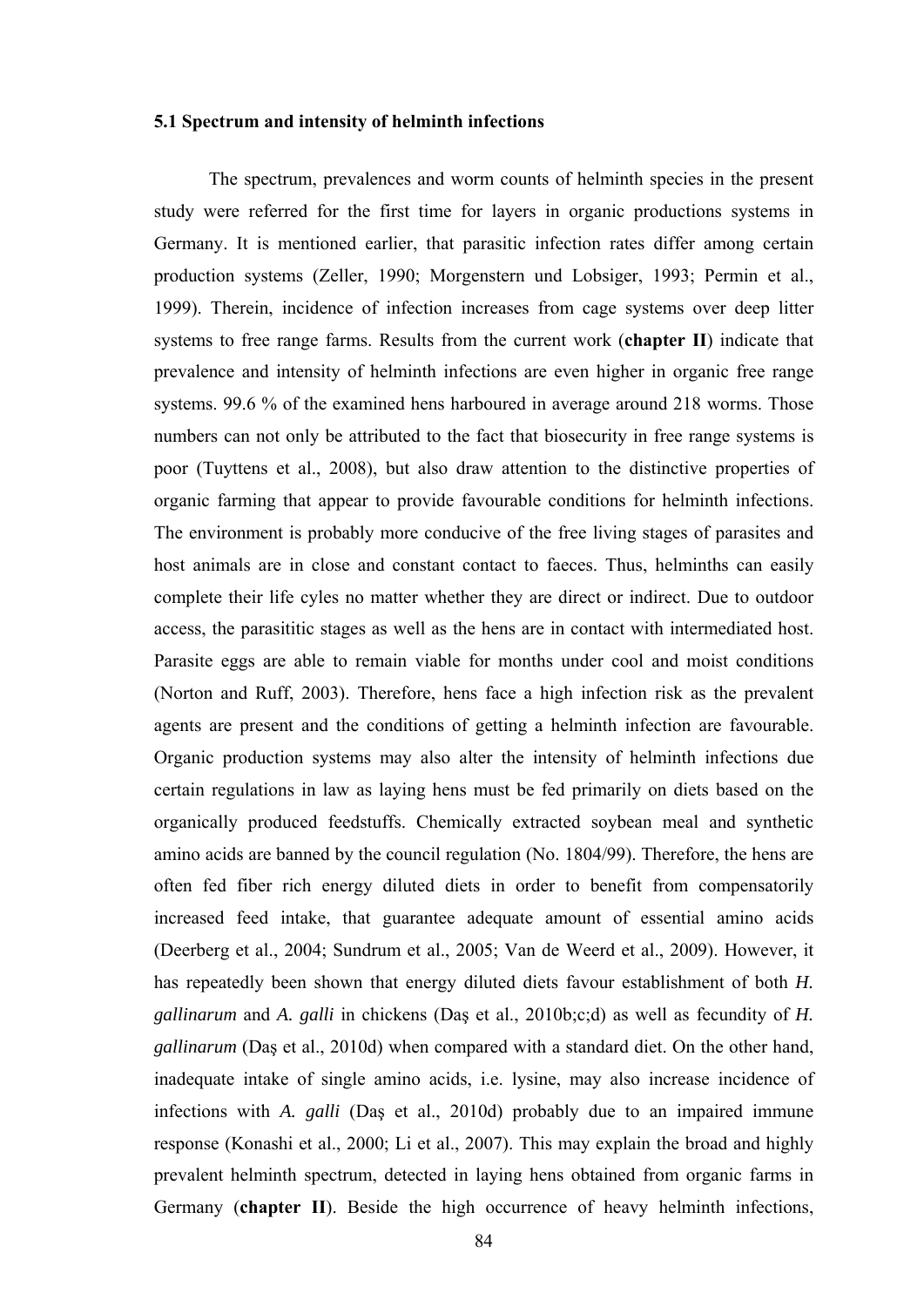organic egg production systems face other problematic issues which should be taken into account when evaluating such husbandry systems (Berg, 2001; Thamsborg, 2001; Sundrum, 2001; Zeltner and Hirt; 2003, 2008; Fossum et al., 2009; Kaufmann-Bart and Hoop, 2009)

When considering animal health as a major part of animal welfare we may conclude that the situation in laying hen welfare and husbandry is far from being ideal.

### **5.2 Genetic variation of breeds**

As postulated in the general introduction (**[chapter I](#page-14-0)**), the current efforts in animal breeding should offer contributions to improve the situation for free range laying hens in the future by implementation of the following classical three strategies (Baker et al., 1993; Albers and Gray 1986):

- choice and/or substitution of breeds,
- within breed selection and
- crossbreeding.

The results presented in chapter III indicate differences between 6 common, commercial laying hen genotypes in their responses to an experimental *A. galli* infection. Hens of the genotype Lohmann Brown and Lohmann Tradition appear to be most and Lohmann LSL the least resistant. Regarding resistance to *A. galli* infection, farmers may use these results to apply the mentioned strategy one and choose one of the resistant lines for egg production under free range conditions. Some authors suggest, when alternative housing systems are proposed, genotype x environment interactions should be considered (Singh et al., 2009). Such an interaction seems to be the case for the evaluated genotypes in the present study as shown by the response of LB hens to experimental (**[chapter III](#page-49-0)**) and natural infections. LB hens seem to be more resistant to experimental *A. galli* infection compared to LSL hens (**[chapter III](#page-49-0)**; Gauly et al., 2002). However, when exposed to natural mixed infections, LB hens still had lower *A. galli* worm counts but a higher total worm burden when compared with LSL (**[chapter IV](#page-66-0)**). Thus, presence of other infections and environmental effects (Kaufmann, unpublished) has to be taken into account when choosing and/or substituting genotypes for egg productions. But this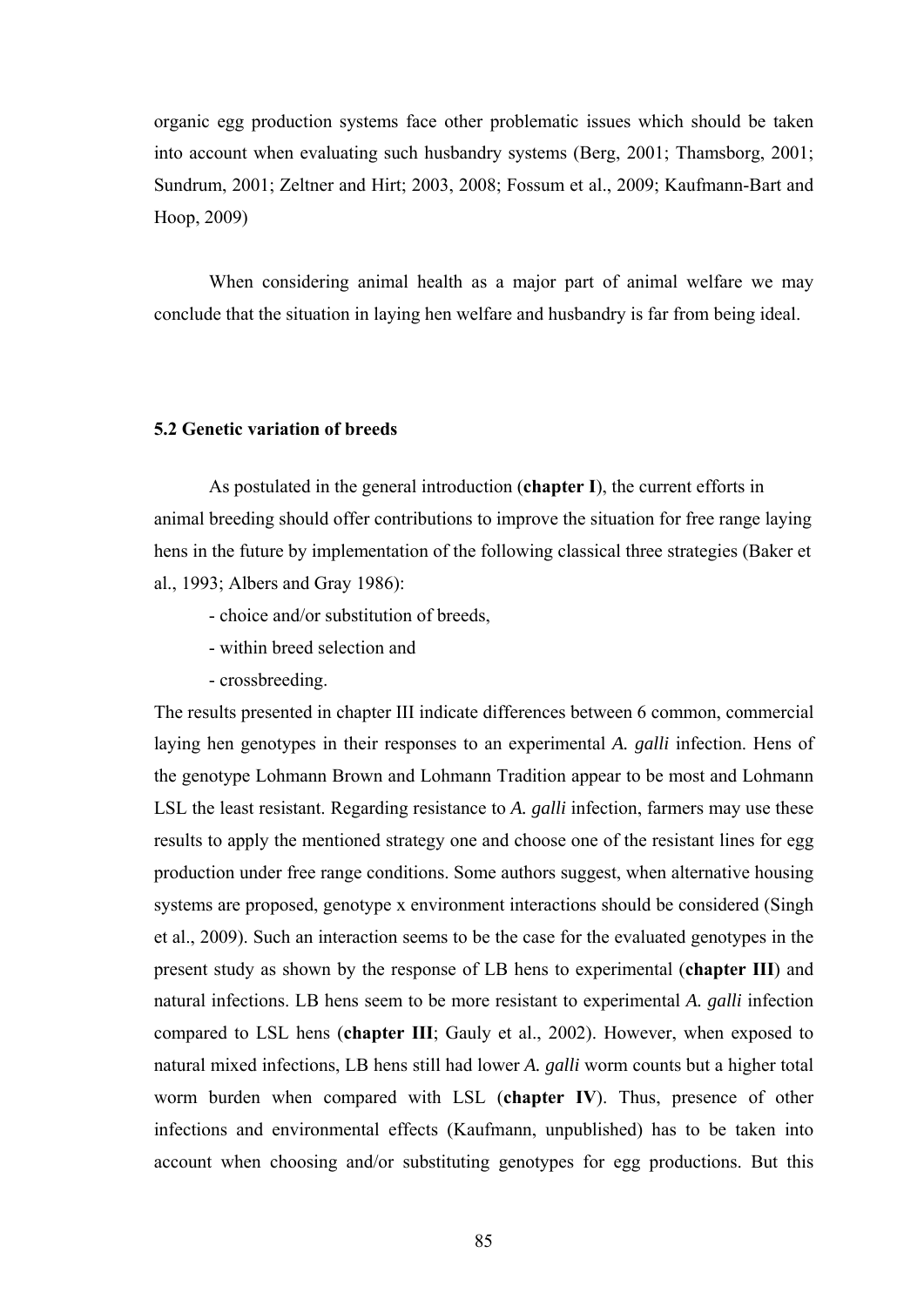finding may also indicate that farmers may have a considerable impact on hen´s health and welfare when running a favourable management.

Another strategy, considered to improve parasite burdens of hens, is selection within breeds. Heritability of total worm burden, as a direct measure of infection intensity, was high for LB and LSL in the study described in **[chapter IV](#page-49-1)**. Even if these values may be considered as overestimated, this clearly proves an existing genetic variation in both lines. When selecting on this single trait (total worm burden) rapid genetic progresses are expected (Falconer, 1989). Compared with other species, generation interval in poultry is short, implying possibly less time and lower costs for the selection efforts. The combined results indicate that the genetic background of LB hens may be favourable regarding their ability to resist helminth infections as they were most resistant to artificial *A. galli* infection and showed promising heritabilities for the trait 'worm counts' in the field.

 Because of the lack of uninfected control animals in the present investigations, it remained unclear whether responses of the breeds to the parasitic infections would affect their performance. Similarly, direct effects of the parasitic infections on the most important performance parameters remained unclear.

Improving resistance to certain pathogens via selection programs requires knowledge about the covariation with production traits (Woolaston and Baker, 1996). In the current work, it was possible to estimate genetic correlations between worm burden and body weight of the hens at slaughter day. Estimates for the breed LB and LSL were 0.31 and - 0.41, respectively. This indicates that a direct selection for parasite resistance would either result in selecting animals with lower or higher body weight, respectively. The significant positive phenotypic and genetic correlation between total worm burden and body weights in LB hens disagrees with favourable relationships found earlier (Ackert et al., 1935). However, it has also been showed that estimates of genetic correlations between parasitological parameters (e.g. worm burden, FEC) and performance traits, such as body weight, can vary in a big range (Bishop et al., 1996; Mandonnet et al., 2001). Favourable, moderate and unfavourable correlations were also reported for other species (Eady et al., 1994; Bishop et al., 1996; Mandonnet et al., 2001). The observed genetic relationships between disease resistance and performance can be seen as a balance of the costs versus the beneficial consequences of being resistant. Increasing costs of resistance will tend to make the relationship more unfavourable (Bishop and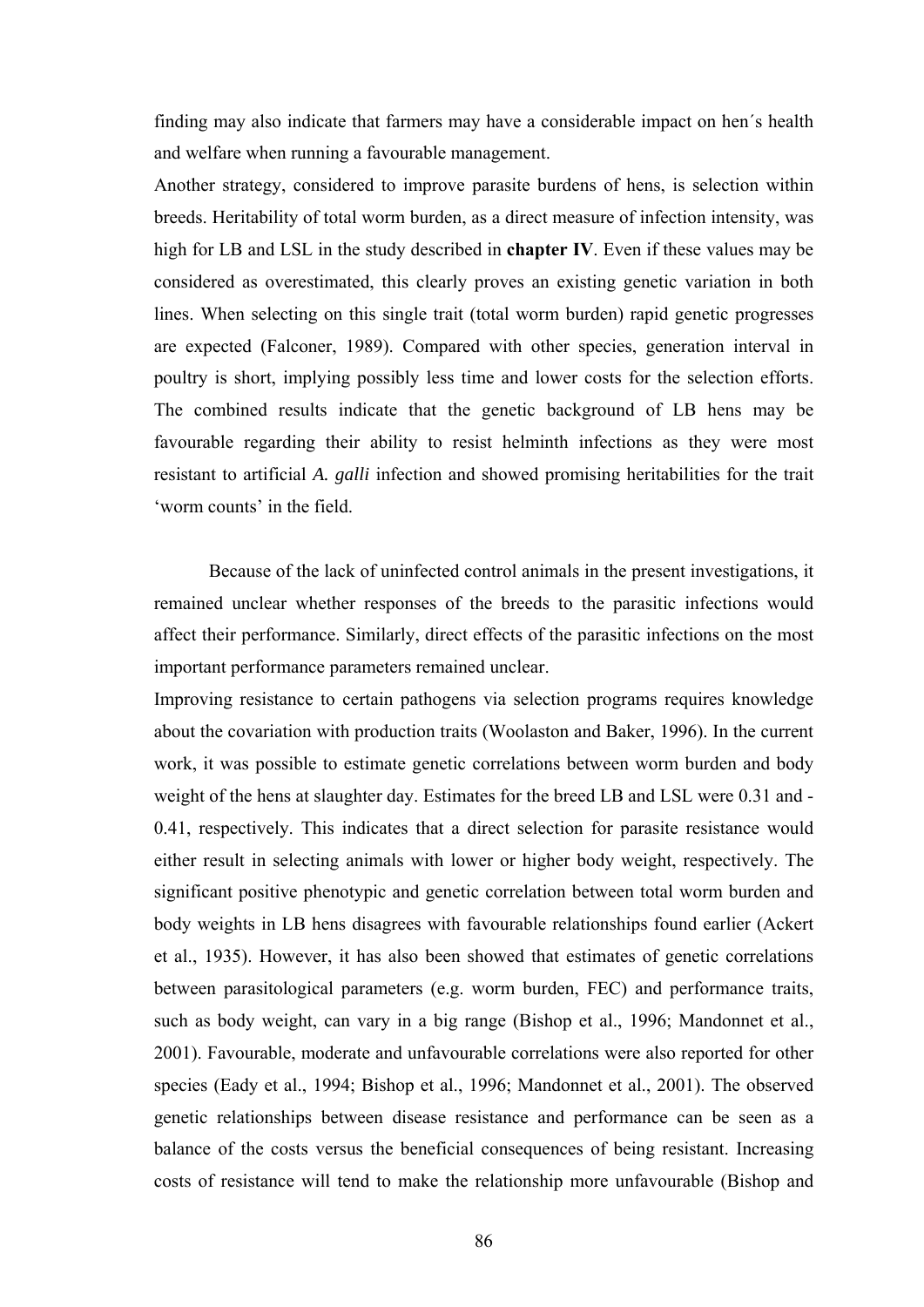Stear, 2003). Therefore, it may be possible that the genetic relation between resistance and performance traits is parabola-shaped as it is described for the relationship between bodyweight and laying performance (McDaniel et al., 1981; Siegel und Dunnington, 1985; Pym, 1985). What clearly remain to be discussed are the observed high variations of the genetic parameters. The high standard errors of the estimations are relatively high probably due to the limited number of animals which were used.

However, further investigations on the genetic relationship between parasite resistance and performance traits in different hen strains are essential.

#### **5.3 Conclusion**

Laying hens in organic production systems are infected with a broad spectrum of helminths. Prevalence of infections and infection intensity were on a high level, so it is concluded that organic production systems provide favourable condition for helmith infections and hens are exposed to a high infection risk. Responses to helminth infections differed between- and within-breeds. As the heritability of the trait 'worm count' is on a useful level, selection to parasite resistance can be applied in order to gradually improve the conditions in organic egg productions systems.

#### **References**

- Ackert, J.E., Eisenbrandt, L.L., Wilmoth, J.H., Glading, B., Pratt, I., 1935. Comparative resistance of five breeds of chickens to the nematode *Ascaridia lineata* (Schneider). J. Agric. Res. 50, 607-624.
- Albers, G.A.A. and Gray, G.D. 1986. Breeding for worm resistance: a perspective. In: Parasitology Quo Vadit? Ed. M.J. Howell, Australian Academy of Science, Canberra, pp. 559-566.
- Baker, R.L., Reynolds, L., Mwamachi, D.M., Audho, A.O., Magadi, M., Miller, J.E. 1993. Genetic resistance to gastrointestinal parasites in Dorper and Red Maasai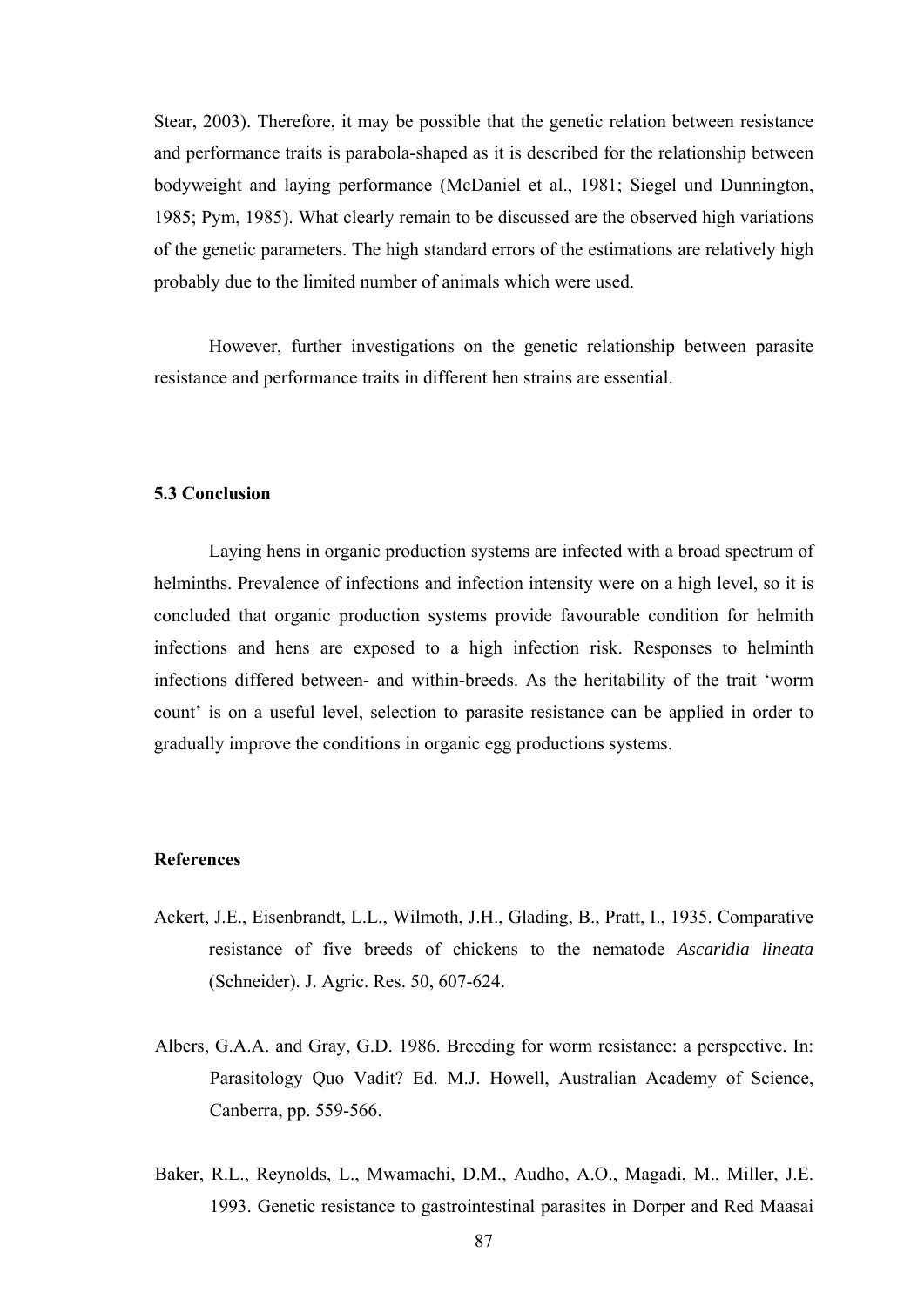x Dorper lambs in coastal Kenya. Proceedings of the 11th Scientific Workshop of the Small Ruminant Collaborative Research Support Programm (SR CRSP), 3.-4. March 1993, Nairobi, Kenya, pp. 228-241.

- Berg, C. 2001. Health and Welfare in Organic Poultry Production. Acta Vet. Scand. Suppl. 95, 37-45.
- Bishop, S.C., Bairden, K., McKellar, Q.A., Stear, M.J. 1996. Genetic parameters for faecal egg count following mixed, natural predominantly *Ostertagia circumcincta* infection and relationship with live weight in young lambs. Anim. Sci. 423-428.
- Bishop, S.C. and Stear, M.J. 2003. Modelling of host genetics and resistance to infectious diseases: understanding and controlling nematode infections. Vet. Parasitol. 115, 147-166.
- Daş, G., Kaufmann, F., Abel, H., Gauly, M., 2010a. Effect of extra dietary lysine in *Ascaridia galli*-infected grower layers. Veterinary Parasitology, 170, 238-243.
- Daş, G., Abel, H.J, Humburg, J., Schwarz, A., Rautenschlein, S., Breves, G., Gauly, M. 2010b. Non-starch polysaccharides alter interaction between *Heterakis gallinarum* and *Histomonas meleagridis*. Vet. Parasitol. 170, 238-243.
- Daş, G., Abel, H.J, Humburg, J., Schwarz, A., Rautenschlein, S., Breves, G., Gauly, M. 2010c. Effects of dietary non-starch polysaccharides in *Ascaridia galli*-infected grower layers, Brit. Poultry Sci. (Submitted-CBPS-2010-325).
- Daş, G., Abel, H.J, Humburg, J., Schwarz, A., Rautenschlein, S., Breves, G., Gauly, M. 2010d. Effects of dietary non-starch polysaccharides on establishment and fecundity of *Heterakis gallinarum* in grower layers. Vet. Parasitol (favourably accepted).
- Deerberg, F., Meyer zu Bakum, J., Staack, M. 2004. Ökologische Geflügelerzeugung Fütterung und Management, Bioland Verlags GmbH.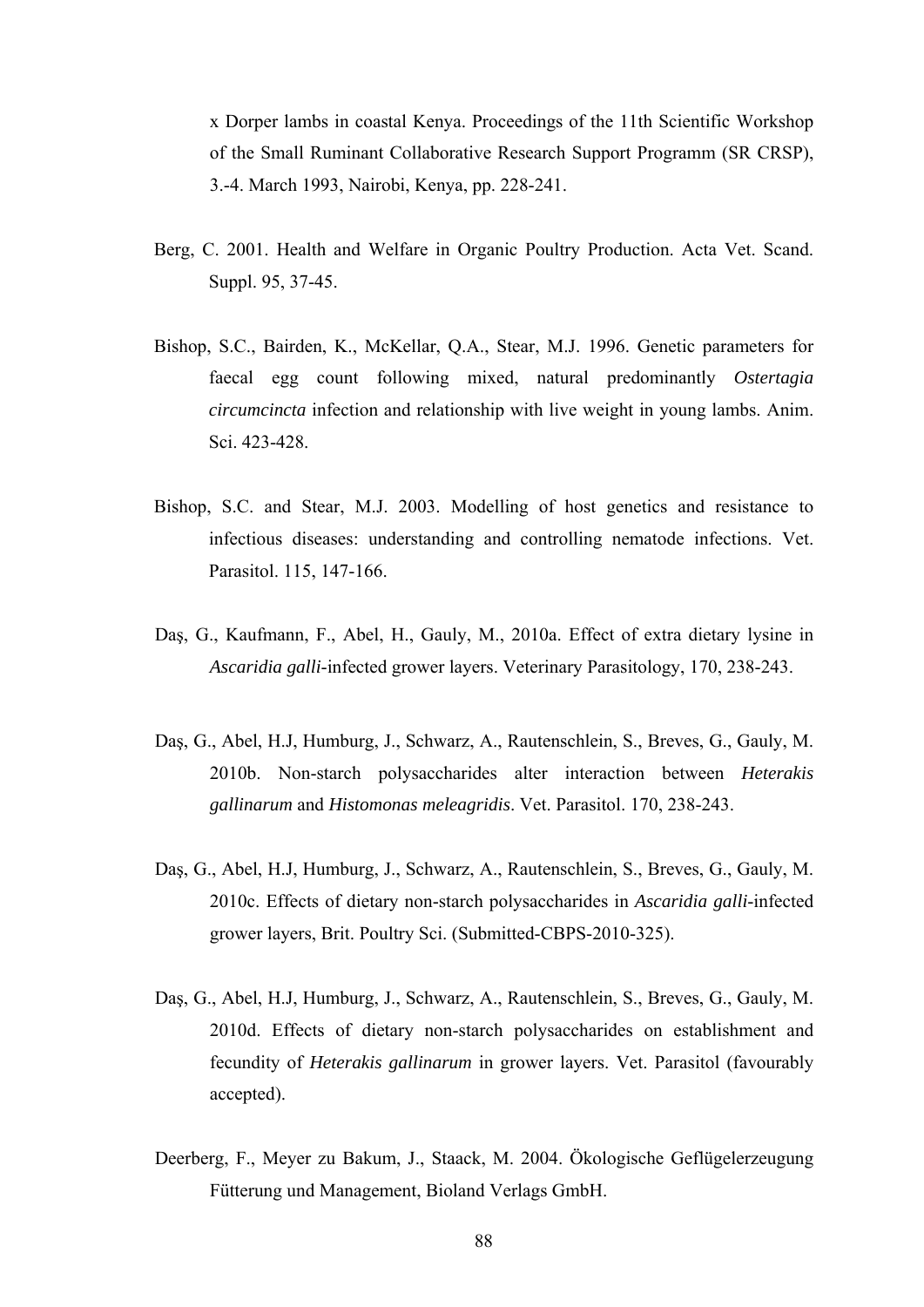- Eady, S.J., Woolaston, R.R., Mortimer, S.I., Lewer, R.P., Raadsma, H.W., Swan, A.A., Ponzoni, R.W. 1996. Resistance to nematode parasites in Merino sheep: sources of genetic variation. Aust. J. Agric. Res. 47.
- Eady, S.J., Woolaston, R.R., Mortimer, S.I. 1994. Internal parasite resistance of merino flocks selected for production. Proccedings of the  $5<sup>th</sup>$  World Congress on Genetics Applied to Livestock Production, Guelph, Canada. 20, 289-292.
- Falconer, D.S. 1989. Introduction to quantitative genetics, 3<sup>rd</sup> ed., Pearson Education Limited, Essex, UK.
- Fossum, O., Désirée, S.J., Pernille, E.E., Vågsholm, I. 2009. Causes of mortality in laying hens in different housing systems in 2001 to 2004. Acta Vet. Scand. 51,  $3 - 12$ .
- Gauly, M., Bauer, C., Preisinger, R., Erhardt, G. 2002. Genetic differences of Ascaridia galli egg output in laying hens following a single dose infection. Vet. Parasitol. 103, 99-107.
- Kaufmann-Bart, M., Hoop, R.K., 2009. Diseases in chicks and laying hens during the first 12 years after battery cages were banned in Switzerland. Vet. Rec. 164, 203-207.
- Konashi, S., Takahashi, K., Akiba, Y. 2000. Effects of dietary essential amino acid deficiencies on immunological variables in broiler chickens. Brit. J. Nutr. 83, 449-456.
- Li, P., Yin, Y.L., Li, D., Kim, S.W., Guoyao, W. 2007. Amino acids and immune function. Brit. J. Nutr. 98, 237-252.
- Mandonnet, N., Aumont, G., Fleury, J., Arquet, R., Varo, H., Gruner, L., Bouix, J., Khang, J.V. 2001. Assesment of genetic variability of resistance to gastrintestinal nematode parasites in Creole goats in the humid tropics. J. Anim. Sci. 79, 1706-1712.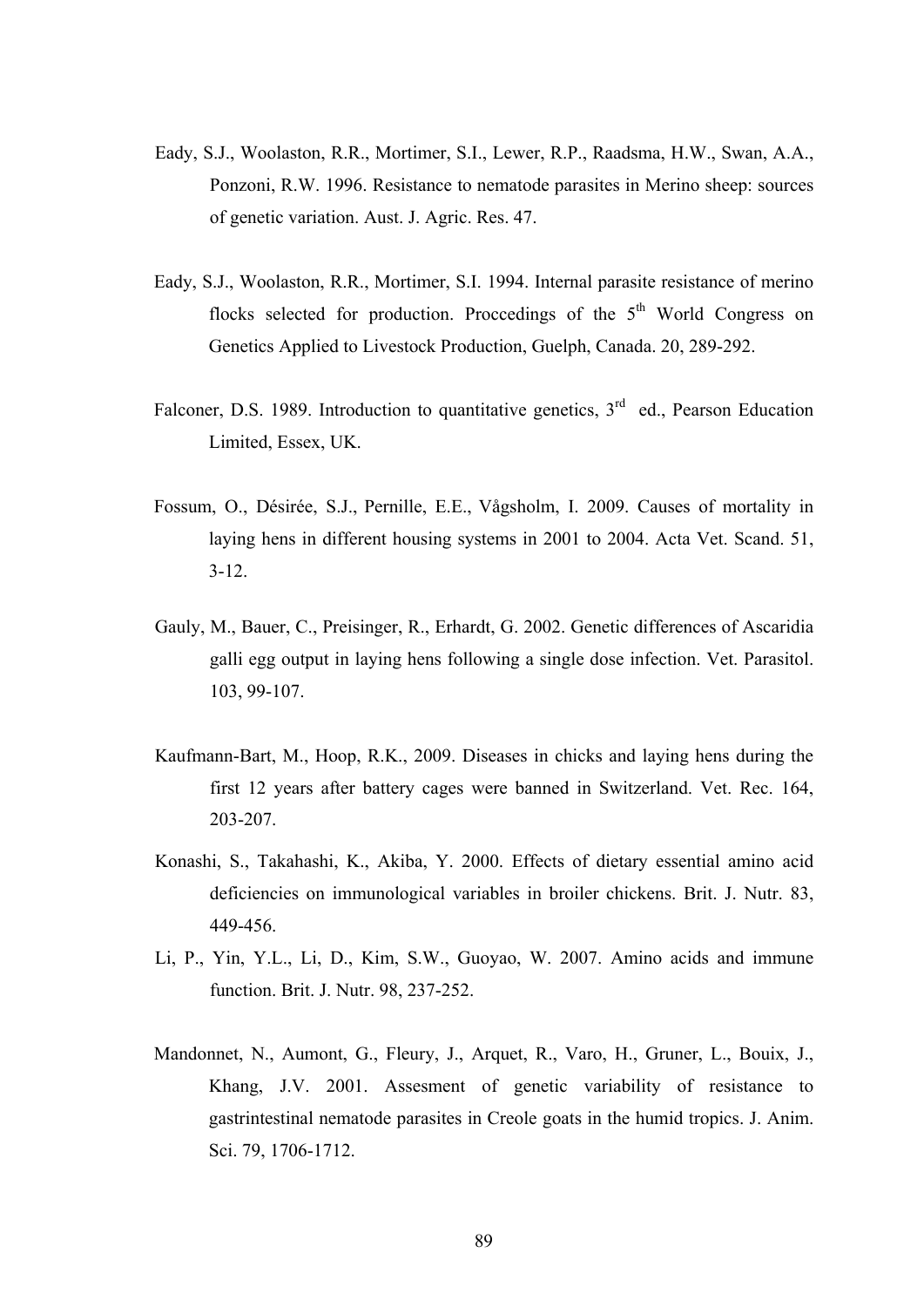- McDaniel, G.R., Brake, J., Eckmann, M.K. 1981. Factors affecting broiler breeder performance. - The interrelationship of some productive traits. Poult. Sci*.* 60, 1779-1792.
- Morgenstern, R., and C. Lobsiger, 1993. Health of laying hens in alternative systems in practice, in: Savory, C. J. and Hughes B. O., (eds.), Proceedings of the  $4<sup>th</sup>$ European Symposium on Poultry Welfare. Universities Federation for Animal Welfare, Potters Bar, UK, 81-86.
- Norton, R.A. and Ruff, M.D. 2003. Nematodes and Acanthocephalans, in: Barnes, H.J., Glissen, J.R., Fadly, A.M., McDougald, L.R., Swayne, D.E., Saif, Y.M. (eds.), Diseases of poultry. Iowa Press, Ames, USA, pp. 931-961.
- Permin, A., Bisgaard, M., Frandsen, F., Pearman, M., Nansen, P., Kold. J. 1999. The prevalence of gastrointestinal helminths in different poultry production systems. Brit. Poultry Sci. 40, 439-443.
- Pym, R.A.E. 1985: Direct and correlated responses to selection for improved food efficiency, in: HILL, W.G., MANSON, J.M., HEWITT, D. (eds.), Poultry genetics and breeding*.* British Poultry Science, Edinburgh, UK, 97-112.
- Siegel, P.B. and Dunnington, E.A. 1985. Reproductive complications associated with selection for broiler growth. in: HILL, W.G., MANSON, J.M., HEWITT, D. (eds.), Poultry genetics and breeding*.* British Poultry Science, Edinburgh, UK, 59-72.
- Singh R., Cheng, K.M., Silversides, F.G. 2009. Production performance and egg quality of four strains of laying hens kept in conventional cages and floor pens Poult. Sci. 2009. 88, 256-264.
- Sundrum, A., 2001. Organic livestock farming A critical review. Livestock Production Science 67, 207-215.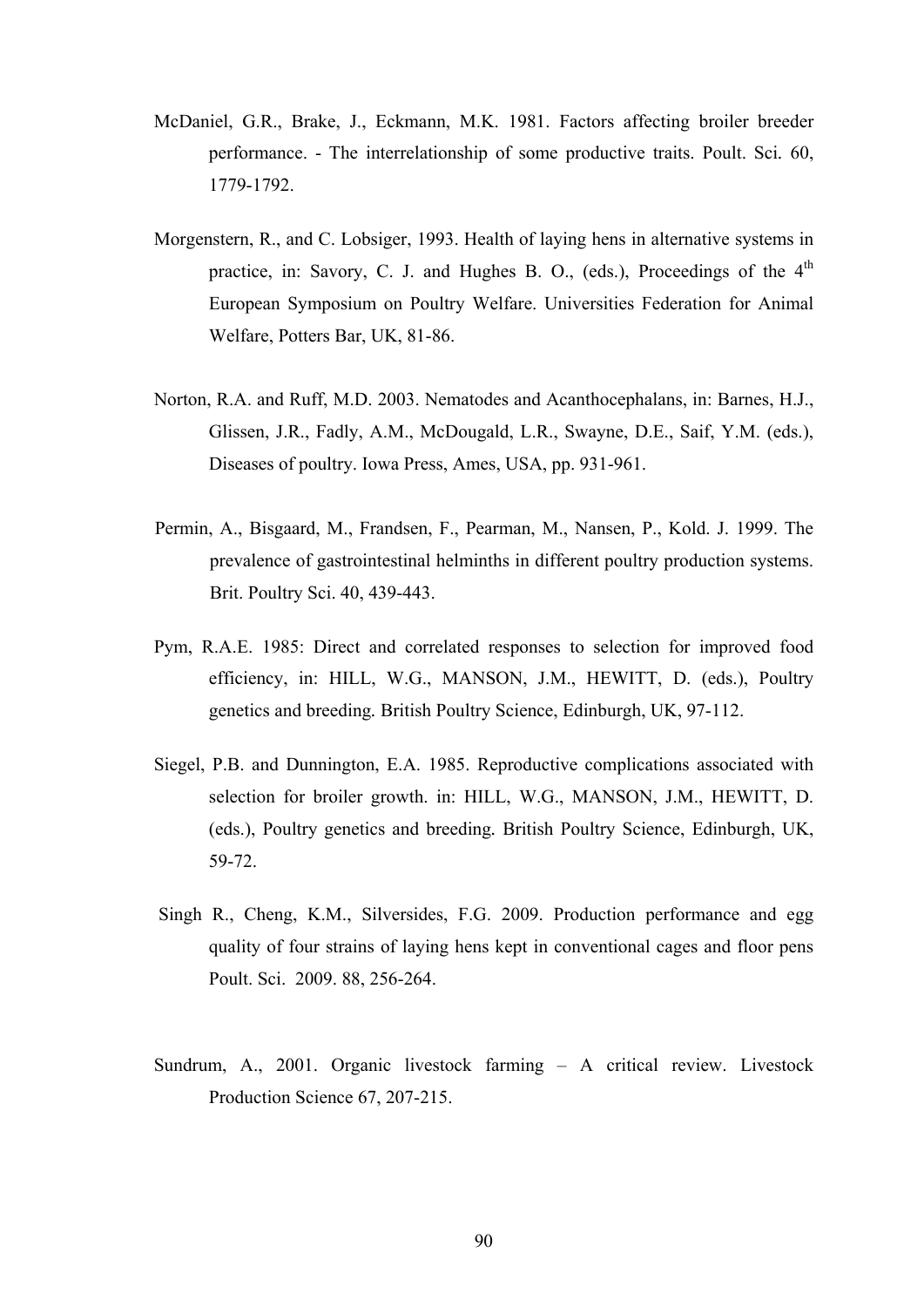- Sundrum, A., Schneider, K., Richter, U. 2005. Possibilities and limitations of protein supply in organic poultry and pig production. Final Project Report EEC 2092/91 (Organic) Revision, D 4.1 (Part 1).
- Thamsborg, S.M. 2001. Organic farming in the Nordic countries animal health and production. Acta Vet. Scand., Supplementum 95, 7-15.
- Tuyttens, F., Heyndrickx, M., De Boeck, M., Moreels, A., Van Nuffel, A., Van Poucke, E., Van Coillie, E., Van Dongson, S., LENS, L. 2008. Broiler chicken health, welfare and fluctuating asymmetry in organic versus conventional production systems. Livest. Sci. 113, 123-132.
- Weerd van de, H.A., Keatinge, R., Roderick, S., 2009. A review of key health-related welfare issues in organic poultry production. World Poult. Sci. J. 65, 649-684.
- Woolaston, R.R. and Baker, R.L. 1996. Prospects of breeding small ruminats for resistance to internal parasites. Int. J. Parasitol. 26, 845-855.
- Zeller, B. 1990. Vergleichende Untersuchungen über den Endoparasitenbefall der Haushühner (*Gallus Gallus var. Domesticus L.*) beim Wirtschafts- und Rassegeflügel. Dissertation, Tierärztliche Fakultät, LMU München.
- Zeltner, E. and Hirt, H. 2008. Factors involved in the improvement of the use of hen runs. App. Anim. Behav. Sci. 114, 395-408.
- Zeltner, E. and Hirt, H. 2003. Effect of artificial structuring on the use of laying hen runs in a free-range system. Brit. Poultry Sci. 44, 533-537.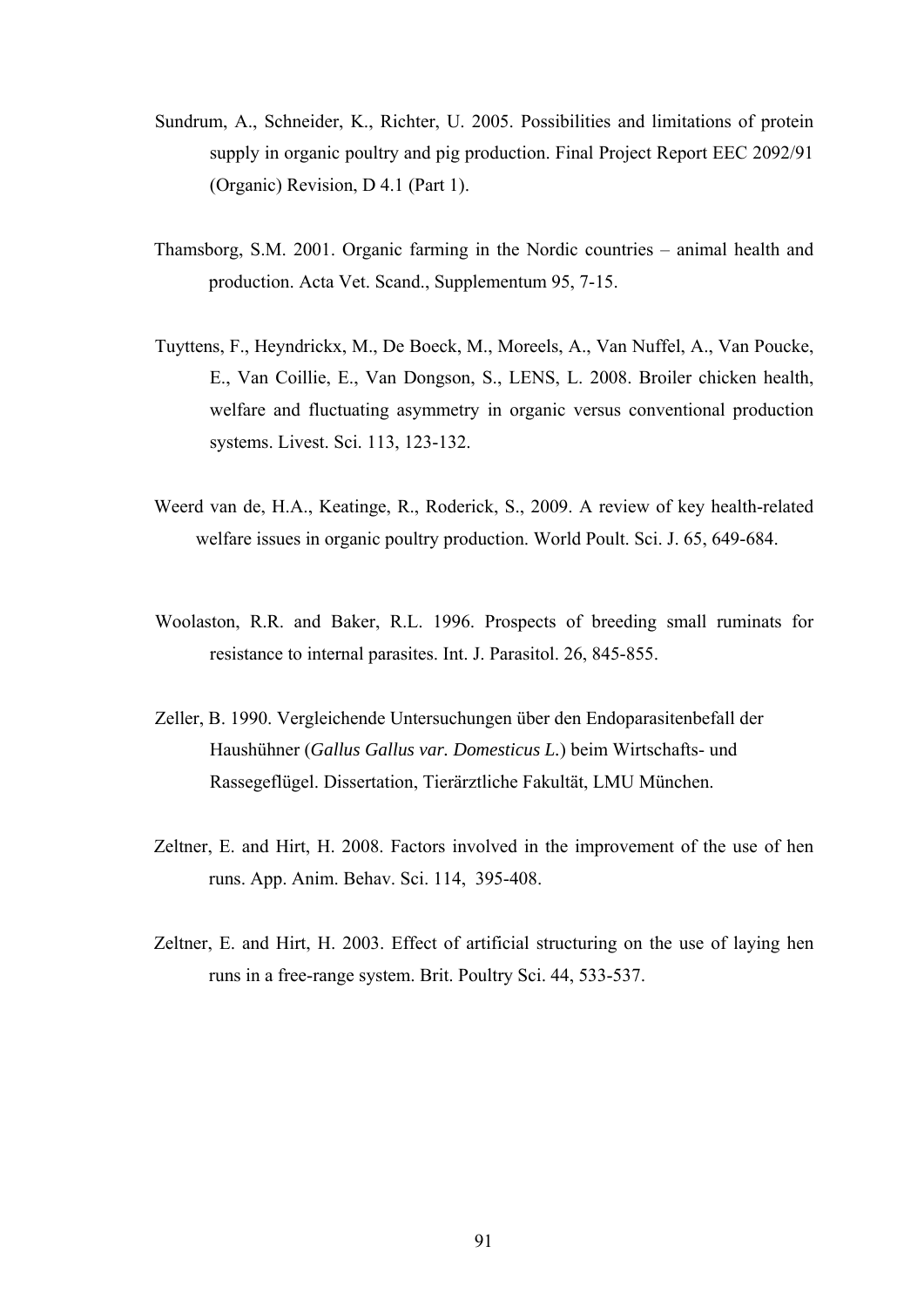## **List of PhD-related publications**

#### *Journal papers*

- Kaufmann, F., Das, G., Preisinger, R., Schmutz, M., Koenig, S., Gauly, M. 2010. Genetic resistance to natural helminth infections in two chicken layer lines. Vet. Parasitol. 176, 250-257.
- Kaufmann, F., Das, G., Sohnrey, B., Gauly, M. Helminth infections in laying hens kept in organic free range systems in Germany. Livest. Sci., *under review.*
- Kaufmann, F., Das, G., Moors, E., Gauly, M. Resistance of six commercial laying hen strains to an experimental Ascaridia galli infection. *Considered for publication*.

#### *Conference proceedings*

- Kaufmann, F., Das, G., Sohnrey, B. und Gauly, M. 2010. Prävalenz und Befallsintensität von Helminthen bei Legehennen in Freilandhaltung. DGfZ/GfT-Gemeinschaftstagung. Kiel, 2010.
- Kaufmann, F., Gauly, M., 2009. Prevalence and burden of helminths in laying hens kept in free range systems. Proceedings of the XIV. International Society for Animal Hygiene Congress, Vol. 2, 557-560. Vechta, Germany.
- Kaufmann, F., Das, G., Preisinger, R., Koenig, S. and Gauly, M. 2010. Genetisch bedingte Parasitenresistenz bei Legehennen. Tierärztliche Praxis Großtiere. Vol. 4. DVG-Jahrestagung der FG "Parasitologie und parasitäre Krankheiten" 2009. München, Deutschland.
- Kaufmann, F. and Gauly, M. 2009. Prevalence and burden of helminthes in local free range laying hens. 60th Annual Meeting of the European Association for Animal Production. Book of Abstracts No. 15, 553. Barcelona, Spain.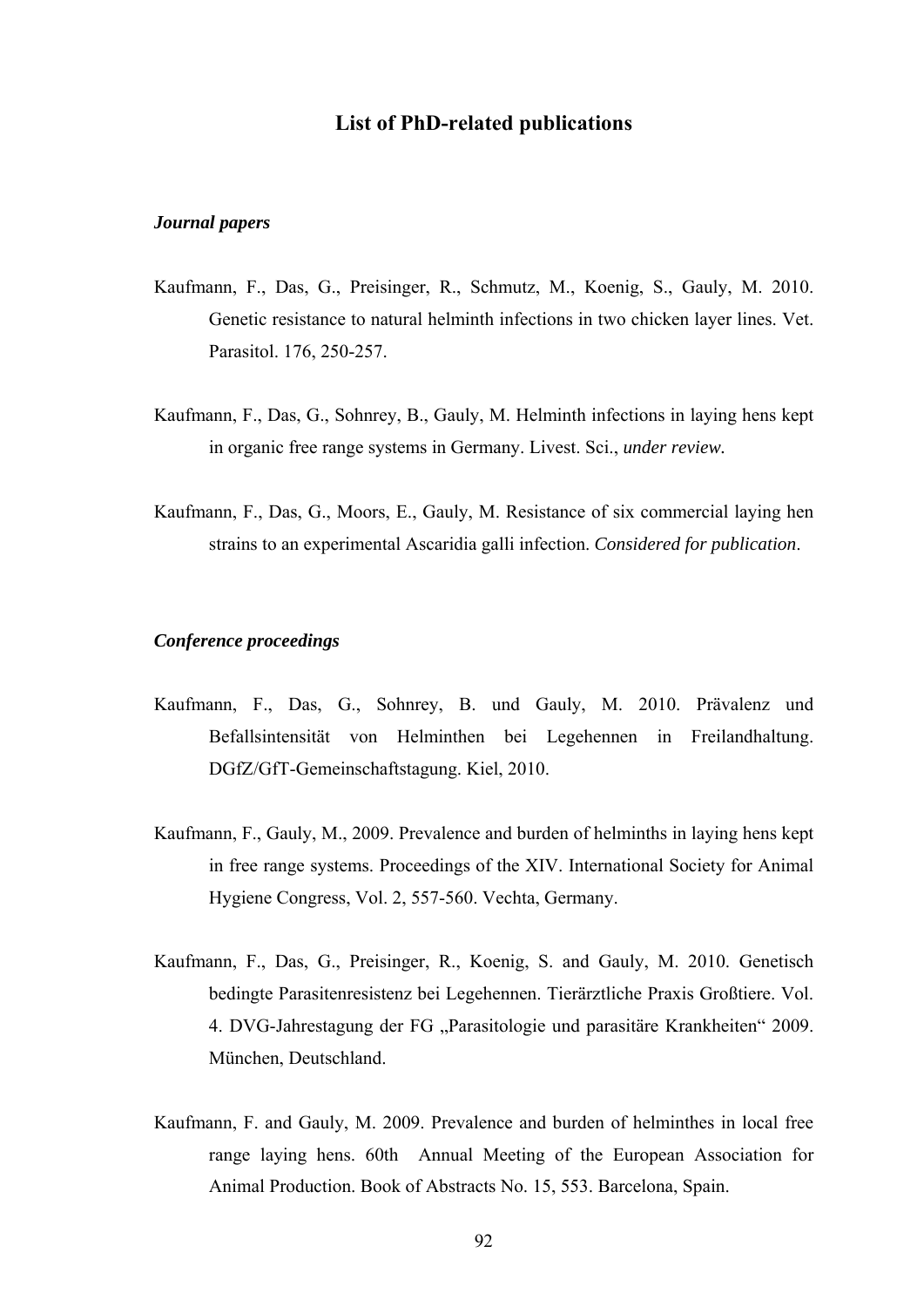- Kaufmann, F., Das, G., Preisinger, R., Koenig, S. and Gauly, M. 2010. Genetic resistance to natural helminth infections in two chicken layer lines. 61th Annual Meeting of the European Association for Animal Production. Book of Abstracts No. 16, 231. Heraklion, Greece.
- Kaufmann, F., Das, G., Preisinger, R., Koenig, S. and Gauly, M. 2010. Genetic resistance to natural helminth infections in two chicken layer lines. 9th World Congress on Genetics Applied to Livestock Production. Book of Abstracts, Page 93. Leipzig, Germany.
- Kaufmann, F., Das, G., Sohnrey, B. und Gauly, M. 2010. Genetisch bedingte Parasitenresistenz von LB und LSL-Hühnern. DGfZ/GfT-Gemeinschaftstagung. Giessen, 2009.

# *Reports*

Kaufmann, F. und Gauly, M. 2010. Kann die Zucht helfen? Vet-MedReport. 34, Seite 6

- Kaufmann, F. und Gauly, M. 2010. Innenparasiten bei Legehennen-Probleme nehmen zu. DGS. 26, 23-28.
- Kaufmann, F. und Gauly, M. 2010. Innenparasiten bei Legehennen-Wurmresiste Henne züchten? DGS. 26, 29-31.